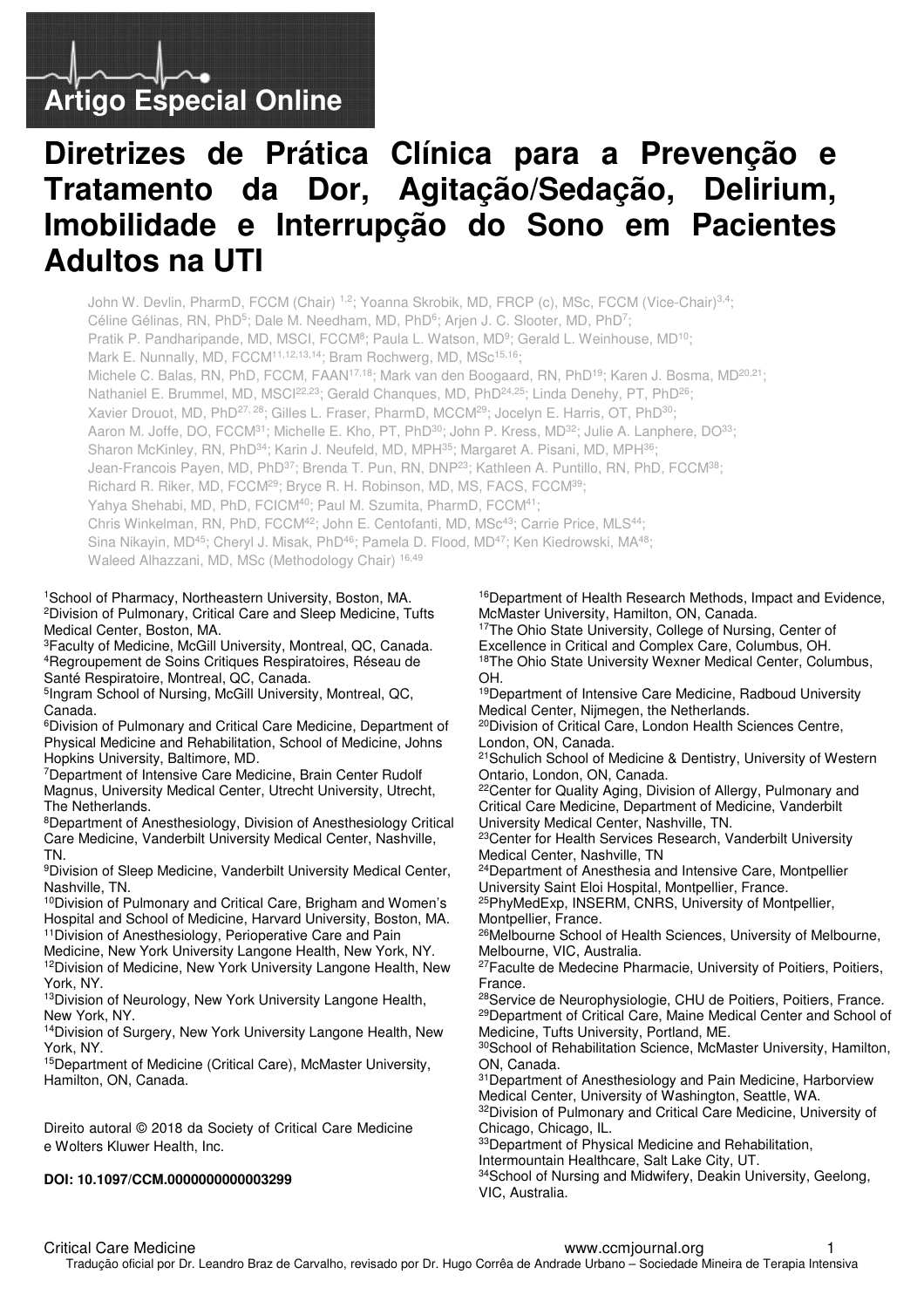<sup>35</sup>Department of Psychiatry and Behavioral Sciences, Johns

Hopkins University School of Medicine, Baltimore, MD. 36 Division of Pulmonary, Critical Care and Sleep Medicine, School

of Medicine, Yale University, New Haven, CT.

<sup>37</sup>Department of Anesthesiology and Critical Care, Grenoble Alpes University Hospital, Grenoble, France.

38School of Nursing, University of California San Francisco, San Francisco, CA.

<sup>39</sup>Department of Surgery, University of Washington, Seattle, WA. <sup>40</sup>Department of Critical Care and Perioperative Medicine, School of Clinical Sciences, Monash University, Melbourne, VIC, Australia.

<sup>41</sup>Department of Pharmacy, Brigham and Women's Hospital, Boston, MA.

42Frances Payne Bolton School of Nursing, Case Western Reserve University, Cleveland, OH.

<sup>43</sup>Department of Anesthesia and Critical Care, McMaster

University, Hamilton, ON, Canada.

<sup>44</sup>Welch Medical Library, Johns Hopkins University, Baltimore, MD. <sup>45</sup>Department of Psychiatry and Behavioral Sciences, New York Medical College, Valhalla, NY.

<sup>46</sup>Department of Philosophy, University of Toronto, Toronto, CA. <sup>47</sup>Division of Anesthesiology, Stanford University Hospital, Palo Alto, CA.

<sup>48</sup>Patient and Family Advisory Committee, Johns Hopkins Hospital, Baltimore, MD.

<sup>49</sup>Department of Medicine (Critical Care and Gastroenterology), McMaster University, Hamilton, ON, Canada.

Essas diretrizes são endossadas pela Associação Americana de Enfermeiras de Cuidados Críticos, Colégio Americano de Médicos Torácicos, Colégio Americano de Farmácia Clínica, Sociedade Americana de Delirium , Colégio Australiano de Enfermeiros Críticos, Sociedade Crítica Canadense, Associação Oriental pela Cirurgia do Trauma, Associação Europeia de Delirium, Federação Europeia de Associações de Enfermagem em Cuidados Críticos, Sociedade de Cuidados Neurocríticos e Sociedade de Anestesiologistas de Cuidados Críticos.

Conteúdo digital suplementar está disponível para esse artigo. Citações diretas de URL aparecem no texto impresso e são fornecidas nas versões HTML e PDF deste artigo no site da revista (http://journals.lww.com/ccmjournal).

Dr. Devlin recebeu financiamento de pesquisa do National Institute of Aging, National Heart, Lung and Blood Institute, e AstraZeneca Pharmaceuticals, ele está no Conselho de Redação da Critical Care Medicine, e ele é o presidente da American Society Delirium. A Dra. Skrobik participa da ATS e do American College of Chest Physicians (ACCP), e ela faz parte do conselho editorial de Intensive Care Medicine and Chest. Dr. Needham é um investigador principal em um estudo randomizado multicêntrico (R01HL132887) financiado pelo National Institutes of Health (NIH), avaliando nutrição e exercício físico na insuficiência respiratória aguda e, relacionado com este estudo, é atualmente beneficiário de uma bolsa de investigação irrestrita e doou produtos de aminoácidos da Baxter Healthcare e tem um empréstimo de equipamentos da Reck Medical Devices para dois dos locais de estudo participantes, externos à sua instituição. Dr. Slooter divulgou está envolvido no desenvolvimento de um monitor de Delirium baseado em eletroencefalograma, e que os (futuros) lucros de monitorização de Delirium baseado em eletroencefalograma serão usados para custear apenas a pesquisa científica futura. A instituição do Dr. Pandharipande recebeu financiamento da Hospira (fundo de pesquisa para comprar o medicamento em estudo

[dexmedetomidina] em colaboração com o estudo RO1, financiado pela NIH) e revelou que ele é presidente- passado da American Society Delirium. O Dr. Nunnally participa da Society of Critical Care Anesthesiologists, da International Anesthesia Research Society e da American Society of Anesthesiology (ASA). Dr. Rochwerg participa como metodologista de diretrizes para outras organizações (isto é, American Thoracic Society [ATS] e Canadian Blood Service) Além da Society of Critical Care Medicine. Dr. Balas recebeu financiamento da Select Medical (investigador principal nos estudos de pesquisa Assess, Prevent, and Manage Pain, em ambos os estudos Spontaneous Awakening Trials and Spontaneous Breathing Trials, Choice of Analgesia and Sedation, Delirium: Assess, Prevent, and Manage, Early mobility and Exercise, e Family Engagement and Empowerment Bundle Adoption). Dra. Bosma recebeu financiamento da Canadian Institutes of Health Research (CIHR), onde ela é a investigadora principal e recebe uma bolsa de investigação da Covidien, como uma indústria parceria do CIHR, para um estudo investigando ventilação assistida proporcional versus ventilação com pressão de suporte para o desmame da assistência ventilatória ventilação mecânica. Dr. Brummel participa do ATS (Co-Presidente do Grupo de Trabalho de Envelhecimento e Geriatria) e ArjoHuntleigh (atividades do conselho consultivo). O Dr. Chanques participa de outras atividades de organização profissional de saúde. Dr. Denehy participa Australian Physiotherapy Association. Dr. Drouot participa da French Sleep Society e da French Institute for Sleep and Vigilance. O Sr. Joffe participa de comitês da ASA. O Dr. Kho recebeu fundos da Restorative Therapies (Baltimore, MD) (empréstimo de dois cicloergômetros supinos para pesquisas em andamento). O Dr. Kress recebeu financiamento de um programa de palestrantes de dexmedetomidina, participa da ATS e do ACCP, e serviu como testemunha especializada em negligência médica. Dr. McKinley participa na American Association of Critical-Care Nurses (AACN) (conselho editorial do American Journal of Critical Care) e da American Heart Association (conselho editorial do Journal of Nursing Cardiovascular). Dr. Neufeld participa da American Delirium Society (membro do conselho). A Dra. Pisani participa da ACCP (Presidente do Comitê de Programação Científica e do Comitê Diretivo da Rede de Saúde da Mulher). Dr. Payen recebeu financiamento da Baxter SA (distribuidor de dexmedetomidina na França), e tem recebido honorários da Baxter SA (apresentações orais de dexmedetomidina). A Sra. Pun participa como palestrante da AACN na Conferência Nacional. O Dr. Puntillo participa de outras organizações profissionais de saúde (por exemplo, AACN). Dr. Robinson participa da Easter Association for the Surgery of Trauma, American College of Surgeons, e American Association for the Surgery of Trauma. Dr. Shehabi recebeu financiamento de pesquisa irrestrita (fornecimento de medicamentos) da Pfizer (Hospira) e da Orion Pharma para um estudo multicêntrico multinacional em andamento. O Sr. Szumita participa de vários comitês da American Society of Health-System Pharmacists. A Sra. Price informou que é bibliotecária médica e trabalha na Johns Hopkins University, e é especialista no Cochrane Urology Review Group. O Dr. Flood participa do Comitê de Pesquisa em Anestesia e Perinatologia da Sociedade e do Comitê de Dor Crônica da ASA. Os demais autores relataram que não têm nenhum potencial conflito de interesse.

2 www.ccmjournal.org Setembro 2018 • Volume 46 • Número 9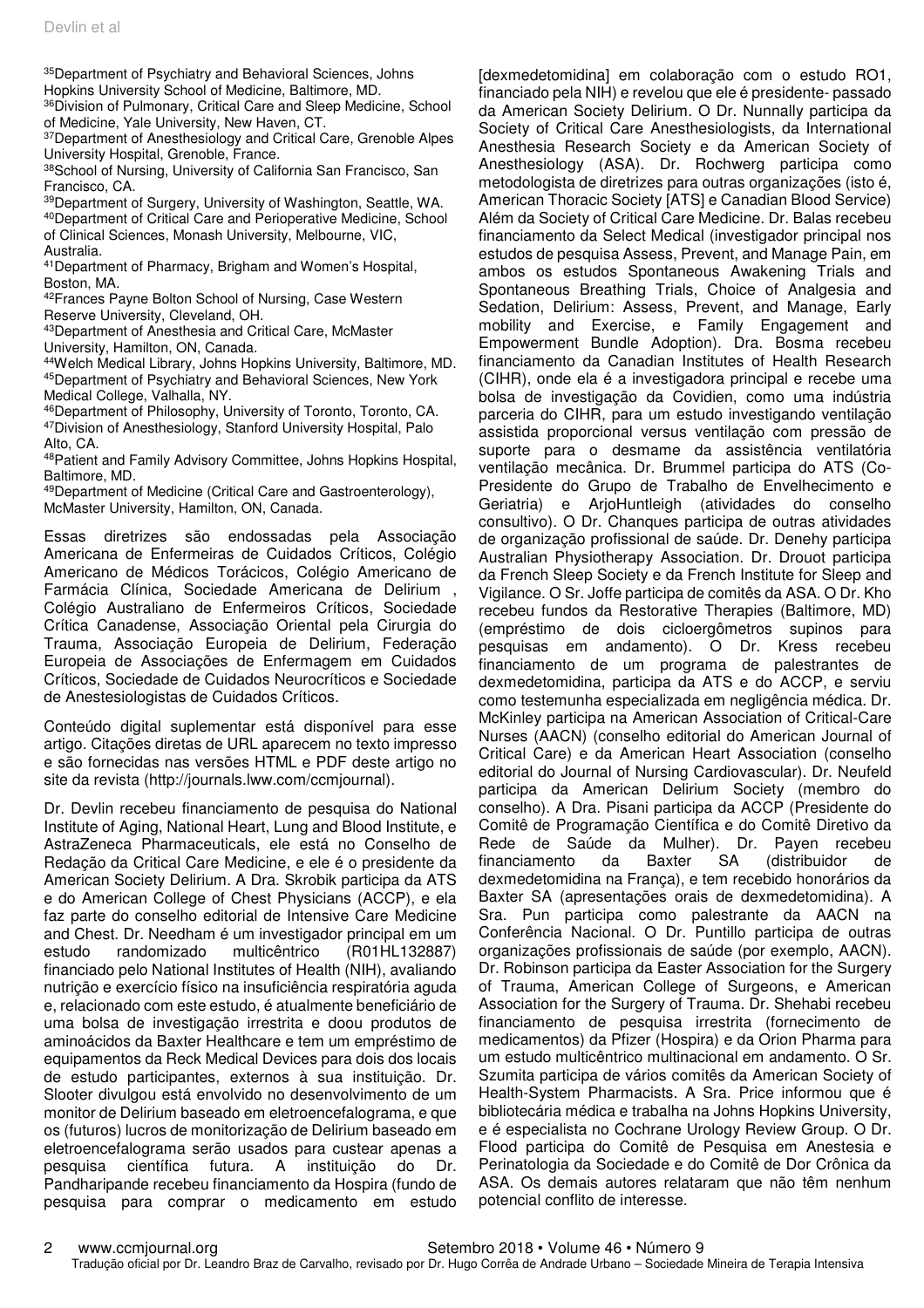O American College of Critical Care Medicine (ACCM), que valoriza os indivíduos por suas conquistas e contribuições para a medicina multidisciplinar em terapia intensiva, é o órgão consultivo da Society of Critical Care Medicine (SCCM) que possui conhecimentos reconhecidos na prática de cuidados intensivos. O College desenvolveu diretrizes administrativas e parâmetros de prática clínica para o profissional de cuidados intensivos. Novas diretrizes e parâmetros de prática são continuamente desenvolvidos, e os atuais são sistematicamente revisados e atualizados.

Para informações sobre o artigo, e-mail: j.devlin@neu.edu

**Objetivo**: Atualizar e expandir as Diretrizes de Prática Clínica de 2013 para o Manejo da Dor, Agitação e Delirium em Pacientes Adultos na UTI.

**Desenho**: Trinta e dois especialistas internacionais, quatro metodologistas e quatro sobreviventes de doenças críticas se reuniram virtualmente pelo menos uma vez por mês. Todos os grupos setoriais se reuniram presencialmente nos congressos anuais da Society of Critical Care Medicine; conexões virtuais incluíam aqueles que não puderam comparecer. Uma política formal de conflito de interesses foi desenvolvida a priori e aplicada durante todo o processo. Teleconferências e discussões eletrônicas entre subgrupos e todo o painel fizeram parte do desenvolvimento das diretrizes. Uma revisão de conteúdo geral foi concluída presencialmente por todos os membros do painel em janeiro de 2017.

**Métodos**: Especialistas em conteúdo, metodologistas e sobreviventes de UTI foram representados em cada uma das cinco seções das diretrizes: Dor, Agitação / sedação, Delirium, Imobilidade (mobilização / reabilitação) e sono (interrupção) – PADIS - Clinical Practice Guidelines for the Prevention and Management of Pain, Agitation/Sedation, Delirium, Immobility, and Sleep Disruption in Adult Patients in the ICU. Cada seção desenvolveu sua População, Intervenção, Comparação e Resultado [PICO - Patient, Intervention, Comparison, and Outcome], e questões descritivas não-passíveis de ação, baseadas na relevância clínica percebida. O grupo de diretrizes, então, realizou a votação da sua classificação e os pacientes priorizaram sua importância. Para cada pergunta de População, Intervenção, Comparação e Resultado, as seções pesquisaram as melhores evidências disponíveis, para determinar sua qualidade e formularam recomendações como declarações de prática "fortes", "condicionais" ou "boas" com base nos princípios do grupo GRADE (Grading of Recommendations Assessment, Development and Evaluation). Além disso, as lacunas de evidência e as ressalvas clínicas foram explicitamente identificadas.

**Resultados**: O painel Dor, Agitação / Sedação, Delirium, Imobilidade (mobilização / reabilitação) e Sono (interrupção) emitiu 37 recomendações (três fortes e 34 condicionais), duas declarações de boas práticas e 32 declarações não classificadas, não-passíveis de ação. Três questões da lista de perguntas prioritárias centradas no paciente permaneceram sem recomendação.

**Conclusões**: Encontramos uma concordância substancial entre uma grande coorte interdisciplinar de especialistas internacionais em relação às evidências que apoiam as recomendações e as lacunas remanescentes na literatura na avaliação, prevenção e tratamento da Dor, Agitação / sedação, Delirium, Imobilidade (mobilização / reabilitação) e Sono (interrupção) em adultos criticamente doentes. Destacar essas evidências e as necessidades de pesquisa irão melhorar a gestão da Dor, Agitação / Sedação, Delirium, Imobilidade (mobilização / reabilitação) e Sono (interrupção) e fornecerão a base para melhores resultados e ciência nesta população vulnerável. (Crit Care Med 2018; 46: e825-e873)

**Palavras-chave**: delirium; diretrizes; imobilidade; tratamento intensivo; mobilização; dor; sedação; sono

Diretrizes de prática clínica são publicadas, muitas vezes, por sociedades profissionais, porque fornecem uma análise atual e transparente de pesquisas relevantes com o objetivo de orientar a prática clínica. A diretriz 2018 sobre Dor, Agitação / sedação, Delirium, Imobilidade (reabilitação / mobilização) e Sono (interrupção) (PADIS) baseia-se nessa missão, atualizando as diretrizes de Dor, Agitação e Delírio (PAD) de 2013 (1); acrescentando dois tópicos de atenção clínica inextricavelmente relacionados - reabilitação / mobilização e sono; incluindo pacientes como colaboradores e coautores; e convidando um painel internacional de especialistas de países de alta renda como um passo inicial para incorporar práticas e conhecimentos mais diversificados da comunidade global de cuidados intensivos.

Os leitores encontrarão a fundamentação para 37 recomendações (derivadas de questões acionáveis de Pacientes, Intervenção, Comparação e Resultado [PICO - Patient, Intervention, Comparison, and Outcome]); duas declarações de boas práticas Não-Classificadas (derivadas de questões PICO acionáveis onde é inequívoco, os benefícios da intervenção superam os riscos, mas não existem evidências diretas para apoiar a intervenção); e 32 Declarações Não-Classificadas (derivadas de questões nãoacionáveis, descritivas) entre as cinco seções da diretriz. As figuras e tabelas suplementares de conteúdo digital vinculadas a essa diretriz fornecem informações sobre como as perguntas foram estabelecidas, perfis das evidências, tabelas de evidências para decisões usadas para desenvolver recomendações e resultados de votação. As lacunas de evidência e futuras direções de pesquisa são destacadas em cada seção. As cinco seções desta diretriz estão inter-relacionadas e, portanto, a diretriz deve ser considerada em sua totalidade e não como recomendações distintas.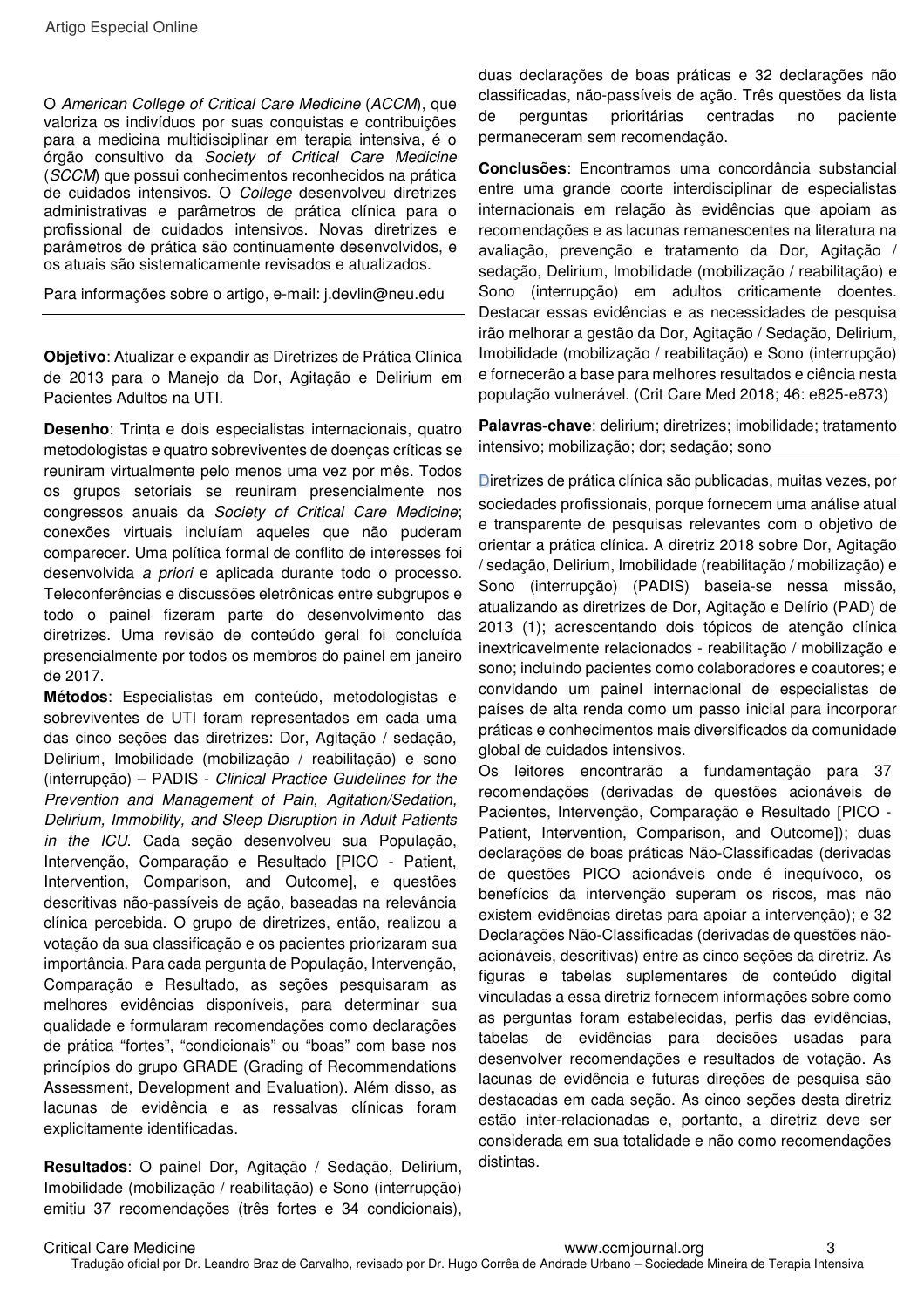A tradução do conhecimento e a eficácia da implementação são um passo importante para o nosso documento de orientação e trabalham para promover avanços na prática clínica relacionada à avaliação, prevenção e tratamento do PADIS. Um artigo de implementação e integração de diretrizes da PADIS criado separadamente para facilitar isto está disponível (2). Muitos desafios caracterizam o desenvolvimento de programas eficazes de educação e melhoria da qualidade relacionados ao PADIS. Embora alguns não tenham alcançado os resultados esperados (3, 4), muitos esforços de melhoria da qualidade nesse campo foram bem-sucedidos (5–10).

# **MÉTODOS**

O painel seguiu a metodologia do grupo de trabalho de Avaliação, Desenvolvimento e Avaliação de Classificação de Recomendações (GRADE - Grading of Recommendations Assessment, Development and Evaluation) para o desenvolvimento de diretrizes de prática clínica. Os diretores das diretrizes, com a contribuição da equipe de metodologia, criaram um protocolo antes de começar a trabalhar na diretriz. Diretores, chefes de grupo e membros do painel, com informações de sobreviventes da UTI (11), selecionaram tópicos importantes para os pacientes e para os médicos praticantes. Uma lista de perguntas foi desenvolvida para cada tópico, e perguntas e resultados foram priorizados na pesquisa eletrônica seguindo os princípios do GRADE (12).

Uma vez finalizada a lista de perguntas, um bibliotecário de uma Universidade conduziu uma revisão bibliográfica de cinco bases de dados eletrônicas de 1990 a outubro de 2015, com base em tópicos prioritários revisados pelos membros e revisados por sobreviventes de doenças críticas. O bibliotecário finalizou a seleção dos termos relevantes de busca com os grupos e extraiu os trabalhos da literatura baseados nestes tópicos considerados prioritários. Estas publicações foram então avaliadas por seu rigor metodológico que determinou a mais alta qualidade de evidência disponível por resultado e por questão de acordo com a orientação GRADE. Avaliações de evidências foram realizadas determinando sua relevância para cada questão; membros com conflito de interesse financeiro e intelectual não reviram questões relacionadas a seus conflitos. A triagem de texto completo foi realizada em duplicata. Cada grupo usou a estrutura GRADE de evidência-para-decisão para formular as recomendações preliminares (12). Além disso, os comentários de todos os cinco grupos sobre as recomendações globais e a literatura fornecida para dar apoio a estas recomendações foram revistas pelos diretores e vice-diretores após a votação das recomendações e buscou-se conflito potencial e percebido.

Posteriormente, as recomendações foram discutidas pessoalmente entre os participantes do painel completo. Então, apenas membros que eram livres de conflitos de interesse abertos ou potenciais votaram eletronicamente

para cada recomendação. Definimos consenso como maior que 80% de concordância com taxa de resposta maior que 70%. Os sobreviventes da UTI participaram de todas as etapas do desenvolvimento da diretriz, o que forneceu uma perspectiva única para essa diretriz. Usamos os critérios GRADE para formular boas práticas quando apropriado (11). Para questões descritivas, não-passíveis de ação, as evidências foram resumidas e as Declarações Não-Classificadas foram fornecidas. Uma descrição completa dos métodos é encontrada no **Apêndice Suplementar 1** (Supplemental Digital Content 1, http://links.lww.com/CCM/D759). Uma descrição detalhada das inovações metodológicas que caracterizam essas diretrizes foi publicada separadamente (13).

### **DOR**

O manejo da dor é complexo porque os padrões de dor são altamente individuais (por exemplo, agudo, crônico e agudo sobre crônico), surgem de diferentes fontes (por exemplo, somática, visceral e neuropática), e os pacientes têm percepções subjetivas e tolerabilidade extremamente variável. Uma abordagem consistente para a avaliação e manejo da dor é primordial, considerando as características únicas de adultos gravemente doentes que incluem comunicação prejudicada, estado mental alterado, ventilação mecânica, procedimentos e uso de dispositivos invasivos, interrupção do sono e estado de mobilidade / imobilidade  $(14).$ 

Adultos gravemente doentes experimentam dor moderada a intensa em repouso (15) e durante os procedimentos de atendimento padrão (16). A dor é definida como "uma experiência sensorial e emocional desagradável associada a dano tecidual real ou potencial, ou descrita em termos de tal dano" (17). A dor deve ser considerada "o que quer que" a pessoa que a experimente diz, existindo "sempre" que a pessoa diz que a vivenciou (18). Embora a medida padrão de referência da dor seja o autorrelato de um paciente, a incapacidade de se comunicar claramente não exclui a experiência de dor do paciente ou a necessidade de tratamento adequado da dor (19). Felizmente, as escalas comportamentais de dor validadas fornecem medidas alternativas para a avaliação da dor em pacientes incapazes de auto relatar sua dor. A dor grave afeta negativamente o estado do paciente (por exemplo, instabilidade cardíaca, comprometimento respiratório, imunossupressão) em adultos criticamente doentes; a implementação de protocolos de controle da dor padronizados e orientados pela avaliação melhora os resultados da UTI e a prática clínica (5, 20). A dosagem analgésica cuidadosamente titulada é importante quando se equilibram os benefícios versus os riscos potenciais da exposição aos opióides (21–25). Nesta seção das Diretrizes abordamos três questões acionáveis e duas questões descritivas relacionadas à experiência de dor em adultos criticamente doentes (ver lista de tópicos priorizados na **Tabela Suplementar 1** [Supplemental Digital Content 2,

4 www.ccmjournal.org Setembro 2018 • Volume 46 • Número 9 Tradução oficial por Dr. Leandro Braz de Carvalho, revisado por Dr. Hugo Corrêa de Andrade Urbano – Sociedade Mineira de Terapia Intensiva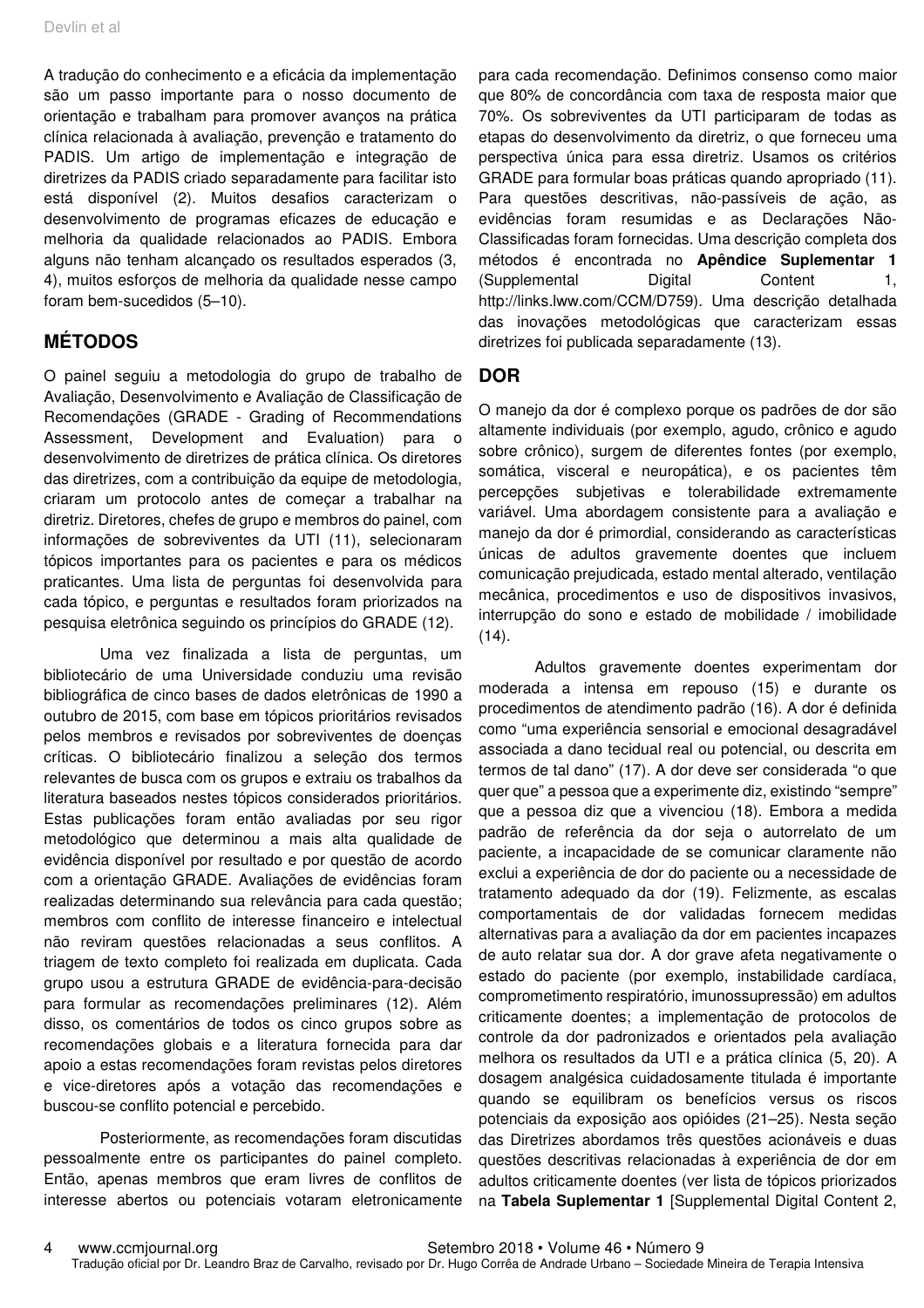http://links.lww.com/CCM/D760] e resultados da votação na **Tabela Suplementar 2** [Supplemental Digital Content 3, http://links.lww.com/CCM/D761]). Os resumos de evidências e as tabelas de evidências para decisão usadas para desenvolver recomendações para o grupo de dor estão disponíveis na **Tabela Suplementar 3** (Supplemental Digital Content 4, http://links.lww.com/CCM/D762), e os gráficos em floresta (forest plots) para todas as meta-análises estão disponíveis na **Figura Suplementar 1** (Supplemental Digital Content 5, http://links.lww.com/CCM/D763).

#### **Fatores de risco**

Pergunta: Quais fatores influenciam a dor em adultos criticamente doentes tanto durante o repouso quanto durante os procedimentos?

Declarações Não-Classificadas: A dor em repouso é influenciada por fatores psicológicos (por exemplo, ansiedade e depressão) e demográficos (por exemplo, idade jovem, uma ou mais comorbidades e história de cirurgia).

A dor durante um procedimento é influenciada pela intensidade da dor pré-procedimento, pelo tipo de procedimento, pelos diagnósticos cirúrgicos ou de trauma subjacentes e pelos fatores demográficos (idade mais jovem, sexo feminino e etnia não branca).

Fundamentação: A dor é comum em adultos criticamente doentes em repouso e durante procedimentos incluindo atividades regulares (por exemplo, mobilização) e procedimentos simples (por exemplo, inserção de cateter arterial). As diretrizes prévias documentam a incidência, a frequência, a gravidade e o impacto da dor (1): 1) pacientes adultos de UTIs clínicas, cirúrgicas e de trauma têm rotineiramente experiências de dor, tanto em repouso quanto durante o atendimento padrão na UTI; 2) a dor relacionada a procedimentos é comum em pacientes adultos na UTI; e 3) a dor em pacientes adultos submetidos a cirurgia cardíaca é comum e tratada inadequadamente; as mulheres sentem mais dor que os homens. A nova questão descritiva desta diretriz se concentra em estudos observacionais que identificaram fatores associados à dor em pacientes de UTI em repouso e durante os procedimentos.

**Durante o repouso.** Cinco estudos (avaliando de 74 a 5.176 pacientes cada) descrevem fatores associados à dor em populações de UTI clínica, cirúrgica e de trauma (26–30). O tempo entre o reconhecimento da dor e o início da analgesia, a dor sendo pior do que o esperado pelo paciente e o tempo de permanência na UTI, são preditores significativos de maior intensidade de dor autorrelatada (26). A quantidade de analgésico administrado após cirurgia cardíaca e abdominal na UTI é um preditor significativo de intensidade de dor tardia, emoção da dor (isto é, experiência emocional) e sensação de dor (isto é, qualidade da dor relacionada à dimensão sensorial da experiência de dor) (27). Entre 301 pacientes sob ventilação mecânica, a idade mais jovem e cirurgia prévia previam maior dor em repouso (28).

Após cirurgia cardíaca, os pacientes com ansiedade ou depressão pré-operatória apresentam um nível mais alto de intensidade de dor autorrelatada (29). Uma grande coorte de 5.176 adultos internados em UTIs clínicas relatou os seguintes preditores basais de maior intensidade de dor autorreferida durante a internação na UTI: idade mais jovem; necessidade de apoio para realizar atividades de vida diária; número de comorbidades, como doenças cardíacas e pulmonares; depressão; ansiedade; e uma expectativa de uma futura má qualidade de vida (30). Os médicos devem fazer um esforço para obter informações de todas as fontes relevantes, incluindo familiares e outros cuidadores, sobre o histórico de doenças pré-UTI de seus pacientes para melhor considerar esses fatores em planos para melhorar o conforto do paciente.

**Durante os procedimentos.** Um total de 12 estudos (avaliando de 30 a 5.957 pacientes cada) avaliaram o nível de dor, principalmente por meio de autorrelatos de pacientes, durante 12 procedimentos diferentes em várias populações de UTI (isto é, clínica, cirúrgica, cardiovascular, trauma e neurológica) (27, 28, 31-37). Os procedimentos a seguir estão associados ao maior aumento da intensidade da dor: inserção de cateter arterial, remoção de dreno torácico (RDT), remoção de dreno da ferida (16), mobilização (32) e reposicionamento e aspiração traqueal (37). (Uma lista completa de procedimentos dolorosos pode ser encontrada na **Tabela Suplementar 4** [Supplemental Digital Content 6, http://links.lww.com/CCM/D764].) Pacientes com história ou diagnóstico de cirurgia e trauma tiveram pior dor em procedimentos (32), assim como os pacientes mais jovens (37), femininos (33) e não brancos (34, 37); entretanto, em um relato avaliando seis procedimentos (35), não foi encontrada associação entre a intensidade da dor do procedimento e a idade, exceto durante o tratamento de ferida e a aspiração traqueal.

O uso de opióides antes ou durante um procedimento foi considerado um fator de risco para maior dor em procedimentos em um grande estudo multinacional recente (16), mas não em um estudo menor e mais antigo limitado a pacientes cirúrgicos em UTI (27). Essa divergência pode ser devida ao foco na dose, e não na eficácia da terapia com opióides, às administrações de opióides incorretas (em relação ao tempo do procedimento) e à inclusão de pacientes com exposição prévia a opióides. Tais achados enfatizam a importância da avaliação da dor pré-procedimento e analgesia preemptiva, quando apropriado, para procedimentos conhecidos por causar dor. De fato, a dor intensa em procedimentos está associada a eventos adversos graves (por exemplo, taquicardia, bradicardia, hipertensão, hipotensão, dessaturação, bradipneia e desconforto ventilatório) (21), que podem ser evitados com avaliação adequada da dor e analgesia preemptiva.

Lacunas de evidências: Pesquisas futuras devem incluir o seguinte: 1) uma exploração do efeito de variáveis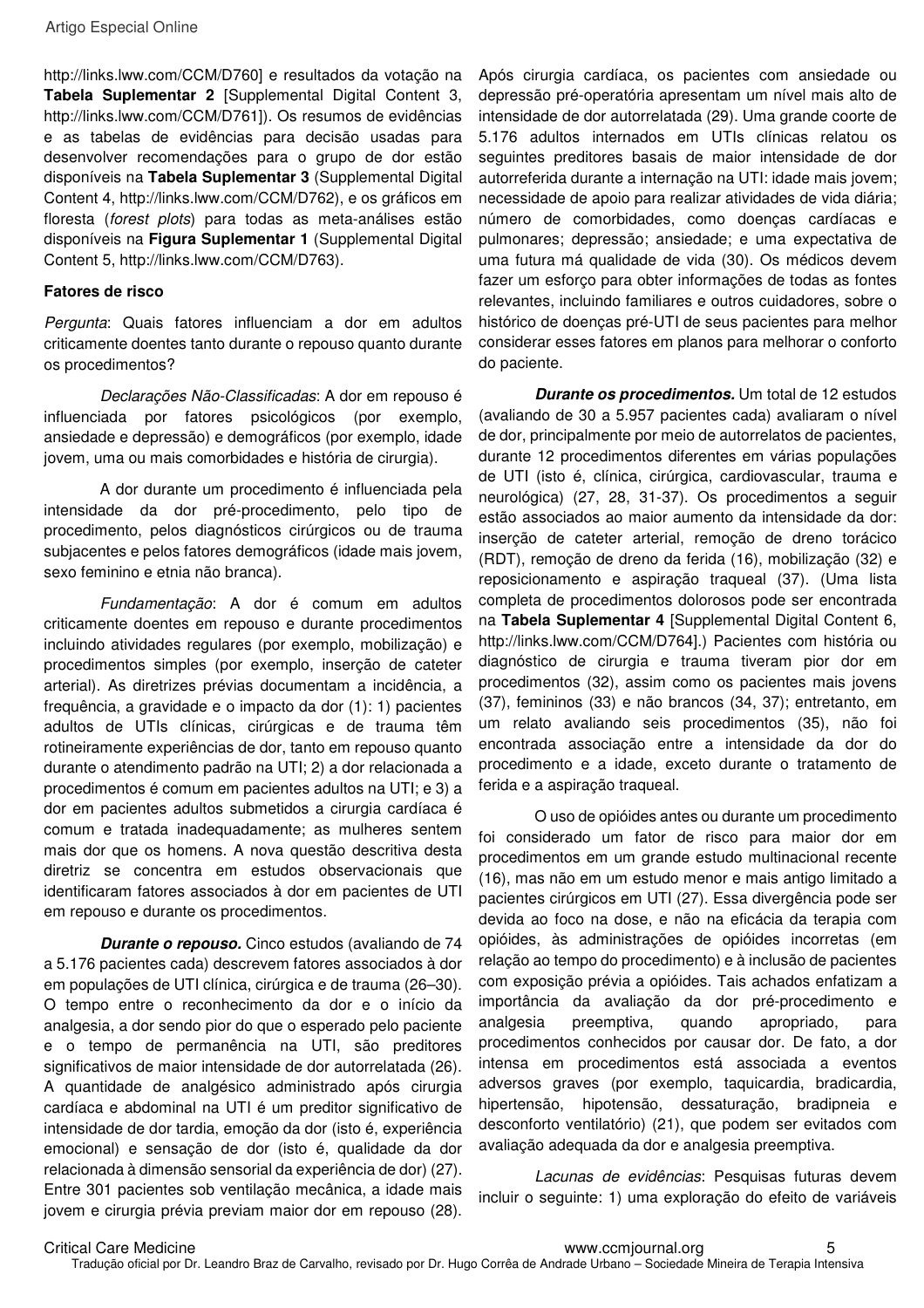sociodemográficas, como idade, gênero e etnia, que podem afetar a dor e a resposta à intervenção farmacológica; 2) identificação de fatores farmacocinéticos, farmacogenômicos e de gênero que influenciam as respostas analgésicas; 3) uma determinação de quais comportamentos relacionados à dor preveem a dor autorreferida; 4) o desenvolvimento e estudo de medidas objetivas (por exemplo, resposta de dilatação do reflexo pupilar) para determinar a dor antes e durante um procedimento planejado em pacientes incapazes de autorrelatar a dor; 5) identificação de biomarcadores associados à dor; 6) realização de ensaios clínicos de intervenções de controle da dor durante procedimentos; e 7) investigação da relação entre a eficácia dos opióides, a tolerância aos opióides, a hiperalgesia relacionada aos opióides e a dor durante o procedimento (38).

#### **Avaliação**

Pergunta: Quais são os métodos de avaliação da dor mais confiáveis e válidos para usar em adultos criticamente doentes?

#### **Escalas autorrelatadas**

Declarações Não-Classificadas: O autorrelato de dor de um paciente é o padrão de referência para avaliação da dor em pacientes que podem se comunicar de forma confiável.

Entre adultos gravemente doentes que são capazes de autorrelatar a dor, a Escala Numérica da Dor de 0 a 10 (END ou NRS - Numeric Rating Scale) administrada verbalmente ou visualmente é uma escala de dor válida e viável.

Fundamentação: Quatro estudos serviram para responder à questão acima (39-42). Um estudo avaliou 111 pacientes de UTIs clínico/cirúrgicas para dor de forma randomizada usando cinco diferentes escalas de autorrelato: 1) Escala Visual Analógica Horizontal 0 a 10 cm (EVA-H ou VAS-H – Visual Analog Scale Horizontal); 2) Escala Visual Analógica Vertical 0–10 cm (EVA ou VAS – Visual Analog Scale Vertical); 3) Escala Descritiva Verbal (EDV ou VDS -Verbal Descriptor Scale): sem dor, dor leve, dor moderada, dor intensa e dor extrema; 4) Escala Numérica da Dor Oral 0 a 10 (END-O ou NRS-O – Numeric Rating Scale - Oral); e 5) Escala Numérica da Dor Visual 0–10 (END-V ou NRS-V) em formato horizontal (39). A END-V teve a maior taxa de sucesso (isto é, resposta obtida) (91%); a EVA-H o menor (66%). A taxa de sucesso da END-V foi significativamente maior que a EDV e a EVA (ambas p <0,001) e a END-O (p <0,05). Também A END-V tinha a melhor sensibilidade, valor preditivo negativo e precisão; dada a sua facilidade de uso, foi a preferida pelos pacientes da UTI.

A Escala Facial de Dor (EFD ou FPT – Faces Pain Thermometer) de 0 a 10 (formato vertical de 4.25  $\times$  14 cm). validada em 105 pacientes de UTI em pós-operatório de cirurgia cardíaca, revelou maiores escores de EFD durante

mobilização e boa correlação com a escala EDV para dor que sustenta sua validade de construção (43). Os pacientes avaliaram os rostos e números na EFD de forma favorável e quase todos os classificaram como fáceis de usar e úteis na identificação da intensidade da dor. Quando comparada com a END – Escala Numérica de Dor (ou NRS) de 0–10, a escala de FACES de Wong-Baker resultou em escores de dor mais elevados, sugerindo que as escalas de dor desenvolvidas para crianças devem ser avaliadas com cautela antes de serem usadas em adultos (41). Finalmente, em outro estudo (42), pacientes de UTI de cirurgia cardiovascular afirmaram que a escala END 0–10 ou Escala Verbal da Dor (EVD ou VRS) de seis descritores é melhor para avaliar sua dor do que a EAV 0–100; eles preferem ter sua dor avaliada com o EVD (versus END 0 a 10). Em resumo, a END 0 a 10 em um formato visual é a melhor escala de dor autorreferida para uso em adultos criticamente doentes. Uma escala de dor descritiva, como a EVD, deve ser considerada para pacientes de UTI incapazes de usar uma escala numericamente formatada, como a END 0 a 10.

#### **Ferramentas de Avaliação Comportamental**

Declaração Não-Classificada: Entre adultos doentes incapazes de autorrelatar a dor e nos quais os comportamentos são observáveis, a Escala de Dor Comportamental em pacientes entubados (EDC ou BPS – Behavioral Pain Scale) e não intubados (EDC-NI ou BPS-NI) e a Ferramenta de Observação da Dor em Cuidado Crítico (FODCC ou CPOT – Critical-Care Pain Observation Tool) demonstram maior validade e confiabilidade para o monitoramento da dor.

Fundamentação: Atualizamos esta análise psicométrica das ferramentas de avaliação comportamental da dor, que foi iniciada nas diretrizes de 2013 (1) e numa revisão sistemática (44). Cinquenta e três artigos se referiam ao desenvolvimento, validação e implementação de 12 escalas de dor para uso em adultos criticamente doentes, incapazes de autorrelatar a dor. Quatro escalas de dor adicionais foram incluídas: a Escala FACES (45), o Sistema de Codificação de Ação Facial (46), a Dor na Demência Avançada (DDA ou PAINAD – Pain In Advanced Dementia) (47) e a Ferramenta de Avaliação de Dor Comportamental (FADC ou BPAT Behavior Pain Assessment Tool) (48). Nessa análise, consideramos uma escala de dor com um escore de qualidade psicométrica de 15 a 20 como tendo propriedades psicométricas muito boas; uma pontuação de 12-14,9 boas propriedades psicométricas; 10–11,9 algumas propriedades psicométricas aceitáveis; e 0-9,9 muito poucas propriedades psicométricas relatadas e / ou resultados inaceitáveis (1, 49). Uma lista de estudos (por escala de dor) publicada desde 2013 está incluída na **Tabela Suplementar 5** (Supplemental Digital Content 7, http://links.lww.com/CCM/D765), e as pontuações psicométricas e a qualidade da evidência que apoiam cada

escala de dor são descritas na **Tabela Suplementar 6**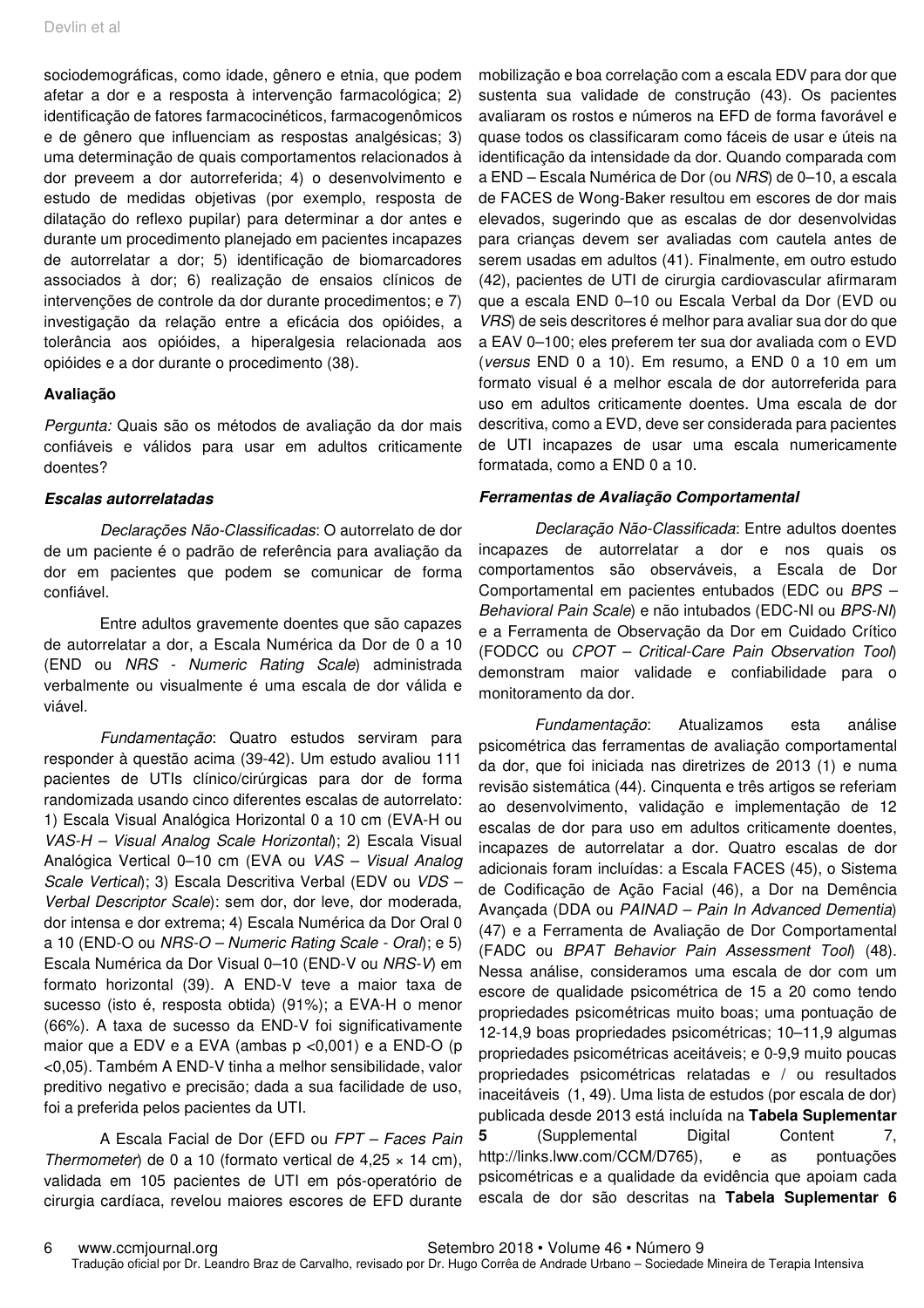#### (Supplemental Digital Content 8, http://links.lww.com/CCM/D766).

A escala CPOT - Critical-Care Pain Observation Tool (Ferramenta de Observação da Dor Crítica) e a escala BPS - Behavioral Pain Scale (Escala de Dor Comportamental) permanecem como as escalas mais robustas para avaliar a dor em adultos criticamente doentes, incapazes de autorrelatarem. Cada uma tem propriedades psicométricas muito boas com escores de 16,7 e 15,1, respectivamente. A escala BPS-NI (Escala de Dor Comportamental em pacientes não intubados) obteve um escore ponderado psicométrico de 14,8. Embora tanto a escala BPS quanto a CPOT tenham sido validadas em grandes amostras de UTIs clínicas, cirúrgicas e de trauma (50–54), estudos envolvendo pacientes com lesão cerebral usando a escala BPS (50, 51) e CPOT (52–54) são pequenos. Na população com lesão cerebral, embora a validade de construção de ambas as escalas seja apoiada com escores mais altos durante procedimentos dolorosos (vs procedimentos de repouso e não dolorosos), os pacientes expressaram predominantemente comportamentos relacionados à dor que estavam relacionados ao nível de consciência; a careta e a rigidez muscular foram observadas com menor frequência (50, 52-54). Um estudo adicional (51), embora não avaliando a validade, encontrou que BPS e BPS-NI eram viáveis e confiáveis para uso na população com lesão cerebral. É importante observar que as escalas de dor comportamental (BPS) foram validadas nos seguintes idiomas (além do francês ou inglês): CPOT - mandarim (55), coreano (56), espanhol (57) e sueco (58); BPS e BPS-NI - mandarim (59).

A escala BPAT – Behavioral Pain Assesment Tool (Ferramenta de Avaliação de Dor Comportamental), a primeira ferramenta de avaliação de dor comportamental a ser validada internacionalmente, obteve uma pontuação psicométrica ponderada de 10,6 quando testada em sua versão original em inglês e 12 outras línguas entre 3.851 adultos criticamente enfermos de 28 países (48). Isso é menos do que o relatado para o BPS ou o CPOT, porque a viabilidade e o impacto de seu uso, uma vez implementados na prática clínica, ainda precisam ser investigados. No momento em que esta pesquisa de implementação estiver completa, ela poderá ser usada em países / idiomas onde nem o BPS nem o CPOT foram validados (48). Cada uma das outras escalas consideradas (isto é, a de Face, Pernas, Atividade, Choro, Consolabilidade; a Ferramenta de Avaliação de Dor Não-verbal; a PAIN; a BOT; a FACES; a Escala de Componentes de Medo-Evitação; e o PAINAD) tiveram baixos escores ponderados psicométricos (<10).

#### **Relato de acompanhantes**

Declaração Não-Classificada: Quando apropriado, e quando o paciente não puder fazer o autorrelato, a família pode estar envolvida no processo de avaliação da dor do seu ente querido.

Fundamentação: A intensidade e a angústia de 10 sintomas diferentes do paciente, incluindo a dor, foram avaliadas independentemente por pacientes de UTI, enfermeiros, médicos e familiares (60). Tanto para a intensidade da dor quanto para o desconforto doloroso, os relatos de familiares foram encontrados mais próximos dos autorrelatos dos pacientes na UTI do que os relatos dos enfermeiros e médicos dos pacientes. No entanto, a concordância entre familiares e pacientes foi apenas moderada. Um segundo estudo comparou a percepção da dor pela enfermeira e o paciente da UTI em nove procedimentos, utilizando uma escala de 10 pontos. Embora os escores de dor do paciente e enfermeiro para inserção de sonda nasogástrica e aspiração traqueal fossem semelhantes, eles foram significativamente maiores entre enfermeiros (versus pacientes) para mudança de posição, injeção subcutânea, teste de glicemia e medidas de pressão arterial (PA) (61). Nenhuma medida estatística de concordância entre os escores de enfermagem e dos pacientes da UTI foi relatada. Finalmente, em comparação com os autorrelatos dos pacientes gravemente doentes, os acompanhantes identificaram corretamente a presença da dor em 74% do tempo e a intensidade da dor em 53% das vezes, com uma tendência a superestimar a intensidade da dor (62). Há famílias que podem não querer se envolver na avaliação da dor ou situações em que o envolvimento da família na avaliação da dor não é apropriado. O envolvimento da família na avaliação da dor não deve substituir o papel e o comprometimento de uma equipe de UTI com a avaliação sistemática da dor e a analgesia ideal.

#### **Medidas Fisiológicas**

Declaração Não-Classificada: Sinais vitais (SV) (isto é, frequência cardíaca [FC], pressão arterial [PA], frequência respiratória [FR], saturação de oxigênio [SpO2] e CO<sup>2</sup> expiratório final) não são indicadores válidos para dor em adultos gravemente doentes e só devem ser usados como pistas para iniciar uma avaliação adicional usando métodos apropriados e validados, como o autorrelato de dor do paciente (sempre que possível) ou uma escala comportamental (isto é, BPS, BPS-NI, CPOT).

Fundamentação: As diretrizes de 2013 afirmam que os sinais vitais (SV) não devem ser usados isoladamente para avaliar a dor em adultos criticamente doentes (1). Quatorze estudos (quatro novos desde as diretrizes de 2013) (n = 30-755 pacientes) avaliaram a validade do uso de SV para avaliação da dor em várias populações de UTI e relataram resultados inconsistentes (31, 34, 37, 63-73). Em 11 de 14 estudos, a FC e / ou PA aumentaram quando os pacientes da UTI foram expostos a um procedimento nociceptivo (por exemplo, aspiração endotraqueal / traqueal) em comparação tanto com repouso quanto com um procedimento não nociceptivo (por exemplo, insuflação do balonete, cuidados com os olhos) (34, 37, 63-71). No entanto, esses aumentos de FC e PA (<20% em todos os estudos)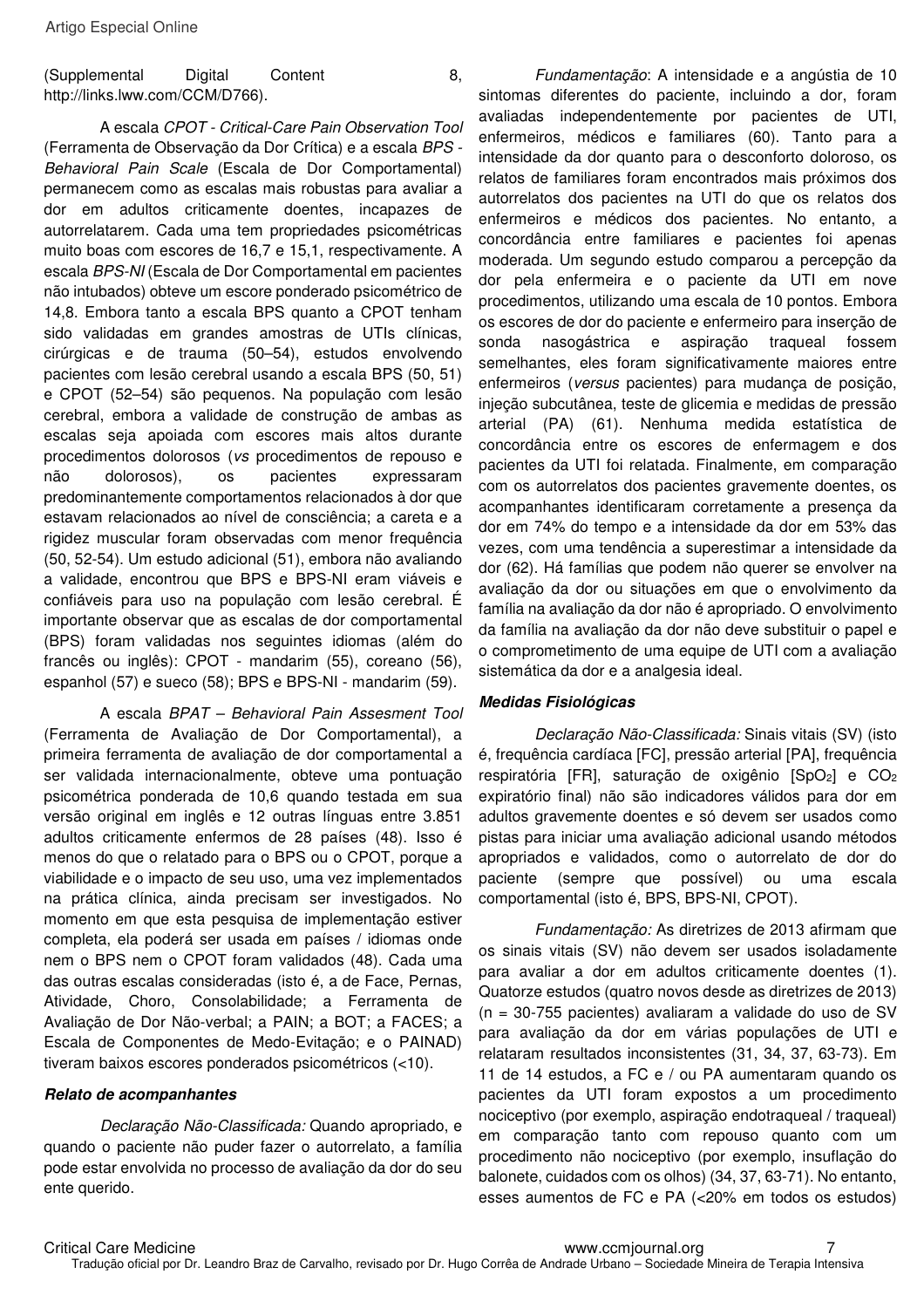não foram considerados clinicamente significativos pelos autores. Além disso, verificou-se que os SV aumentavam durante os procedimentos nociceptivos e não nociceptivos, sugerindo a falta de validade desses indicadores (68, 70, 72- 74). Em alguns estudos, a FR aumentou e  $/$  ou o  $CO<sub>2</sub>$ expirado diminuiu durante um procedimento doloroso (64, 65, 68), enquanto SpO2 diminuiu (65, 69). Com exceção das associações encontradas entre esses SVs (FC, FR e SpO2) e a dor descrita pelos próprios pacientes de UTI de cirurgia cardíaca (64) e por adultos criticamente doentes com traumatismo cranioencefálico (TCE) (74), uma associação entre alterações de SV e dor autorreferida pelos pacientes não foram observadas (65, 67, 68, 70). Em um projeto de melhoria da qualidade (19), mudanças nos SV (por exemplo, taquicardia, bradicardia, hipertensão, hipotensão, dessaturação e bradipneia) durante os cuidados de enfermagem (banho, massagem, troca de lençóis, reposicionamento) foram consideradas como eventos adversos graves relacionadas à dor. Embora as alterações dos SV possam ser consideradas eventos adversos relacionados à dor, elas não devem ser usadas para avaliação da dor em adultos criticamente doentes.

Lacunas de evidências: Ao avaliar as escalas de intensidade da dor autorreferidas, é necessária uma pesquisa adicional que compare as escalas de dor FACES com outras escalas de classificação (por exemplo, END, EVD e EVA) em populações heterogêneas de UTI. Os membros da família que atuam como substitutos usando ferramentas de avaliação de dor comportamental (por exemplo, BPS / BPS-NI e CPOT) para pacientes internados em UTIs incapazes de autorrelato devem ser explorados. Escalas comportamentais são as medidas alternativas a serem usadas quando o paciente não consegue autorrelatar (75). Revisões de escala poderiam aumentar a validade de seu uso em pacientes internados em UTI com lesão cerebral e outros pacientes neurologicamente graves (como aqueles com doenças neuromusculares); pesquisas sobre a aplicação da escala BPAT na prática da UTI são encorajadas. No entanto, existem situações para as quais escalas comportamentais são impossíveis de usar (por exemplo, pacientes que não respondem, com uma Escala de Agitação-Sedação de Richmond [RASS] ≤ −4). Em tais situações, não há métodos alternativos disponíveis para os médicos da UTI. Outra tecnologia que pode ser útil no processo de avaliação da dor na UTI deve ser explorada. A tecnologia que mede a variabilidade da FR (por exemplo, o Índice de Analgesia e Nocicepção) (76, 77) ou que incorpora simultaneamente parâmetros fisiológicos diferentes (por exemplo, Índice de Nível de Nocicepção) (78) pode ser relevante. A avaliação da dilatação do reflexo pupilar usando video-pupilometria mostrou resultados promissores na avaliação da dor em adultos criticamente doentes (79-81), mas pesquisas futuras são necessárias para investigar os benefícios, danos e viabilidade de implementação na UTI.

#### **Adjuvantes Farmacológicos à Terapia Opióides**

Os opióides continuam a ser um dos pilares para o controle da dor na maioria das situações em UTI. No entanto, seus efeitos colaterais preocupam os clínicos devido a importantes preocupações de segurança, como sedação, delírio, depressão respiratória, íleo e imunossupressão, podem prolongar o tempo de internação na UTI e piorar os resultados pós-UTI dos pacientes. Uma abordagem de "analgesia multimodal" tem sido usada no cenário perioperatório para reduzir o uso de opióides e otimizar a analgesia e a reabilitação pós-operatória (82). Analgésicos não opióides como acetaminofeno, nefopam, cetamina, lidocaína, agentes neuropáticos e anti-inflamatórios não-esteroides (AINEs) foram avaliados em adultos gravemente doentes com o objetivo de poupar o uso de opióides e melhorar a eficácia analgésica. Além dos opióides, essas alternativas de analgésicos não opióides podem ser combinadas com anestésicos regionais e intervenções não farmacológicas conhecidas por reduzir a dor (ver abaixo). A dose, a duração e a eficácia farmacológica precisam ser avaliadas quando as estratégias multimodais estão sendo avaliadas.

#### **Acetaminofeno**

Pergunta: O paracetamol deve ser usado como adjuvante de um opióide (versus um opióide sozinho) para o tratamento da dor em adultos gravemente doentes?

Recomendação: Sugerimos o uso de paracetamol como adjuvante de um opióide para diminuir a intensidade da dor e o consumo de opióides para o manejo da dor em adultos criticamente doentes (recomendação condicional, qualidade de evidência muito baixa).

Fundamentação: Dois ensaios clínicos controlados e randomizados, de centros únicos, pareados em grupos, avaliaram acetaminofeno IV 1 g cada 6 horas (q6h) versus placebo de forma duplo-cega em 113 pacientes de cirurgia cardíaca (83) e em um desenho aberto em 40 pacientes cirúrgicos pós-abdominais na UTI (84). Após 24 horas, a análise conjunta destes dois ensaios revelou uma diminuição na intensidade da dor em repouso medida pelo VAS-H (diferença média [MD], -0,5 pontos; IC 95%, -0,7 a -0,2; qualidade moderada) e em consumo de opióides (MD, –4,5 mg [equivalentes de morfina]; IC 95%, –6,6 a –2,5; qualidade moderada) nos grupos acetaminofeno. No estudo que demonstrou a maior redução no consumo de opióides (84), o tempo até a extubação, a sedação e a taxa de náusea foram todos significativamente melhorados no grupo acetaminofeno. O risco de hipotensão associada ao acetaminofeno IV (diminuição da pressão arterial média> 15 mmHg pode ocorrer em até 50% dos pacientes) pode impedir seu uso em alguns pacientes (85). Diante desses achados, os membros do painel sugerem o uso de acetaminofeno (IV, oral ou retal) para diminuir a intensidade da dor e o consumo de opióides no tratamento da dor em pacientes críticos, particularmente em pacientes com maior risco de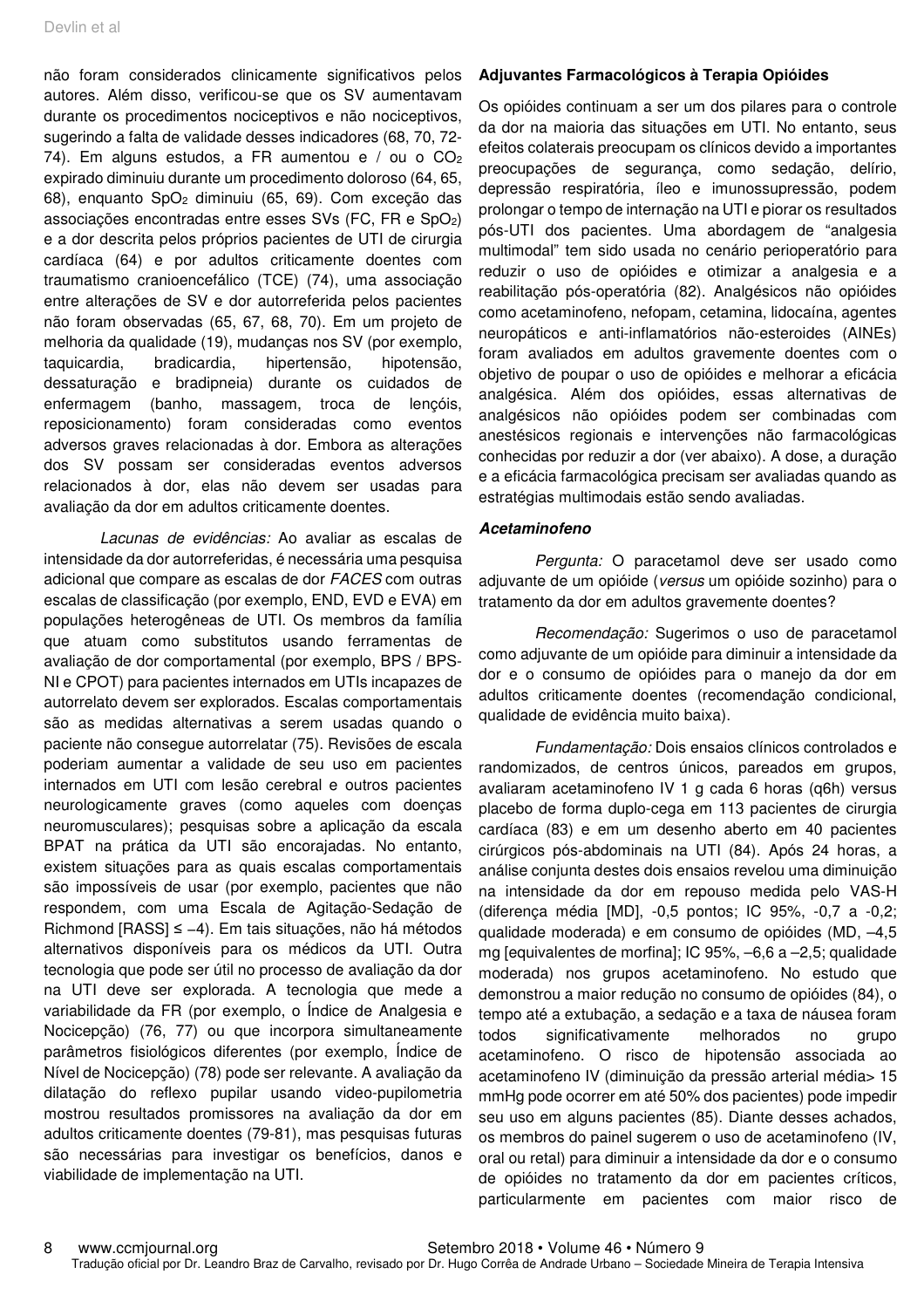preocupações de segurança associadas a opióides (por exemplo, pacientes críticos em recuperação de cirurgia abdominal e risco de íleo ou náusea e vômito). Embora o acetaminofeno IV tenha sido a intervenção avaliada nos dois estudos relevantes, o painel sentiu que esta recomendação condicional poderia ser generalizada para todas as vias de administração de acetaminofeno. Apesar de não ter sido estudado em doentes críticos, a absorção (isto é, a biodisponibilidade) do acetaminofeno administrado pela via oral ou retal pode ser reduzida em alguns subgrupos criticamente doentes (por exemplo, aqueles que requerem suporte vasopressor). A via de administração IV pode ser preferível nessas situações, equilibrada com o risco de hipotensão descrito com a administração de acetaminofeno IV (mas não enteral). O custo de aquisição e a disponibilidade do acetaminofeno IV variam amplamente entre os países e provavelmente influenciarão a decisão de usar essa formulação específica de acetaminofeno em adultos criticamente doentes.

#### **Nefopam**

Pergunta: O nefopam deve ser utilizado como adjuvante ou como substituto de um opióide (versus um opióide isolado) para o tratamento da dor em adultos criticamente doentes?

Recomendação: Sugerimos o uso de nefopam (se possível) como adjuvante ou substituto de um opióide para reduzir o uso de opióides e suas preocupações com segurança para o manejo da dor em adultos criticamente doentes (recomendação condicional, muito pouca qualidade de evidência).

Fundamentação: O nefopam é um analgésico não opiáceo que exerce seu efeito inibindo a recaptura de dopamina, noradrenalina e serotonina nos espaços espinhal e supraespinhal. Uma dose de 20 mg tem um efeito analgésico comparável a 6 mg de morfina IV (86). Ao contrário de AINEs não seletivos para ciclooxigenase (COX) -1 (por exemplo, cetorolaco), o nefopam não tem efeitos prejudiciais na hemostasia, na mucosa gástrica ou na função renal; ao contrário do paracetamol, não tem efeitos prejudiciais sobre a função hepática e, ao contrário dos opióides, não tem efeitos prejudiciais na vigilância, no controle ventilatório e na motilidade intestinal. No entanto, o uso do nefopam pode estar associado a taquicardia, glaucoma, convulsões e delirium. Apesar disto, o nefopam pode ser uma alternativa segura e eficaz ou analgésico adjuvante para pacientes de UTI. Embora não esteja disponível nos Estados Unidos e no Canadá, o nefopam é um medicamento de baixo custo que é usado em quase 30 países. Por exemplo, após acetaminofeno, é a segunda medicação não-opióide mais usada em pacientes em UTI sob ventilação mecânica na França (87).

Um ECR – Estudo Controlado Randomizado (RCT - Randomized Controlled Trial) de três braços e não inferioridade testou o efeito do nefopam, fentanil e combinação de nefopam + meia dose de fentanil, administrados por um dispositivo de analgesia controlada pelo paciente (PCA – Pacient-Controlled Analgesia), em 276 pacientes de cirurgia cardíaca eletiva em uma UTI (88). A intensidade da dor autorreferida pelos pacientes não foi significativamente diferente entre os três grupos, apesar dos volumes semelhantes de PCA. A náusea foi significativamente mais frequente no grupo fentanil em comparação com os grupos nefopam. Se disponível, o nefopam poderia ser usado para reduzir o consumo de opiáceos e os efeitos colaterais associados a opióides, como náusea, após uma avaliação da relação risco-benefício de todas as opções analgésicas disponíveis e reavaliação do paciente quanto a possíveis efeitos colaterais (taquicardia, glaucoma, convulsões e delirium) (89-92).

#### **Cetamina**

Pergunta: A cetamina deve ser usada como adjuvante de um opióide (versus um opióide sozinho) para o tratamento da dor em adultos criticamente doentes?

Recomendação: Sugerimos usar cetamina em baixa dose (uma dose de 0,5 mg / kg em bolus, seguida de infusão de 1-2 µg / kg / min) como adjuvante da terapia com opióides quando se busca reduzir o consumo de opióides em adultos pós-cirúrgicos admitidos na UTI (recomendação condicional, muito baixa qualidade de evidência).

Fundamentação: A cetamina, devido às suas propriedades bloqueadoras do receptor N-metil-D-aspartato (NMDA) e ao potencial para reduzir o risco de hiperalgesia com opióide, foi avaliada em adultos em pós-operatório como uma estratégia para melhorar o alívio da dor e reduzir os requerimentos de opiáceos em duas revisões sistemáticas não relacionadas à UTI (93, 94). Em um ECR duplo-cego de centro-único com 93 pacientes de UTI de pós-operatório de cirurgia abdominal, a cetamina adjuvante (um bolus de 0,5 mg/kg IV, infusão de 2 µg/kg/min × 24 h seguida de 1 µcg/kg/min × 24 h) foi associada ao consumo reduzido de morfina (diferença média [MD –22 mg; IC 95%, –30 a –14; baixa qualidade), mas não houve diferença na intensidade da dor autorreferida pelos pacientes (95). O painel observou que o consumo reduzido de opióides é apenas um substituto para avaliação de melhores resultados centrados no paciente. A incidência de efeitos colaterais (isto é, náusea, delirium, alucinações, hipoventilação, prurido e sedação) não foi diferente entre os grupos cetamina e opióide sozinho. Com base nesse ECR de UTI com positividade geral, o painel fez uma recomendação condicional para o uso de cetamina de baixa dose como adjuvante de opióides para otimizar o manejo agudo da dor pós-operatória em adultos criticamente doentes, uma vez que os benefícios e malefícios de seu uso foram considerados pelos clínicos. Como esse RCT de uma única UTI disponível apresentava um alto risco de viés e se limitava a pacientes cirúrgicos abdominais no pós-operatório, o painel também considerou evidências indiretas de ECRs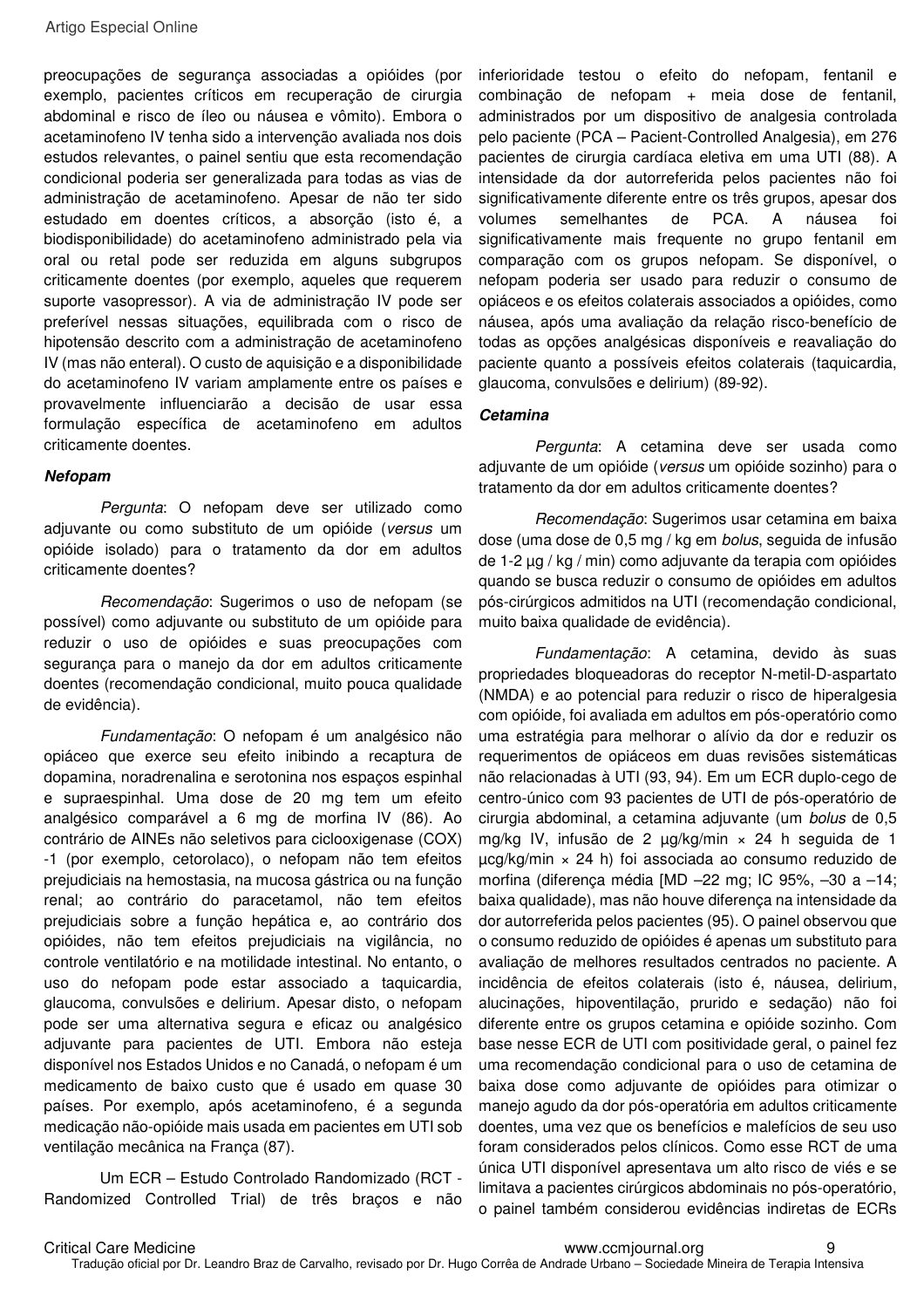envolvendo pacientes não-UTI que, em geral, sugeriram benefício com o uso de cetamina (93, 94).

#### **Medicamentos para Dor Neuropática**

Pergunta: Deve-se usar um medicamento para dor neuropática (por exemplo, gabapentina, carbamazepina e pregabalina) como adjuvante de um opióide (versus um opióide sozinho) para o manejo da dor em adultos criticamente doentes?

Recomendações: Recomendamos o uso de medicação para dor neuropática (por exemplo, gabapentina, carbamazepina e pregabalina) com opióides para tratamento da dor neuropática em adultos criticamente doentes (forte recomendação, moderada qualidade de evidência).

Sugerimos usar um medicamento para dor neuropática (por exemplo, gabapentina, carbamazepina e pregabalina) com opióides para tratamento da dor em adultos internados em UTI após cirurgia cardiovascular (recomendação condicional, baixa qualidade das evidências).

Fundamentação: Dois ECRs em pacientes de UTI com síndrome de Guillain-Barré (96, 97) e dois ECRs em pacientes de UTI de cirurgia cardíaca (98, 99) foram incluídos. Cada um desses ensaios, apesar de duplo-cego, era pequeno e de centro único. O primeiro estudo da síndrome de Guillain-Barré comparou gabapentina (15 mg / kg / dia) com placebo em 18 pacientes usando um desenho cruzado (96). No segundo estudo de síndrome de Guillain-Barré, a gabapentina (300 mg / d), a carbamazepina (100 mg / d) e o placebo foram comparados em 36 pacientes usando um desenho paralelo (97). A análise agrupada mostrou que os agentes neuropáticos reduziram a intensidade da dor medida pelos 0-10 END (MD, -3,44 cm; IC 95%, -3,90 a -2,98; alta qualidade). Os pacientes que receberam gabapentina também tiveram uma intensidade de dor significativamente menor do que os pacientes que receberam carbamazepina (97). Dois ensaios em cirurgia cardíaca compararam a pregabalina (150 mg antes da cirurgia e depois 150 mg por dia) com placebo em 40 e 60 pacientes, respectivamente (98, 99).

A análise conjunta desses quatro estudos demonstrou uma diminuição significativa no consumo de opióides nas primeiras 24 horas após o início do agente neuropático (DM, –13,54 mg [equivalente a morfina]; IC 95%, –14,57 a –12,5; qualidade moderada). No entanto, os quatro ECRs incluíram opióides diversos como tratamento inicial: fentanil (96, 97), oxicodona (98) e tramadol (99), o que pode limitar a aplicabilidade dos resultados. Entre os dois ensaios pós-cirúrgicos, o tempo até a extubação (MD, +0,36 horas; IC 95%, -0,7 a +1,43; baixa qualidade) e permanência na UTI (MD, -0,04 dias; IC 95%, -0,46 a +0,38; baixa qualidade) foram semelhantes entre os grupos de medicamentos neuropáticos e não-neuropáticos (99).

A população da síndrome de Guillain-Barré é considerada pelos neurologistas uma das melhores populações para avaliar a eficácia da medicação para a dor neuropática (dentre a população maior de pacientes internados em UTI que podem ter dor neuropática). A existência de dados limitados e potenciais inconvenientes para o uso de medicamentos para a dor neuropática são distintos na população muito maior de pacientes cirúrgicos cardiovasculares; nossa recomendação se concentra na redução da exposição ao opiáceo em pacientes que, na maioria dos casos, não apresentam dor neuropática. A qualidade da evidência para a recomendação de cirurgia cardíaca foi baixa devido a questões relacionadas ao risco de viés e imprecisão (98). Os membros do painel estimaram que os agentes neuropáticos tinham custos desprezíveis e estavam amplamente disponíveis, embora os possíveis efeitos sedativos e cognitivos desses agentes pudessem impedir seu uso em alguns pacientes. Essas drogas requerem a capacidade dos pacientes de engolir ou ter acesso enteral.

#### **Lidocaína**

Pergunta: A lidocaína IV deve ser usada como adiuvante de um opióide (versus um opióide sozinho) para o tratamento da dor em adultos criticamente doentes?

Recomendação: Sugerimos não usar rotineiramente a lidocaína IV como adjuvante da terapia com opióides no tratamento da dor em adultos criticamente doentes (recomendação condicional, baixa qualidade das evidências).

Fundamentação: Um ECR de centro único, duplocego, com 100 pacientes de cirurgia cardíaca que necessitaram de internação em UTI pós-operatória, identificou que lidocaína  $(1.5 \text{ mg} / \text{kg} \text{ IV} \times 1 \text{ em} 10 \text{ min} \text{ no}$ momento da cirurgia, seguida por uma infusão IV de 30 µg / kg / min por 48 horas) versus placebo não afetou a intensidade da dor autorreferida pelo paciente; fentanil pósoperatório ou consumo de sedativos, tempo para extubação; nem permanência na UTI e no hospital, quando comparado com placebo (100). Este estudo teve um alto risco de viés relacionado a viés de seleção e falta de análise de intenção de tratar.

Evidências de estudos não-UTI ajudaram a apoiar essa recomendação. Uma meta-análise que avaliou a melhora da analgesia e dos efeitos colaterais relacionados a opióides em pacientes não-UTI pós-operatórios relatou apenas evidências de baixa a moderada qualidade de que a lidocaína adjuvante, quando comparada ao placebo, diminuía os escores de intensidade pós-operatória após cirurgia abdominal. Não foi encontrada uma melhora com o uso de lidocaína para resultados objetivos, como o tempo para o primeiro movimento intestinal espontâneo após a cirurgia. Não foram avaliadas as importantes preocupações de segurança associadas ao uso de lidocaína (101). Embora o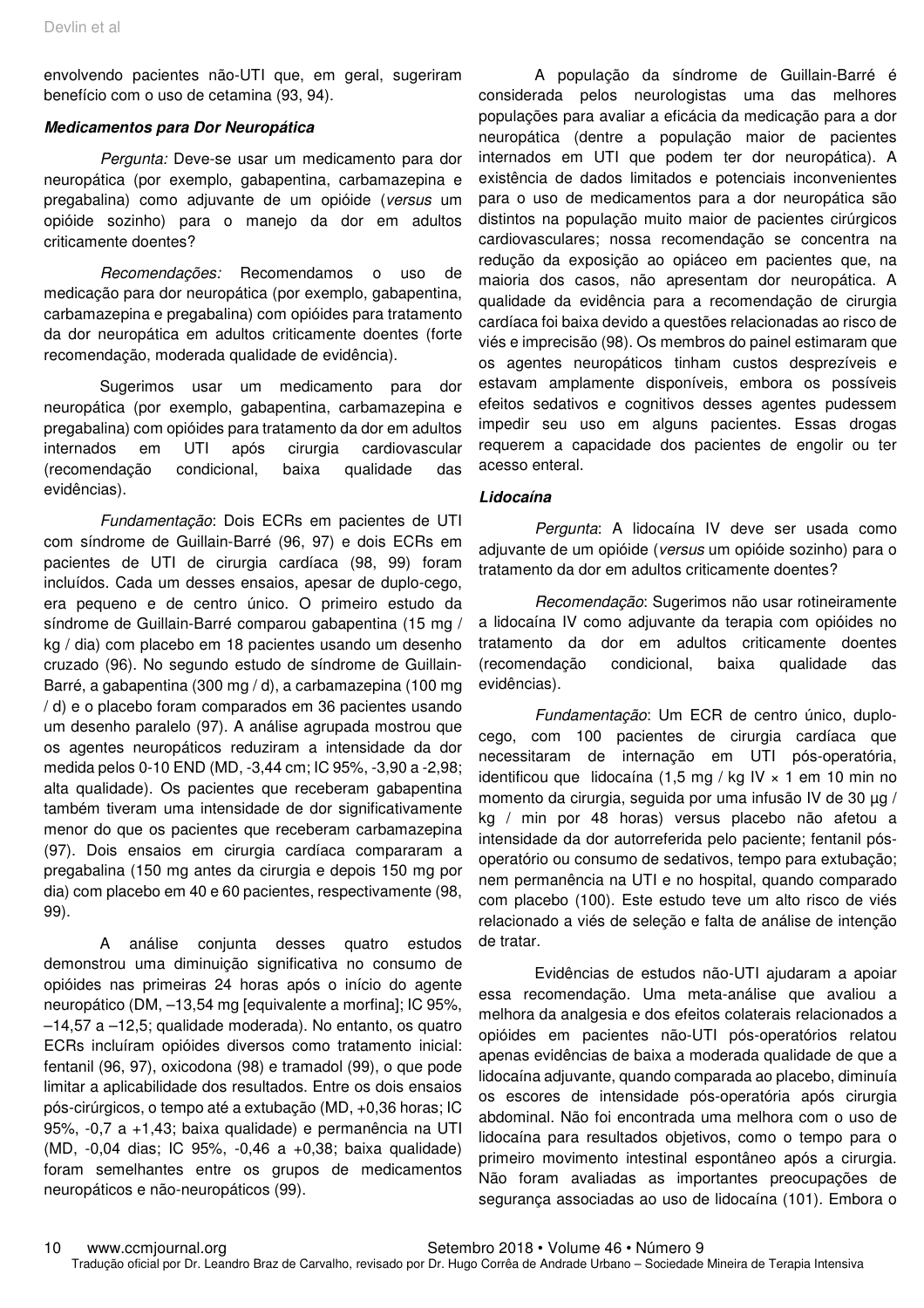uso de infusões de lidocaína IV como medicação adjuvante seja desencorajado para a população geral de UTI, pacientes individuais e certas coortes cirúrgicas em UTI podem se beneficiar dessa intervenção. É importante ressaltar a influência da dose e duração da infusão de lidocaína IV e da variabilidade farmacocinética entre os pacientes no risco de toxicidade neurológica e cardíaca que ocorrerá na população da UTI permanece incerta. Neste momento, as preocupações com a segurança superam os benefícios teóricos de seu uso na população geral de adultos na UTI.

#### **AINEs**

Pergunta: Um AINE seletivo para COX-1 deve ser usado como adjuvante de um opióide (versus um opióide sozinho) para o manejo da dor em adultos criticamente doentes?

Recomendação: Sugerimos não usar rotineiramente um AINE seletivo para COX-1 como adjuvante da terapia com opióides para o manejo da dor em adultos criticamente doentes (recomendação condicional, baixa qualidade das evidências).

Fundamentação: Dois ECRs de centros únicos, um incluindo 120 pacientes de UTI de cirurgia cardíaca em quatro grupos paralelos (terapia adjuvante com diclofenaco 75 mg, cetoprofeno 100 mg, indometacina 100 mg ou placebo) (102) e um incluindo 43 pacientes de UTI de pósoperatório de cirurgia abdominal em dois grupos paralelos (terapia adjuvante com cetoprofeno 100 mg ou placebo) (103), avaliaram o papel dos AINEs seletivos para COX-1 no controle da dor na UTI no pós-operatório. A análise agrupada demonstrou que os AINEs não reduziram significativamente a intensidade da dor em repouso em 24 horas, conforme medido pelo 0–10 EAV ou END (MD, –0,35 cm; IC 95%, – 0,91 a +0,21; baixa qualidade). Em um ensaio (103), a intensidade da dor durante a inspiração profunda - embora significativamente menor em 6 horas (MD, -1,3 cm; IC95%, - 2,36 a –0,24; qualidade moderada) - não foi diferente em 24 horas (MD, - 0,6 cm, IC 95%, -1,44 a +0,24, baixa qualidade). Análise agrupada mostrou uma redução significativa do consumo de morfina em 24 horas (MD, -1,61 mg [equivalentes de morfina], 95% CI, -2,42 a -0,8, muito baixa qualidade). Nenhum dos estudos relatou uma diferença de náusea / vômito entre os grupos. Nenhum evento de depressão respiratória foi relatado (103).

Os efeitos colaterais relacionados aos AINEs, incluindo lesão renal aguda e sangramento excessivo, não foram significativamente diferentes entre os três AINEs e o grupo placebo. Ambos os estudos tiveram um alto risco de viés (102, 103). Dado o pequeno efeito benéfico percebido equilibrado com preocupações sérias potenciais de segurança (por exemplo, sangramento e lesão renal), particularmente quando os AINEs são administrados em doses múltiplas, os membros do painel recomendam contra o uso rotineiro de AINEs juntamente com opiáceos para

tratamento da dor não relacionada a procedimentos em adultos criticamente doentes. Tal como acontece com a maioria das recomendações condicionais, o painel considera que provavelmente existem pacientes - e talvez até coortes de pacientes - que podem se beneficiar dos AINEs. Nenhum RCT avaliando um AINE específico COX-2 (por exemplo, celecoxib) em adultos criticamente doentes foi identificado; assim, o papel desses agentes permanece incerto.

Lacunas de evidências: Todos os analgésicos não opiáceos adjuvantes (quando usados no contexto de analgesia multimodal) requerem estudos de tamanho maior em adultos criticamente doentes que devem ser projetados para avaliar claramente suas propriedades poupadoras de opióides e sua capacidade de reduzir os efeitos colaterais relacionados a opióides (104). Os desfechos associados às preocupações de segurança com opiáceos, como íleo, duração da ventilação mecânica, imunossupressão, infecções associadas ao cuidado à saúde, delirium, e permanência tanto na UTI quanto hospitalar devem ser avaliados cuidadosamente. Os riscos do uso de medicamentos não-opióides adjuvantes para analgesia em uma população com risco aumentado de efeitos adversos de medicamentos precisam ser melhores definidos. Isto inclui a análise das toxicidades hepática e renal secundárias ao acetaminofeno (todas as vias), instabilidade hemodinâmica secundária ao acetaminofeno IV (85), risco de hemorragia secundária a AINEs não COX-1 seletivos, delirium e neurotoxicidade associados à cetamina (105) e alterações hemodinâmicas com lidocaína IV (100). A dose ideal e a via de administração para esses não-opióides em pacientes criticamente enfermos precisam ser investigados, e estudos devem ser conduzidos em pacientes clínicos criticamente enfermos, incapazes de autorrelatar a dor. Finalmente, o papel do uso de diferentes medicações adjuvantes dos opióides em combinação precisa ser avaliado.

**Resumo dos adjuvantes farmacológicos da terapia com opióides.** O painel geralmente apoia a utilização da farmacoterapia multimodal como um componente de uma primeira abordagem de analgesia para poupar e / ou minimizar tanto os opióides quanto os sedativos. É provável que uma estratégia de analgesia multimodal melhore o controle da dor, reduza o consumo de opiáceos e melhore os resultados centrados no paciente. Em pacientes para os quais o risco desses medicamentos nãoopióides adjuvantes favorece sua exclusão, as várias estratégias não farmacológicas (descritas abaixo) fornecem uma oportunidade para minimizar o consumo de opióides.

Protocolos exigindo avaliações sistemáticas com escalas validadas de dor e sedação reduziram consistentemente o consumo de opióides e sedativos (3, 106- 111). Estudos com o objetivo de avaliar uma melhora na avaliação sistemática da dor com escalas validadas avaliaram coortes nas quais o uso de farmacoterapia multimodal com não-opiáceos foi significativamente maior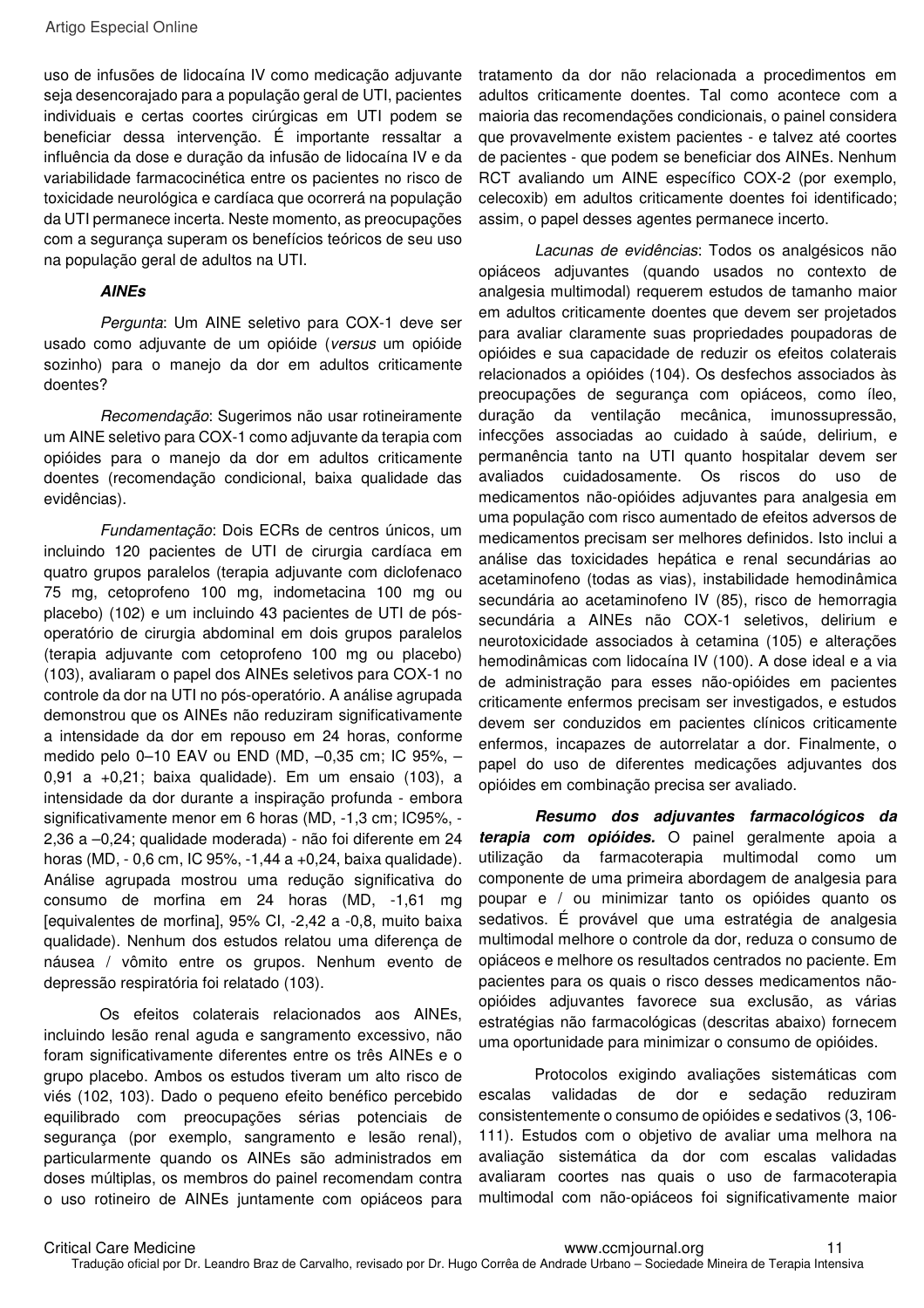(106, 110). A interrupção diária da sedação também pode ser uma intervenção útil na redução do consumo de opióides, desde que a avaliação adequada da dor o preceda (112). Música e massagem, como recomendado nestas diretrizes, também mostraram reduzir os opióides (113-117). Os agentes adjuvantes selecionados devem ser específicos para o paciente (por exemplo, minimizar o uso de paracetamol com disfunção hepática ou altas doses de gabapentina com disfunção renal) e específicos para os sintomas (por exemplo, uso de cetamina em pacientes cirúrgicos da UTI com alto risco de efeitos colaterais por uso de opióides) para melhorar os escores de dor, diminuir o consumo de opióides, minimizar novos efeitos adversos e reduzir a polifarmácia (A **Figura Suplementar 2** [Suplemento Digital Content 9, http://links.lww.com/CCM/D767] resume uma estratégia farmacológica para diminuir o consumo de opióides na UTI).

### **Intervenções Farmacológicas para Reduzir a Dor de Procedimentos**

Os procedimentos à beira do leito na UTI podem incluir atividades regulares (por exemplo, mobilização) e procedimentos esporádicos (por exemplo, inserção de cateter arterial). A dor deve ser avaliada e adequadamente tratada antes de um procedimento para prevenir a dor mais intensa durante o procedimento. As diretrizes de 2013 recomendam que a analgesia preemptiva e / ou intervenções não farmacológicas (por exemplo, relaxamento) fossem administradas para aliviar a dor em pacientes adultos internados na UTI antes da remoção de dreno torácico e sugere essas intervenções antes de outros procedimentos  $(1).$ 

#### **Uso de opióides e dose.**

Perguntas: Um opióide (versus não opióide) deve ser usado para adultos criticamente doentes submetidos a um procedimento?

Um opióide em alta dosagem (versus um opióide em baixa dosagem) deve ser usado para adultos criticamente doentes submetidos a um procedimento?

Recomendação: Sugerimos o uso de um opióide, na menor dose efetiva, para o manejo da dor relacionada a procedimentos realizados em adultos criticamente doentes (recomendação condicional, nível moderado de evidência).

Observações: Os mesmos opióides (isto é, fentanil, hidromorfona, morfina e remifentanil) que são recomendados nas diretrizes de 2013 para o manejo da dor também devem ser considerados quando um opióide for considerado a intervenção farmacológica mais apropriada para reduzir a dor de um procedimento (1).

Fundamentação: Três pequenos ensaios clínicos randomizados testaram a eficácia relativa de diferentes doses de opióides administrados antes da mobilização e da remoção de dreno torácico. Pacientes submetidos à cirurgia

cardíaca em um grupo de remifentanil em altas doses versus um grupo de remifentanil em baixas doses tiveram dor relacionada à remoção de dreno torácico significativamente menor (118). No entanto, em um segundo estudo, quando altas doses versus doses baixas de morfina foram administradas antes da mobilização ou remoção de dreno torácico (quando as concentrações séricas de morfina no estado estacionário não foram atingidas), não foram observadas diferenças significativas nos escores de dor (119); no entanto, os escores de dor do procedimento foram baixos em ambos os grupos. Análise agrupada comparando opióides em altas doses versus doses baixas para manejo da dor peri-procedimentos demonstrou uma pequena redução no escore 0–10 de dor na escala END (Escala Numérica de Dor) com o uso de opiáceos em altas doses (diferença média padrão [SMD], –0,26 cm; IC 95%, - 0,94 a +0,42; baixa qualidade); no entanto, as conclusões são limitadas, dados os resultados divergentes entre os estudos individuais. Em um terceiro estudo, pacientes clínico-cirúrgicos da UTI que receberam fentanil IV versus placebo antes da mobilização tiveram uma pontuação significativamente menor na escala BPS (120). O dano potencial com opióides, em uma proporção dose-dependente, foi demonstrado. Dois de 20 pacientes no grupo de remifentanil em altas doses tiveram 1- 3 minutos de apneia, exigindo ventilação com bolsa e máscara por 3 minutos (118), enquanto 10% dos pacientes em outro estudo que receberam alta dose de fentanil (em uma dose de 1-1,5 µg / kg) apresentaram depressão respiratória (120). Dada essa consequência a curto prazo de doses mais altas de opióides em pacientes criticamente enfermos, bem como a eficácia de pequenas doses de opióides nos três estudos na manutenção de baixos níveis de dor, os opióides nas doses efetivas mais baixas para a dor relacionadas aos procedimentos são preferíveis. A administração de opióide no tempo apropriado, de modo que o efeito de pico do opióide coincida com o procedimento, é importante.

#### **Anestésico Local / Óxido Nitroso.**

Perguntas: Deve um anestésico local (vs um opióide) ser usado para adultos criticamente doentes submetidos a um procedimento?

O óxido nitroso (vs um opióide) deve ser usado para adultos criticamente doentes submetidos a um procedimento?

Recomendação: Sugerimos não usar anestésico local ou óxido nitroso para o tratamento da dor durante a remoção de dreno torácico em adultos criticamente doentes (recomendação condicional, baixa qualidade das evidências).

Fundamentação: Apenas um ECR testou os efeitos da infiltração subcutânea de 20 ml de bupivacaína a 0,5% em torno de um local de remoção de dreno torácico mediastinal versus óxido nitroso inalado a 50% e oxigênio após cirurgia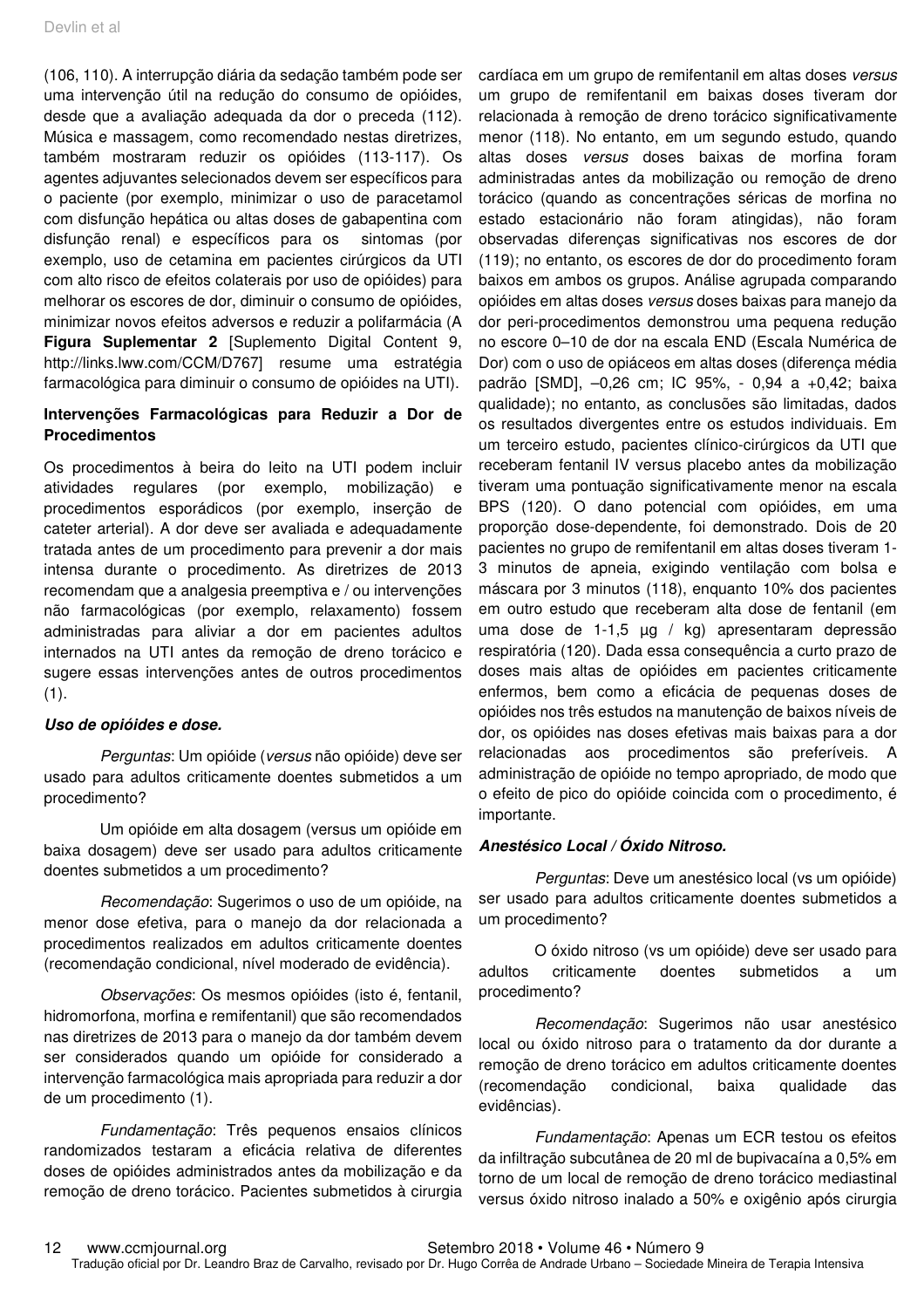cardíaca (121). Os pacientes do grupo da bupivacaína (vs 50% óxido nitroso e oxigênio) tiveram escores de dor na remoção de dreno torácico significativamente mais baixos; no entanto, a qualidade da evidência foi baixa. Apesar de um sinal de benefício, a viabilidade do uso de bupivacaína subcutânea na UTI é um desafio, uma vez que só pode ser administrado por um médico qualificado. A falta de dados para apoiar o uso de anestésicos locais de menor risco, como a lidocaína, capaz de ser administrada por uma gama mais ampla de médicos, também influenciou a recomendação do painel.

#### **Anestésicos Inalatórios.**

Pergunta: Um anestésico inalatório (vs não uso deste agente) deve ser usado para adultos criticamente doentes submetidos a um procedimento?

Recomendação: Recomendamos não usar anestésicos inalatórios para o manejo da dor em procedimentos em adultos criticamente doentes (recomendação forte, qualidade de evidência muito baixa).

Fundamentação: O isoflurano, um anestésico volátil, é tradicionalmente usado para anestesia geral. Tem início e recuperação relativamente rápidos e demonstrou efeitos cardioprotetores, como consumo preservado de oxigênio mitocondrial, liberação de troponina e infarto do miocárdio (122). Pouco se sabe sobre os efeitos analgésicos do isoflurano na dor peri-procedimentos em pacientes internados em UTI.

Não foram encontrados ECRs comparando isoflurano a uma intervenção de controle (por exemplo, opióide isolado). Um pequeno ECR duplo-cego testou a efetividade relativa do óxido nitroso 50% e oxigênio combinado com isoflurano versus óxido nitroso inalado 50% e oxigênio isoladamente para remoção de dreno torácico em pacientes após cirurgia cardíaca não complicada (123). O óxido nitroso 50% e o oxigênio, juntamente com a inalação de isoflurano, foram mais efetivos para a dor relacionada ao primeiro dos dois drenos de tórax removidos. No entanto, a remoção do segundo tubo torácico foi mais dolorosa, independentemente do gás inalado. Embora o estudo tenha mostrado um potencial de benefício, não recomendamos essa intervenção porque o estudo não considerou o tempo de remoção de dreno torácico relativo ao tempo de administração de gás; a qualidade muito baixa de evidências disponíveis (imprecisão [um pequeno tamanho da amostra e apenas um estudo] e indireta [apenas pacientes de cirurgia cardíaca]); o aumento dos recursos necessários para o uso de gases na UTI; e em alguns centros, questões de segurança relacionadas ao uso de anestésicos voláteis fora da sala de cirurgia.

#### **AINEs.**

Pergunta: Deve-se usar um AINE administrado por via intravenosa, oral e / ou retal (versus um opióide) em adultos criticamente doentes submetidos a um procedimento?

Recomendação: Sugerimos usar um AINE administrado por via intravenosa, oral ou retal como uma alternativa aos opióides no tratamento da dor durante procedimentos esporádicos e infrequentes em adultos criticamente doentes (recomendação condicional, baixa qualidade das evidências).

Fundamentação: Em um estudo duplo-cego randomizado (124), os efeitos de dois tipos de analgésicos com diferentes mecanismos de ação foram testados na dor da remoção de dreno torácico: uma dose única de 4 mg de morfina IV (um opióide) ou uma dose única de 30 mg de cetorolaco por via intravenosa (um AINE não específico para COX-1). Escores de intensidade da dor relacionada ao procedimento não diferiram significativamente entre os grupos, embora a intensidade da dor tenha sido leve em ambos os grupos e a qualidade da evidência foi limitada pela imprecisão (pequeno número de pacientes).

Pergunta: Um gel tópico com AINEs (comparado ao não uso de gel AINE) deve ser usado para adultos criticamente doentes submetidos a um procedimento?

Recomendação: Sugerimos não usar um gel tópico de AINE para tratamento da dor em adultos criticamente enfermos (recomendação condicional, baixa qualidade de evidência).

Fundamentação: O valdecoxib tópico é um gel de AINE. O uso de um analgésico tópico, em vez de um AINE IV ou uma injeção de anestésico local ou opióide, pode ser menos exigente quanto aos recursos de enfermagem disponíveis (125). Um estudo duplo-cego randomizado em pacientes submetidos à cirurgia cardíaca testou a eficácia do gel tópico de valdecoxib 50 mg (versus um gel de parafina) aplicado na pele ao redor de um dreno torácico antes da remoção de dreno torácico (125). Pacientes que receberam o gel AINE tiveram menos dor na remoção de dreno torácico do que aqueles que receberam o gel de controle de parafina. No entanto, o painel fez uma recomendação condicional contra o uso de AINE na apresentação gel para tratamento da dor devido a preocupações com a qualidade deste estudo e o alto custo de aquisição do produto AINE gel em alguns países, o que pode tornar seu uso proibitivo.

Lacunas de evidências: Estudos futuros são necessários para testar a eficácia de vários tipos e doses de opióides em uma amostra maior de pacientes durante diferentes procedimentos no tratamento da dor préprocedimento dos pacientes, particularmente em um contexto onde a exposição a opióides pode ser indesejável. Estudos de intervenções em dor relacionada a procedimentos devem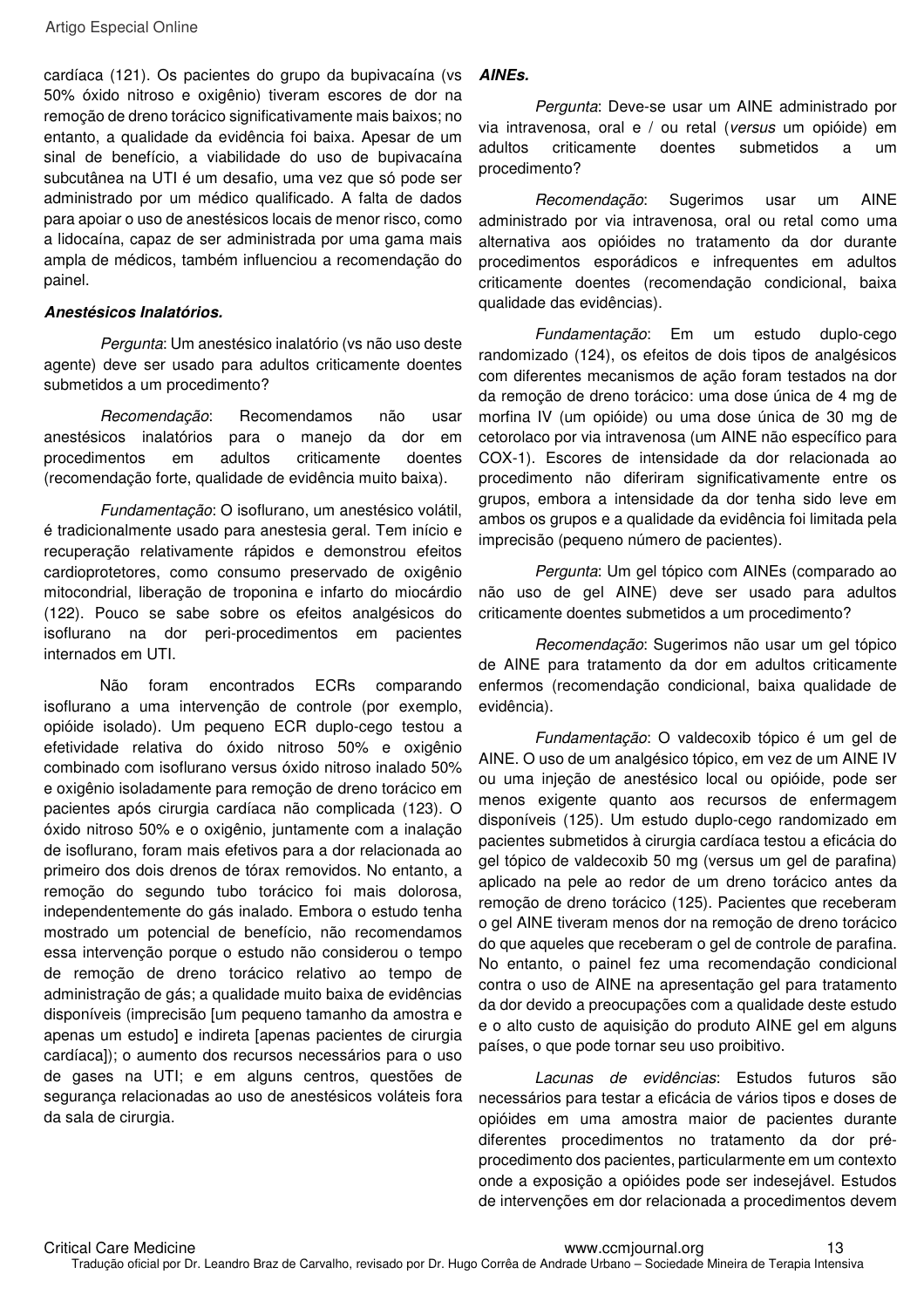evitar o risco de viés através do uso de grupos de controle, ocultação de alocação e cegamento. A generalização dos achados do estudo pode ser melhorada pela inclusão de amostras heterogêneas de pacientes em UTI submetidos ao mesmo procedimento e por pacientes admitidos na UTI com um distúrbio conhecido de uso de opióides. Muitas pesquisas de dor de procedimentos têm usado a remoção de dreno torácico como procedimento paradigmático, provavelmente porque o protocolo de pesquisa pode ser padronizado mais facilmente do que com outros procedimentos e porque a remoção de dreno torácico representa um procedimento doloroso de UTI que frequentemente ocorre após cirurgia cardíaca. O grau em que os dados dos estudos de remoção de dreno torácico podem ser extrapolados para outros procedimentos de UTI que possam estar associados à dor ainda não está claro.

#### **Intervenções não farmacológicas para reduzir a dor**

#### **Ciberterapia / Hipnose.**

Perguntas: A ciberterapia (realidade virtual [RV]) (vs não uso da ciberterapia) deve ser usada para o manejo da dor em adultos criticamente doentes?

A hipnose (vs não uso de hipnose) deve ser usada para o manejo da dor em adultos criticamente doentes?

Recomendação: Sugerimos não oferecer ciberterapia (RV) ou hipnose para o manejo da dor em adultos criticamente doentes (recomendação condicional, muito baixa qualidade de evidência).

Fundamentação: A ciberterapia é uma aplicação da RV postulada para reduzir a dor pós-operatória e a angústia na UTI. Um conjunto de cinco ambientes simulados foi exibido ao paciente por 30 minutos antes e depois da cirurgia (126). A hipnose foi administrada por um enfermeiro intensivista treinado em pacientes alertas da UTI e foi induzida usando a abordagem sinestésica (ou seja, a atenção do paciente focada em qualquer sensação corporal) ou centrada no sintoma real (dor ou ansiedade) (127). Um estudo avaliou 67 pacientes de UTI de cirurgia cardíaca antes e depois da intervenção de ciberterapia (126). A maioria (88%) relatou diminuição do nível de dor pós-operatória (MD, -3,75 cm na EAV 0-10), que correspondia a uma mudança de dor "grave a moderada" para "moderada a leve". Embora o risco de viés fosse mínimo, a imprecisão (tamanho pequeno da amostra), a incapacidade de usar uma escala de intensidade da dor validada e as limitações metodológicas inerentes aos estudos observacionais levaram a uma qualidade geral muito baixa de evidências. Além disso, muitos fatores relacionados aos recursos (equipamento, tempo, ambiente da UTI e treinamento) tornam essa intervenção possivelmente impraticável. Portanto, o painel sugere que os médicos não usem a ciberterapia para o manejo da dor em adultos criticamente doentes.

A hipnose foi avaliada em 23 pacientes em UTI com queimaduras, em comparação com 23 controles históricos pareados (127). A primeira sessão de hipnose na UTI ocorreu em uma mediana de 9 dias (0 a 20 dias) após a lesão, e um nível adequado de hipnose foi obtido, em média, após 15 minutos. No dia seguinte à hipnose, avaliações repetidas de dor (até 12) encontraram que a hipnose estava associada a uma redução na EAV 0-10 (MD, –0,5 cm; IC 95%, –1,37 a +0,37; qualidade muito baixa). O consumo de opióides foi reduzido em comparação com controles históricos. Dentro do grupo de intervenção, o consumo de opióides foi menor em pacientes que receberam hipnose na admissão na UTI, em comparação com aqueles que não receberam. O risco de viés foi considerado muito grave devido a desfechos mal avaliados, variabilidade nos momentos de avaliação, intervenções simultâneas entre os grupos e averiguação não clara da exposição. Devido ao alto risco de viés e à imprecisão associada aos dados observacionais, a qualidade geral das evidências foi muito baixa. Muitos fatores (recursos, ambiente da UTI, treinamento extensivo e aceitabilidade do paciente) tornam essa opção possivelmente inviável de implementar. Portanto, o painel emitiu uma recomendação condicional contra o uso da hipnose para o manejo da dor em adultos criticamente doentes.

#### **Massagem.**

Pergunta: Massagem (vs não massagem) deve ser usada para o controle da dor em adultos criticamente doentes?

Recomendação: Sugerimos a oferta de massagem para tratamento da dor em adultos criticamente doentes (recomendação condicional, baixa qualidade das evidências).

Observações: As intervenções de massagem variaram no tempo da sessão (10 a 30 minutos), frequência (uma vez ou duas vezes), duração (de 1 a 7 dias) e área corporal (costas, pés e mãos, ou apenas mãos).

Fundamentação: A massagem para o manuseio da dor pós-operatória na UTI em pacientes submetidos à cirurgia cardíaca e abdominal ( $n = 751$  e 265, respectivamente) foi investigada em cinco ECRs (65, 117, 128-130) (**Tabela Suplementar 7**, [Suplemento Digital Content 10], http://links.lww.com/CCM/D768). Os braços comparadores eram diferentes entre os estudos e incluíam cuidados padrão (117, 129, 130), atenção (129, 130) ou massagem simulada (ou seja, retenção de mãos) (65). A análise agrupada mostrou uma redução nos escores de intensidade da dor (0– 10 VAS ou escala END) com o uso de massagem no primeiro dia após sua realização (MD, –0,8 cm; IC 95% –1,18 a –0,42; baixa qualidade). A administração repetitiva de massagem pareceu reduzir os escores de intensidade de dor com os MDs variando de -0,3 a -1,83 cm do dia 1 ao dia 5 (após os pacientes terem recebido alta da UTI). A qualidade geral da evidência foi baixa devido ao risco de viés e imprecisão.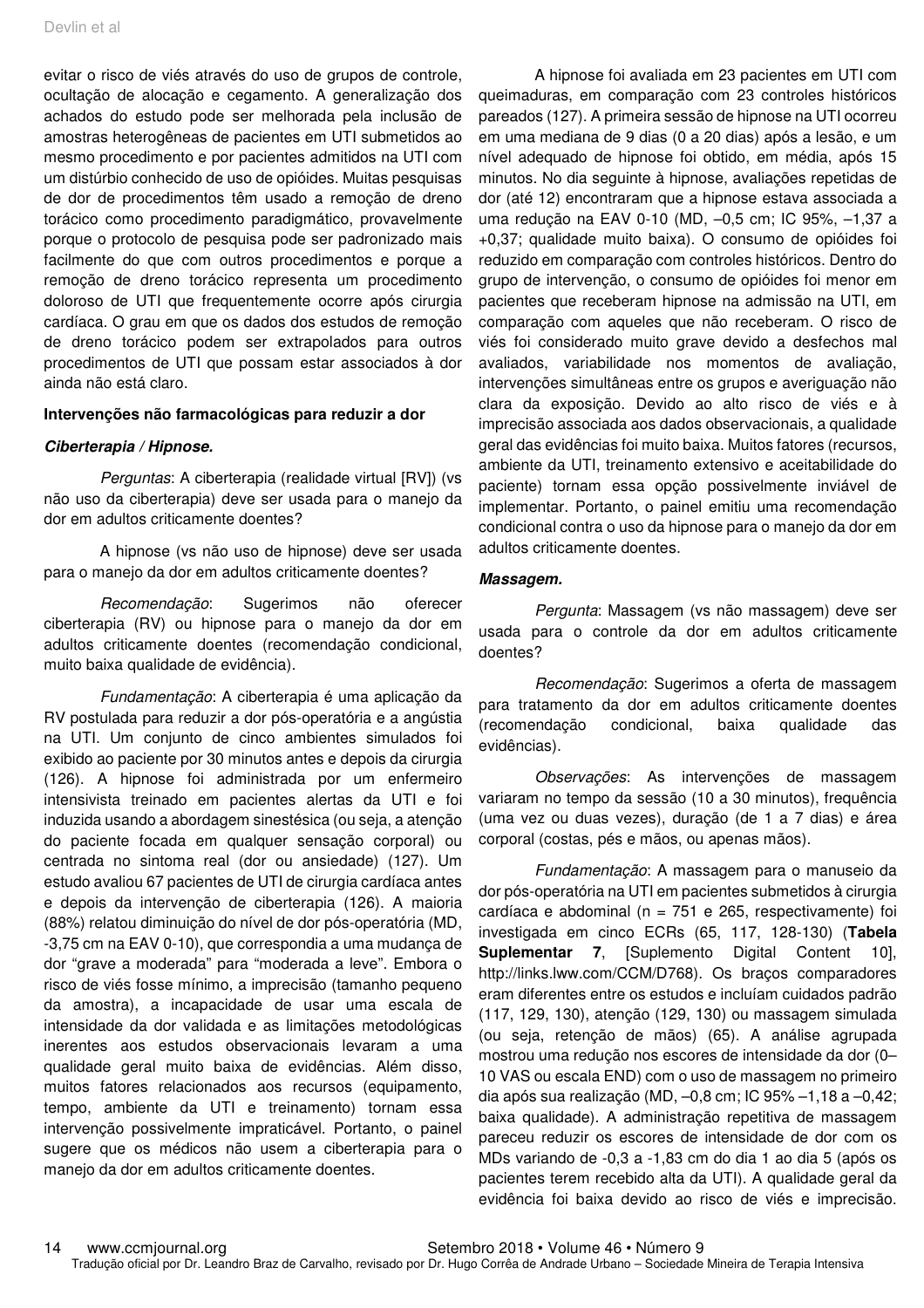Artigo Especial Online

Nenhum evento adverso foi relatado em relação à administração de massagem nos estudos incluídos. Recursos variaram entre estudos em que enfermeiros ou massagistas forneceram a intervenção. Treinamento mínimo (3-6 horas) foi fornecido aos enfermeiros. O painel percebeu que a viabilidade de usar a massagem para o tratamento da dor na UTI depende da duração da intervenção e dos recursos necessários, o que poderia afetar o custo.

#### **Música.**

Pergunta: A musicoterapia (vs sem musicoterapia) deve ser usada para o manejo da dor em adultos criticamente doentes, para aliviar a dor tanto relacionada a procedimentos quanto não relacionada a procedimentos?

Recomendação: Sugerimos a oferta de musicoterapia para aliviar tanto a dor relacionada a procedimentos quanto não relacionada a procedimentos em adultos criticamente doentes (recomendação condicional, baixa qualidade das evidências).

Fundamentação: Entre os estudos avaliados, as intervenções musicais variaram em tipo de música (escolha do participante de uma pré-seleção de música ou harpa de música ao vivo), duração (10-45 min) e propósitos de gerenciamento de dor (relacionada a procedimentos ou não) nos estudos avaliados. Os participantes receberam fones de ouvido para ouvir música, exceto em um estudo em que música de harpa ao vivo foi tocada na sala de UTI (116). Intervenções musicais foram administradas uma vez na maioria dos estudos, exceto em dois estudos em que os participantes receberam a intervenção musical durante dois procedimentos de mobilização (115) e uma vez ao dia até um máximo de 3 dias (117) (**Tabela Suplementar 8**, Supplemental Digital Content 11, http://links.lww.com/CCM/D769).

A eficácia da música foi testada para tratamento da dor em três ECRs durante diferentes procedimentos, incluindo remoção de dreno torácico em 156 pacientes internados em UTI de cirurgia cardíaca (113), procedimento de clampagem após intervenções coronárias percutâneas em 66 pacientes (114) e durante dois procedimentos de mobilização em pacientes de UTI pós-operatória (115). Os braços comparadores eram diferentes entre os estudos e incluíam cuidados padrão e ruído de estática no rádio ou televisão (113), fones de ouvido acoplados a um CD player sem música (115) ou um período de descanso (114). A análise agrupada mostrou que a musicoterapia reduziu a intensidade da dor (0 a 10 END) (MD, –0,52 cm; IC 95%, – 1,49 a +0,45; baixa qualidade).

Para o manejo da dor não relacionado a procedimentos, a eficácia da música foi testada em quatro estudos incluindo três ECRs com um total de 434 pacientes clínicos ou cirúrgicos da UTI (12, 116, 117, 131) e um estudo observacional pré / pós-teste com 87 pacientes de UTI de cirurgia cardíaca (132). Os braços comparadores incluíram o

tratamento padrão (117) ou um período de descanso (116, 131). Análises agrupadas mostraram que a música reduziu a intensidade da dor (0 a 10 END) (MD, –0,66 cm; IC 95%, – 0,89 a –0,43; baixa qualidade). Essas reduções na intensidade da dor, tanto para o manejo da dor de procedimentos quanto não relacionada a procedimentos, não foram consideradas clinicamente significativas. No entanto, o potencial de benefício superou qualquer sinal de dano ou requisitos de recursos. Um grande ECR que descobriu que a musicoterapia dirigida para o indivíduo reduz a ansiedade e o uso de sedativos em adultos gravemente doentes não foi incluído no perfil de evidências para essa questão porque não relatou avaliações da dor (133).

A qualidade das evidências dos estudos incluídos foi considerada baixa (manejo da dor não relacionada a procedimentos) a muito baixo (manejo da dor durante o procedimento) devido ao risco de viés e à inconsistência nos resultados relatados entre os estudos. Não houve eventos adversos relatados relacionados à musicoterapia. No entanto, nove participantes não concluíram a intervenção musical em dois estudos porque não gostavam de música ou removiam seus fones de ouvido (114, 131). O painel percebeu que a música é uma intervenção segura para o controle da dor, mas a preferência do paciente deve ser considerada. A viabilidade foi levantada como uma questão pelo painel, dependendo dos recursos necessários para sua implementação, incluindo profissionais (por exemplo, músico e musicoterapeuta) e equipamentos (por exemplo, compra de músicas e fones de ouvido). Sala de armazenamento e medidas de higiene também devem ser consideradas.

#### **Terapia com Frio.**

Pergunta: A terapia com frio (vs não uso de terapia com frio) deve ser usada para adultos criticamente doentes submetidos a um procedimento?

Recomendação: Sugerimos a oferta de terapia com frio para o manejo da dor em procedimentos em adultos criticamente doentes (recomendação condicional, baixa qualidade das evidências).

Observações: As compressas de gelo frio foram aplicadas por 10 minutos e envoltas em gaze, na área ao redor do dreno torácico antes de sua remoção.

Fundamentação: A terapia com frio para o controle da dor peri-procedimento durante a remoção de dreno torácico foi investigada em dois ECRs (n = 130 no total) em pacientes de UTI de cirurgia cardíaca (134, 135). Em um estudo, os efeitos da terapia com frio foram comparados com o tratamento usual (acetaminofeno oral a cada seis horas) (n  $=$  40 por grupo) (134), enguanto no outro, um placebo com recipiente de água da torneira ( $n = 25$  por grupo) foi usado como comparador (135). Embora uma análise agrupada dos estudos demonstrou uma redução não significativa na intensidade da dor (0-10 END) com terapia com frio (MD, - 1,91 cm; IC 95%, -5,34 a +1,52; baixa qualidade), o painel

Critical Care Medicine www.ccmjournal.org 15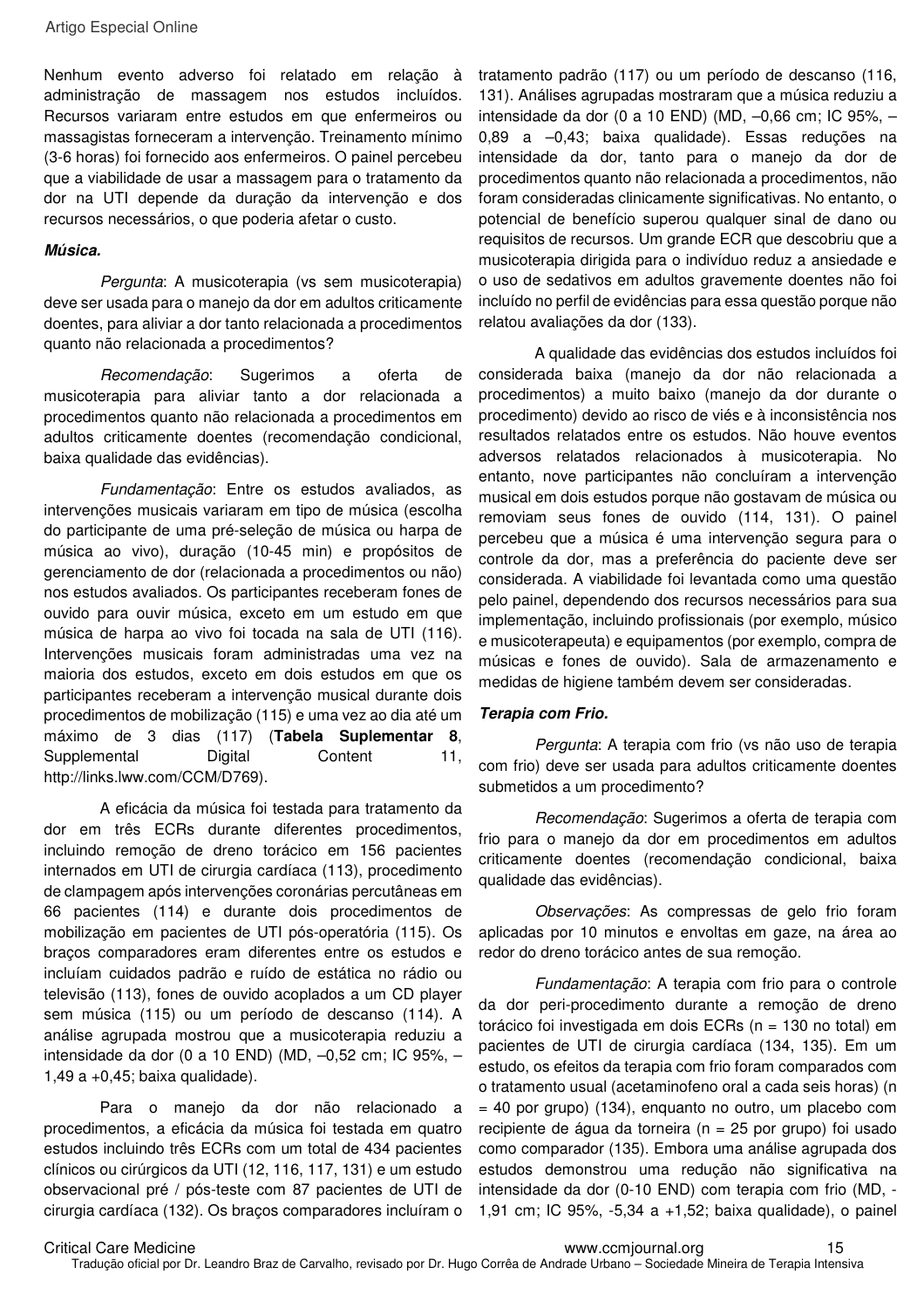considerou que uma redução dessa magnitude na escala END foi clinicamente importante e consistente com reduções significativas de dor aguda (1,3 a 2,4 cm), conforme definido em um estudo com 700 pacientes pós-cirúrgicos (136).

Embora apenas a remoção de dreno torácico tenha sido investigada em um grupo homogêneo de pacientes de cirurgia cardíaca, o painel considerou que essa recomendação era generalizável para outros procedimentos e para uso em outras populações gravemente doentes. Nenhuma menção de possíveis efeitos indesejáveis relacionados ao uso de terapia com frio apareceu na literatura incluída; no entanto, o painel concordou que eles provavelmente serão triviais (a menos que o médico esqueça de remover o bloco de resfriamento após a remoção de dreno torácico). Um espaço adequado no congelador da UTI e um protocolo escrito para o uso desta intervenção serão necessários. Intervenções simples, baratas e amplamente disponíveis, como a terapia com frio, podem ser usadas com frequência em áreas com poucos recursos, onde os medicamentos podem não estar disponíveis.

#### **Técnicas de relaxamento.**

Pergunta: Técnicas de relaxamento (vs não uso de técnicas de relaxamento) devem ser usadas para adultos gravemente doentes submetidos a um procedimento?

Recomendação: Sugerimos oferecer técnicas de relaxamento para o manejo da dor em procedimentos em adultos criticamente doentes (recomendação condicional, muito pouca qualidade de evidência).

Observações: A técnica de relaxamento utilizada em cada estudo diferiu.

Fundamentação: As técnicas de relaxamento relacionadas à respiração foram testadas para o manejo da dor durante o procedimento e sincronizados com a administração de opióides durante a remoção de dreno torácico em dois diferentes estudos controlados, avaliando um total de 88 pacientes de UTI em cirurgia cardíaca (137, 138). Em um estudo (137) (em que a técnica rápida de relaxamento administrada consistiu em instruir o paciente a inalar e prender a respiração por um momento; expirar e tornar-se flácido como uma boneca de pano; depois, começar a bocejar), os drenos torácicos foram removidos no final do bocejo. No segundo estudo (138), foi ensinado aos pacientes exercícios respiratórios que incluíam inspirar lentamente pelo nariz e exalar lentamente através dos lábios franzidos. Os pacientes foram encorajados a completar esses exercícios com os olhos fechados ou focalizando um objeto na sala. Os exercícios respiratórios foram iniciados 5 minutos antes da remoção do dreno torácico e continuaram durante a remoção de suturas e curativos e retirada do tubo.

A análise agrupada mostrou uma redução média na intensidade da dor (0–10 EAV) 15-30 minutos após a remoção do dreno torácico (MD, –2,5 cm; IC 95%, –4,18 a – 0,82; qualidade muito baixa). Uma redução desta magnitude é clinicamente importante (136). No entanto, a qualidade das evidências foi considerada muito baixa devido à imprecisão (tamanhos amostrais pequenos) e ao risco de viés. Embora uma técnica de relaxamento focada na respiração tenha sido avaliada em um grupo relativamente homogêneo de pacientes durante apenas um tipo de procedimento doloroso, o painel percebeu que essa recomendação era generalizável para outros procedimentos dolorosos e outras populações gravemente doentes. Possíveis efeitos indesejáveis relacionados ao relaxamento não foram mencionados nos estudos incluídos, e o painel percebeu que estes eram improváveis de ocorrer. O painel concordou que recursos e treinamento mínimos eram necessários para fornecer essa intervenção com segurança e eficiência. Portanto, relaxamento usando técnicas de respiração parece viável para implementar e aceitável para as partes interessadas. Informações escritas também podem ser fornecidas aos pacientes para ajudá-los a se familiarizar com as técnicas de relaxamento.

Lacunas de evidências: Os efeitos de intervenções não farmacológicas em adultos gravemente doentes, incapazes de autorrelato, permanecem desconhecidos. O papel de um membro da família no fornecimento de algumas intervenções (por exemplo, relaxamento, massagem e música) poderia ser explorado. Se o efeito coanalgésico da música depende das preferências musicais do paciente, deve ser considerado. Intervenções para reduzir a dor do procedimento devem ser avaliadas durante outros procedimentos que não a remoção de dreno torácico. Estudos de implementação que documentam a viabilidade e os custos associados relacionados ao uso dessas intervenções também são necessários. Estudos para determinar o efeito das técnicas de relaxamento em outros resultados, como o sono, também são necessários.

#### **Avaliação e manejo da dor baseada em protocolos**

Pergunta: Um programa de avaliação e tratamento da dor baseado em protocolo (analgesia / analgo-sedação) deve ser usado no cuidado de adultos criticamente doentes quando comparado com os cuidados habituais?

Declaração de Boas Práticas: O manejo da dor em pacientes adultos internados em UTI deve ser orientado pela avaliação de rotina da dor e a dor deve ser tratada antes que um agente sedativo seja considerado.

Recomendação: Sugerimos a utilização de uma abordagem orientada pela avaliação, baseada em protocolos passo-a-passo, para o manejo da dor e da sedação em adultos criticamente doentes (recomendação condicional, qualidade moderada das evidências).

Observações: Para esta recomendação, analgosedação é definida como sedação analgesia-primeiro (isto é, um analgésico [geralmente um opióide] é usado antes de um sedativo para atingir o objetivo de sedação) ou sedação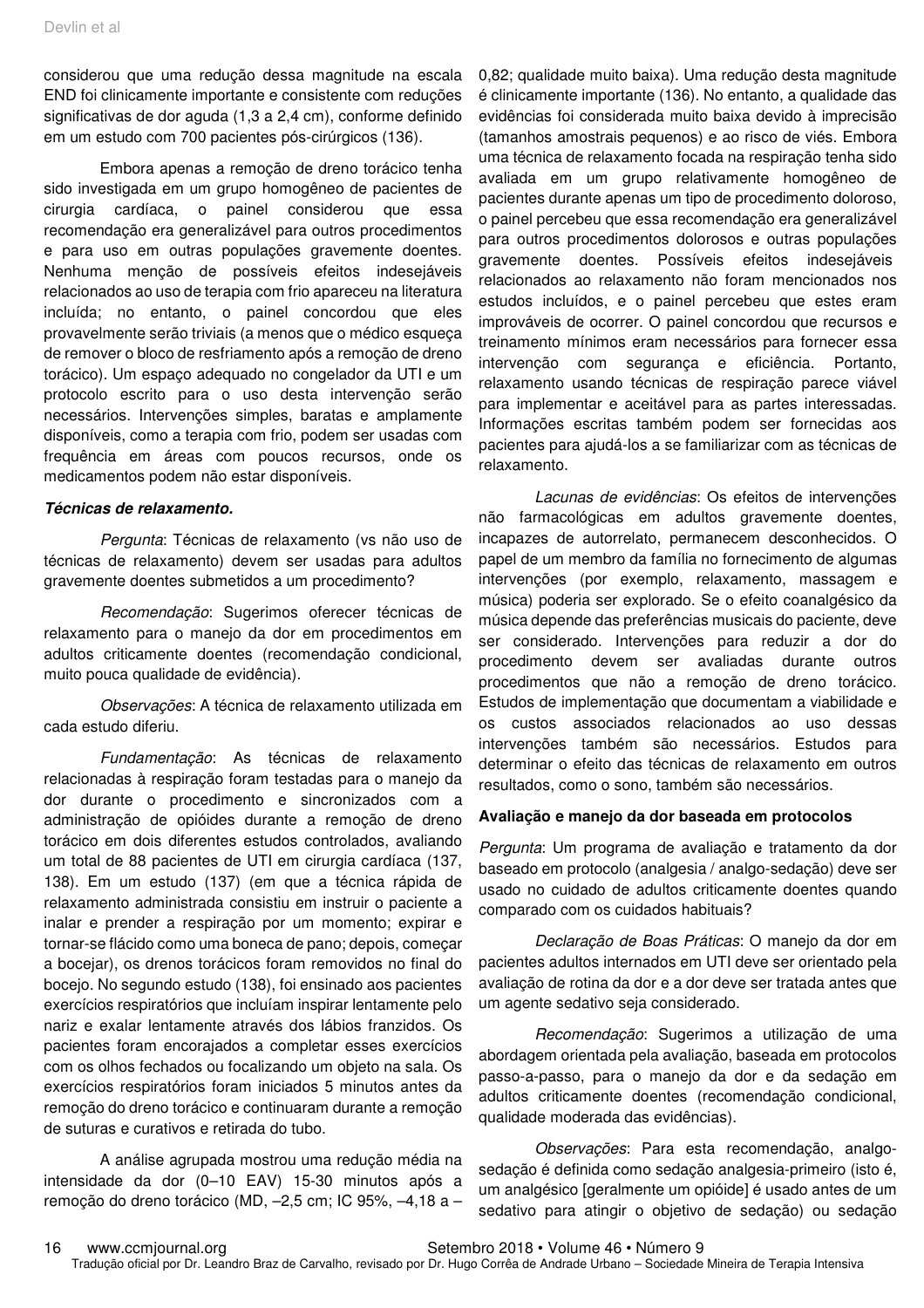analgésica (isto é, um analgésico [geralmente um opióide] ] é usado ao invés de um sedativo para atingir a sedação alvo). A implementação dessa recomendação infere que as instituições devem ter um protocolo orientado por avaliação que ordene a avaliação regular da dor e sedação usando ferramentas validadas, forneça orientações claras sobre a escolha e a dosagem de medicamentos e torne o tratamento da dor uma prioridade em relação ao fornecimento de sedativos.

Fundamentação: Os cinco desfechos considerados críticos para a recomendação incluem intensidade da dor, exposição à medicação (analgésicos / sedativos), eventos adversos, duração da ventilação mecânica e tempo de internação na UTI (5, 106-110, 127, 139-156) (**Tabela Suplementar 9**, Supplemental Digital Content 12, http://links.lww.com/CCM/D770). A análise agrupada sugere que um programa de controle de dor e sedação baseado em protocolo (analgesia / analgo-sedação) comparado ao tratamento usual não afeta a incidência de infecção nosocomial, constipação, hipotensão, bradicardia ou exposição a opióides, mas reduz as necessidades de sedativos (SMD, –0,57, IC 95% –0,84 a –0,31, baixa qualidade), tempo de ventilação mecânica (MD, –1,26 d; IC 95%, –1,8 a –0,73; qualidade moderada), duração de internação na UTI (MD, –2,27 dias IC de 95%, -2,96 a -1,58, qualidade moderada) e intensidade da dor (0–10 EAV ou END) (MD, –0,35 cm; IC 95%, –0,22 a –0,49; baixa qualidade). Os membros do painel emitiram uma recomendação condicional porque os benefícios de uma abordagem baseada em protocolo não foram observados em todos os resultados críticos.

Lacunas de evidências: Para ser capaz de gerar fortes recomendações para o uso de um programa de analgesia / analgo-sedação baseada em protocolo, estudos randomizados futuros que abordam as seguintes questões devem ser completadas: 1) qual é o opióide ideal, ou outro analgésico, para usar no protocolo? 2) qual configuração de UTI ou população de pacientes é mais apropriada para o uso de tal protocolo? 3) quais são os benefícios potenciais de tais protocolos com base em sua capacidade de reduzir a dor ou evitar o uso de efeitos potencialmente nocivos dos sedativos? e 4) quais são as possíveis preocupações de segurança associadas a tais protocolos (por exemplo, abstinência de opióides, transtorno de uso de opióides no pós-hospitalar)?

# **AGITAÇÃO / SEDAÇÃO**

Sedativos são frequentemente administrados a pacientes críticos para aliviar a ansiedade, reduzir o estresse de serem mecanicamente ventilados e evitar danos relacionados à agitação (1). Esses medicamentos podem predispor ao aumento da morbidade dos pacientes (157, 158). O profissional de saúde deve determinar a indicação específica para o uso de sedativos. Se um sedativo for necessário, o estado atual de sedação do paciente deve ser avaliado e

então reavaliado com frequência usando escalas válidas e confiáveis (158–161). Em pacientes gravemente enfermos, a farmacocinética e farmacodinâmica imprevisíveis secundárias a interações medicamentosas, disfunção de órgãos, absorção inconsistente e ligação a proteínas, instabilidade hemodinâmica e acúmulo de drogas podem levar a eventos adversos (1, 162, 163).

As diretrizes de 2013 (1) sugeriram direcionar níveis leves de sedação ou usar tentativas diárias de despertar (112, 164-166) e minimizar os benzodiazepínicos (167) para melhorar os resultados em curto prazo (por exemplo, duração da ventilação mecânica e UTI). Além disso, os paradigmas da oferta de sedação e a medicação sedativa específica usada podem ter um impacto importante nos resultados pós-UTI, incluindo mortalidade em 90 dias, funcionalidade física, resultados neurocognitivos e psicológicos. Essas questões foram avaliadas nas presentes diretrizes por meio de três questões acionáveis e três descritivas. (Uma lista de tópicos priorizados está na **Tabela Suplementar 10** [Supplemental Digital Content 13, http://links.lww.com/CCM/D771], e os resultados da votação aparecem na **Tabela Suplementar 11** [Supplemental Digital Content 14, http://links.lww.com/CCM/D772].) Os resumos de evidências e as tabelas de evidências para decisão usadas para desenvolver recomendações para o grupo de agitação (sedação) estão disponíveis na **Tabela Suplementar 12** (Supplemental Digital Content 15, http://links.lww.com/CCM/D773), e os gráficos em floresta (forest plot) para todas as meta-análises concluídas estão disponíveis na **Figura Suplementar 3** (Supplemental Digital Content 16, http://links.lww.com/CCM/D774).

#### **Sedação Leve**

Pergunta: A sedação leve (vs sedação profunda), independentemente do (s) agente (s) sedativo (s) utilizado (s), afeta significativamente os desfechos em adultos criticamente enfermos e ventilados mecanicamente?

Recomendação: Sugerimos a utilização de sedação leve (vs sedação profunda) em adultos criticamente enfermos, ventilados mecanicamente (recomendação condicional, baixa qualidade de evidência).

Fundamentação: As diretrizes de 2013 de Dor, Agitação e Delirium fizeram uma afirmação não classificada de que a manutenção de um nível de sedação mais leve encurtará o tempo até à extubação e reduzirá o tempo de permanência no hospital (1). Embora a diretriz anterior tenha definido sedação leve como escore da escala RASS maior ou igual a –2 e abertura ocular de pelo menos 10 segundos (112), esse nível de sedação é provavelmente mais profundo do que o necessário para o manejo de adultos mecanicamente ventilados em uma UTI. Não existe nenhuma definição aceita universalmente de sedação leve. Para abordar essa questão, avaliamos estudos em que sedação leve versus sedação profunda foram definidas a priori,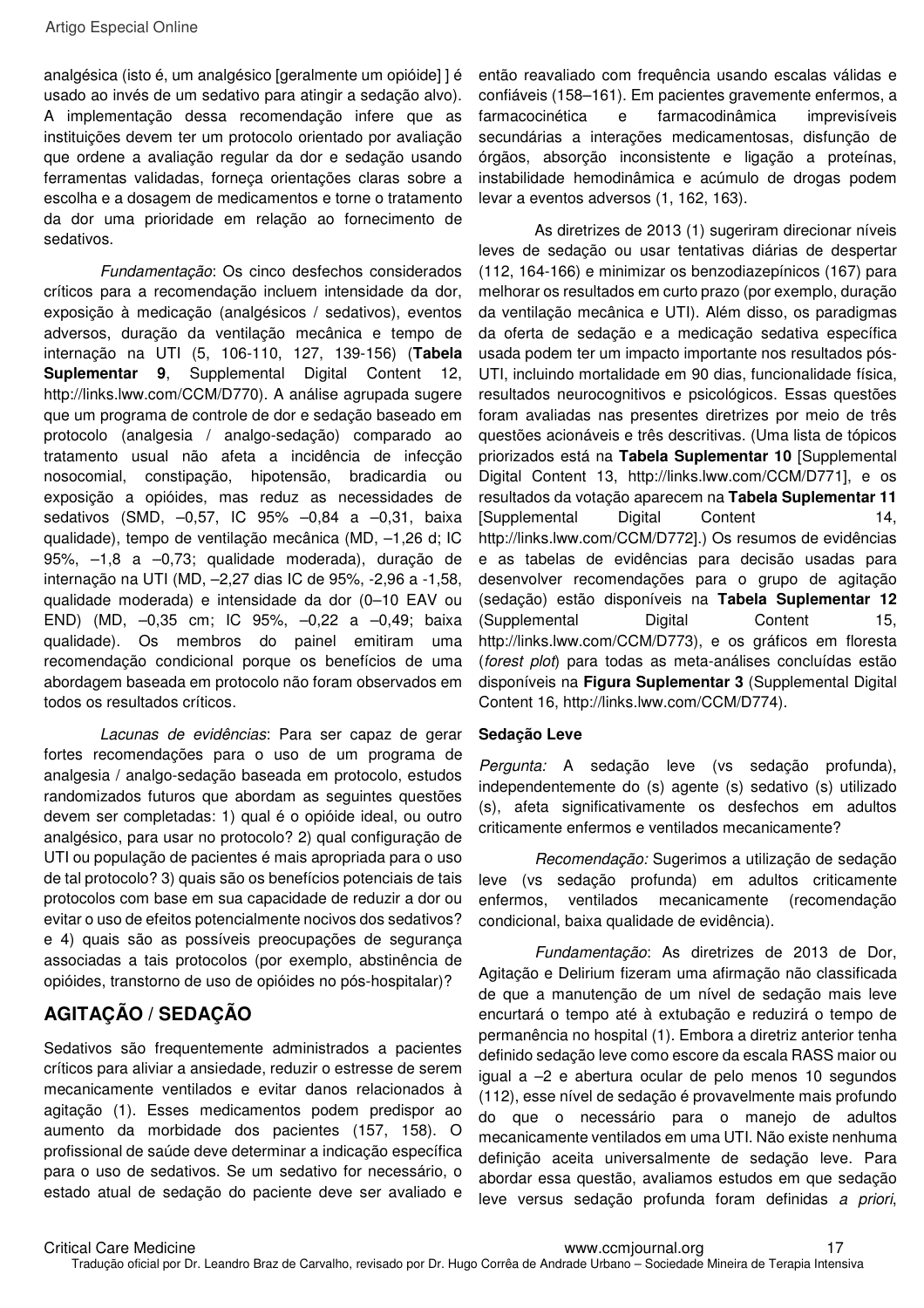medidas e explicitamente relatadas com escalas objetivas descrevendo se os pacientes atingiram esses alvos de sedação leve, versus profunda, sistematicamente durante o tempo que permaneceram na UTI e no mínimo a cada 6 horas. Medidas substitutivas (por exemplo, níveis plasmáticos de sedativos) ou avaliações clínicas subjetivas de vigília não foram consideradas como parte da definição do nível de sedação. Estudos descrevendo uma tentativa de despertar espontâneo diário não foram considerados indicativos de uma abordagem de sedação leve porque relataram redução da sedação em um único ponto no tempo, em vez de durante todo o dia. Para os estudos que utilizaram escalas, como a RASS (159), considerou-se como sedação leve os escore de RASS de –2 a +1 (ou equivalente em outras escalas).

Oito ECRs satisfizeram nossos critérios de pesquisa (156, 168-174). Avaliamos o efeito da sedação leve versus profunda em desfechos considerados críticos pelo grupo de sedação e representantes de pacientes: mortalidade em 90 dias, tempo de extubação, delirium, traqueostomia, declínio funcional cognitivo e físico, depressão e transtorno de estresse pós-traumático (TEPT). Os resultados avaliados foram medidos principalmente após a alta da UTI e são diferentes dos desfechos de curto prazo avaliados na questão descritiva não-classificada da diretriz de 2013. A sedação leve não foi associada à mortalidade em 90 dias (RR, 1,01; IC95%, 0,80–1,27; qualidade moderada) (168, 169), mas foi associada a um tempo menor até a extubação (MD, –0,77d; 95 IC%, –2,04 a –0,50, baixa qualidade) (168– 170) e redução taxa de traqueostomia (RR, 0,57; IC de 95%, 0,41–0,80; baixa qualidade) (170, 171). A sedação leve não foi associada a uma redução na incidência de delirium (RR, 0,96; 95% CI, 0,80-1,16; baixa qualidade) (168, 172), TEPT (RR, 0,67; IC 95%, 0,12-3,79; baixa qualidade) (156, 174), depressão (RR, 0,76; IC95%, 0,10-5,58; qualidade muito baixa) (156, 170), ou auto-extubação (RR, 1,29; IC 95%, 0,58–2,88; baixa qualidade) (168-170, 173). Nenhum ECR avaliou o impacto da sedação leve versus profunda no funcionamento cognitivo ou físico.

A qualidade geral do conjunto de evidências foi baixa. Tanto a magnitude da redução no tempo até a extubação quanto a taxa de traqueostomia foram consideradas pequenas; a magnitude do dano associado à auto-extubação não ficou estabelecida. Inicialmente, avaliamos os dados dos ECRs e, em seguida, revisamos estudos observacionais relacionados a desfechos em que os dados do ECR eram de baixa qualidade. Estudos observacionais sugeriram benefícios na redução do risco de morte aos 90 dias e no tempo até a extubação, mas não nos desfechos de delirium (166, 175, 176). Um recente estudo de coorte não considerado na evidência das diretrizes demonstra que a intensidade da sedação (soma das medições negativas da RASS pelo número de avaliações) independentemente, em uma relação dose-dependente crescente, prediz risco aumentado de morte, delirium e atraso

no tempo para extubação (177). A quantidade de sedação preferida pelos pacientes é provavelmente variável; alguns pacientes ou famílias podem preferir sedação mais profunda, mas essa preferência pode não ser considerada apropriada pelos clínicos, dados os desfechos adversos associados à sedação profunda. A incerteza sobre o custo-efetividade da sedação leve foi levada em consideração. Sedação leve foi considerada provavelmente aceitável para clínicos e pacientes e viável para ser implementada.

Lacunas de evidências: Apesar do amplo uso de escalas de sedação validadas, não há consenso disponível sobre a definição de sedação leve, moderada e profunda. É necessária uma exploração adicional do conceito de vigília e sedação leve. A relação entre a alteração dos níveis de sedação e a duração da sedação ao longo da permanência na UTI e os desfechos clínicos também é desconhecida. O efeito da profundidade da sedação nos desfechos pós-UTI, centrados no paciente, como mortalidade em 90 dias por todas as causas e função cognitiva, recuperação física, TEPT, ansiedade e sintomas depressivos, não foi bem avaliado em ECRs. Há também uma escassez de informações sobre a interação entre a escolha dos sedativos, profundidade de sedação e os fatores específicos do paciente que afetam essa relação. Finalmente, conforme descrito em outras partes dessas diretrizes, a relação entre o nível de sedação e a capacidade de avaliar dor, delirium e sono ainda não foi totalmente elucidada.

#### **Interrupção Diária de Sedação / Sedação com Protocolo guiado por Enfermeiro**

Pergunta: Em adultos intubados criticamente doentes, existe uma diferença entre os protocolos de interrupção diária de sedação (IDS) e a sedação controlada pela enfermagem (SCE) na capacidade de alcançar e manter um nível de sedação leve?

Declaração Não-Classificada: Em intubados adultos criticamente doentes, protocolos de interrupção diária de sedação (IDS) e sedação controlada pela enfermagem (SCE) podem alcançar e manter um nível de sedação leve.

Observações: Uma IDS é definida como um período de tempo, a cada dia, durante o qual a medicação sedativa de um paciente é interrompida e os pacientes podem acordar e alcançar despertar e / ou alerta, definidos por ações objetivas como abrir olhos em resposta ao comando de uma voz, seguir comandos simples, e / ou ter uma pontuação de 4 a 7 na Escala de Agitação-Sedação (SAS) ou uma pontuação RASS de –1 a +1. Sedação controlada por enfermagem é definida como um protocolo estabelecido de sedação implementado pelos enfermeiros à beira do leito para determinar a escolha de sedativos e para titular esses medicamentos para atingir escores de sedação direcionados pela prescrição.

Fundamentação: Cinco estudos randomizados, prospectivos e não-cegos compararam os protocolos IDS

18 www.ccmjournal.org Setembro 2018 • Volume 46 • Número 9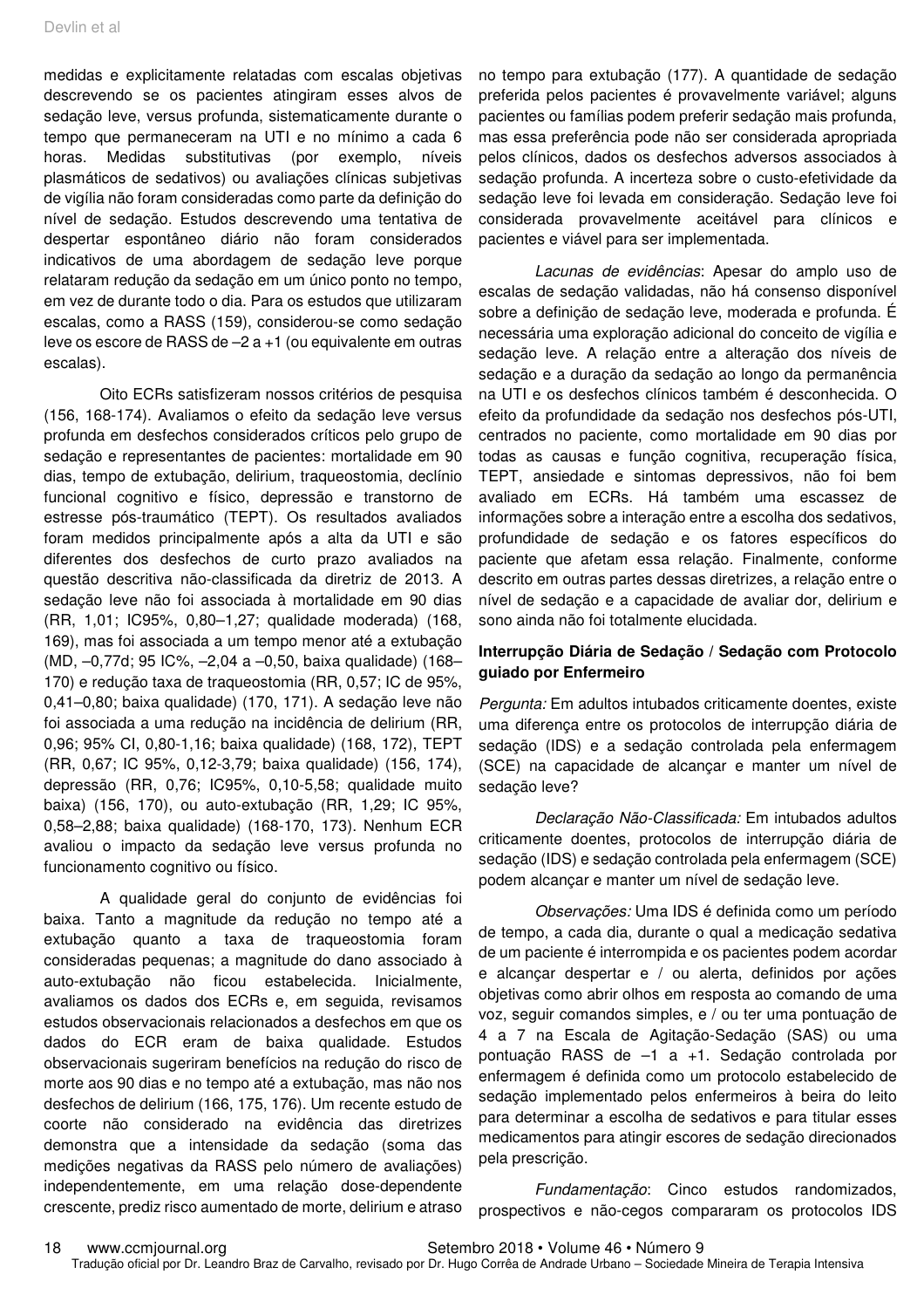(Interrupção Diária de Sedação) e SCE (Sedação Controlada pela Enfermagem) aos cuidados habituais (178-182) (**Tabela Suplementar 13**, Supplemental Digital Content 17, http://links.lww.com/CCM/D775). Alguns estudos compararam o protocolo IDS ao "cuidado usual", definido como um protocolo de SCE. A maioria dos estudos não objetivou ou avaliou especificamente a eficácia com que uma das técnicas atingiu níveis de sedação leve; em vez disso, eles avaliaram as diferenças nos escores totais de sedação entre os pacientes que estavam sendo tratados com IDS e SCE. Entre os cinco estudos, um total de 739 pacientes foram randomizados (IDS,  $n = 373$ ; SCE,  $n = 366$ ). Os benzodiazepínicos eram comumente prescritos para sedação em ambos os grupos, em geral pareados com opióides para analgesia. Dois estudos relataram que não houve diferença no nível de sedação alcançado entre IDS e SCE (178, 179). Os demais estudos parecem contraditórios: um observou maior RASS com IDS versus SCE (180), outro observou menor pontuação mediana de SAS com IDS versus SCE, mas não houve diferença na porcentagem de tempo que os pacientes permaneceram na faixa de sedação leve alvo (181). Um terceiro estudo relatou sedação mais leve com IDS do que com SCE (182).

Conforme descrito nestas diretrizes, os médicos devem ter como alvo um nível de sedação mais leve ao invés de um nível mais profundo em seus pacientes adultos intubados criticamente doentes, a menos que uma sedação mais profunda seja clinicamente indicada. Nossa revisão da literatura sugere que os protocolos IDS e SCE são seguros e não existem diferenças entre eles na obtenção e manutenção de um nível leve de sedação. Há, no entanto, algumas ressalvas importantes: primeiro, a maioria dos estudos que avaliaram os protocolos IDS e SCE o fizeram no contexto da sedação com benzodiazepínicos, que não são mais recomendados para sedação em pacientes criticamente enfermos; segundo, os protocolos de IDS podem estar associados ao aumento da carga de trabalho de enfermagem (179); e terceiro, um breve protocolo de IDS não deve ser usado para justificar o uso de sedação profunda pelo resto do dia, quando não é indicado. Como os níveis leves de sedação estão associados a melhores resultados e são necessários para facilitar outras intervenções, como testes de respiração espontânea e mobilização precoce, os profissionais de saúde devem se esforçar para atingir níveis leves de sedação na maioria dos pacientes na maior parte do tempo. A sedação leve, avaliada usando uma escala de sedação validada, pode ser obtida usando um SCE ou através de protocolos IDS (onde a sedação alvo é leve, enquanto os sedativos são infundidos).

Lacunas de evidências: A variabilidade na frequência de avaliação da sedação de enfermagem e o seu relato e a modalidade de administração sedativa (infusão vs bolus) diferem entre as instituições. A escolha sedativa mais frequente (benzodiazepínicos) descrita nos estudos pode não refletir a prática atual. As preferências do paciente e da

família e a educação sobre a profundidade da sedação dentro de uma faixa de "sedação leve" também devem ser consideradas. No entanto, pesquisas futuras devem se concentrar no efeito do nível de sedação nos resultados centrados no paciente.

#### **Escolha de Sedativo**

Adultos criticamente doentes podem necessitar de sedação para reduzir a ansiedade e estresse, além de facilitar procedimentos invasivos e ventilação mecânica. Indicação de sedação, objetivos, farmacologia clínica e custo de aquisição são importantes determinantes na escolha de um agente sedativo. As diretrizes de Dor, Agitação e Delirium de 2013 sugerem (em uma recomendação condicional) que os sedativos não benzodiazepínicos (propofol ou dexmedetomidina) são preferíveis aos sedativos benzodiazepínicos (midazolam ou lorazepam) em adultos criticamente enfermos e ventilados mecanicamente, devido a desfechos aprimorados a curto prazo, como tempo de internação na UTI, duração de ventilação mecânica e delirium (1). Para as diretrizes atuais, consideramos tanto os resultados a curto quanto a longo prazo como críticos para a avaliação. Estes resultados incluíram o tempo até a extubação, o tempo para a sedação leve e o delirium, e os resultados a longo prazo, como mortalidade em 90 dias, função cognitiva e física, institucionalização e disfunção psicológica.

Pacientes cardíacos cirúrgicos eletivos são diferentes de pacientes clínicos e cirúrgicos criticamente doentes, cujo perfil de admissão raramente é eletivo e cuja permanência na UTI e a duração da ventilação mecânica são maiores. Portanto, separamos estudos descrevendo pacientes cardíacos cirúrgicos de rotina ventilados mecanicamente, e pacientes clínicos e cirúrgicos criticamente doentes, ventilados mecanicamente. Fatores farmacogenômicos que podem influenciar a resposta a sedativos e outros medicamentos em pacientes graves foram revisados (163).

#### **Cirurgia cardíaca**

Pergunta: O propofol, quando comparado com um benzodiazepínico, deve ser usado para sedação em adultos mecanicamente ventilados após cirurgia cardíaca?

Recomendação: Sugerimos o uso de propofol sobre um benzodiazepínico para sedação em adultos sob ventilação mecânica após cirurgia cardíaca (recomendação condicional, baixa qualidade de evidência).

Fundamentação: Identificamos oito ECRs, sete dos quais compararam infusões de ambos os agentes sedativos (183-189) e um ECR comparou infusões de propofol a bolus de midazolam (190). Em pacientes cirúrgicos cardíacos, considerou-se uma redução no tempo para a sedação leve de pelo menos 30 minutos e redução do tempo até a extubação de pelo menos 1 hora para ser clinicamente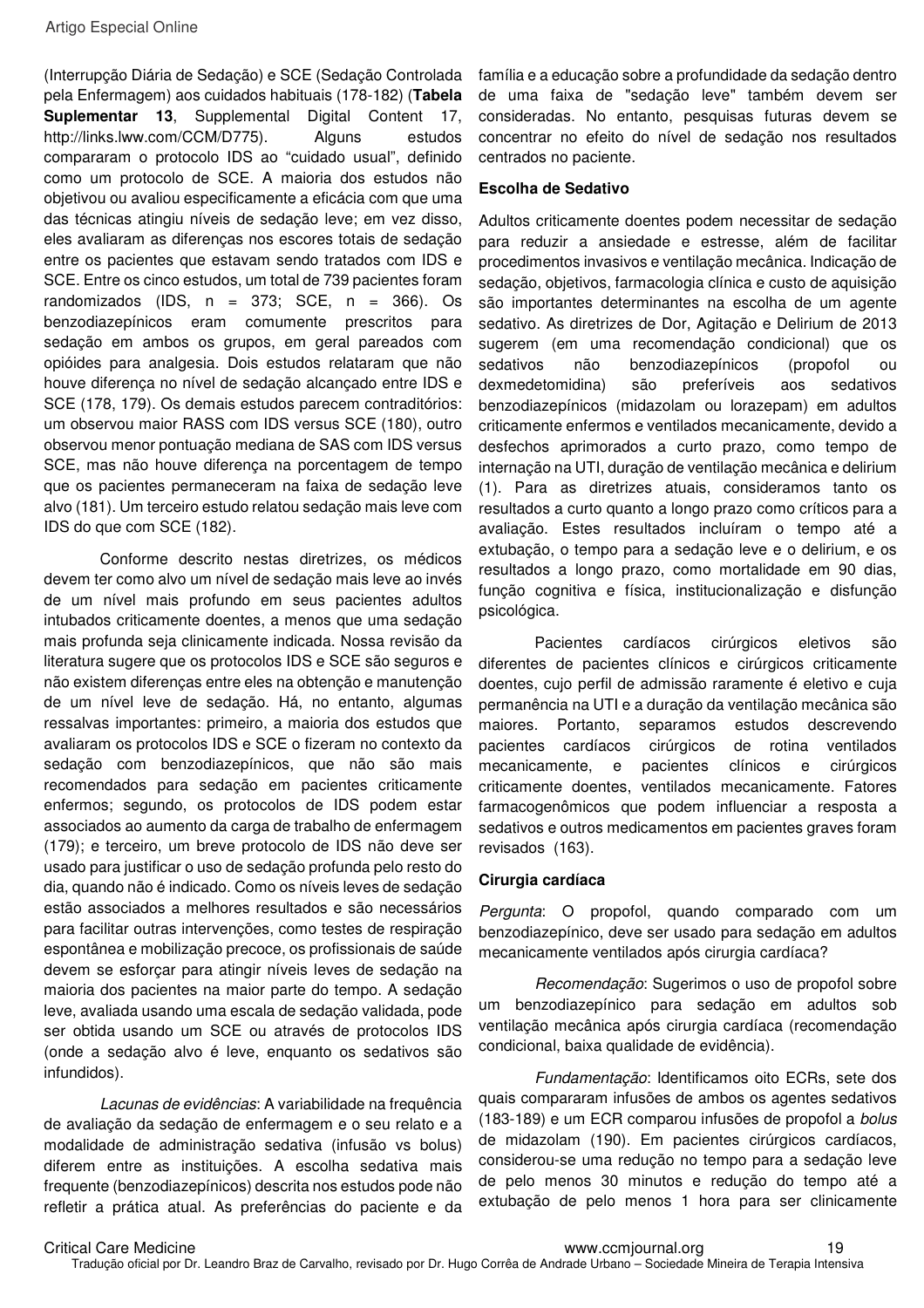significativo. Dois pequenos RCTs ( $n = 70$ ) relataram menor tempo para a sedação leve com propofol, quando comparado com benzodiazepínicos (MD, -52 min; 95% CI, -77 a -26; baixa qualidade) (185, 186). Sete RCTs ( $n = 409$ ), incluindo um estudo usando apenas bolus de benzodiazepínicos, relataram menor tempo para extubação com propofol versus benzodiazepínico (MD, –1.4h; 95% CI, –2.2 a –0.6; baixa qualidade) (183–189). Não foi possível encontrar ECRs comparando os efeitos do propofol e do benzodiazepínico em outros desfechos críticos na população cirúrgica cardíaca. No geral, o painel julgou que as consequências desejáveis do uso de propofol provavelmente superam as consequências indesejáveis e, portanto, emitiram uma recomendação condicional que favorece o propofol sobre um benzodiazepínico.

### **Pacientes Clínicos e Cirúrgicos Não submetidos à Cirurgia Cardíaca**

Perguntas: O propofol, quando comparado com um benzodiazepínico, deve ser usado para sedação em adultos criticamente doentes e ventilados mecanicamente?

A dexmedetomidina, quando comparada ao benzodiazepínico, deve ser usada para sedação em adultos criticamente doentes e ventilados mecanicamente?

A dexmedetomidina, quando comparada ao propofol, deve ser usada para sedação em adultos criticamente doentes e ventilados mecanicamente?

Recomendação: Sugerimos tanto o uso de propofol quanto a dexmedetomidina sobre benzodiazepínicos para sedação em adultos gravemente enfermos e ventilados mecanicamente (recomendação condicional, baixa qualidade das evidências).

Fundamentação: Avaliamos o efeito de propofol versus benzodiazepínicos, dexmedetomidina versus benzodiazepínicos e propofol versus dexmedetomidina em três análises separadas para os resultados considerados críticos. Na maioria dos estudos, os benzodiazepínicos foram administrados como infusões contínuas e não bolus intermitentes. Nós combinamos estudos usando midazolam e lorazepam. Em pacientes criticamente doentes, ventilados mecanicamente, um tempo menor para sedação leve de pelo menos 4 horas e tempo menor para extubação de pelo menos 8-12 horas (um turno de enfermagem) foi considerado clinicamente significativo.

**Propofol versus Benzodiazepínicos.** Sete ensaios (n = 357) (191-197) relataram menor tempo para sedação leve com propofol quando comparado com um benzodiazepínico (MD, –7,2 horas; 95% CI, –8,9 a –5,5; baixa qualidade). Nove estudos (n = 423) (191, 196-202) relataram menor tempo para extubação com propofol comparado com um benzodiazepínico (MD, –11,6 horas; 95% CI, –15,6 a –7,6; baixa qualidade). Apenas um ECR avaliou delirium e não encontrou diferença (196). Não há

dados disponíveis para outros resultados críticos. Embora o propofol tenha sido associado a um maior risco de autoextubação (RR, 2,2; IC de 95%, 0,30-26,45; baixa qualidade), conclusões confiáveis para esse desfecho não podem ser feitas devido ao amplo intervalo de confiança (CI). Além disso, não ficou claro se as auto-extubações causaram algum dano (por exemplo, necessidade de reintubação). Embora essa seja uma consideração importante para os médicos do painel do grupo de sedação, os pacientes da UTI podem sentir o contrário. No geral, o painel julgou que as consequências desejáveis do uso de propofol provavelmente superam as consequências indesejáveis e, portanto, emitiram uma recomendação condicional que favorece o propofol sobre uma infusão de benzodiazepínicos.

**Dexmedetomidina versus Benzodiazepínicos.** Cinco ECRs (n = 1.052) avaliaram a duração da ventilação mecânica (167, 172, 202-204); três estudos (n = 969) avaliaram permanência na UTI (167, 172, 203); e quatro ECRs (n = 1.007) avaliaram a prevalência de delirium (167, 172, 203, 205). O estudo com o menor risco de viés (n = 366), Segurança Eficácia da Dexmedetomidina em Comparação com o Midazolam (SEDCOM), teve o maior benefício de tempo até a extubação (MD, –1,90 d; IC 95%, -2,32 para - 1,48) e delirium (RR, 0,71; IC 95%, 0,61-0,83) com dexmedetomidina em comparação com uma infusão de benzodiazepínicos, e influenciou como a evidência foi graduada ao desenvolver esta recomendação (167).

Embora o estudo de Xu et al (205) também tenha mostrado redução do delirium com o uso de dexmedetomidina, e o estudo Dexmedetomidina Versus Midazolam para Sedação Contínua na UTI (MIDEX) (203) demonstrou um menor tempo de ventilação mecânica com dexmedetomidina sobre uma infusão de benzodiazepínicos, a análise agrupada de todos os estudos avaliados não mostrou um benefício significativo da dexmedetomidina em comparação com uma infusão de benzodiazepínicos em relação à duração de ventilação mecânica até a extubação (MD, -0,71 d; IC 95%, -1,87 a 0,45; baixa qualidade), tempo de permanência na UTI (MD, –0,23 dias, IC 95%, –0,57 a 0,11, baixa qualidade) e risco de delirium (RR, 0,81; IC 95%, 0,60–1,08; baixa qualidade). É digno de nota que o estudo MIDEX (203), no qual o delirium foi avaliado apenas uma vez 48 horas após a descontinuação da sedação, não mostrou melhora na prevalência de delirium com dexmedetomidina.

Os estudos SEDCOM (167) e o estudo Maximizando a Eficácia da Sedação e Reduzindo a Disfunção Neurológica (MENDS) (172) demonstraram uma maior incidência de bradicardia no grupo dexmedetomidina; nenhum estudo encontrou necessidade de intervenção para a bradicardia. No geral, o painel julgou que as consequências desejáveis do uso de dexmedetomidina provavelmente superam quaisquer consequências indesejáveis e, portanto, emitiram uma recomendação condicional que favorece a dexmedetomidina sobre um benzodiazepínico.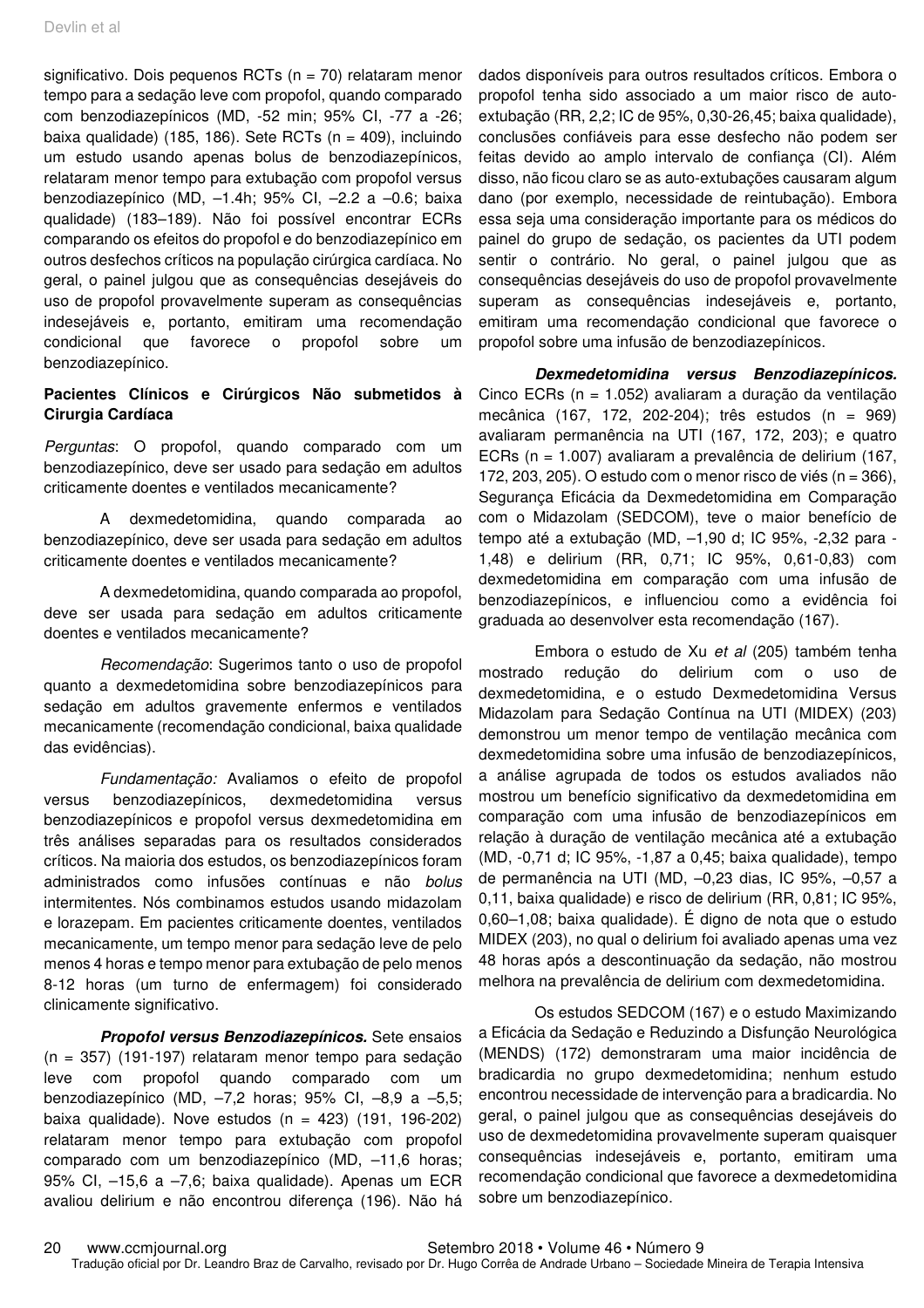**Propofol versus Dexmedetomidina.** Três ECRs (n = 850) avaliaram o tempo até a extubação e não mostraram diferença nesse desfecho (202, 203, 206). Não há dados disponíveis para outros resultados críticos. Um único ECR, o estudo Propofol versus Dexmedetomidina para Sedação Contínua na UTI (PRODEX), mostrou uma diminuição na incidência de delirium com dexmedetomidina numa única avaliação 48 horas após a cessação da sedação (203). Os pacientes foram capazes de se comunicar de forma mais eficaz se sedados com dexmedetomidina quando comparados com o propofol (203). Não foram relatadas diferenças em bradicardia ou hipotensão entre os pacientes sedados com propofol e dexmedetomidina (203).

No geral, houve evidência de baixa qualidade para os desfechos avaliados, com um benefício moderado observado (tempo reduzido para sedação leve e extubação) quando ambos propofol e dexmedetomidina foram comparados com benzodiazepínicos. Nenhuma diferença importante nos resultados foi observada entre propofol e dexmedetomidina. Conforme relatado nesses estudos, o dano associado ao propofol ou à dexmedetomidina foi considerado mínimo e não clinicamente significativo. O custoefetividade desses regimes sedativos foi incerto, pois os custos de aquisição de propofol e dexmedetomidina agora são menores do que quando foram inicialmente estudados. Além disso, o custo de aquisição desses agentes varia muito no mundo, dificultando a generalização da relação custobenefício. No entanto, a incorporação de propofol e dexmedetomidina na prática foi considerada provavelmente aceitável e viável. Reconhecendo que a dexmedetomidina não deve ser usada quando a sedação profunda (com ou sem bloqueio neuromuscular) é necessária, os membros do painel julgaram que as consequências desejáveis e indesejáveis do uso de propofol (vs dexmedetomidina) foram equilibradas; portanto, eles emitiram uma recomendação condicional para usar ambos os agentes para sedação de adultos criticamente doentes. A implementação provavelmente dependerá da disponibilidade do medicamento e seu custo associado em instituições individuais.

Lacunas de evidências: Estudos maiores e bem conduzidos que avaliem os resultados críticos que definimos precisam ser realizados. A extubação mais rápida e o aumento da sobrevida hospitalar, embora sejam considerados os blocos de construção de outros resultados a longo prazo, não são mais suficientes como os únicos descritores dos resultados centrados no paciente. Melhorias em muitos aspectos da sobrevivência, incluindo o retorno à antiga qualidade de vida, função independente e emprego, são significativas (207). Mais estudos avaliando o valor da comunicação do paciente com os membros da família durante e após os cuidados na UTI e as percepções dos pacientes, enquanto em uso de cada um desses sedativos, também são necessários; os membros do nosso painel de pacientes descreveram experiências subjetivas muito diferentes ao receberem sedativos que não puderam ser

traduzidos em conteúdo de recomendação de diretrizes. Considerações farmacocinéticas e farmacodinâmicas devem ser incorporadas tanto na escolha sedativa quanto nos métodos de oferta (162, 163). Por exemplo, os riscos e benefícios de uma estratégia de administração intermitente de benzodiazepínicos após o estabelecimento da analgesia precisam ser estudados contra o uso de infusões sedativas contínuas. As medicações benzodiazepínicas ainda constituem a base da terapia em áreas carentes de recursos; riscos e benefícios precisam ser estudados no contexto de seu custo. Além disso, o papel dos medicamentos sedativos no contexto de uma abordagem inicial com analgesia ou para complementar a analgo-sedação precisa ser mais bem estudado. O papel dos benzodiazepínicos versus propofol ou dexmedetomidina em pacientes com instabilidade hemodinâmica, necessidade de sedação profunda, risco de delirium ou sinais de abstinência alcoólica precisa ser estudado. Com o aumento do uso de propofol, estratégias para detectar precocemente a síndrome de infusão relacionada ao propofol são necessárias e estudos de registro em larga escala para caracterizar sua prevalência e riscos devem ser realizados. O papel das estratégias nãofarmacológicas para reduzir a agitação, a ansiedade e a angústia em termos de escolha e requisitos sedativos é incerto e, portanto, nenhuma recomendação poderia ser feita a esse respeito.

#### **Monitoramento Objetivo da Sedação**

Pergunta: As ferramentas de monitoramento de sedação objetivas (ferramentas baseadas no eletroencefalograma ou ferramentas como variabilidade da frequência cardíaca, actigrafia e potenciais evocados) são úteis no manejo da sedação em adultos intubados e criticamente doentes?

Declarações Não-Classificadas: A monitoração do Índice Bispectral (BIS) parece ser mais adequada para a titulação sedativa durante a sedação profunda ou o bloqueio neuromuscular, embora os dados observacionais também sugiram benefício potencial com sedação mais leve.

A sedação que é monitorada com o BIS em comparação com escalas subjetivas pode melhorar a titulação sedativa quando uma escala sedativa não pode ser utilizada.

Fundamentação: A literatura sobre ferramentas de monitoramento objetivas para sedação de estudos realizados em UTIs consiste principalmente em relatos de ferramentas baseadas em eletroencefalograma (particularmente o BIS). Poucos estudos realizados em UTI avaliaram os benefícios do desfecho (208-210). Os métodos usados para avaliar a precisão do BIS na UTI estão delineados na **Tabela Suplementar 14** (Supplemental Digital Content 18, http://links.lww.com/CCM/D776), e as características dos 32 estudos incluídos estão resumidas em **Tabela Suplementar**  15 (Supplemental Digital Content 19, http://links.lww.com/CCM/D777) (161, 208–239).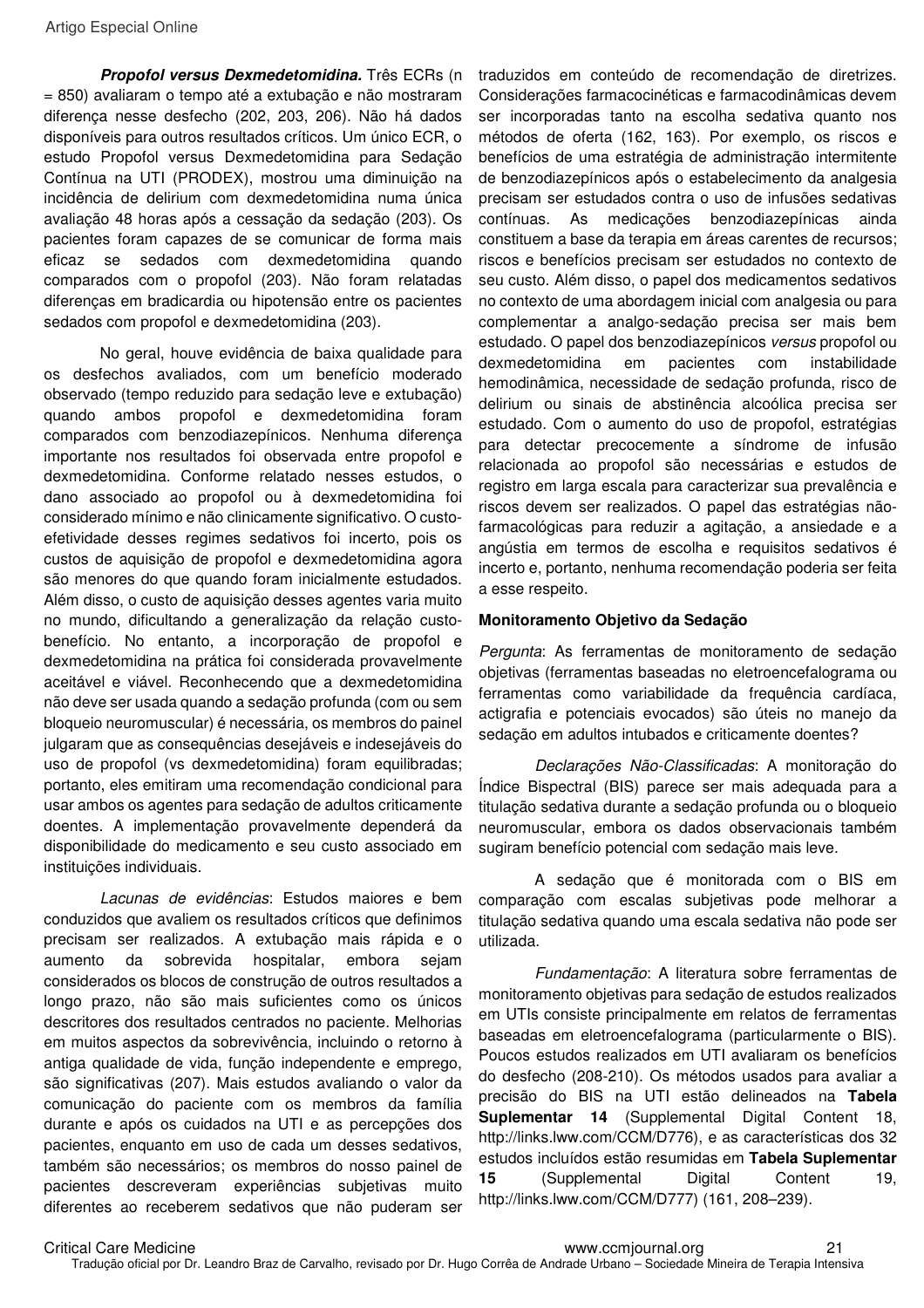Vários desafios comuns no desenho de pesquisa para esses estudos foram identificados. A relação entre os dados do eletroencefalograma e os dados subjetivos de sedação foi muitas vezes considerada constante e linear, mas essa é uma percepção imprecisa. Como a sedação se aprofunda e os pacientes não respondem, as escalas subjetivas de sedação atingem um valor mínimo (SAS 1 ou RASS –5), enquanto as ferramentas objetivas baseadas no eletroencefalograma podem continuar diminuindo até que um eletroencefalograma isoelétrico seja obtido (Supplemental Fig. 4, Supplemental Digital Content 20, http://links.lww.com/CCM/ D778) (211). No outro extremo, com o aumento da agitação, as ferramentas objetivas atingem um máximo (isto é, um BIS 100), enquanto as escalas subjetivas continuam a descrever níveis crescentes de agitação (**Figura Suplementar 5**, Supplemental Digital Content 21, http://links.lww.com/CCM/D779) (211). Além disso, monitores objetivos, como o BIS, permitem a mensuração sem estimular o paciente, enquanto as escalas subjetivas de sedação exigem a avaliação da resposta do paciente aos estímulos de voz, físicos e até mesmo nocivos. Esta estimulação altera o estado preexistente do paciente e aumenta o valor do BIS; dependendo do tempo das medições do BIS (isto é, antes, durante ou após a estimulação), a concordância entre as duas técnicas de avaliação será afetada.

Os 32 estudos realizados em UTIs que compararam o BIS e a avaliação subjetiva da escala de sedação foram pontuados com base na sua abordagem de tempo entre a medição do BIS em relação à estimulação para avaliação subjetiva (0-4 pontos), tipo de estimulação (0–2 pontos), ajuste para sedação profunda (0–2 pontos) e se a qualidade do sinal do eletroencefalograma e a versão do software foram definidas (0–2 pontos) (161, 208–239). Estudos com menor potencial de confusão (4 pontos na questão do tempo) tendem a melhor concordância entre o BIS e escalas subjetivas (p = 0,09), enquanto os estudos que não consideraram o efeito da estimulação subjetiva (pontuação 0 no tempo) tiveram o pior acordo entre o BIS e escalas subjetivas (ver a elipse vermelha na **Figura Suplementar 6**, Supplemental Digital Content 22, http://links.lww.com/CCM/D780).

Três estudos avaliaram o efeito do uso do BIS para avaliar a sedação em comparação com o uso de uma ferramenta subjetiva (209–211). Estes mostraram reduções no uso total de sedativos e tempos de despertar mais rápidos, apesar da sedação clínica semelhante (Ramsay 4) (208), uma redução nos eventos adversos relacionados a procedimentos (Ramsay 2–3) (209) e doses reduzidas de midazolam e fentanil, menos agitação, menor necessidade de traqueostomia e menor tempo de internação na UTI (210).

Lacunas de evidências: A metodologia de pesquisa para avaliar os monitores de sedação em UTI não foi padronizada, resultando em uma grande variabilidade no

desenho dos estudos, como observado acima. Definir melhores componentes e abordagens pode melhorar a qualidade dos estudos. Com o aprimoramento do rigor de pesquisa, comparações válidas entre as várias ferramentas objetivas de monitoramento de sedação e entre escalas objetivas e subjetivas de sedação podem ser possíveis. Pesquisas adicionais são necessárias para definir a melhor abordagem para lidar com questões como a profundidade da sedação (particularmente em uma época em que mais pacientes estão levemente sedados), estimulação durante a avaliação da sedação e como diferentes patologias do paciente (diagnósticos neurológicos versus não neurológicos) podem afetar a confiabilidade da ferramenta. Finalmente, mais estudos de resultados são necessários para confirmar se essas ferramentas melhoram os resultados dos pacientes ou reduzem o consumo de recursos de saúde em comparação com escalas subjetivas.

#### **Restrições Físicas**

Pergunta: Quais são as taxas de prevalência, justificativa e resultados (danos e benefícios) associados ao uso de contenção física em adultos criticamente doentes intubados ou não intubados?

Declarações Não-Classificadas: Restrições físicas são frequentemente usadas para adultos criticamente doentes, embora as taxas de prevalência variem muito de país para país.

Os prestadores de cuidados intensivos relatam usar restrições para impedir a auto-extubação e a remoção de dispositivos médicos, evitar quedas e proteger o pessoal de pacientes combativos, apesar da falta de estudos demonstrando eficácia e preocupações de segurança associadas a restrições físicas (por exemplo, extubações não planejadas e maior agitação).

Fundamentação: Numa era direcionada à melhoria dos cuidados centrados no doente, o efeito que as restrições físicas têm nos cuidados e nos resultados dos adultos criticamente doentes continua a ser controverso. Restrições físicas são definidas como "qualquer método manual, dispositivo físico ou mecânico, material ou equipamento que imobilize ou reduza a capacidade de um paciente mover seus braços, pernas, corpo ou cabeça livremente" (240). Esta questão se concentra especificamente nas restrições físicas associadas ao tornozelo, ao punho ou à parte superior do tronco. O uso de contenção física varia muito, de 0% em alguns países europeus a mais de 75% na América do Norte (**Tabela Suplementar 16**, Supplemental Digital Content 23, http://links.lww.com/CCM/D781) (168, 241-261)). O tipo e a localização (por exemplo, pulso, tornozelo, parte superior do tronco) de restrições físicas variam de forma semelhante, com países ricos em recursos relatando o uso de restrições disponíveis comercialmente (242, 245-247, 249, 252, 255, 260, 262-268).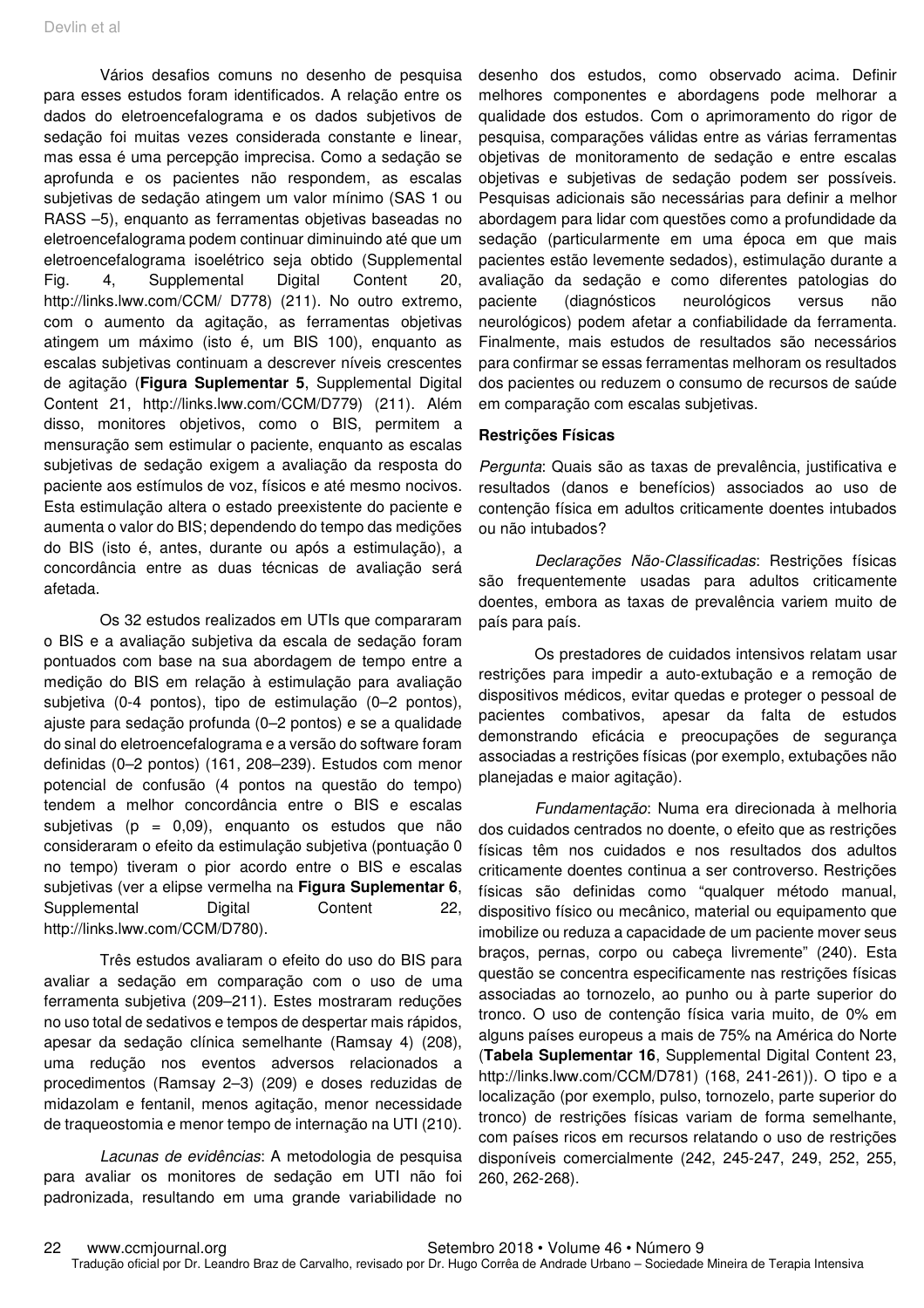Os profissionais de saúde historicamente justificaram o uso de restrições físicas na UTI por várias razões, inclusive para aumentar a segurança do paciente (242, 249, 252, 262, 263); evitar a auto-extubação, o deslocamento do tubo e / ou a remoção de algum dispositivo (242, 246, 249, 255, 262, 263, 265, 266, 269); controlar o comportamento do paciente (249, 262, 265, 266, 269); proteger o pessoal de pacientes combativos (263); e prevenir quedas (242, 263, 266). Os motivos menos citados incluem os seguintes: preservar a postura / posicionamento do paciente (249, 266); falta de pessoal ou falta de supervisão durante a cobertura do intervalo (249, 263, 265); e conformidade com o paciente, membro da família ou outras sugestões do pessoal médico (265).

Até o momento, nenhum ECR explorou a segurança e a eficácia do uso de contenção física em adultos criticamente doentes. Os poucos estudos descritivos que exploram o uso de contenção física e os resultados em pacientes criticamente doentes relatam, paradoxalmente, taxas mais altas dos eventos que seu uso se destina a prevenir. Esses eventos incluem mais extubações não planejadas e reintubações frequentes (245, 247, 267, 268); maior remoção não intencional de dispositivos (268); mais tempo de permanência na UTI (245); aumento da agitação; maior uso de medicamentos benzodiazepínicos, opióides e antipsicóticos (244, 268); e aumento do risco de delirium ou desorientação (257, 259, 268, 270, 271).

Certos fatores modificáveis e não modificáveis parecem aumentar o risco de adultos criticamente doentes para o uso de contenção física. Esses fatores incluem o seguinte: idade avançada (250, 264); nível de excitação sem coma; condições neurológicas ou psiquiátricas, incluindo delirium (257, 258, 261, 268); tipo / estratégia sedativa (169, 242, 261, 272); uso de ventilação mecânica (242, 261, 263); uso de dispositivos invasivos (246, 250); relação enfermeiropaciente e carga de trabalho percebida (242, 268, 271); e hora do dia (249). Curiosamente, os pacientes que participaram de um programa de mobilidade precoce (273) que receberam tratamento farmacológico precoce de delirium (272) e pacientes que tinham histórico de uso de álcool foram menos contidos (268).

As percepções dos pacientes de serem restringidos fisicamente durante a permanência na UTI variam, mas frequentemente provocam fortes respostas emocionais que persistem após a permanência na UTI (169, 269). Dada a prevalência, as consequências não intencionais e a percepção dos pacientes sobre o uso de contenção física, os prestadores de cuidados intensivos devem pesar de perto os riscos e benefícios dessa prática na UTI adulto antes de iniciar ou manter o uso de contenção física. Embora alguns países relatem um ambiente de UTI "livre de restrições", pode ser possível que o uso de cuidadores de beira de leito e / ou contenções farmacológicas estejam aumentados.

Lacunas de evidências: Se os esforços para reduzir o uso de contenção física terão a consequência não intencional de aumentar a exposição dos pacientes a medicamentos sedativos e antipsicóticos potencialmente prejudiciais permanece incerto. O efeito que os padrões de pessoal de enfermagem, a educação da equipe e a participação do paciente / família têm sobre a incidência de uso de contenção física na UTI também ainda não foi determinado. Particularmente relevante para o cenário da UTI, a necessidade e a ética das restrições físicas durante os cuidados de final de vida precisam de maior exploração. Finalmente, o verdadeiro efeito que as restrições físicas exercem sobre os resultados relevantes para os pacientes deve ser explorado nos ECRs.

### **DELIRIUM**

O delirium é comum em adultos criticamente doentes. O delirium encontrado na UTI e em outros ambientes é considerado um estado patofisiológico equivalente. O delirium é um diagnóstico clínico; a maioria dos estudos detecta o delirium usando ferramentas de triagem, como o Confusion Assessment Method for the ICU (CAM-ICU) ou o Intensive Care Delirium Screening Checklist (ICDSC) (274, 275). O delirium pode ser perturbador para os pacientes e parentes afetados e está associado a um resultado pior, e custos e permanências muito maiores na UTI e no hospital (276). Muitas lacunas de pesquisa existem nesta área (277). Nesta diretriz, abordamos seis questões acionáveis e cinco questões descritivas (ver lista de tópicos priorizados na **Tabela Suplementar 17** [Supplemental Digital Content 24, http://links.lww.com/CCM/D782] e os resultados da votação na **Tabela Suplementar 18** [ Supplemental Digital Content 25, http://links.lww.com/CCM/D783]). Os resumos de evidências e as tabelas de evidências para decisão usadas para desenvolver recomendações para o grupo de delirium estão disponíveis na **Tabela Suplementar 19** (Supplemental Digital Content 26, http://links.lww.com/CCM/D784), e os gráficos em floresta (forest plots) para todas as meta-análises estão disponíveis na **Figura Suplementar 7** (Supplemental Digital Content 27, http://links.lww.com/CCM/D785).

#### **Fatores de risco**

Pergunta: Quais fatores de risco predisponentes e precipitantes estão associados à ocorrência de delirium (ou seja, incidência, prevalência ou transição diária), duração do delirium ou gravidade em adultos criticamente doentes?

Declaração Não-Classificada: Para os seguintes fatores de risco, fortes evidências indicam que estão associados ao delirium em adultos criticamente doentes: "modificáveis" - uso de benzodiazepínicos e transfusões de sangue e "não modificáveis" – idade mais avançada, demência, coma anterior, cirurgia de emergência ou trauma pré-UTI, e escores de APACHE e ASA aumentados.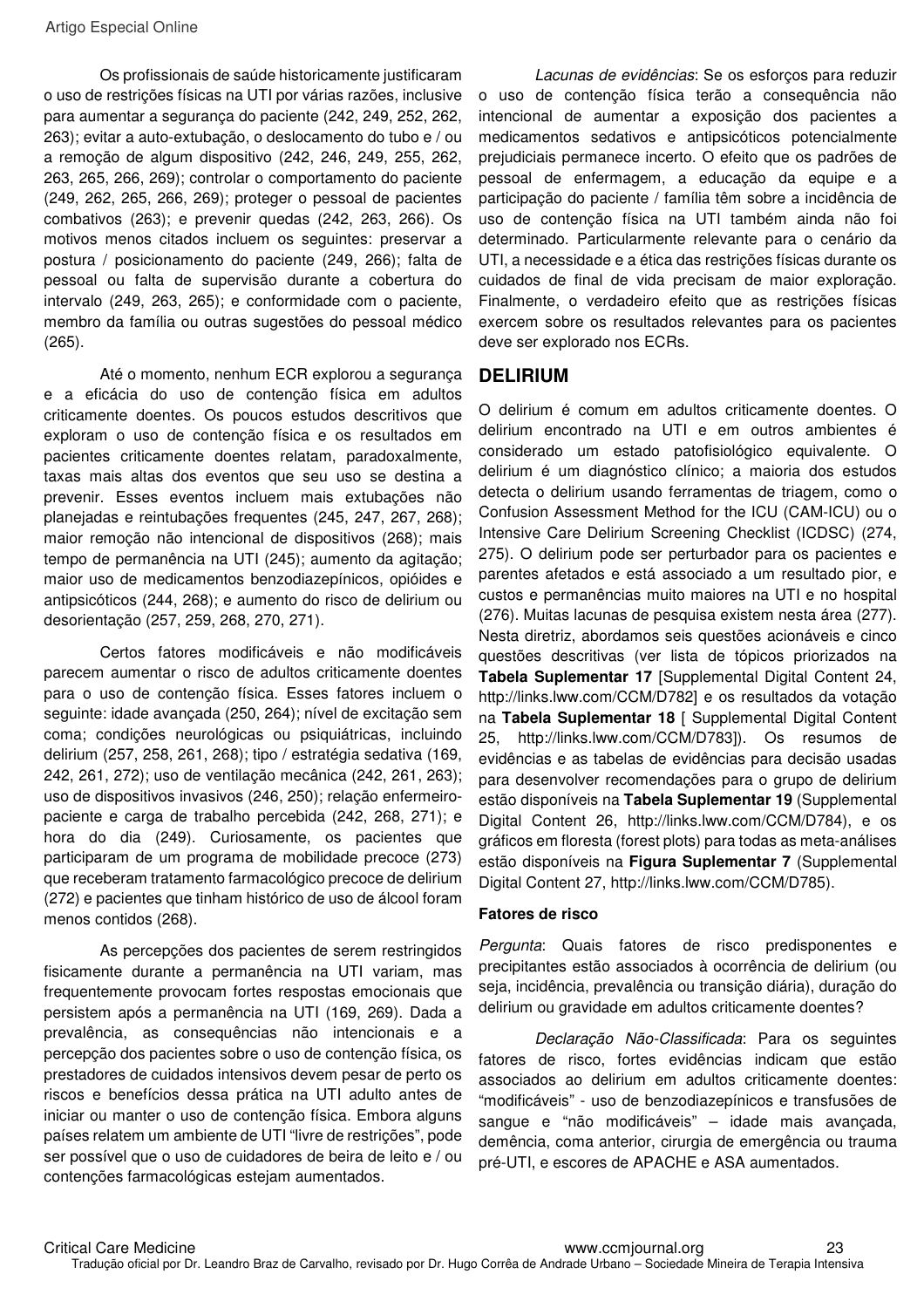Fundamentação: Sessenta e oito estudos publicados de 2000 a novembro de 2015 que avaliaram delirium em adultos criticamente doentes não submetidos a cirurgia cardíaca, utilizando análise multivariada ou randomização, foram usados para avaliar variáveis como fatores de risco potenciais (**Tabela Suplementar 20**, Supplemental Digital Content 28, http://links.lww.com/CCM/D786). O risco de viés dos artigos recuperados foi pontuado (estudos de coorte utilizando a lista de verificação de qualidade da Scottish Intercollegiate Guidelines Network e ensaios controlados usando métodos Cochrane), e os estudos foram classificados como de alta, aceitável ou baixa qualidade (**Tabela Suplementar 21**, Supplemental Digital Content 29, http: //links.lww.com/CCM/D787). Cada variável foi avaliada utilizando três critérios: 1) o número de estudos que a investigou; 2) a qualidade dessas investigações e 3) se existiu consistência nos estudos (ou seja, a direção da associação foi consistente para ≥ 50% dos estudos). As forças de associação não foram resumidas devido à heterogeneidade entre os estudos. Os seguintes critérios, não validados, foram usados para definir se havia evidências fortes, moderadas ou inconclusivas de que um fator de risco estava associado ao aumento do delirium: forte - mais do que ou igual a dois artigos de alta qualidade e consistência de associação; moderado - um artigo de alta qualidade e um ou mais artigo de qualidade aceitável com consistência de associação; e inconclusivos - achados inconsistentes e ausência de critérios para evidências fortes e para evidências moderadas (278). A avaliação dos fatores de risco predisponentes e precipitantes foi combinada porque estes foram estudados na maioria das investigações simultaneamente.

O uso de benzodiazepínicos e a administração de transfusões sanguíneas são os únicos dois fatores modificáveis com forte evidência de uma associação com delirium detectada pelas ferramentas de triagem (**Tabela Suplementar 22**, Supplemental Digital Content 30, http: //links.lww.com/CCM / D788). Os fatores de risco não modificáveis com forte evidência de uma associação com o delirium incluem o aumento da idade, demência, coma anterior, cirurgia de emergência ou trauma pré-UTI e aumento dos escores APACHE e ASA. O sexo do paciente, o uso de opióides e a ventilação mecânica demonstraram cada um fortemente não alterar o risco de ocorrência de delirium. Existe evidência moderada que mostra o seguinte aumento do risco de delirium: história de hipertensão; admissão por causa de uma doença neurológica; trauma; e o uso de medicação psicoativa (por exemplo, antipsicóticos, anticonvulsivantes). Uma história de doença respiratória, internação clínica, uso de nicotina, diálise ou hemofiltração venovenosa contínua e uma pontuação mais baixa na Escala de Coma de Glasgow mostraram cada um que moderadamente que não aumentam o risco de delirium. Consulte a seção "Sedação" para uma revisão sobre como a escolha do sedativo pode afetar o delirium e a seção do

"Sono" sobre a relação entre o sono e o delirium. Para todos os outros potenciais fatores de risco associados ao delirium, as evidências atualmente permanecem inconclusivas.

#### **Previsão**

Pergunta: O delirium pode ser previsto em adultos criticamente doentes?

Declaração Não-Classificada: Modelos preditivos que incluem fatores de risco de delirium no momento da admissão na UTI e nas primeiras 24 horas de internação na UTI foram validados e demonstraram ser capazes de prever o delirium em adultos criticamente doentes.

Fundamentação: Identificamos quatro estudos que utilizaram modelamento para prever o delírio na UTI (279- 282), três dos quais foram considerados psicometricamente fortes (**Tabela Suplementar 23**, Supplemental Digital Content 31, http://links.lww.com/ CCM / D789) (280-282). Destes, dois estudos tiveram como objetivo predizer o delirium da UTI dentro de 24 horas após a admissão na UTI usando o PREDição de DELIRium em pacientes de UTI (PRE-DELIRIC) (280, 281). Em um estudo multinacional, 10 preditores (idade, escore APACHE-II, categoria de internação, internação urgente, infecção, coma, sedação, uso de morfina, nível de ureia e acidose metabólica) permitiram um modelo com uma área sob a curva de Característica de Operação do Receptor (AUROC) de 0,77 (IC 95%, 0,74 - 0,79) (281). Em outro estudo multinacional de alta qualidade (282), foi construído um modelo para prever o delirium com características do paciente disponíveis na admissão na UTI. Este modelo precoce (E)-PRE-DELIRIC inclui nove preditores (idade, história de comprometimento cognitivo, histórico de abuso de álcool, ureia nitrogenada no sangue, categoria de internação, internação urgente, pressão arterial média, uso de corticosteroides e insuficiência respiratória) e foi encontrado uma AUROC de 0,76 (IC 95%, 0,73-0,77). Como os modelos PRE-DELIRIC e E-PRE-DELIRIC tinham valor preditivo semelhante, o modelo de escolha pode ser baseado na disponibilidade de preditores (**Tabela Suplementar 24**, Supplemental Digital Content 32, http://links.lww.com/ CCM / D790). Ambos os modelos foram baseados em triagem apenas com o CAM-ICU.

Lacunas de evidências: Os futuros estudos etiológicos sobre o delirium devem enfocar os fatores de risco presumidos para os quais existem atualmente evidências inconclusivas e onde a possibilidade de modificação é provável. O efeito de uma redução nos fatores de risco de delirium conhecidos, incluindo comorbidades, sepse, abuso de nicotina e álcool, e o uso de opióides e esteroides sistêmicos na carga do delirium e no desfecho do paciente é desconhecido. Fatores de confusão são uma questão fundamental nesses estudos. Futuros estudos sobre fatores de risco de delirium devem, portanto, fazer ajustes adequados com base em fatores de risco previamente considerados (278).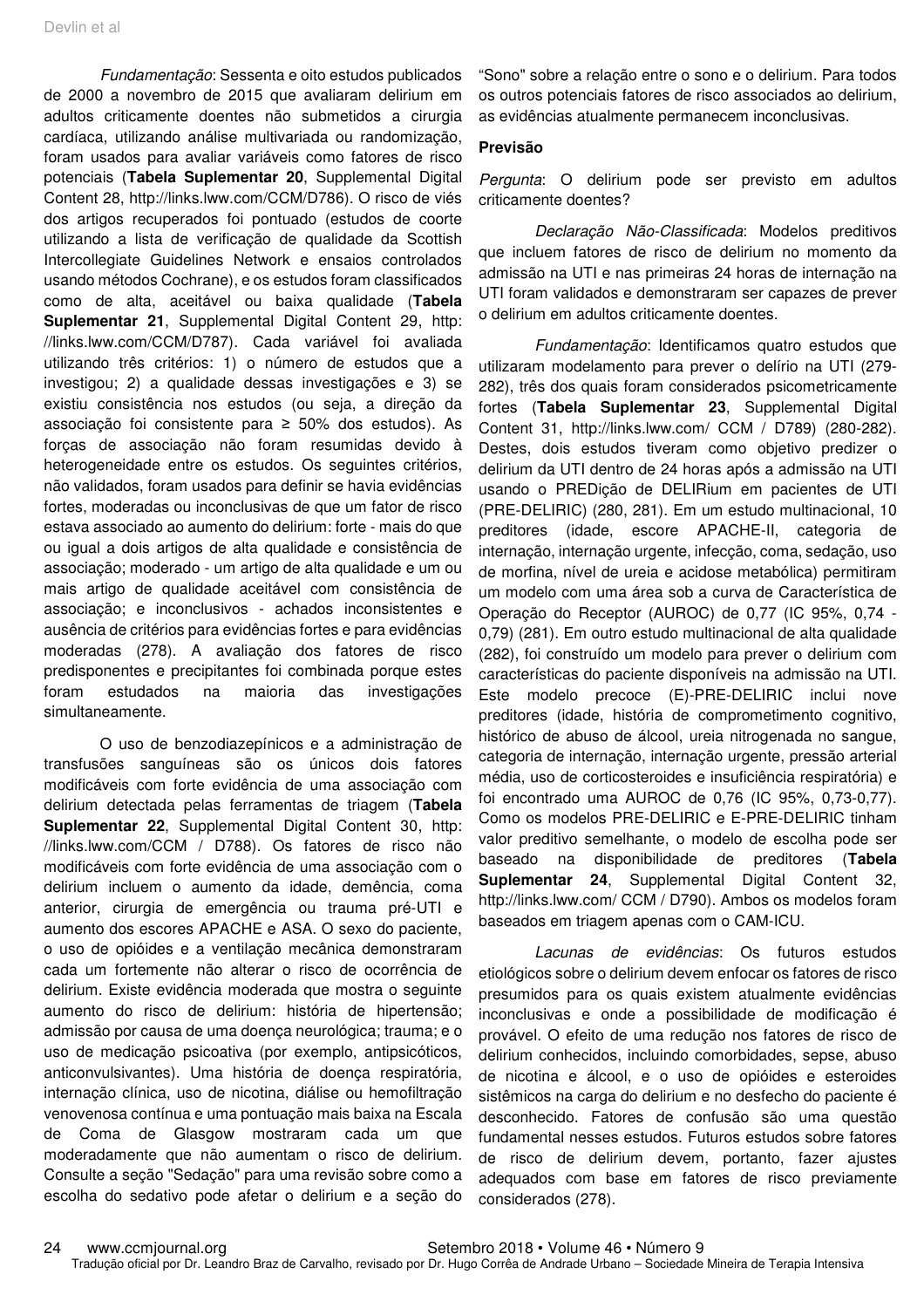#### **Avaliação**

Pergunta: Devemos avaliar o delirium usando uma ferramenta válida (em comparação com a não realização dessa avaliação com uma ferramenta válida) em adultos criticamente doentes?

Declaração de Boas Práticas: Adultos criticamente doentes devem ser regularmente avaliados quanto ao delirium usando uma ferramenta válida.

Observações: As diretrizes anteriores forneceram avaliações psicométricas de instrumentos de rastreamento de dor, sedação e delirium (1). Uma reavaliação da psicometria para as ferramentas de rastreamento de delirium disponíveis não foi conduzida como parte destas diretrizes. O foco desta questão é o efeito de usar qualquer ferramenta de avaliação de delirium (vs nenhuma ferramenta de avaliação) na prática clínica.

Fundamentação: A maioria dos estudos sobre a avaliação do delirium combinam a intervenção de avaliação com uma ou mais estratégias de manejo (8, 110, 283), impedindo a capacidade de avaliar os desfechos relacionados ao monitoramento em si. Três estudos focaram especificamente nos efeitos da avaliação do delirium (284- 286) e variaram significativamente no desenho e na escolha dos desfechos avaliados. Dois (284, 285) não encontraram relação entre a avaliação do delirium e o tempo de internação na UTI ou a duração da ventilação mecânica. Três estudos avaliaram o tempo até o diagnóstico e tratamento do delirium. Um estudo comparou a triagem usando o CAM-UTI versus avaliação clínica (285) e não relatou diferença no tempo para o diagnóstico ou tratamento com antipsicóticos. O braço CAM-ICU teve mais dias de medicação antipsicótica, mas a dose total de medicação antipsicótica administrada foi similar nos dois braços. O maior dos quatro estudos (286) comparou a implementação da ferramenta de avaliação e o uso de haloperidol, uma representação nesse estudo para a incidência e duração do delirium. Mais pacientes no período de pós-implementação foram tratados com haloperidol, mas em doses mais baixas e por menos tempo do que os pacientes no grupo de pré-implementação. Em um estudo cruzado, Reade et al (287) compararam um período de avaliação do CAM-UTI a um período de avaliações de enfermagem não estruturadas usando um formulário com uma definição de delirium. O braço CAM-ICU teve uma proporção significativamente menor de turnos de enfermagem com delirium e uma duração mais curta de delirium quando comparado com o período de avaliações não estruturadas. A detecção sistêmica de delirium pode elevar falsamente a prevalência relatada de delirium, tornando difícil capturar o verdadeiro impacto dos esforços de intervenção de redução do delirium nesse desfecho. As estratégias de implementação diferiram e as limitações de desenho significativas de cada estudo levaram a avaliações de evidência de baixa e muito baixa qualidade. Estes estudos estão resumidos na **Tabela Suplementar 25** (Supplemental

Digital Content 33, http://links.lww.com/CCM/D791). Embora nenhum dos estudos tenha relatado danos ao paciente, esse nível de qualidade e a heterogeneidade no desenho do estudo e nos resultados impedem uma recomendação. Essa evidência não pode estabelecer se o rastreamento do delirium sozinho é benéfico.

Em vez de uma recomendação classificada, emitimos uma Declaração de Boas Práticas não classificada, uma vez que os benefícios potenciais do monitoramento do delírio superam de longe quaisquer possíveis desvantagens. Resumir a literatura e avaliar a qualidade das evidências não foi viável devido à complexidade dos estudos. O principal benefício potencial do monitoramento do delirium é o reconhecimento precoce que pode acelerar a avaliação e a intervenção clínica. A detecção precoce pode levar à identificação imediata e correção (quando possível) da etiologia, garantia de atendimento a pacientes que experimentam sintomas angustiantes, tratamento (farmacológico ou não farmacológico) e avaliações da eficácia do tratamento. Múltiplos estudos em ambientes de UTI e não-UTI descobriram que, sem ferramentas validadas de rastreamento, enfermeiras e médicos à beira do leito não reconhecem o delirium (285, 287-294).

Quais são as consequências de não se reconhecer o delirium, além da possível detecção precoce das causas do delirium subjacente? O delirium é uma experiência angustiante para os pacientes da UTI, suas famílias e funcionários da UTI (295–298). Embora não comprovado, tal sofrimento pode ser mitigado por discussões entre funcionários e pacientes / famílias sobre o delirium. O monitoramento regular do delirium pode fornecer uma base para essas discussões (299). Estudos qualitativos sobre as experiências na UTI destacam consistentemente que os pacientes com delirium sentem maior confiança e incentivo dos familiares versus funcionários (295, 300). A detecção precoce e a identificação do delirium podem beneficiar os pacientes, promovendo a confiança quando ocorrem sintomas assustadores.

O rastreamento de delirium usando o CAM-ICU ou o ICDSC é rápido (2-5 min) (284, 286). Uma revisão sistemática recente atualizou as propriedades psicométricas das ferramentas de triagem de delirium para adultos criticamente doentes (301). A sensibilidade e especificidade das ferramentas de triagem de delirium quando comparadas com a avaliação clínica e sua reprodutibilidade e confiabilidade quando as ferramentas de triagem são substituídas por um diagnóstico clínico variam entre as populações de UTI (por exemplo, UTI de cirurgia cardíaca ou pacientes com lesão neurológica) (51, 302, 303). Uma publicação recente (304) descreve uma nova ferramenta validada (a ICU-7) para documentar a gravidade do delirium e sugere que a gravidade está associada a pior desfecho. Quase todos os ensaios clínicos que investigam estratégias para prevenir e / ou tratar o delirium são baseados em

Critical Care Medicine www.ccmjournal.org 25 Tradução oficial por Dr. Leandro Braz de Carvalho, revisado por Dr. Hugo Corrêa de Andrade Urbano – Sociedade Mineira de Terapia Intensiva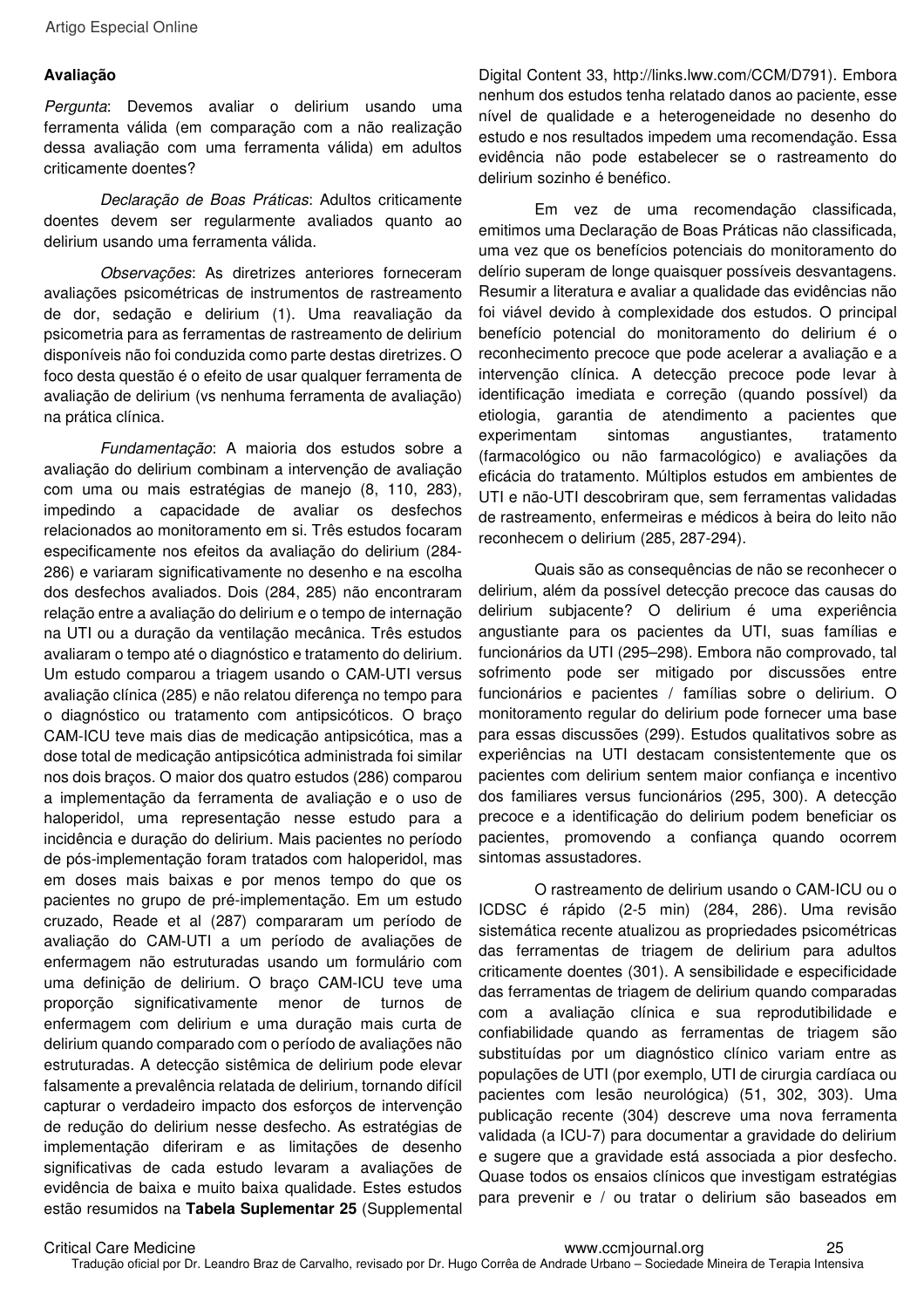ferramentas de avaliação do delirium. A generalização de qualquer estudo focado em delirium se baseia nesses instrumentos na prática clínica. Como as características das ferramentas (e seus fatores de confusão) são mais bem descritas, os resultados dessas investigações ajudarão a orientar futuros ensaios clínicos.

As desvantagens do rastreamento do delirium devem ser consideradas. Um rastreamento falso-positivo, embora raro com o CAM-ICU ou o ICDSC, pode resultar em tratamento farmacológico ou não farmacológico desnecessário. O uso de antipsicóticos na UTI está frequentemente associado à sua continuação e administração prolongada após a UTI e alta hospitalar (305- 307). A triagem de delirium pode ser onerosa para a equipe de enfermagem (287). No contexto dos critérios necessários para gerar uma declaração de melhores práticas, sentimos que os benefícios da avaliação generalizada do delirium com o CAM-ICU ou o ICDSC superam de longe quaisquer potenciais desvantagens.

Lacunas de evidências: O conjunto atual de evidências que apoiam as avaliações de dor e agitação, que foram estudadas por mais tempo que o delirium, pode fornecer alguma orientação para pesquisas futuras no monitoramento do delirium (19, 106, 110, 308-310). Alguns estudos (18, 310) sugerem que a capacidade das ferramentas de avaliação de melhorar os resultados dos pacientes pode estar associada à intensidade da estratégia de treinamento utilizada e às iniciativas de melhoria de qualidade implantadas. Um estudo observacional recente (311) encontrou uma associação entre alta adesão ao monitoramento do delirium (isto é, avaliações em ≥ 50% dos dias da UTI) e melhora nos resultados dos pacientes (isto é, menor mortalidade hospitalar, menor tempo de internação na UTI e menor tempo de ventilação mecânica). Estudos futuros devem incluir várias populações de cuidados intensivos, como pacientes com diagnósticos neurológicos primários. A falta de estudos de alta qualidade investigando o efeito da avaliação do delirium ressalta as lacunas na compreensão da relação entre a avaliação do delirium e os resultados centrados no paciente, as decisões de tratamento, a satisfação do paciente e da família e a satisfação pessoal da equipe.

#### **Nível de Despertar e Avaliação**

Pergunta: O nível de despertar influencia as avaliações de delirium com uma ferramenta de triagem validada?

Declaração Não-Classificada: O nível de despertar pode influenciar as avaliações de delirium com uma ferramenta de triagem validada.

Fundamentação: Quatro estudos de coorte observacionais examinaram as avaliações do delirium em diferentes níveis de vigília e sedação, conforme avaliado pelo CAM-ICU, ICDSC e RASS (312–315). Como muitos pacientes com RASS de –3 foram considerados "incapazes

de avaliar", os dados são limitados a uma avaliação da influência de um intervalo de RASS de 0 a –2 na positividade do delirium. Esses dados não permitem a discriminação entre o delirium potencialmente induzido por sedativos em comparação com aquele relacionado a outras alterações patológicas (com ou sem sedação).

Um total de 12.699 avaliações de delirium (97% envolvendo o CAM-ICU) foram avaliados em pacientes com um RASS entre 0 e –2. A probabilidade de uma avaliação positiva do delirium foi significativamente maior (77% vs 23%; p <0,0001) quando os pacientes tinham uma RASS -2 (vs um RASS de -1 a 0), o que poderia sugerir que o nível de despertar influencia as avaliações do delirium. No entanto, como o delirium pode apresentar um nível de despertar diminuído, nenhuma inferência pode ser feita a partir desses dados (**Tabela Suplementar 26**, Supplemental Digital Content 34, http://links.lww.com/CCM/D792). Além do estudo de Patel et al (312), no qual 12% dos pacientes nos quais o delirium estava presente durante a infusão de sedativos resolveram o delirium em até 2 horas após a interrupção da infusão, nenhum outro estudo questionou se uma avaliação positiva do delirium foi resultado de como a sedação concomitante afeta o resultado do paciente ou se a sedação representa apenas um problema de confusão para a avaliação do paciente. Dado que os estudos até o momento mostraram que o delirium está associado a piores desfechos, mesmo quando um nível de despertar deprimido está presente, os clínicos não devem atualmente descartar o significado clínico do delirium nesse cenário (316-318).

Lacunas de evidências: Os efeitos do nível de despertar no delírio necessitam de mais estudos. Isso inclui o impacto do delirium em diferentes níveis de despertar nas avaliações de delirium (com ou sem exposição concomitante a sedativos) em desfechos importantes, como alta hospitalar e comprometimento cognitivo a longo prazo.

#### **Resultados**

#### **Delirium**

Perguntas: Quais são os resultados de curto e longo prazo do delirium em adultos criticamente doentes e estes resultados têm relação causal com o delirium?

Declarações Não-Classificadas: A triagem de delirium positivo em adultos criticamente doentes está fortemente associada ao comprometimento cognitivo aos 3 e 12 meses após a alta da UTI (316–319) e pode estar associada a um período mais prolongado de internação (257, 279, 316, 320-327).

O delirium em adultos criticamente doentes mostrou consistentemente NÃO estar associado ao TEPT (328-333) ou ao estresse pós-UTI (316, 333-336).

O delirium em adultos gravemente enfermos NÃO tem sido consistentemente associado ao aumento da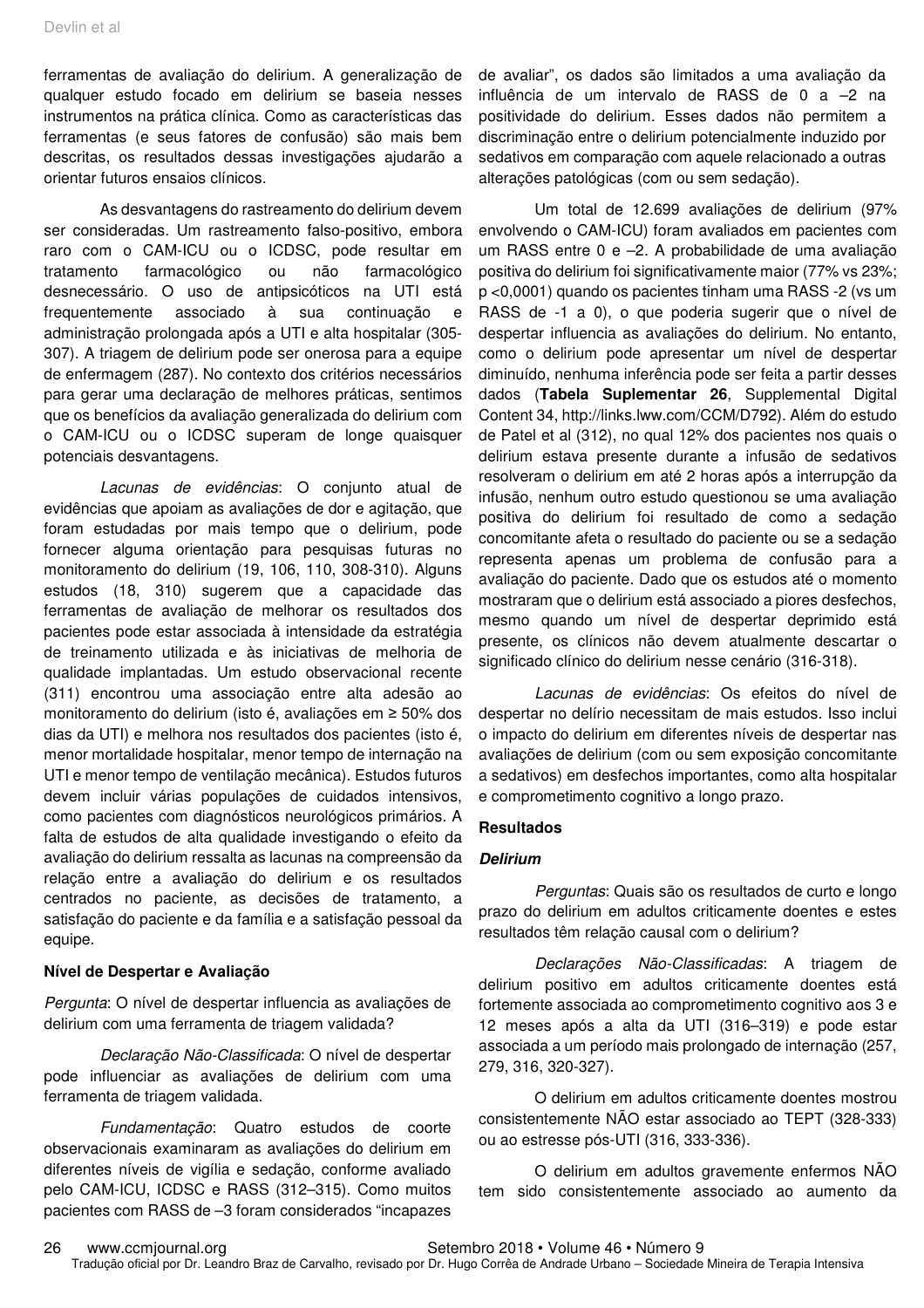permanência na UTI (257, 258, 272, 279, 318, 320-326, 334, 337-352), alta para um local diferente do domicílio (257, 342 344, 353, 354), depressão (330, 356), funcionalidade / dependência (330, 334, 350, 353, 354, 357-360) ou mortalidade (316, 357).

Fundamentação: Apesar do fato de que 48 estudos envolvendo 19.658 pacientes descrevem os resultados potenciais associados com o delirium da UTI, a complexa relação que liga o delirium a esses desfechos ainda não foi totalmente definida (257, 258, 279, 316-326, 330-332, 334- 354, 356-358, 360-365) (**Tabela Suplementar 27**, Supplemental Digital Content 35, http://links.lww.com/CCM/D793). Ressaltamos que essas associações não implicam causalidade e que elas destacam áreas para estudos futuros, particularmente aquelas que envolvem cognição. Outra lacuna significativa nos dados dos desfechos de delirium da UTI inclui o dano psicológico que o delirium exerce em tempo real para pacientes, familiares e cuidadores.

#### **Delirium Rapidamente Reversível**

Pergunta: Quais são os resultados a curto e longo prazo do delirium rapidamente reversível?

Declaração Não-Classificada: O delírio rapidamente reversível está associado a desfechos semelhantes aos dos pacientes que nunca experimentam delirium.

Fundamentação: Um estudo observacional prospectivo com avaliações cegas inscreveu 102 pacientes (312) e descobriu que os resultados (permanência em UTI e hospitalar, alta e mortalidade de 1 ano) foram semelhantes entre os 12 pacientes que desenvolveram delirium rapidamente reversível, relacionado à sedação, e os 10 pacientes que nunca experimentaram delirium. A maioria dos pacientes (n = 80) que apresentavam delirium ou delirium nem sempre rapidamente reversível teve desfechos piores do que os pacientes com delirium rapidamente reversível, relacionado à sedação, ou que nunca desenvolveram delirium. Esses dados preliminares sugerem que, para um pequeno grupo de pacientes com delirium rapidamente reversível, o delirium não está associado aos resultados clínicos adversos especificamente mensurados. Avaliações de delirium devem ser realizadas antes e depois de uma interrupção diária de sedação (despertar espontâneo diário) para identificar esses subtipos de delirium.

#### **Prevenção Farmacológica e Tratamento**

#### **Prevenção.**

Pergunta: Um agente farmacológico (vs não uso deste agente) deve ser usado para "prevenir" o delirium em todos os adultos criticamente doentes?

Recomendação: Sugerimos não usar o haloperidol, um antipsicótico atípico, dexmedetomidina, um inibidor da βhidroxi-β-metilglutaril-Coenzima A (HMG-CoA) redutase (isto é, estatina) ou cetamina para prevenir o delirium em todos os adultos criticamente doentes (recomendação condicional, muito baixa a baixa qualidade de evidência).

Fundamentação: Os resultados considerados críticos para esta recomendação incluíram a incidência e duração do delirium, duração da ventilação mecânica, tempo de permanência na UTI e mortalidade. Estudos isolados, randomizados, de adultos que foram admitidos na UTI para cuidados pós-operatórios foram revisados para o haloperidol (366); o antipsicótico atípico risperidona (367); e dexmedetomidina (368). Cada estudo relatou uma redução significativa na incidência de delirium que favorece o agente farmacológico: haloperidol IV dose programada (n = 457) após cirurgia não cardíaca (RR 0,66; IC 95% 0,45‐0,97; baixa qualidade) (366); uma dose única de risperidona (n = 126) após cirurgia cardíaca eletiva (RR, 0,35; IC95%, 0,16‐0,77; baixa qualidade) (366); e dexmedetomidina de dose baixa programada (n = 700) após cirurgia não cardíaca (Odds ratio [OR], 0,35; IC de 95%, 0,22 a 0,54; baixa qualidade) (368). Um ECR duplo-cego, controlado por placebo e publicado recentemente, de 1.789 adultos criticamente doentes e sem delirium, não incluído no perfil de evidência, encontrou que a administração de doses baixas de haloperidol IV na UTI até o desenvolvimento de delirium não ajudou a prevenir o delirium ou afetar a sobrevida em 90 dias (369). Outro sugeriu que a administração noturna de doses baixas de dexmedetomidina em adultos criticamente doentes com escores APACHE-II de 22 (DP 7,8) foi associada a uma proporção significativamente maior de pacientes que permaneceram livres de delirium (80% vs 54%;  $p = 0,008$ ) durante a permanência na UTI (370).

Apesar da redução consistente na incidência de delirium em cada estudo, nenhum relatou uma diferença estatisticamente significativa e / ou clinicamente significativa para qualquer um dos outros resultados que o grupo considerou críticos. Os estudos randomizados que informaram esta questão incluíram pacientes adultos cirúrgicos com uma gravidade da doença menor que a metade, em média, dos pacientes (predominantemente clínicos) da UTI representados nesses estudos (366-368). Dada a forte associação entre a gravidade da doença e a ocorrência de delirium (365), os dados derivados de pacientes cirúrgicos com baixa gravidade da doença devem ser interpretados com cautela.

Muitos pacientes criticamente enfermos agudos têm delirium no momento da admissão na UTI e, portanto, as estratégias de prevenção do delirium podem não se aplicar a essa proporção da população da UTI. Dada essa lacuna de evidência e a falta de generalização de cada população de estudo para a população adulta em estado crítico, a recomendação atual reflete a preocupação do painel de que os riscos e custos potenciais de expor uma grande proporção da população adulta criticamente doente a um ou mais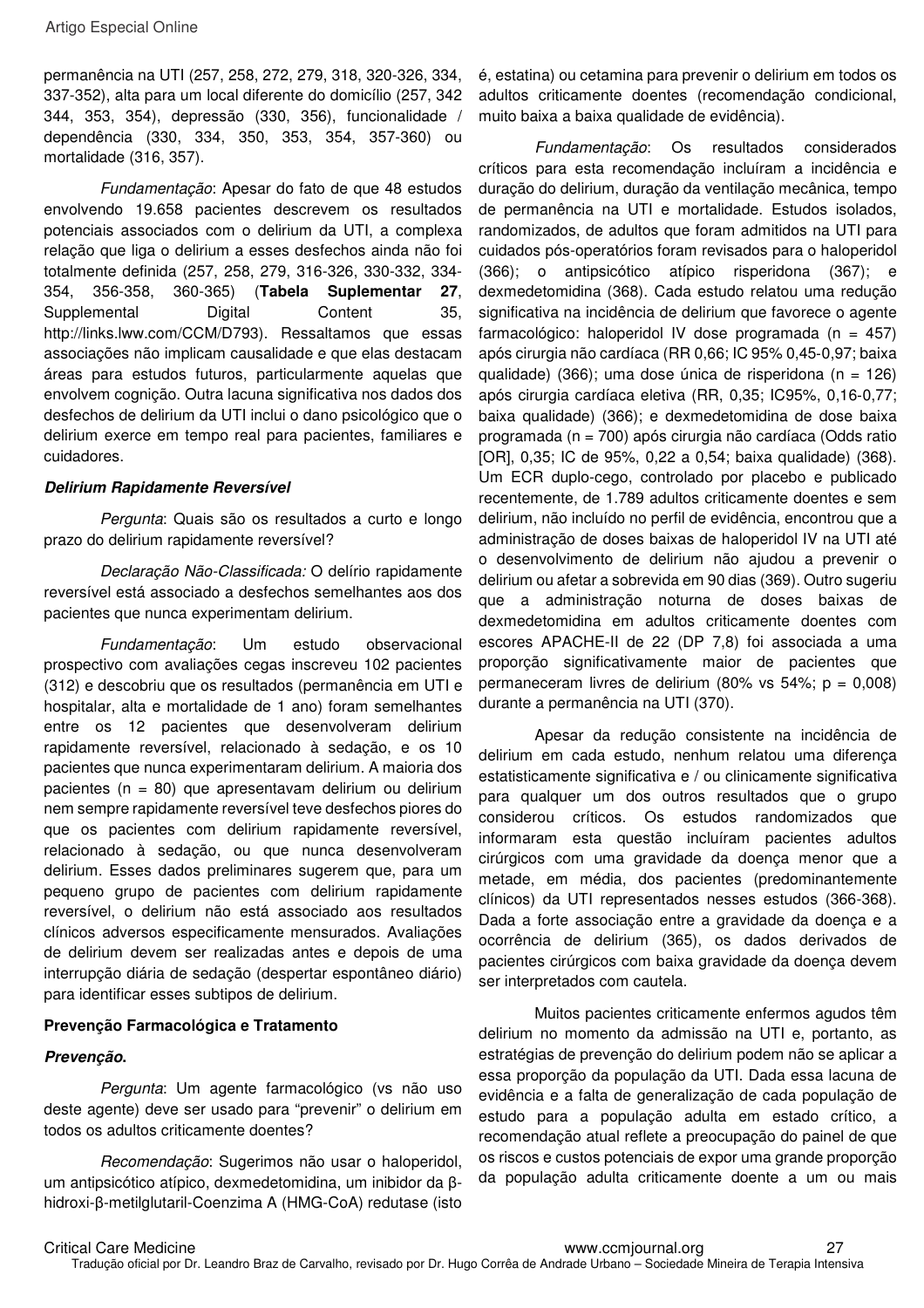medicamentos, com o objetivo de prevenir o delirium, superará qualquer benefício.

Três estudos de coorte sugerem que, quando o uso de estatina é interrompido durante uma doença crítica, a ocorrência de delirium aumenta (371–373). No entanto, um estudo randomizado recente de pacientes de cirurgia cardíaca sem delirium admitidos na UTI (não incluídos no perfil de evidências para essa questão) descobriu que o uso de atorvastatina no pré-operatório não afetou a incidência de delirium (374). O papel de um antagonista do receptor NMDA para a prevenção primária do delirium em adultos criticamente doentes estava sendo avaliado prospectivamente em um estudo randomizado no momento do desenvolvimento da diretriz. Um grande ECR recente descobriu que uma única dose sub-anestésica de cetamina, administrada no período perioperatório, não diminuía o delirium em adultos mais velhos após cirurgias de grande porte, alguns dos quais necessitavam de internação na UTI (375).

#### **Tratamento do Delirium Subsindrômico.**

Pergunta: Deve-se usar um agente farmacológico (contra o não uso deste agente) para "tratar o delirium subsindrômico" em todos os adultos gravemente doentes com delirium subsindrômico?

Recomendação: Sugerimos não usar o haloperidol ou um antipsicótico atípico para tratar o delirium subsindrômico em adultos criticamente doentes (recomendações condicionais, muito baixa a baixa qualidade de evidência).

Fundamentação: O delirium subsindrômico é parte de um espectro dos sintomas de delirium que prediz o resultado, está presente quando o escore do ICDSC é de 1- 3 em 8 e ocorre em cerca de 30% dos adultos criticamente doentes (342). Um paciente criticamente doente que desenvolve delirium subsindrômico, comparado a um que não desenvolve delirium (ICDSC, ≥ 4) nem delirium subsindrômico, tem maior probabilidade de morrer na UTI, passar mais tempo hospitalizado e ter alta para uma instalação de cuidado de longo prazo ao invés do domicílio (342). A duração do delirium subsindrômico, quando avaliada com o uso do CAM-ICU, é um preditor independente do aumento das chances de institucionalização (376). Os resultados considerados críticos para esta recomendação incluíram a incidência, duração e gravidade do delirium; duração da ventilação mecânica; permanência na UTI; e mortalidade. Ambos os ECRs usaram o ICDSC para identificar pacientes com delirium subsindrômico e com síndrome completa (ICDSC, ≥ 4). O uso regular de haloperidol 1 mg a cada 6 horas, quando comparado ao placebo em 60 adultos mecanicamente ventilados, não foi associado a uma mudança na incidência, duração ou tempo de delírio para o primeiro episódio de delirium; dias de ventilação mecânica; ou permanência na UTI em pacientes

clínicos e cirúrgicos criticamente doentes (377). A risperidona (0,5 mg a cada 8 horas), quando comparada ao placebo em 101 pacientes de cirurgia cardíaca, associou-se à redução da probabilidade de transição de delirium subsindrômico para síndrome completa (RR, 0,41; IC95%, 0,02–0,86) (378).

Apesar desta redução na incidência de delirium, não foram observadas diferenças estatisticamente significativas e / ou clinicamente significativas para nenhum dos outros resultados considerados críticos pelo grupo. Dadas essas lacunas de evidência, benefício clínico questionável e a potencial falta de aplicabilidade dos dados do estudo de Hakim et al (378) a toda população clínica e cirúrgica criticamente doente com maior gravidade da doença e diferentes fatores de risco para o delirium, a recomendação atual reflete a preocupação do painel com os riscos de expor até 35% de todos os adultos criticamente doentes à terapia antipsicótica (379). O papel da dexmedetomidina, um inibidor da HMG-CoA redutase (isto é, uma estatina), ou um antagonista do NMDA (por exemplo, cetamina) como tratamento para o delirium subsindrômico, não foi avaliado num ensaio randomizado.

#### **Tratamento do Delirium**

Pergunta: Um agente farmacológico (vs não uso deste agente) deve ser usado para tratar o delirium em todos os adultos criticamente doentes com delirium?

#### Antipsicótico / estatina.

Recomendação: Sugerimos não usar rotineiramente o haloperidol, um antipsicótico típico, ou um inibidor da HMG-CoA redutase (ou seja, uma estatina) para tratar o delirium (recomendação condicional, baixa qualidade das evidências).

Fundamentação: Os resultados considerados mais críticos para esta questão incluíram duração do delirium, duração da ventilação mecânica, tempo de internação na UTI e mortalidade. Um total de seis ensaios clínicos randomizados foram identificados: haloperidol (n =  $2)$  (380, 381), antipsicóticos atípicos (quetiapina) (n = 1) (382), ziprasidona (n = 1) (380), olanzapina (n = 1) (383) e uma estatina (isto é, rosuvastatina) (n = 1) (384). Um recente estudo randomizado de adultos criticamente enfermos, não incluído no perfil de evidências, mostrou que altas doses de sinvastatina não reduzem os dias gastos com delirium e coma (385). Nenhuma evidência foi encontrada para informar uma recomendação em relação ao uso de um antagonista de NMDA (por exemplo, cetamina) para tratamento com delirium.

Esta evidência sugere que o uso do antipsicótico típico, haloperidol; um antipsicótico atípico (por exemplo, quetiapina, ziprasidona); ou uma estatina não foi associada a uma duração mais curta do delirium, uma duração reduzida de ventilação mecânica ou permanência na UTI, ou a uma mortalidade diminuída. Embora os estudos randomizados

28 www.ccmjournal.org Setembro 2018 • Volume 46 • Número 9 Tradução oficial por Dr. Leandro Braz de Carvalho, revisado por Dr. Hugo Corrêa de Andrade Urbano – Sociedade Mineira de Terapia Intensiva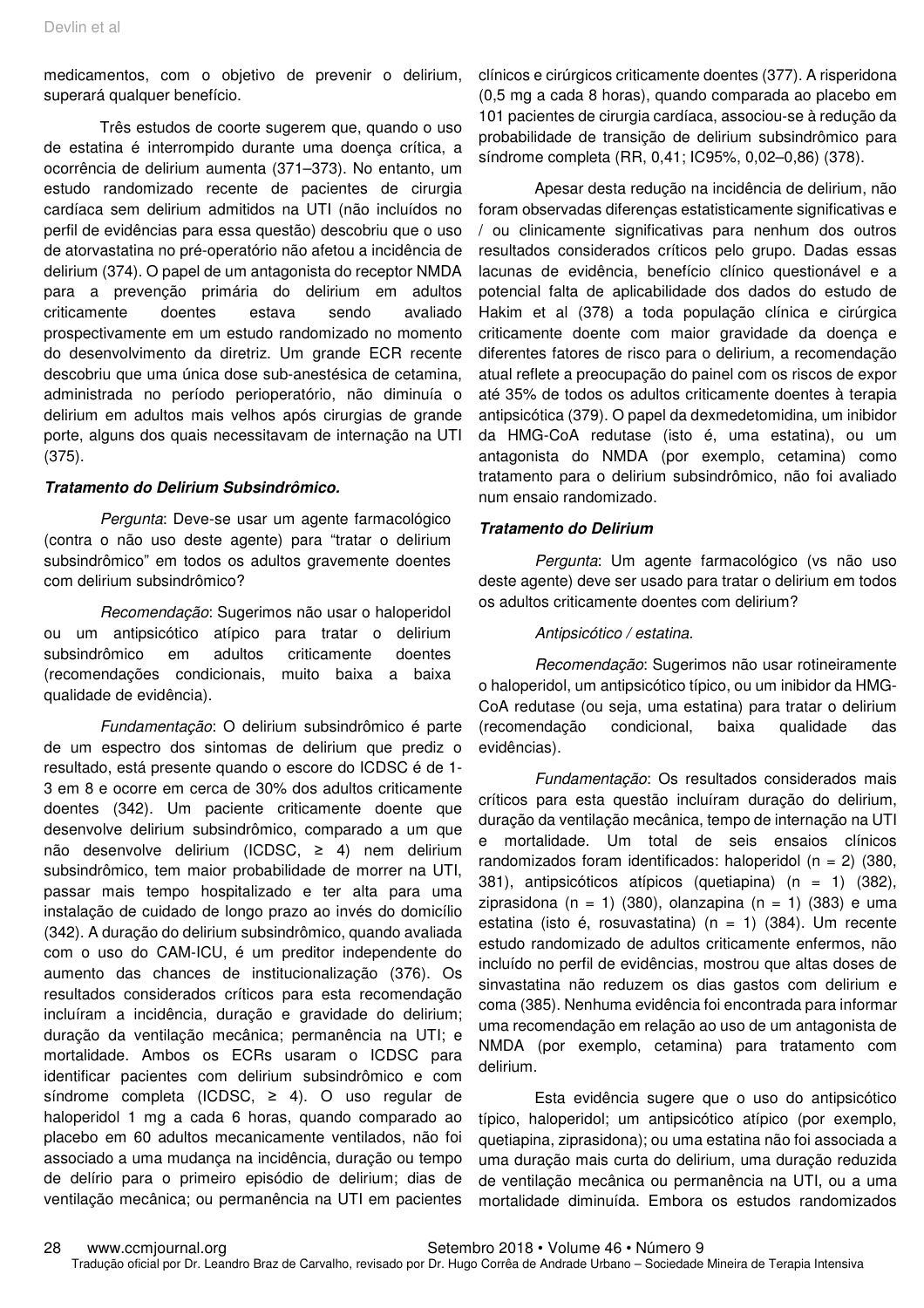que informaram esta questão fossem realizados em pacientes clínicos e cirúrgicos que estavam gravemente doentes, cada um usou medicação de resgate antipsicótica aberta para agitação ou alucinações (368, 380- 384, 386). A administração desses medicamentos abertos ao grupo placebo nesses estudos pode influenciar os resultados dessas investigações em direção à hipótese nula. Os efeitos indesejáveis do haloperidol e antipsicóticos atípicos permanecem incertos, dadas as pequenas amostras dos estudos disponíveis.

Embora essa recomendação desencoraje o uso "rotineiro" de agentes antipsicóticos no tratamento do delirium, pacientes que experimentam sofrimento significativo secundário a sintomas de delirium, como ansiedade, medo, alucinações ou delírios, ou que estão agitados e podem ser fisicamente prejudiciais à eles próprios ou outros, podem se beneficiar do uso de curto prazo do haloperidol ou de um antipsicótico atípico até que esses sintomas angustiantes se resolvam com base na experiência clínica do painel. Os pacientes que iniciam com um antipsicótico para delirium na UTI geralmente permanecem desnecessariamente com esses medicamentos após a alta (305-307). A exposição continuada ao medicamento antipsicótico pode resultar em morbidade e custo financeiro significativos. Os membros do painel julgaram que as consequências indesejáveis do uso de haloperidol ou de um antipsicótico atípico superam em muito os benefícios potenciais para a maioria dos adultos com delirium e, portanto, emitiram uma recomendação condicional contra seu uso rotineiro.

#### Dexmedetomidina

Recomendação: Sugerimos o uso de dexmedetomidina para delirium em adultos mecanicamente ventilados, quando a agitação está impedindo o desmame / extubação (recomendação condicional, baixa qualidade de evidência).

Fundamentação: O único ECR usado para avaliar o papel da dexmedetomidina como tratamento de agitação impedindo a liberação do ventilador em pacientes com delirium rastreou 21.500 pacientes intubados de 15 UTIs para registrar os 71 pacientes do estudo e foi encerrado precocemente porque o montante do financiamento (do fabricante da dexmedetomidina) foi utilizado (386). Embora dexmedetomidina (vs placebo) tenha sido associada a um pequeno, mas estatisticamente significativo aumento nas horas livres de ventilador nos primeiros 7 dias após o estudo randomizado (MD, 17,3 h; IC 95%, 4,0-33,2; qualidade muito baixa), seu uso não afetou nem a permanência na UTI, nem a permanência no hospital, nem o local de disposição do paciente na alta hospitalar. Os pacientes geralmente não receberam opióides; parte da agitação pode ter sido relacionada à dor; e o número de pacientes inscritos com abstinência aguda de álcool não foi relatado.

Os membros do painel julgaram que as consequências desejáveis do uso de dexmedetomidina para pacientes em UTI ventilados mecanicamente com agitação, impedindo o desmame / extubação, superavam as potenciais consequências indesejáveis associadas ao seu uso; portanto, eles emitiram uma recomendação condicional apoiando seu uso na população restrita de adultos criticamente doentes. O papel da dexmedetomidina em pacientes com delirium sem agitação ou com agitação que não impede a liberação do ventilador permanece incerto. Recomendações sobre a escolha da sedação em adultos gravemente enfermos mecanicamente ventilados no contexto de delirium podem ser encontradas nas recomendações sobre escolha de sedativos.

Lacunas de evidências: Estudos avaliando estratégias de prevenção farmacológica precisam avaliar pacientes sem delirium, inscrever pacientes clínicos gravemente doentes, identificar subgrupos de pacientes nos quais os benefícios de prevenção do delirium são maiores e avaliar resultados clinicamente significativos. Para melhorar a metodologia de tais ensaios de tratamento subsindrômico, nossa compreensão da significância, características e mensuração do delirium subsindrômico precisa se expandir. Além disso, futuros estudos devem ter como alvo sintomas específicos (por exemplo, ansiedade) em vez de delirium subsindrômico como um todo. Estudos de tratamento com delirium devem se concentrar em populações de UTI de alto risco mais homogêneas, uma vez que a causa do delirium (e, portanto, a resposta à terapia) pode ser diferente. O sofrimento sintomático (por exemplo, agitação) e o resultado cognitivo e funcional a longo prazo devem ser avaliados. Medicamentos que mostraram em pequenos estudos redução dos sintomas do delirium (por exemplo, ácido valpróico) devem ser rigorosamente avaliados. Finalmente, inovações sistêmicas são necessárias para garantir que os pacientes não permaneçam indefinidamente em uso de medicamentos como antipsicóticos após o início para tratamento sintomático durante um episódio de delirium na UTI.

#### **Prevenção e Tratamento Não Farmacológico**

#### **Componente único**

Pergunta: Deve-se usar uma estratégia de componente único, não-farmacológica, não apenas focada na melhoria do sono ou na mobilização precoce (versus essa estratégia) para reduzir o delirium em adultos criticamente doentes?

Recomendação: Sugerimos não usar terapia de luz brilhante para reduzir o delirium em adultos criticamente doentes (recomendação condicional, qualidade moderada de evidência).

Fundamentação: Os estudos de delirium na UTI sobre intervenções não farmacológicas concentraram-se em um fator de risco modificável com uma única intervenção ou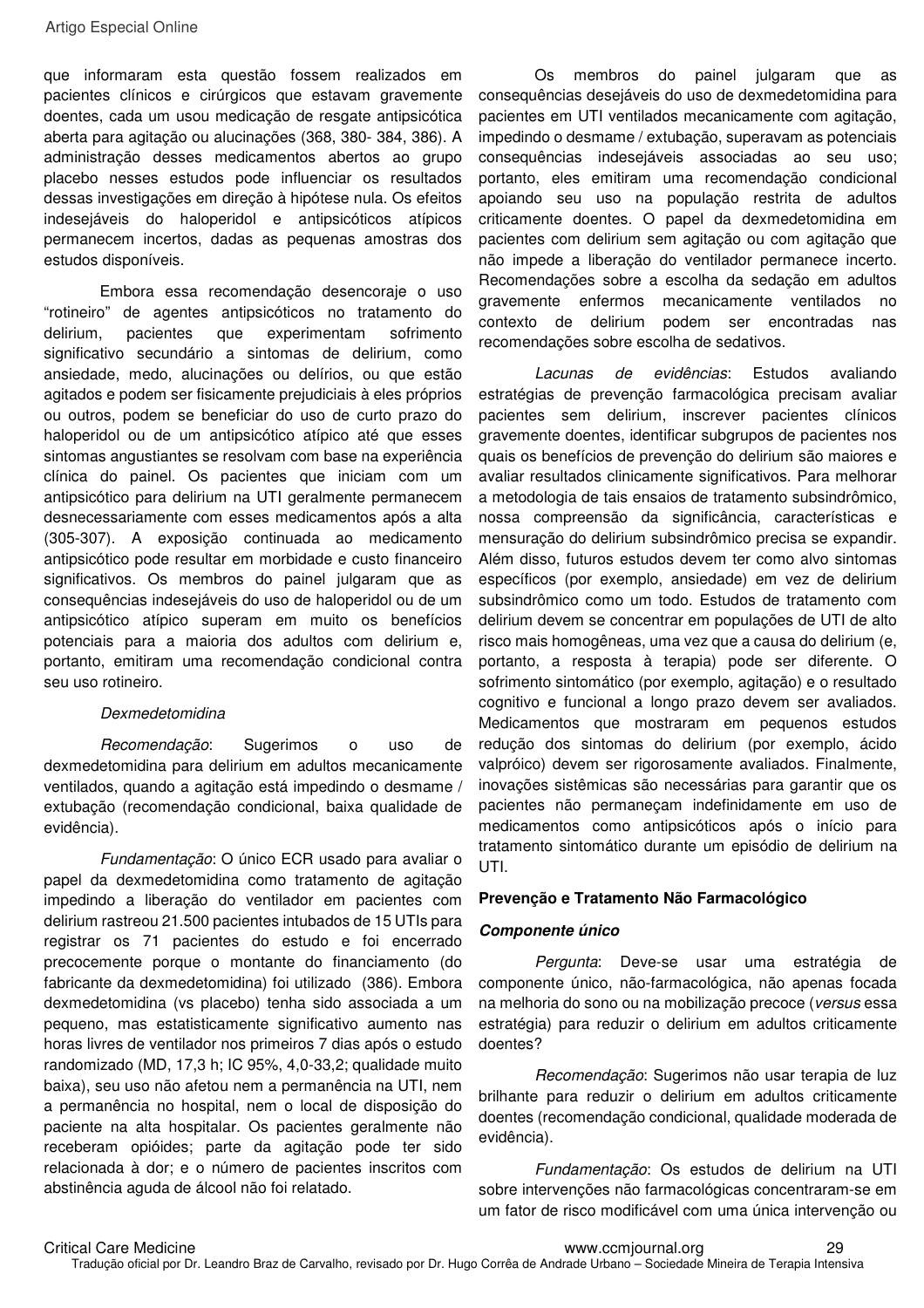vários fatores de risco modificáveis com intervenções multicomponentes (**Tabela Suplementar 28**, Supplemental Digital Content 36, http://links.lww.com/CCM/D794). Para os fins destas diretrizes, uma questão abordou estudos de intervenção única e uma questão abordou estudos de intervenção multicomponente. A incidência, a prevalência e a duração do delirium foram considerados os desfechos mais importantes nas duas questões. A permanência na UTI, a permanência no hospital e a mortalidade hospitalar também foram considerados resultados críticos para essas questões. Terapia de luz brilhante, participação da família nos cuidados e um programa psicoeducacional foram as únicas intervenções de componente único que foram estudadas na UTI.

Três estudos examinaram os efeitos da terapia de luz, que não demonstrou efeito benéfico na incidência de delirium ou permanência na UTI (387-389). Um estudo antesdepois avaliou o efeito da participação familiar no cuidado (390). Os membros do painel julgaram que as consequências indesejáveis do uso de terapia de luz brilhante superam os possíveis efeitos desejáveis associados ao seu uso e, portanto, emitiram uma recomendação condicional contra seu uso.

#### **Multicomponente**

Pergunta: Uma estratégia multicomponente, não farmacológica (vs sem essa estratégia) deve ser usada para reduzir o delirium em adultos gravemente doentes?

Recomendação: Sugerimos a utilização de uma intervenção multicomponente e não farmacológica focada (mas não limitada a) redução de fatores de risco modificáveis para o delirium, melhoria da cognição e otimização do sono, mobilidade, audição e visão em adultos criticamente doentes (recomendação condicional, baixa qualidade de evidência).

Observações: Estas intervenções multicomponentes incluem (mas não estão limitadas a) estratégias para reduzir ou encurtar o delirium (por exemplo, reorientação, estimulação cognitiva, uso de relógios); melhorar o sono (por exemplo, minimizar a luz e o ruído); melhorar a vigília (isto é, redução da sedação); reduzir a imobilidade (por exemplo, reabilitação / mobilização precoce); e reduzir a deficiência auditiva e / ou visual (por exemplo, permitir o uso de dispositivos como aparelhos auditivos ou óculos).

Fundamentação: Os estudos de intervenção multicomponente avaliaram um conjunto de intervenções. Muitos exemplos de pacotes multicomponentes (8, 283, 391- 396) mostraram melhores resultados em adultos criticamente doentes (**Tabela Suplementar 29**, http://links.lww.com/CCM/D795, Supplemental Digital Content 37). Estudos-piloto sugeriram que a combinação precoce de terapia cognitiva e fisioterapia durante a doença crítica é viável e segura (391) e que a utilização de intervenções multicomponentes não farmacológicas em pacientes de UTI é viável (392). Estudos de intervenções

multicomponentes, muitos dos quais não foram randomizados, enfocam o comprometimento cognitivo (por exemplo, reorientação, estimulação cognitiva, música, uso de relógios); sedação / interrupção do sono (por exemplo, redução da sedação, minimização da luz e do ruído); imobilidade (reabilitação / mobilização precoce); e deficiência auditiva e visual (por exemplo, uso de aparelhos auditivos e óculos). No geral, o uso dessas estratégias reduziu significativamente o delirium (cinco estudos, n = 1318; OR, 0,59; IC95%, 0,39-0,88) (392-396). Além disso, a duração do delirium na UTI (16 vs 20 h) (395), a permanência na UTI (387) e a mortalidade hospitalar diminuíram (393).

Outra abordagem multi-intervenção, o despertar e coordenação respiratória, monitoramento e manejo do delirium e pacote de exercício precoce e mobilidade (ABCDE), foi significativamente associado com menos delirium (n = 296; 49% vs 62%; OR, 0,55; 95% IC, 0,33 a 0,93) (7) quando avaliados em um estudo antes-depois em um hospital. Quando um pacote (bundle) ABCDEF revisado e ampliado (que inclui um enfoque em "F", engajamento da Família) foi avaliado em um estudo de coorte maior, multicêntrico, de antes e depois, e onde o delirium também foi avaliado usando o CAM-ICU, uma análise ajustada mostrou que melhorias na conformidade com o pacote foram significativamente associadas à redução da mortalidade e mais dias na UTI sem coma ou delirium (9). Efeitos adversos não foram relatados nestes estudos de intervenção não farmacológica. Seis de oito pequenas intervenções dos estudos foram heterogêneas, e os estudos com resultados positivos foram observacionais. Os membros do painel julgaram que as consequências desejáveis de usar qualquer uma dessas intervenções multicomponentes para reduzir o delírio superam quaisquer possíveis consequências indesejáveis e, portanto, emitiram uma recomendação condicional apoiando seu uso.

Lacunas de Evidência: No geral, a certeza das evidências que apoiam intervenções de componente único e multicomponentes é baixa. Como o delirium quase sempre tem uma etiologia multifatorial, as intervenções multicomponentes são plausivelmente mais promissoras do que as intervenções isoladas. No entanto, uma grande lacuna na compreensão dos dados disponíveis é a incerteza sobre quais intervenções resultam no efeito. O papel das famílias na redução do estresse do paciente e na facilitação de intervenções de prevenção e manejo do delirium não farmacológico requer mais pesquisas. A experiência de pacientes com delirium não foi avaliada qualitativamente. Alguns artigos descrevem as mesmas intervenções de forma diferente (2); definições consistentes devem ser estabelecidas.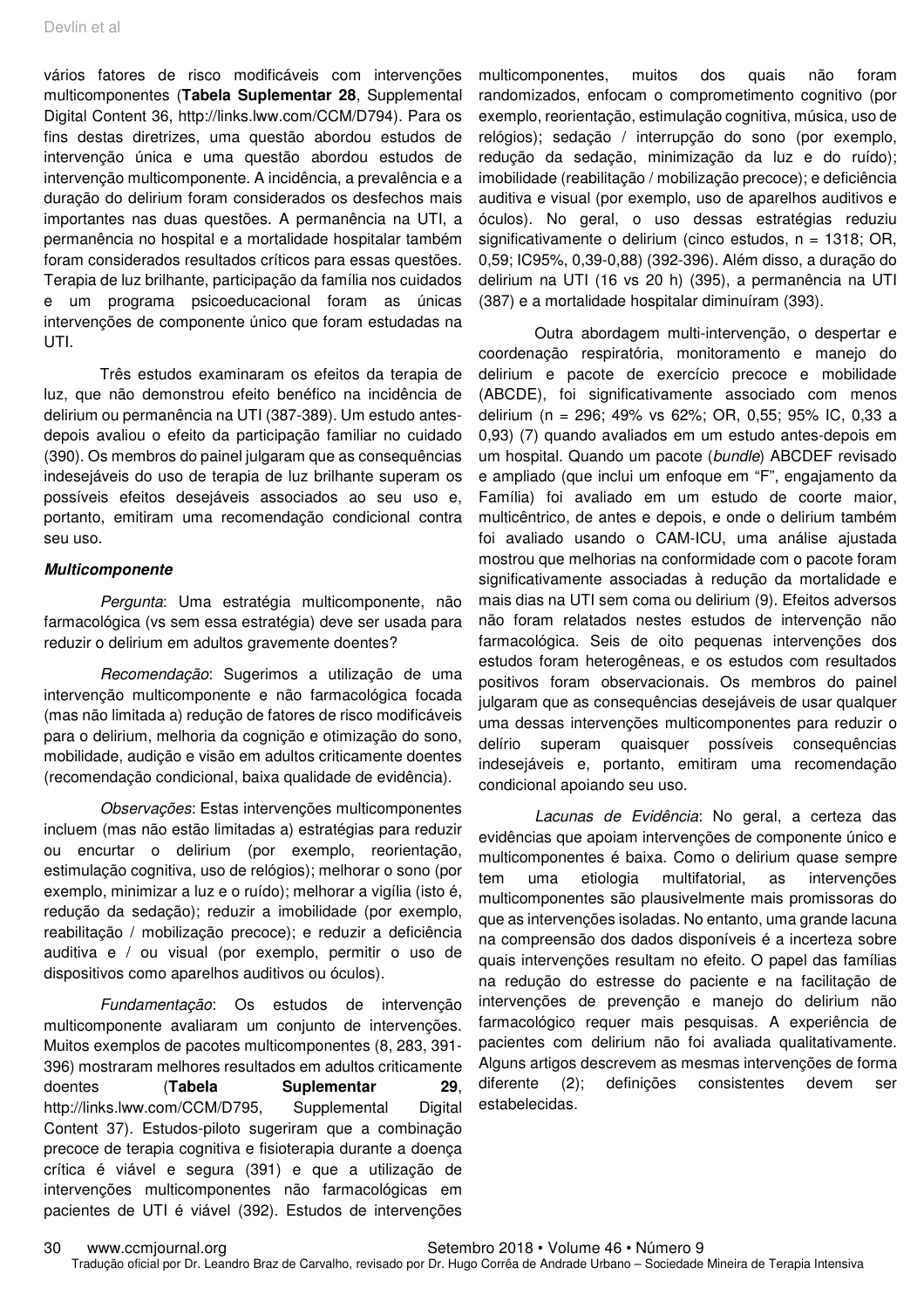# **IMOBILIDADE (REABILITAÇÃO/ MOBILIZAÇÃO)**

Sobreviventes de doenças críticas frequentemente experimentam muitas sequelas de longo prazo, incluindo fraqueza muscular adquirida na UTI (FMAUTI). A FMAUTI pode estar presente em 25 a 50% dos pacientes críticos (397) e está associada a prejuízos na sobrevida a longo prazo, no funcionamento físico e na qualidade de vida dos pacientes (398–400). Um fator de risco importante para a FMAUTI é o repouso no leito (398, 401). A segurança, a viabilidade e os benefícios da reabilitação e mobilização realizados no ambiente da UTI foram avaliados como possíveis meios de mitigar a FMAUTI e o funcionamento físico prejudicado.

Como destacado nas diretrizes de 2013 (1), a reabilitação / mobilização pode ser benéfica como parte das estratégias de manejo do delirium. Além disso, existem importantes associações entre as práticas de analgesia e sedação e o estado de dor e sedação com a participação dos pacientes na reabilitação / mobilização na UTI (402). Dada a crescente literatura neste campo e a interação de reabilitação / mobilização com dor, agitação e delirium, este tópico foi introduzido como uma nova parte da presente diretriz. Uma questão acionável e três questões descritivas foram abordadas (ver lista de tópicos priorizados na **Tabela Suplementar 30** [Supplemental Digital Content 38, http://links.lww.com/CCM/D796] e resultados de votação na **Tabela Suplementar 31** [Supplemental Digital Content 39, http://links.lww.com/CCM/D797]) (403). Um glossário de intervenções de reabilitação / mobilização e resultados relevantes para este tópico pode ser encontrado na **Tabela Suplementar 32** (Supplemental Digital Content 40, http://links.lww.com/CCM/D798). Os sumários de evidências e as tabelas de evidências para decisão usadas para desenvolver recomendações para o grupo de imobilidade (reabilitação / mobilização) estão disponíveis na **Tabela Suplementar 33** (Supplemental Digital Content 41, http://links.lww.com/CCM/ D799), e os gráficos de floresta para todas as meta-análises estão disponíveis na **Figura Suplementar 8** (Supplemental Digital Content 42, http://links.lww.com/CCM/D800).

#### **Eficácia e Benefício**

Pergunta: Para adultos criticamente doentes, a reabilitação ou mobilização (realizada no leito ou fora dela) é benéfica para melhorar os resultados do paciente, família ou sistema de saúde em comparação com os cuidados habituais, uma intervenção diferente de reabilitação / mobilização, placebo, ou intervenção simulada?

Recomendação: Sugerimos reabilitação ou mobilização em adultos criticamente doentes (recomendação condicional, evidência de baixa qualidade).

Observações: A reabilitação é um "conjunto de intervenções destinadas a otimizar a funcionalidade e reduzir a incapacidade em indivíduos com um problema de saúde" (404). A mobilização é um tipo de intervenção dentro da reabilitação que facilita o movimento de pacientes e gasta energia com o objetivo de melhorar os resultados do paciente (405). Essa recomendação apoia a realização de intervenções de reabilitação / mobilização sobre os cuidados habituais ou sobre intervenções similares com duração reduzida, frequência reduzida ou início tardio. A implementação desta recomendação será influenciada por questões relacionadas à viabilidade, particularmente relacionadas à variabilidade na disponibilidade de pessoal adequado e recursos para realizar intervenções de reabilitação / mobilização em UTIs.

Fundamentação: Foi estudada uma ampla variedade de populações de doentes críticos (ver critérios de elegibilidade do estudo na **Tabela Suplementar 34** [Supplemental Digital Content 43, http: //links.lww.com/CCM/D801]). Estudos avaliaram diferentes tipos de intervenções e diferentes períodos para iniciar a intervenção, o que nos impede de fazer recomendações mais específicas nessas áreas. Os comparadores para as intervenções incluíram a reabilitação ou mobilização nos cuidados habituais; intervenções de reabilitação ou mobilização com duração ou frequência reduzidas; ou um tempo maior para o início das atividades em comparação com o grupo de intervenção. Conforme descrito abaixo, cinco desfechos foram avaliados para essa questão. Três resultados adicionais (função cognitiva, saúde mental e tempo de retorno ao trabalho e resultados econômicos relacionados) não puderam ser avaliados devido a dados inadequados.

Identificamos um total de 16 ECRs (391, 406–420) (**Tabela Suplementar 25**, Supplemental Digital Content 33, http://links.lww.com/CCM/D791) que atenderam aos nossos critérios de elegibilidade e relatados em cinco desfechos críticos. As estimativas agrupadas de seis ECRs (304 pacientes) mostraram que a reabilitação / mobilização melhorou a força muscular na alta da UTI (MD na pontuação do Medical Research Council [variação, 0-60]: 6,24 pontos [IC 95%, 1,67–10,82; baixa qualidade de evidência]) (408- 410, 414, 415, 420). A duração da ventilação mecânica (11 ECRs, 1.128 pacientes) foi reduzida em 1,31 dias (IC 95%, - 2,44 a –0,19; evidência de baixa qualidade) (406–409, 411, 413–416). Para a qualidade de vida relacionada à saúde medida pelo instrumento 36-Item Short Form Health Survey (Questionário Curto de Pesquisa de Saúde com 36 Itens - SF-36) dentro de dois meses de alta em quatro ECRs (303 pacientes), uma melhora moderada foi observada (SMD, 0,64 [IC 95%, –0,05 a 1,34]), mas não foi alcançada significância estatística, com uma classificação geral de baixa qualidade das evidências (412, 416-418). Para os dois resultados críticos restantes, em 13 ECRs (1.421 pacientes), não houve efeito sobre a mortalidade hospitalar (qualidade moderada

Critical Care Medicine www.ccmjournal.org 31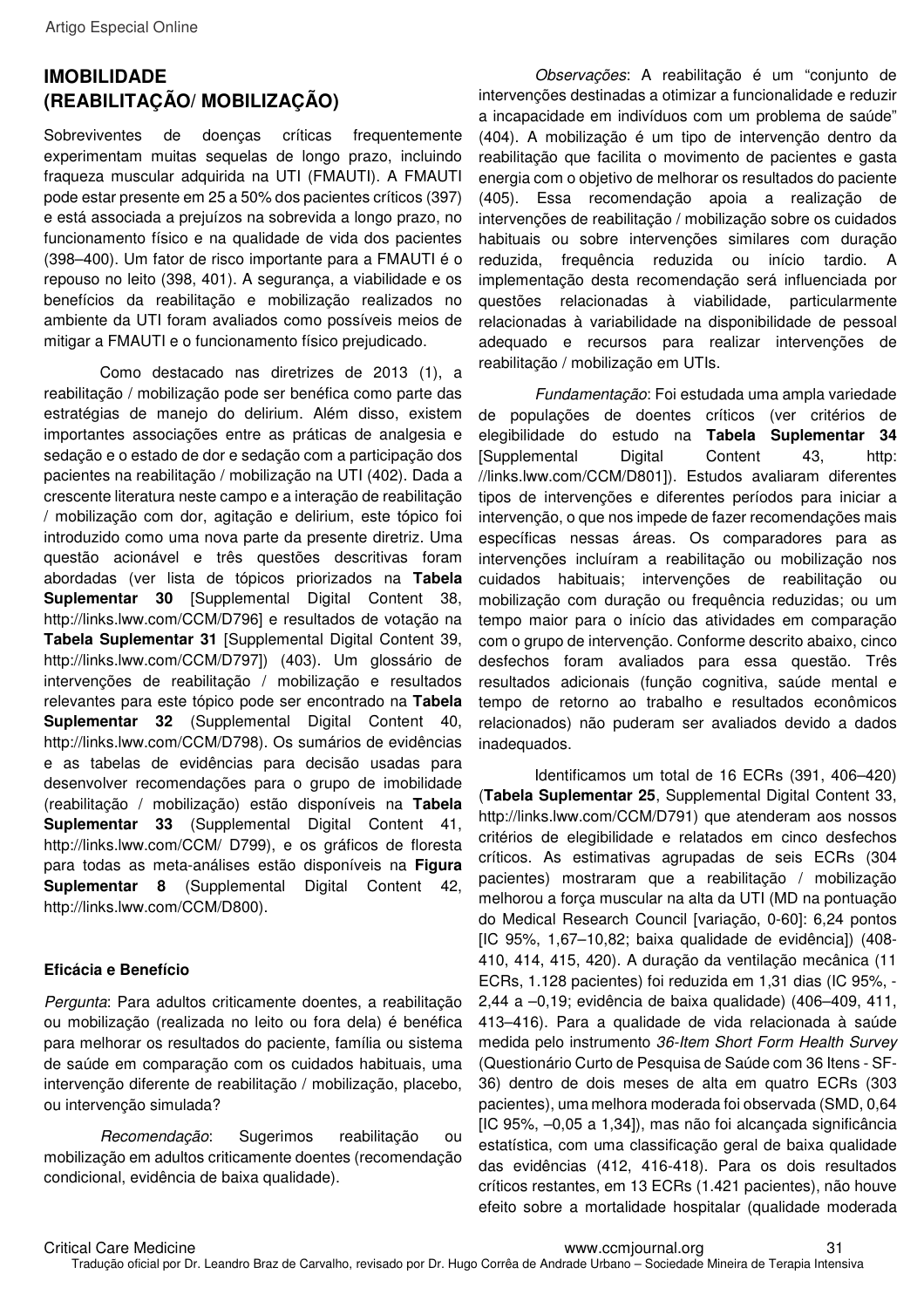das evidências) (391, 407, 408, 410-418, 420). A função física foi avaliada pelo teste "Timed Up and Go" (TUG) em três ECRs (209 pacientes) e a Função Física no Teste de UTI (Physical Function in ICU Test) em três ECRs (209 pacientes), sem efeito significativo de reabilitação / mobilização (moderada qualidade de evidência) (391, 411, 414, 416, 420). A incidência de eventos adversos para os pacientes foi muito baixa, com base em cinco ensaios e oito estudos observacionais (qualidade moderada das evidências).

A reabilitação / mobilização foi avaliada como viável, aceitável para as principais partes interessadas e, provavelmente, parece ser custo-efetiva, com base em dados preliminares. Além disso, evidências indiretas (421), juntamente com uma discussão com membros do painel (incluindo um representante dos pacientes na UTI), sugerem que os pacientes provavelmente valorizarão os benefícios da reabilitação / mobilização. Dado um pequeno benefício das intervenções de reabilitação / mobilização (realizadas no leito e fora do leito) e a baixa qualidade geral das evidências, os membros do painel concordaram que as consequências desejáveis para os pacientes provavelmente superam as consequências indesejáveis e emitiram uma recomendação condicional favorecendo intervenções de reabilitação / mobilização.

#### **Segurança e Risco**

Pergunta: Para adultos criticamente doentes, a reabilitação / mobilização (realizada na cama ou fora da cama) é comumente associada a eventos de segurança ou danos relacionados ao paciente?

Declaração Não-Classificada: Eventos de segurança graves ou danos não ocorrem comumente durante a reabilitação física ou mobilização.

Fundamentação: Os dados de 10 estudos observacionais e nove ECRs (**Tabela Suplementar 35**, Supplemental Digital Content 44, http://links.lww.com/CCM/D802) foram revistos para responder a esta questão. Eventos graves de segurança ou danos foram definidos como uma mudança no estado fisiológico ou uma lesão que exigia uma intervenção. Esses eventos foram raros, com apenas 15 eventos relatados durante mais de 12.200 sessões em 13 estudos (283, 391, 416-418, 422-429). Uma taxa de incidência para esses eventos não pôde ser calculada porque as informações sobre o número de pacientes em risco e / ou o número de sessões de reabilitação / mobilização por paciente não foram consistentemente ou claramente relatados em muitos estudos.

A maioria dos eventos de segurança ou danos foi relacionada à respiração, com quatro dessaturações que exigiram um aumento na  $FiO<sub>2</sub>$  (423, 429) e três extubações não planejadas (285). Ocorreram três eventos musculoesqueléticos: uma queda (427), uma ruptura do

tendão de Aquiles (418) e uma exacerbação de poliartralgia (416). Ocorreram dois eventos cardiovasculares: uma urgência hipertensiva (391) e um episódio de síncope (416). Em geral, o dano ao paciente relacionado à reabilitação / mobilização é raro; esta conclusão é apoiada por uma recente meta-análise (430).

#### **Indicadores para o Início**

Pergunta: Para adultos criticamente doentes, que aspectos do estado clínico do paciente são indicadores para o início seguro da reabilitação / mobilização (realizada no leito e fora do leito)?

Declarações Não-Classificadas: Os principais indicadores para iniciar com segurança a reabilitação / mobilização incluem estabilidade cardiovascular, respiratória e neurológica.

Infusões vasoativas ou ventilação mecânica não são barreiras para iniciar a reabilitação / mobilização, supondo que os pacientes estejam estáveis com o uso dessas terapias.

Fundamentação: início seguro de reabilitação física ou mobilização foi avaliado em 17 estudos (283, 391, 407, 408, 413, 416-418, 424-426, 429, 431-435), que envolveram 2.774 pacientes e relataram critérios cardiovasculares, respiratórios ou neurológicos (**Tabela Suplementar 36**, Supplemental Digital Content 45, http://links.lww.com/CCM/D803). Os dados desses estudos foram sumarizados e a opinião de especialistas foi usada para determinar as faixas sugeridas para critérios cardiovasculares, respiratórios, neurológicos e outros critérios relevantes, dentro dos quais a reabilitação / mobilização pode ser iniciada com segurança (Tabela 1). Embora esses parâmetros tenham sido baseados em pesquisa clínica com a aplicação clínica interpretada por meio de opinião de especialistas, eles não devem substituir o julgamento clínico. Todos os limiares devem ser interpretados ou modificados, conforme necessário, no contexto dos sintomas clínicos individuais dos pacientes, valores esperados, tendências recentes e quaisquer metas ou objetivos prescritos pelo médico.

#### **Indicadores para Interrupção**

Pergunta: Para pacientes adultos criticamente enfermos, que aspectos do estado clínico do paciente são indicadores de que a reabilitação / mobilização (realizada no leito e fora do leito) deve ser interrompida?

Declarações Não-Classificadas: Os principais indicadores para interromper a reabilitação / mobilização incluem o desenvolvimento de nova instabilidade cardiovascular, respiratória ou neurológica.

Outros eventos, como queda ou mau funcionamento do dispositivo médico e estresse do paciente, também são indicações para parar.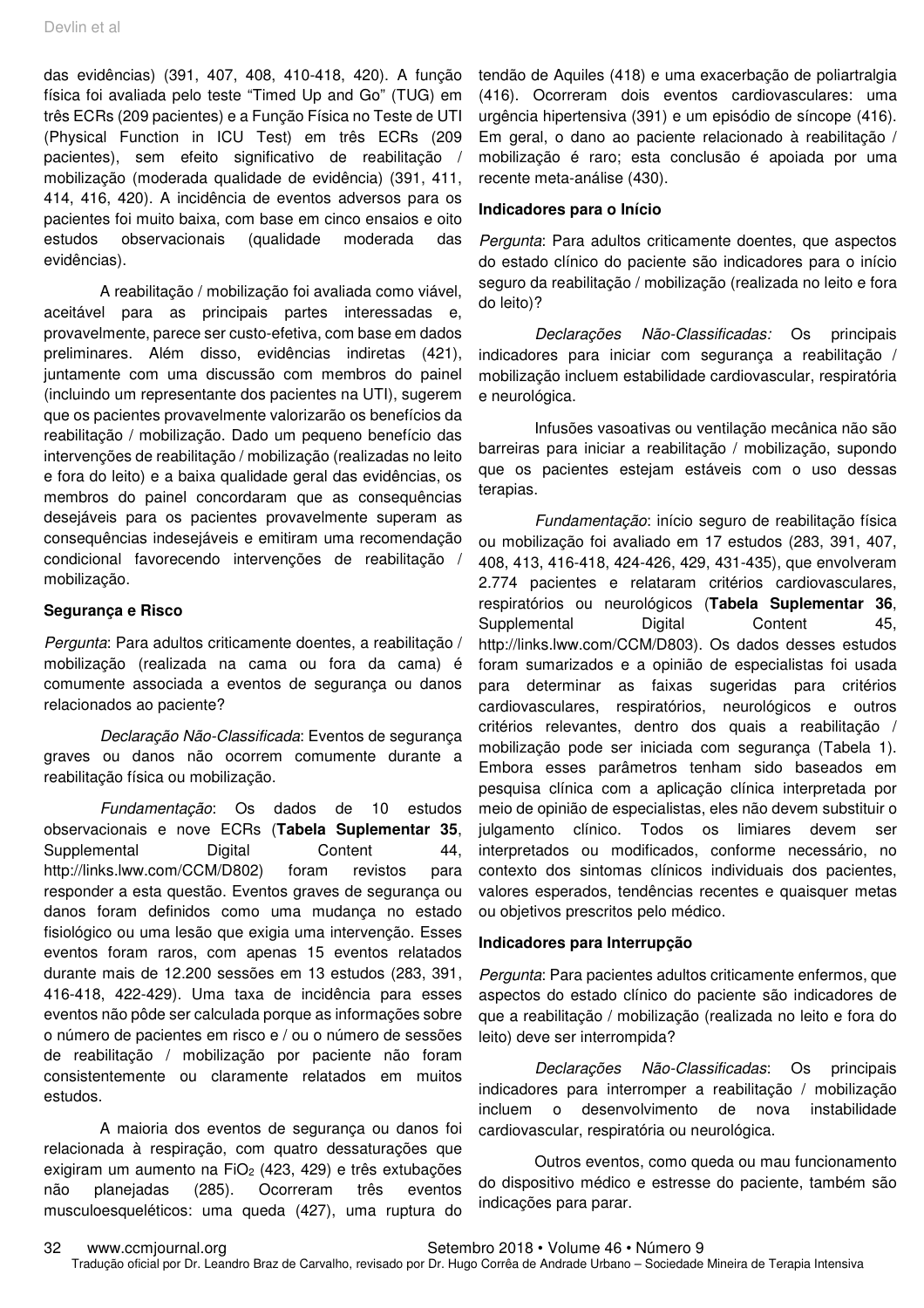Fundamentação: Os indicadores para interromper a reabilitação / mobilização foram relatados em 14 estudos (283, 391, 407, 408, 413, 416, 418, 424, 425, 429, 431-434) que envolveram 2.617 pacientes (**Tabela Suplementar 37**, Supplemental Digital Content 46, http://links.lww.com/CCM/D804). Critérios de interrupção específicos para instabilidade cardiovascular, respiratória ou neurológica foram identificados. Os dados desses estudos foram resumidos, e a opinião dos especialistas foi usada para determinar os critérios cardiovasculares, respiratórios, neurológicos e outros critérios relevantes para interromper a reabilitação / mobilização (Tabela 1). Embora esses parâmetros tenham sido baseados em pesquisa clínica com aplicação clínica interpretada por meio de opinião de especialistas, eles não devem substituir o julgamento clínico.

Lacunas de evidências: O campo de reabilitação / mobilização baseada na UTI está em um estágio inicial, com um conjunto de evidências em rápida evolução. Muitas questões de pesquisa continuam pendentes. As orientações importantes para futuras pesquisas incluem a compreensão das diferenças nos resultados dos pacientes de acordo com o tipo de intervenção e o tempo, frequência, duração e intensidade das intervenções. O modo de prestação de intervenção, incluindo a perícia / treinamento do pessoal que presta intervenções, precisa de investigação adicional. A influência das condições do paciente (por exemplo, estado funcional pré-UTI, presença de delirium e sedação, perda de massa muscular e disfunção nervosa e muscular) nos resultados dos pacientes após intervenções de reabilitação / mobilização deve ser examinada. Esses fatores podem ajudar a identificar possíveis subgrupos de pacientes criticamente doentes que possam obter o maior benefício das intervenções de reabilitação / mobilização. Além disso, métodos para avaliar a experiência do paciente durante a reabilitação / mobilização, particularmente em pacientes críticos que não verbalizam, são necessários. O relato padronizado de detalhes de intervenção (por exemplo, tempo, frequência, duração e intensidade), potenciais eventos de segurança e resultados a curto e a longo prazo facilitarão as comparações entre estudos e contextos. Finalmente, pesquisas futuras devem continuar a avaliar as propriedades de mensuração de medidas de resultados de curto e longo prazo para determinar as abordagens mais eficazes e eficientes para avaliar os efeitos da reabilitação / mobilização.

# **INTERRUPÇÃO DO SONO**

O sono inadequado é uma queixa comum e uma fonte de sofrimento para muitos pacientes graves (436, 437). A interrupção do sono em pessoas criticamente doentes pode ser grave e caracteriza-se por fragmentação do sono, ritmos circadianos anormais, aumento do sono leve (estágio N1 + N2) e diminuição do sono de ondas lentas (estágio N3) e movimentos oculares rápidos (REM) (438– 440). A interação de medicamentos, doença crítica, delirium, perfusão cerebral

e sono é complexa, mas é importante e é um foco crescente de pesquisa. Um glossário dos termos relacionados ao sono usados nesta seção pode ser encontrado na **Tabela Suplementar 38** (Supplemental Digital Content 47, http://links.lww.com/CCM/D805), e uma visão geral do sono normal e sua arquitetura como caracterizada pela polissonografia pode ser encontrada na **Tabela Suplementar 39** (Supplemental Digital Content 48, http://links.lww.com/CCM/D806).

Além do distúrbio emocional, há a hipótese de que o distúrbio do sono contribua para o delirium na UTI (441-443), a duração prolongada da ventilação mecânica (444), o desarranjo da função imunológica (445, 446) e a disfunção neurocognitiva. Dado que o sono é um fator de risco potencialmente modificável que influencia a recuperação em adultos criticamente doentes, este tópico foi introduzido na presente diretriz e é abordado em quatro questões acionáveis e seis descritivas (ver lista de tópicos priorizados na **Tabela Suplementar 40** [Supplemental Digital Content 49, http://links.lww.com/CCM/D807] e os resultados da votação na **Tabela Suplementar 41** [Supplemental Digital Content 50, http://links.lww.com/CCM/D808]). Os resumos de evidências e as tabelas de evidências para decisão usadas para desenvolver recomendações para o grupo de sono interrompido estão disponíveis na **Tabela Suplementar 42** (Supplemental Digital Content 51, http://links.lww.com/CCM/D809), e os gráficos de floresta para todas as meta-análises concluídas estão disponíveis na **Figura Suplementar 9** (Supplemental Digital Content 52, http: //links.lww.com/CCM/D810).

#### **Caracterização**

#### **Criticamente doente versus saudável**

Pergunta: Como o sono em adultos criticamente doentes difere do sono normal em adultos saudáveis?

Declarações Não-Classificadas: O tempo de sono total (TST) e a eficiência do sono são geralmente normais.

A fragmentação do sono, a proporção do tempo gasto em sono leve (estágios N1 + N2) e o tempo gasto dormindo durante o dia (versus durante a noite) são maiores.

A proporção de tempo gasto em sono profundo (estágio N3 de sono e REM) é menor.

A qualidade subjetiva do sono é reduzida.

Fundamentação: Pequenos estudos sugerem que o TST e a eficiência do sono são normais durante a doença crítica, embora exista uma considerável variabilidade entre pacientes (443, 447). Durante a doença crítica, a proporção de tempo gasto em sono leve (estágios N1 + N2) é aumentada e o tempo gasto em sono profundo (estágios N3 + sono REM) é reduzido (438, 440, 448-450). A fragmentação do sono (ou seja, o número de superficializações do sono e despertares por hora) é maior em adultos criticamente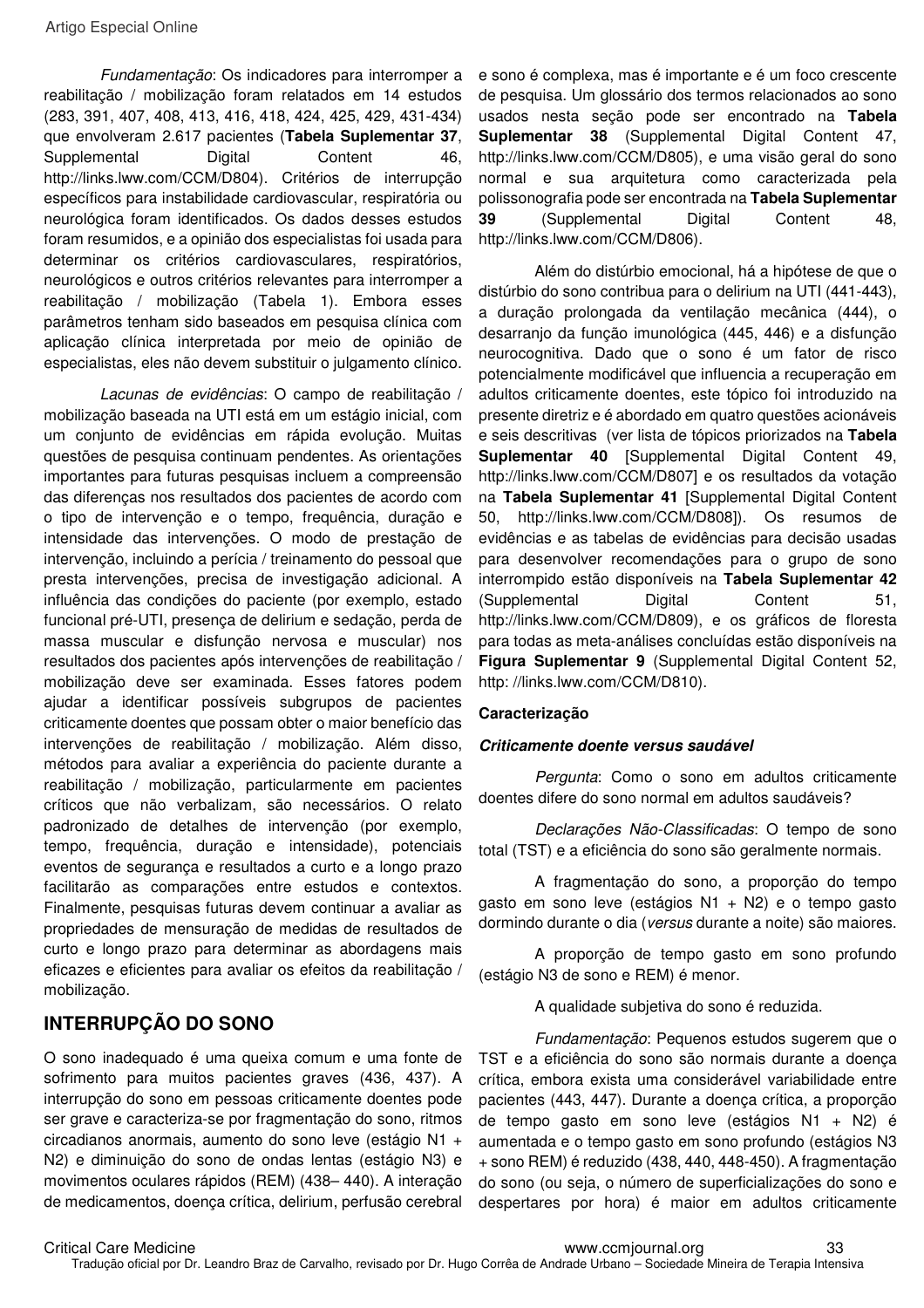doentes do que indivíduos saudáveis (449, 451, 452). Entre adultos saudáveis expostos ao ambiente da UTI, constatouse que o sono diurno aumenta a cada dia gasto no ambiente da UTI e representa um terço do sono total (453). Em adultos criticamente doentes, a proporção de sono total durante o sono diurno tem se mostrado tão alta quanto 57% (444, 454).

A qualidade subjetiva do sono é gravemente alterada durante a doença crítica; os pacientes avaliam sua qualidade de sono na UTI como sendo consideravelmente pior do que o sono em casa (449, 455, 456).

## **TABELA 1. Resumo dos Critérios de Segurança para Iniciar e Parar a Reabilitação ou Mobilização Física Realizada no Leito e Fora do Leito**

| <b>Sistema</b> | Iniciando Sessões de Reabilitação / Mobilidade a                                                                                                                                                                                                                                                                                                   | Parando as Sessões de Reabilitação /<br>Mobilidade <sup>a</sup>                                                                                                                                                                                                                                                                                                                                                                                                                                                          |
|----------------|----------------------------------------------------------------------------------------------------------------------------------------------------------------------------------------------------------------------------------------------------------------------------------------------------------------------------------------------------|--------------------------------------------------------------------------------------------------------------------------------------------------------------------------------------------------------------------------------------------------------------------------------------------------------------------------------------------------------------------------------------------------------------------------------------------------------------------------------------------------------------------------|
| <b>Sistema</b> | A reabilitação ou mobilidade pode ser "iniciada"<br>quando TODOS os seguintes parâmetros<br>estiverem presentes:                                                                                                                                                                                                                                   | A reabilitação ou mobilidade deve ser<br>"interrompida" quando houver QUALQUER<br>um dos seguintes parâmetros:                                                                                                                                                                                                                                                                                                                                                                                                           |
| Cardiovascular | • A frequência cardíaca está entre 60 e 130/min,<br>· A pressão arterial sistólica está entre 90 e 180<br>mmHg, ou<br>• A pressão arterial média está entre 60 e 100 mmHg                                                                                                                                                                          | • A frequência cardíaca diminui abaixo de 60 ou<br>aumenta acima de 130 / min,<br>• A pressão arterial sistólica diminui abaixo de 90<br>ou aumenta acima de 180 mmHg, ou<br>· Pressão arterial média diminui abaixo de 60 ou<br>aumenta acima de 100 mmHg                                                                                                                                                                                                                                                               |
| Respiratório   | • A frequência respiratória é entre 5 e 40 / min<br>$\cdot$ SpO <sub>2</sub> $\geq$ 88%<br>· FiO <sub>2</sub> < 0,6 e pressão expiratória final positiva < 10<br>As vias aéreas (tubo endotraqueal ou<br>traqueostomia) estão adequadamente protegidas                                                                                             | · A taxa respiratória diminui abaixo de 5 ou<br>aumenta acima de 40 respirações / min<br>· SpO <sub>2</sub> diminui abaixo de 88%<br>· Preocupações quanto à segurança adequada<br>das vias aéreas (tubo endotraqueal ou<br>traqueostomia)                                                                                                                                                                                                                                                                               |
| Neurológico    | • Capaz de abrir os olhos ao chamado<br>Além disso, os seguintes sinais e sintomas clínicos<br>devem estar "ausentes":<br>• Arritmia nova ou sintomática<br>· Dor no peito possivelmente relacionada a isquemia<br>miocárdica<br>· Trauma ou lesão espinhal instável<br>• Fratura instável<br>· Sangramento gastrintestinal ativo ou descontrolado | · Alterações na consciência, tais como não seguir<br>instruções, atordoamento, combativo ou agitado<br>Além disso, se os seguintes sinais clínicos,<br>sintomas ou eventos se desenvolverem e<br>parecerem clinicamente relevantes:<br>· Arritmia nova / sintomática<br>· Dor no peito possivelmente relacionada a<br>isquemia miocárdica<br>• Assincronia com ventilador<br>• Queda<br>· Sangramento<br>· Remoção ou avaria de dispositivo médico<br>Desconforto relatado pelo paciente<br>ou<br>observada pelo clínico |
| Outro          | As sessões de mobilização podem ser realizadas<br>com o seguinte:<br>• Dispositivos de acesso vascular femoral, com<br>exceção das bainhas femorais, nas quais a<br>mobilização do quadril é geralmente evitada<br>· Durante a terapia de substituição renal contínua<br>· Infusão de medicamentos vasoativos                                      |                                                                                                                                                                                                                                                                                                                                                                                                                                                                                                                          |

SpO<sub>2</sub> = saturação de oxigênio.

a Baseado em estudos clínicos publicados e opinião de especialistas, mas não deve ser um substituto para o julgamento clínico. Todos os limites devem ser interpretados ou modificados, conforme necessário, no contexto dos sintomas clínicos individuais dos pacientes, valores "normais" e tendências recentes, enquanto no hospital, e quaisquer metas ou objetivos prescritos pelo médico.

#### **Delirium Versus Sem Delirium**

Pergunta: O sono é diferente em adultos criticamente doentes, se o delirium (vs sem delirium) estiver presente?

Declarações Não-Classificadas: A presença de delirium pode não afetar o TST, a eficiência do sono ou a fragmentação do sono.

A influência do delirium na proporção do tempo gasto em sono leve (N1 + N2) versus sono profundo (N3) é desconhecida.

O sono REM é menor se o delirium estiver presente.

O delirium está associado a uma maior interrupção do ciclo de sono circadiano e aumento do sono durante o dia.

Se o delirium afeta a qualidade subjetiva relatada do sono, ainda não está claro.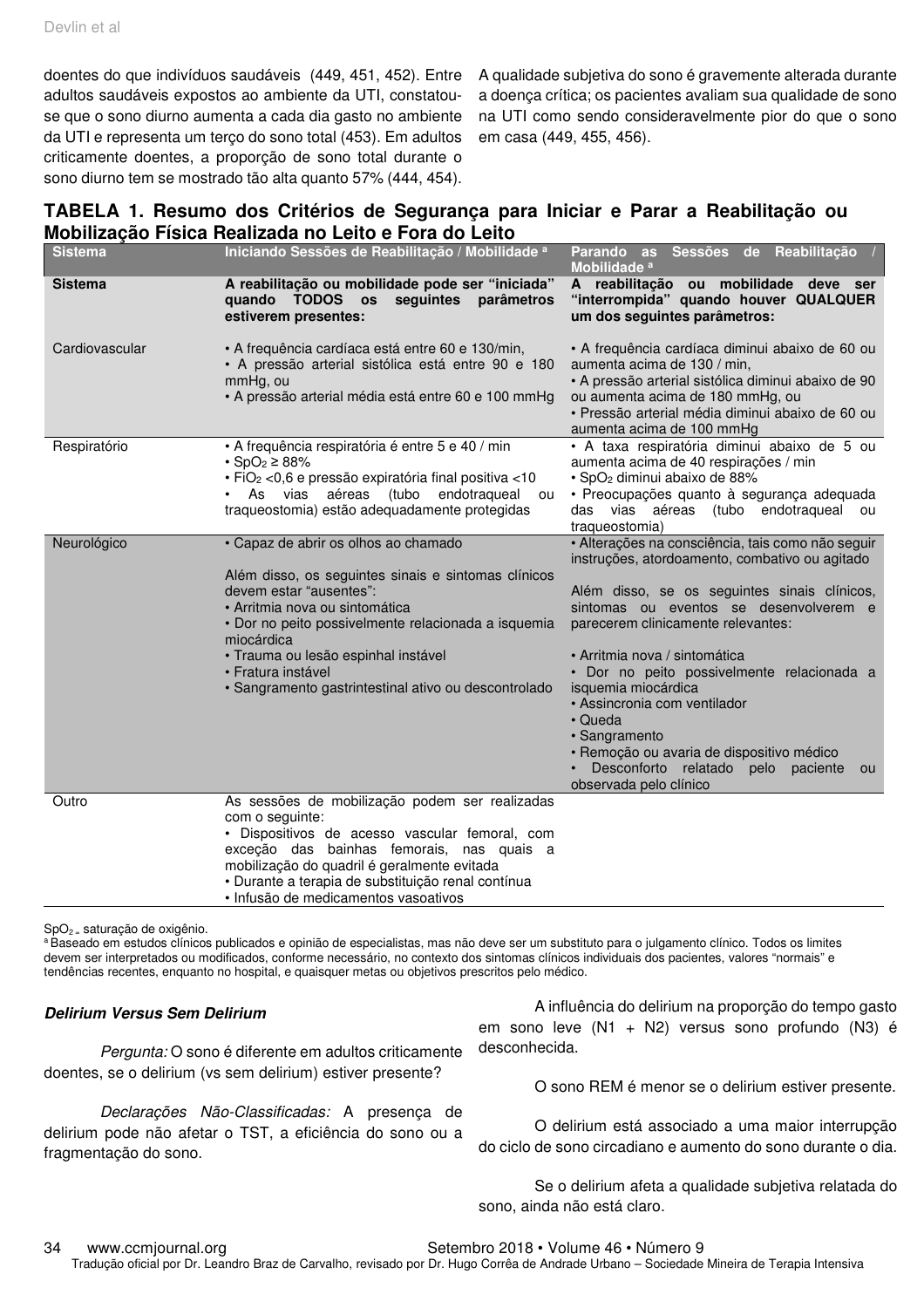Fundamentação: O delirium não foi avaliado na maioria dos estudos de sono com polissonografia na UTI. Quatro estudos avaliaram o sono com polissonografia em adultos criticamente doentes com delirium que foi avaliado com uma ferramenta de triagem validada (443, 447, 457). Dois dos estudos excluíram pacientes que receberam sedação (443, 447). O TST e a eficiência do sono são semelhantes entre pacientes delirantes e não-delirantes (443, 447). Um pequeno estudo de pacientes com ventilação não invasiva (VNI) encontrou que a fragmentação do sono é semelhante, independentemente da presença de delirium (443). A influência do delirium na proporção do tempo gasto em sono leve (N1 + N2) (vs sono N3 mais profundo) não foi relatada em nenhum dos estudos. A quantidade de sono REM foi significativamente menor em pacientes com delirium (443). Os dias com delirium foram maiores naqueles pacientes com uma quantidade muito baixa de sono REM, sugerindo que existe uma associação entre a quantidade de sono REM e o delirium (442). Um estudo descobriu que o delirium está associado a uma maior interrupção do ciclo de sono circadiano, como evidenciado pelo sono diurno tornando-se uma proporção maior do TST (443). A qualidade subjetiva de sono relatada mais alta foi associada à menor incidência de delirium em um estudo observacional (312) e, em um ECR, o uso do tampão de ouvido reduziu o delirium e melhorou a qualidade subjetiva do sono (458). Em um estudo de melhoria da qualidade do sono "pré-pós", os pacientes avaliaram seu sono antes e durante o protocolo multicomponente do sono de forma semelhante, embora significativamente menos pacientes tivessem coma / delirium durante a intervenção (459). O relato subjetivo de qualidade do sono por pacientes com delirium pode não ser confiável.

#### **Ventilação Mecânica versus Sem Ventilação Mecânica**

Pergunta: O sono é diferente em adultos criticamente doentes que são mecanicamente ventilados (vs não ventilados mecanicamente)?

Declarações Não-Classificadas: O uso de ventilação mecânica em adultos criticamente doentes pode piorar a fragmentação do sono, a arquitetura e o ritmo circadiano (sono diurno) em comparação com o sono normal, mas esses efeitos são frequentemente variáveis e ainda não foram totalmente investigados.

O uso de ventilação mecânica (vs períodos sem ventilação mecânica) em pacientes com insuficiência respiratória pode melhorar a eficiência do sono e reduzir a fragmentação, mas os dados são limitados.

Fundamentação: A ventilação e o sono compartilham relações complexas e recíprocas. Durante o sono, o consumo de oxigênio e a produção de CO<sub>2</sub> diminuem, levando a uma redução fisiológica da ventilação em comparação com a vigília. Pressão de suporte excessiva, assincronia do ventilador ou alarmes do ventilador podem provocar superficialização do sono e interrupções do sono. Para os fins desta questão, "ventilados" referiam-se a pacientes ventilados mecanicamente (invasiva e não invasivamente) e "não ventilados" como pacientes que respiram sem assistência respiratória (ou seja, sem pressão de suporte, os pacientes podem estar recebendo pressão positiva contínua nas vias aéreas). Apenas estudos que incorporaram avaliação polissonográfica foram avaliados.

Embora três estudos de polissonografia tenham comparado grupos distintos ventilados e não ventilados (451, 454, 461), dois estudos avaliaram os mesmos pacientes antes e após a assistência ventilatória (451, 454). Durante a ventilação, a duração do sono foi menor do que o normal (241, 443, 448, 453, 454, 462-464), normal (438, 465) ou maior que o normal (466, 467). Os índices de superficialização do sono são menores durante a ventilação (460), e a fragmentação do sono é menor com a VNI do que sem ventilação (243, 443, 448, 453, 454, 462-464).

A fragmentação do sono é maior durante a ventilação mecânica (vs sem ventilação) (449) e VNI (vs sem ventilação) (454). A proporção de tempo gasto no estágio N3 de sono é reduzida em adultos criticamente doentes ventilados (0–27%) (438, 439, 448, 449, 453, 462, 464, 467–473), assim como a proporção de tempo gasto em sono REM é reduzida (0-14%) (241, 438, 440, 443, 448, 450, 451, 453, 454, 462, 464-473). O índice de fragmentação do sono durante a ventilação mecânica varia de 18 a 35 superficializações do sono e despertares por hora de sono (241, 438, 440, 443, 448, 450, 451, 453, 454, 462, 464-474). Suspeita-se que as superficializações do sono relacionados à respiração sejam um fator importante envolvido na fragmentação do sono em adultos criticamente doentes, relatado em um estudo como causador de 19% (11-30) de superficializações do sono e despertares do sono (241, 438, 440, 448, 450 451, 453, 454, 460, 462, 464-474). Entre adultos criticamente doentes ventilados, estudos mostram consistentemente que, entre pacientes ventilados, a proporção de tempo gasto no sono diurno varia de 36% a 57% e é maior do que em pacientes não ventilados (438, 440, 443, 450, 453, 454 470).

Comparando a ventilação mecânica (vs sem ventilação mecânica) em adultos gravemente doentes, três estudos mostraram maior TST durante a ventilação mecânica (241, 436, 438), enquanto um estudo não mostrou diferença (461). Em pacientes com traqueostomia, a mediana (intervalo interquartílico) da eficiência do sono é maior durante a ventilação (61% [38–74]) do que sem suporte ventilatório (44% [9–63]) (451). Dois estudos mostraram que a fragmentação do sono é significativamente menor durante a ventilação mecânica (vs sem ventilação) (472, 473), enquanto um estudo não mostrou diferença (451). Dois estudos não mostraram diferença significativa nos estágios do sono, enquanto um estudo mostrou melhor arquitetura do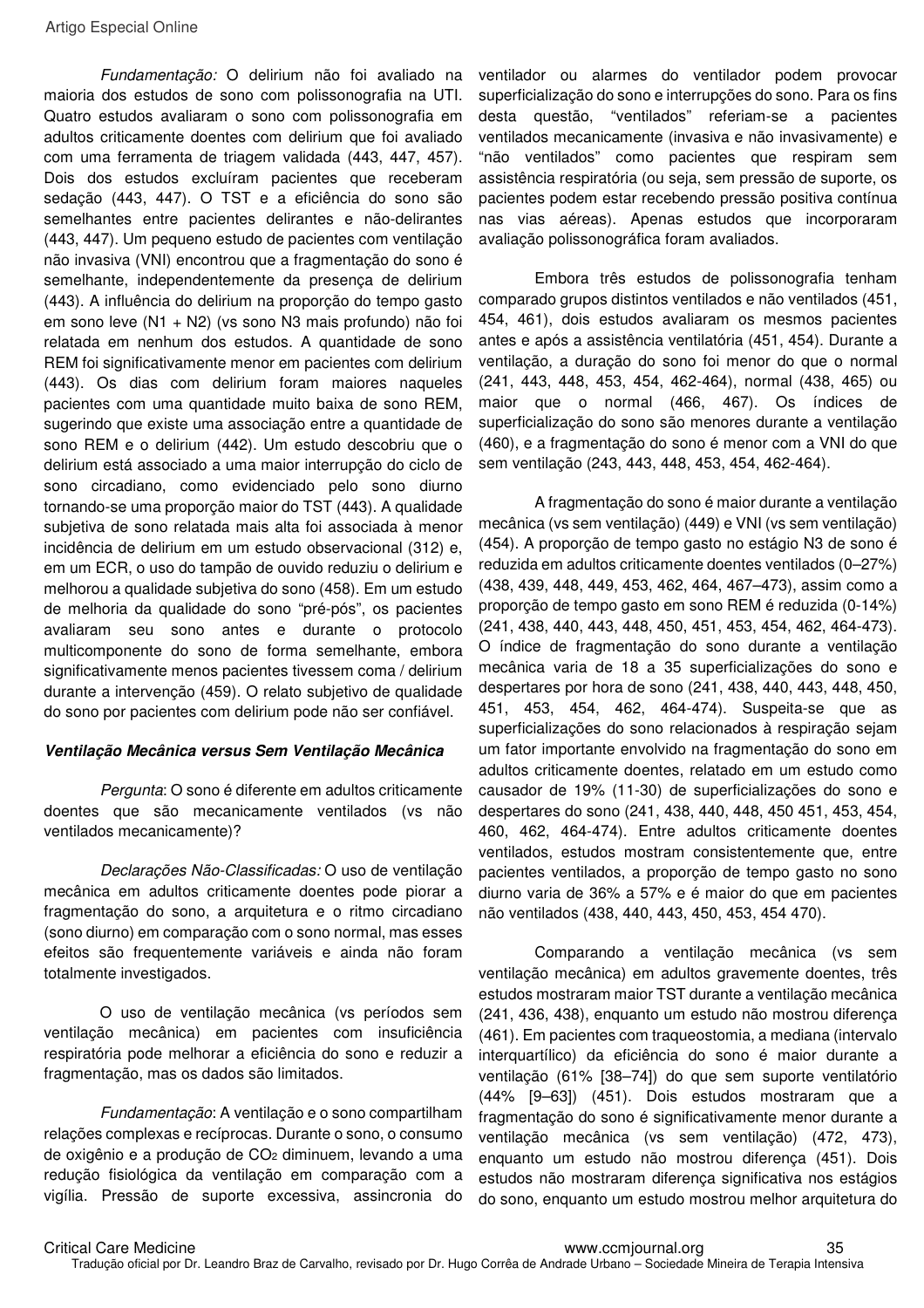sono com menos sono leve (estágio N1) e mais sono profundo (estágios 3 e sono REM) durante períodos com VNI do que sem VNI (454).

Lacunas de evidências: São necessários estudos adicionais para definir a influência da doença crítica, delirium e ventilação mecânica na qualidade do sono. Uma avaliação sistemática do delirium deve ser feita paralelamente ao registro polissonográfico (472). Entre os estudos, considerável variabilidade foi relatada em relação a todos os parâmetros do sono. Essas discordâncias podem ser devidas a vários fatores, como tempo total de gravação, qualidade das gravações, experiência do apontador (consciência do sono atípico), os critérios usados para analisar o sono (isto é, regras de Rechtschaffen et Kales versus Drouot-Watson) (457, 475, 476), gravidade da doença, dias de permanência na UTI no dia da avaliação polissonográfica, tipo do sedativo e profundidade de sedação, e se o delirium está presente. A harmonização em regras de pontuação e práticas de registro (por exemplo, registro sistemático de níveis de ruído e estado mental) e o estudo de grupos homogêneos de pacientes podem ajudar a avaliar a prevalência de alterações do sono em pacientes criticamente enfermos. Dados detalhados sobre potenciais interruptores do sono são importantes quando se avalia a fragmentação do sono. O efeito da interrupção do sono nos resultados de curto e longo prazo clinicamente relevantes em grandes grupos de pacientes homogêneos permanece incerto. Finalmente, ferramentas confiáveis para avaliar a interrupção do ritmo circadiano ainda precisam ser identificadas.

#### **Prevalência do Sono Incomum / Dissociado**

Pergunta: Qual é a prevalência de padrões de sono incomuns ou dissociativos em adultos criticamente doentes?

Declaração Não-Classificada: A prevalência de padrões de sono incomuns ou dissociados é altamente variável e depende das características do paciente.

Fundamentação: O sono atípico, caracterizado por ondas δ sem qualquer organização cíclica e pela ausência de complexos K e fusos do sono, que são considerados as características definidoras do eletroencefalograma do estágio N2 do sono, foi relatado pela primeira vez em pacientes sedados (438). A vigília patológica é frequentemente associada ao sono atípico e é caracterizada por um eletroencefalograma lento não-reativo e pela dissociação entre os ritmos do eletroencefalograma e a vigília comportamental. Durante o sono atípico, não incluído nas regras convencionais de pontuação do eletroencefalograma de Rechtschaffen e Kales, o eletroencefalograma pode exibir ondas δ ou θ (evocativas do sono) em pacientes acordados ou ondas α-β (sugestivas de vigília) em um paciente comatoso (457, 476).

Onze estudos relataram a prevalência dos padrões anormais do eletroencefalograma do sono que satisfazem os critérios para o sono atípico (438, 440, 443, 450, 457, 464, 476-481). Em pacientes de UTI não sedados ou levemente sedados, a prevalência do padrão de eletroencefalograma anormal do sono varia de 23% a 31% (440, 443, 450, 457, 480). Quando são utilizados critérios para excluir pacientes com fatores conhecidos para esses padrões eletroencefalográficos anormais (por exemplo, recebendo sedativos / opióides, coma de delirium ou sepse ou história de epilepsia), a prevalência de sono atípico torna-se inexistente (0%) (464). Em pacientes sedados, a prevalência de pelo menos um padrão de eletroencefalograma dissociado (vigília ou sono dissociados) varia de 60% a 97% (438, 476, 481), e a prevalência de padrões de eletroencefalograma de sono incomum isolados varia de 50% a 70%. (475, 481). A variabilidade na presença daqueles fatores (isto é, sedação, sepse e delirium) que sabidamente influenciam os padrões anormais do eletroencefalograma do sono provavelmente explica a variabilidade na prevalência entre os estudos (438, 440, 457, 476).

Lacunas de evidências: As gravações do sono em adultos criticamente doentes devem ser cuidadosamente examinadas para identificar novos padrões de sono incomuns ou dissociativos usando abordagens publicadas e critérios específicos (457, 476). As características clínicas dos pacientes com esses padrões incomuns e seus mecanismos e desfechos associados, tanto durante quanto após a internação na UTI, devem ser investigadas.

#### **Fatores de risco**

#### **Antes da Admissão na UTI**

Pergunta: Quais fatores de risco que existem antes do início da doença crítica afetam a qualidade do sono em adultos criticamente enfermos na UTI?

Declaração Não-Classificada: Pacientes que relatam sono de má qualidade e / ou uso de auxílio farmacológico para dormir em casa têm maior probabilidade de relatar sono de má qualidade na UTI.

Fundamentação: Os seguintes fatores existentes antes do início da doença crítica foram examinados para determinar se afetam a qualidade do sono na UTI: sexo feminino, idade avançada, qualidade ruim do sono em casa, uso regular de medicamentos para dormir em casa e condições clínicas preexistentes (por exemplo, hipertensão, diabetes, câncer e doenças da tireoide) (**Tabela Suplementar 43**, Supplemental Digital Content 53, http: //links.lww.com/CCM/D811). Destes, apenas "relato de sono de má qualidade em casa" (459, 482, 483) e "uso regular de uma ajuda farmacológica para dormir em casa" (450, 482) foram consistentemente relatados em mais de um estudo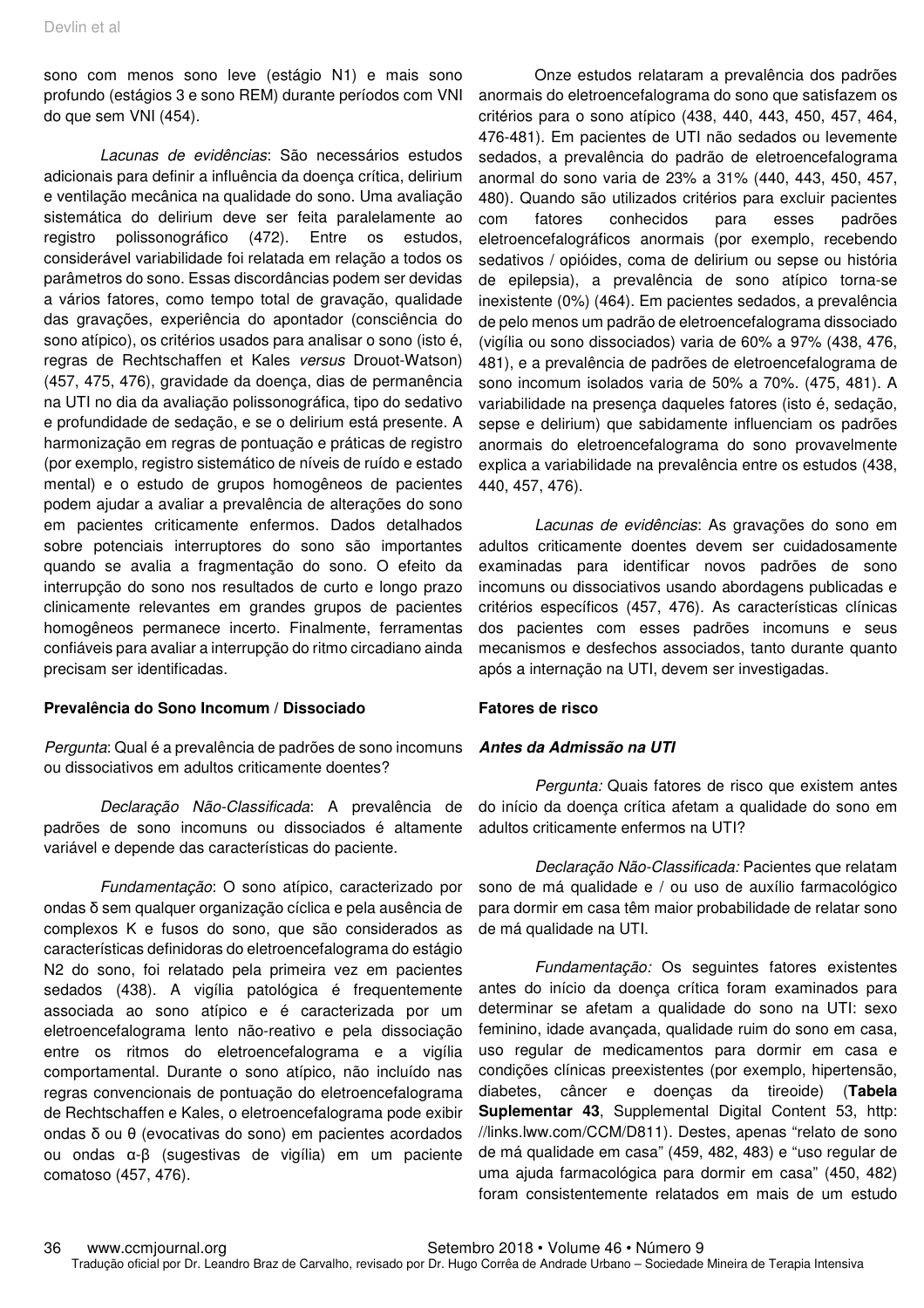como associados à percepção de menor qualidade de sono na UTI.

#### **Durante a Permanência na UTI**

Pergunta: Quais fatores de risco adquiridos na UTI afetam a qualidade do sono em adultos gravemente doentes?

Declaração Não-Classificada: Dor, estímulos ambientais, interrupções relacionadas à assistência médica, fatores psicológicos, fatores respiratórios e medicamentos afetam a qualidade do sono na UTI.

Fundamentação: Fatores percebidos pelo paciente que contribuem para o sono de má qualidade entre adultos criticamente doentes foram relatados de acordo com sua gravidade (grau em que interromperam o sono) ou incidência (frequência com que foram relatados) em 12 estudos observacionais (455, 456, 460, 482, 484-492) (**Tabela Suplementar 44**, Supplemental Digital Content 54, http://links.lww.com/CCM/D812). Os fatores mais frequentemente citados pelos pacientes como perturbadores do sono foram ruídos, dor e desconforto, imobilidade / restrição de movimentos, intervenções de cuidados de enfermagem e preocupação / ansiedade / medo (449, 455, 456, 482, 484-490, 492, 493). Quatro estudos (449, 456, 482, 492) usaram o Questionário "Sono no Centro de Terapia Intensiva (UTI) " (455) para avaliar a gravidade da interrupção do sono causada por sete fatores extrínsecos (ambientais) (classificados em uma escala de 1– 10 com 1 sendo sem interrupção e 10 interrupções significativas). Os três principais fatores extrínsecos relatados que perturbaram o sono foram ruídos, iluminação e intervenções de enfermagem (por exemplo, banhos). Todos os sete fatores, incluindo os três primeiros, classificaram 5 ou menos na escala de 10 pontos de interrupção do sono (455, 482, 484). Quando os pacientes da UTI foram solicitados a classificar 35 fatores intrínsecos e extrínsecos em uma escala de 0 a 4 (com base em quão perturbador cada fator era para dormir), os principais fatores intrínsecos foram dor, incapacidade de se sentir confortável, o leito e procedimentos sendo realizados no paciente (456, 485-490, 492, 493). Uma lista completa dos fatores identificados pelo paciente está resumida na Tabela 2.

Além de pedir aos pacientes que identifiquem fatores que interrompem o sono, outros estudos mediram o sono objetivamente usando polissonografia ou actigrafia e tentaram correlacionar fatores de risco com várias medidas de sono. Fatores que se mostraram correlacionados com a interrupção do sono em análises univariadas incluem gravidade da doença (494), delirium (442, 443), hipoxemia e alcalose (494), receber um benzodiazepínico (442) ou propofol (464), assincronia paciente-ventilador (454), respiração espontânea (vs mecanicamente suportada) (452) e um modo espontâneo de ventilação (vs. um modo controlado) (472, 495). Verificou-se que o ruído se correlaciona temporalmente com a superficialização do sono, mas parece ser responsável por apenas 10 a 17% de todos os despertares (449, 455, 482, 484). Apenas um estudo incluiu análise multivariada e descobriu que a presença de um tubo endotraqueal (isto é, recebendo ventilação mecânica) parecia conferir melhor qualidade ao sono (460). O sono de pacientes individuais pode ser afetado diferentemente por vários fatores de risco (por exemplo, alguns pacientes podem ficar mais incomodados com o ruído do que outros pacientes) e pelo significado ou relevância para os pacientes (por exemplo, alguns pacientes sentem-se mais confortáveis ouvindo a enfermeira por perto, enquanto outros sentem-se incomodados por isto) e a disposição intrínseca do paciente (por exemplo, susceptibilidade a se sentir preocupado, com medo ou desconfortável em circunstâncias semelhantes).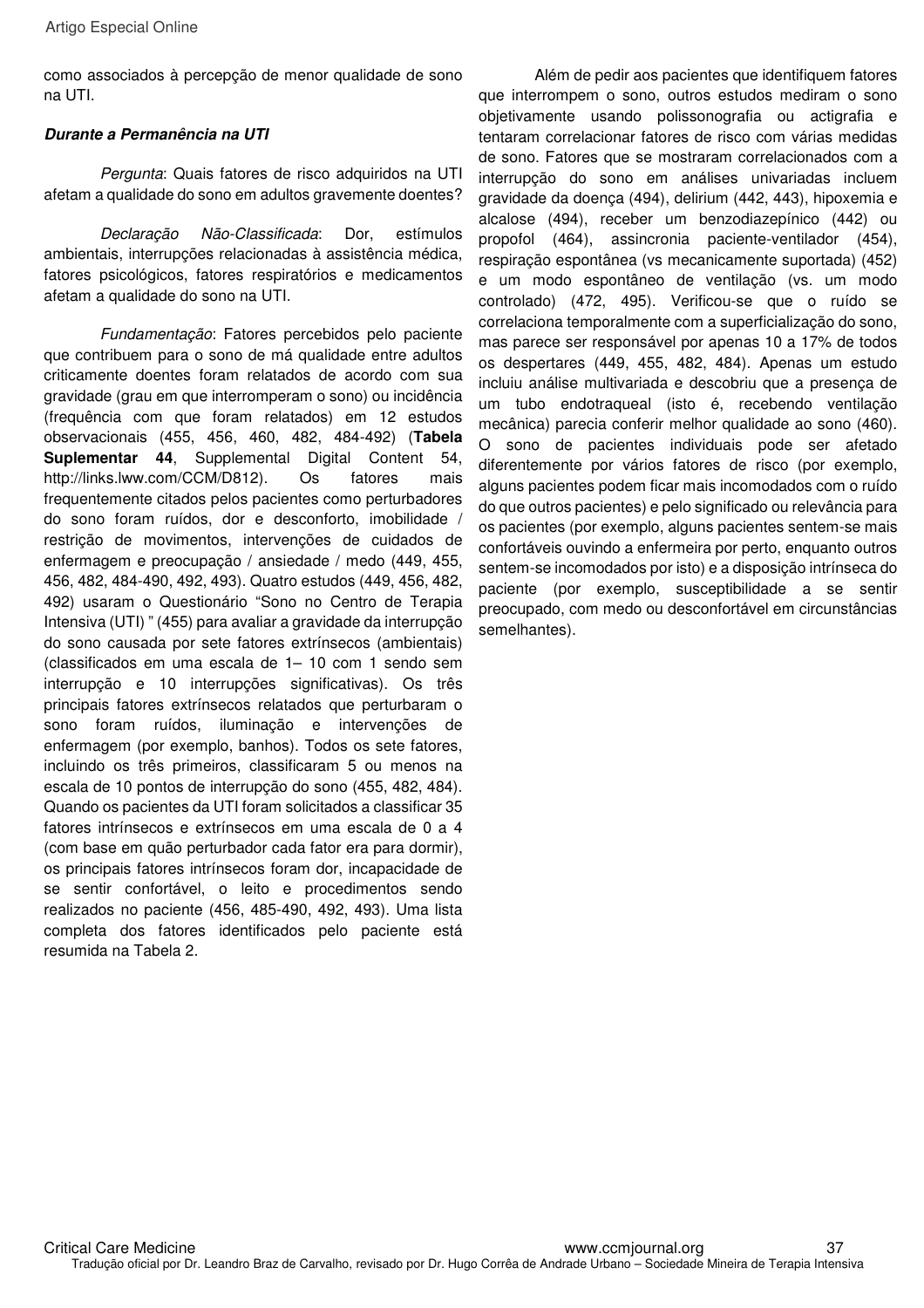| <b>Meio Ambiente</b>                                                | Fisiológico e Fisiopatológico                               |  |
|---------------------------------------------------------------------|-------------------------------------------------------------|--|
| Ruído (447, 453, 454, 480, 483-488, 490, 491)                       | Dor (454, 483-486, 488, 490, 491)                           |  |
| Luz (241, 453, 454, 480, 482-484, 486-488)                          | Desconforto (454, 483, 486, 488, 490)                       |  |
| Conforto da cama (483, 486-488)                                     | Sentindo muito calor ou muito frio (484, 486, 488)          |  |
| Atividades em outros leitos (483, 486, 487)                         | Dificuldade respiratória (484, 491)                         |  |
| Visitantes (clínico ou familiar) (483)                              | Tosse (484, 491)                                            |  |
| Sistema de ventilação do quarto (483)                               | Sede (484, 486) e fome (486, 488)                           |  |
| Lavagem das mãos pelos médicos (483)                                | Náusea (484, 488)                                           |  |
| Mal cheiro (486, 488)                                               | Necessidade de uso de comadre / mictório (486, 488)         |  |
| Relacionado ao Cuidado                                              | <b>Psicológico</b>                                          |  |
| Cuidados de Enfermagem (447, 453, 480, 482-484, 486, 488, 491)      | Ansiedade / preocupação / estresse (483, 484, 486, 489-491) |  |
| Procedimentos com paciente (447, 453, 480, 482, 483, 487, 488)      | Medo (485, 486, 489)                                        |  |
| Medidas de sinais vitais (442, 448, 475, 477, 481, 483)             | Ambiente desconhecido (485, 488, 491)                       |  |
| Testes diagnósticos (447, 453, 480, 483)                            | Desorientação temporal (454, 486)                           |  |
| Administração de medicação (447, 453, 480, 482)                     | Solidão (488, 491)                                          |  |
| Mobilidade restrita por equipos de soro / cateteres (454, 486, 488) | Falta de privacidade (485, 488)                             |  |
| Equipamento de monitoramento (454, 486, 488)                        | Vestuário hospitalar (486, 488)                             |  |
| Máscara de oxigênio (486, 488)                                      | Ausência de rotina de dormir (483)                          |  |
| Tubo endotraqueal (491)                                             | Não saber os nomes das enfermeiras (486)                    |  |
| Cateteres urinários (486)                                           | Não entender termos médicos (486)                           |  |

### **TABELA 2. Lista de fatores que os pacientes relatam como prejudiciais ao sono**

Lacunas de evidências: Estudos usando questionários e entrevistas, enquanto centrados no paciente, estão sujeitos a viés de memória e excluem pacientes que não são capazes de autorrelato devido à sedação, delirium, demência ou lesão cerebral aguda. Além disso, os pacientes podem ter um sono que é severamente fragmentado com micro superficializações, mas os pacientes podem não ser capazes de identificar os fatores de interrupção do sono porque não foram totalmente despertados do sono. Os estudos que usam polissonografia são limitados àqueles que podem ser analisados por critérios padrão e excluem eletroencefalogramas altamente anormais ou aqueles com sinais de eletroencefalograma de baixa qualidade. Estudos correlacionando vários fatores com o sono prejudicado na polissonografia não provam causalidade, apenas associação, e foram apenas associações muito fracas na análise univariada.

#### **Resultados**

Pergunta: O sono e as alterações do ritmo circadiano "durante" a internação na UTI afetam os resultados durante e / ou após a permanência na UTI em adultos criticamente enfermos?

Declarações Não-Classificadas: Embora exista uma associação entre a qualidade do sono e a ocorrência de delirium em adultos criticamente doentes, uma relação de causa-efeito não foi estabelecida.

Uma associação entre a qualidade do sono e a duração da ventilação mecânica, o tempo de permanência na UTI e a mortalidade na UTI em adultos criticamente doentes permanece obscura.

Os efeitos da qualidade do sono e alterações do ritmo circadiano nos desfechos em pacientes críticos após a alta da UTI são desconhecidos.

Fundamentação: Um conjunto de estudos ajuda a responder a estas questões (**Tabela Suplementar 45**, Supplemental Digital Content 55, http://links.lww.com/CCM/D813). Frequentemente, a baixa qualidade do sono é considerada um fator de risco potencialmente modificável para o delirium da UTI; vários estudos avaliaram essa relação. Adultos criticamente doentes que são gravemente privados de sono têm 30% mais chances de ter alterações no estado mental (441). Estudos subsequentes de polissonografia apoiaram ainda mais essa associação (442, 451). Adultos criticamente doentes com privação importante de REM (442, 451) e ruptura do ciclo de sono circadiano (evidenciada por uma maior proporção de sono durante o dia) são mais propensos a apresentar delirium (451). A má qualidade do sono também foi considerada um fator de risco independente (496) para o delirium da UTI na cirurgia cardíaca. Além disso, estudos observacionais antes e depois de pacotes multidisciplinares que incluem protocolos de aprimoramento do sono mostraram diminuir a prevalência de delirium (312, 454), embora em apenas um estudo a eficiência do sono tenha melhorado com a intervenção (312). Embora exista uma associação entre a qualidade do sono e a ocorrência de delirium, ainda não se sabe se o sono ruim é causa de delirium.

O uso de um protocolo de prevenção de delirium multicomponente que incorporou um protocolo nãofarmacológico de melhora do sono foi associado a menor duração do delírio e mais dias livres de ventilador (497). A relação do sono com esses desfechos ainda não está clara, já que o sono não foi medido no estudo. Pacientes com sono anormal (aumento do sono diurno; redução do REM) apresentaram maior probabilidade de falha da VNI e necessitaram de intubação e ventilação mecânica (443). Em um pequeno estudo de pacientes com TCE moderado / grave, a melhora da consolidação do ciclo de atividade e repouso (≥ 80% de atividade diurna) foi associado a menor

- 
- 38 www.ccmiournal.org Setembro 2018 Volume 46 Número 9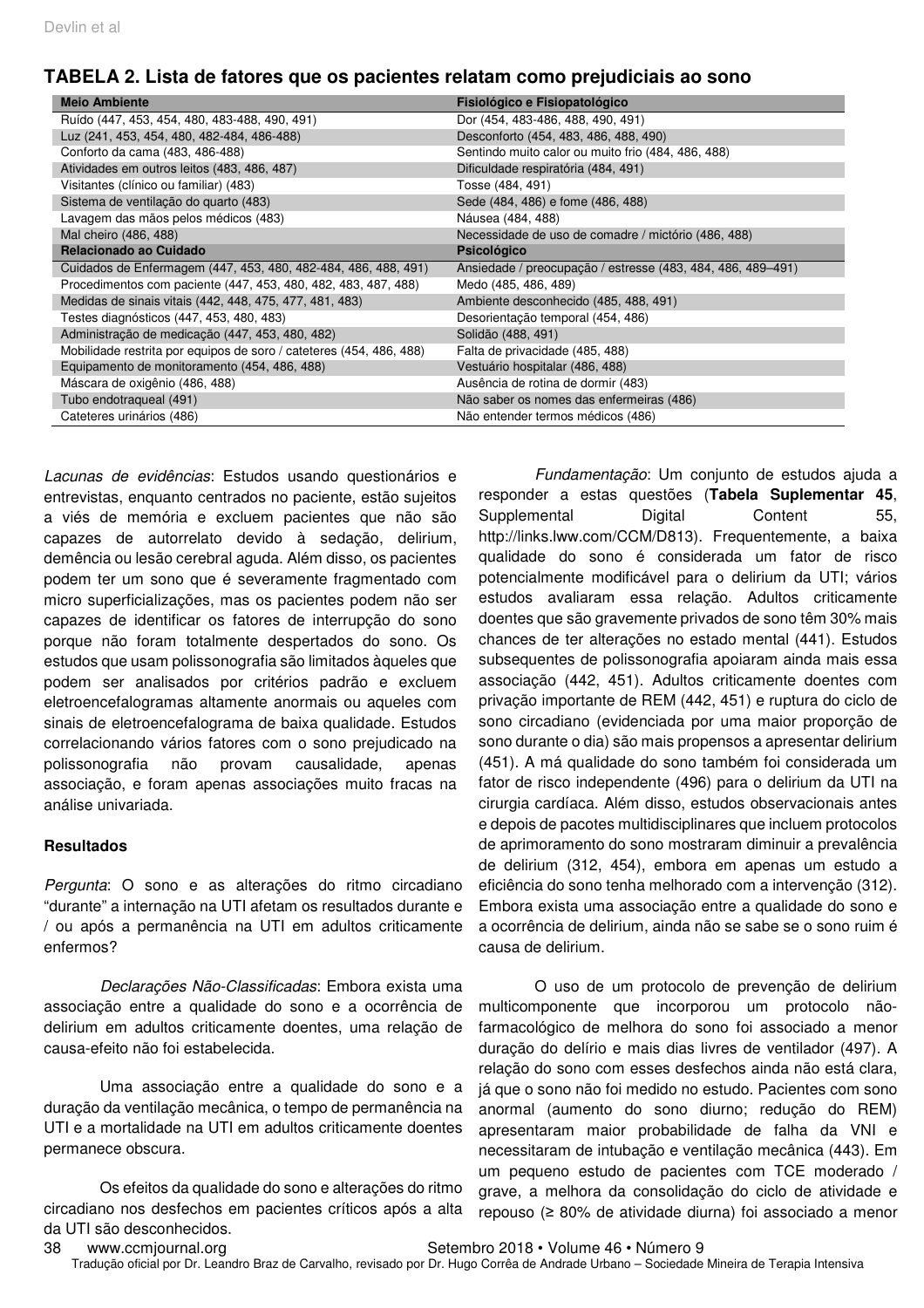tempo de internação na UTI e no hospital (498). Entre os pacientes em que o sono anormal foi percebido como causa da falência tardia da VNI, as permanências na UTI foram maiores e as taxas de mortalidade na UTI e no hospital foram maiores (443). Um estudo de melhoria da qualidade não mostrou diferença na mortalidade com o seu uso, apesar do delirium ser reduzido (459). A presença de padrões de sono organizados em pacientes com TCE recente é preditiva de melhora na sobrevida (479). Apesar de vários estudos terem encontrado que o sono permanece perturbado após a alta da UTI, nenhum estudo foi encontrado na literatura avaliando o efeito do sono na UTI nos desfechos após a alta da UTI.

Lacunas de evidências: Estudos disponíveis não podem elucidar completamente a relação entre alterações do sono em pacientes graves e resultados importantes como a ocorrência de delirium, duração da ventilação mecânica, permanência na UTI e mortalidade e são inadequados para confirmar até mesmo se existe uma associação entre as alterações do sono em adultos criticamente doentes e desfechos importantes, como ocorrência de delirium, duração da ventilação mecânica, tempo de permanência na UTI e mortalidade. O sono inadequado pode afetar negativamente o sistema imunológico, o controle glicêmico e o bem-estar psicológico de indivíduos saudáveis, de modo que entender se há efeitos clínicos nesses e em outros resultados em adultos criticamente doentes é de grande importância. Estudos que combinem esses desfechos com medidas confiáveis do sono na UTI beira do leito, enquanto controlam os múltiplos outros fatores associados a esses desfechos, são necessários. Além disso, estudos são necessários para determinar os efeitos da qualidade do sono na UTI nos resultados pós-UTI.

#### **Monitorização**

Pergunta: A monitorização fisiológica deve ser rotineiramente usada clinicamente para avaliar o sono em adultos gravemente doentes?

Recomendação: Sugerimos não usar rotineiramente a monitorização fisiológica do sono clinicamente em adultos criticamente doentes (recomendação condicional, muito baixa qualidade de evidência).

Observações: A monitorização fisiológica refere-se ao uso de actigrafia, análise bispectral (BIS), eletroencefalograma e polissonografia para determinar se um paciente está dormindo ou acordado. Esta monitorização especificamente "não" inclui a monitorização do sono percebido pelos pacientes por uma avaliação validada (por exemplo, o Richards Campbell Sleep Questionnaire) ou avaliação subjetiva informal à beira do leito.

Fundamentação: Nenhum dos cinco desfechos críticos escolhidos para essa questão (isto é, ocorrência de delirium, duração da ventilação mecânica, tempo de permanência na UTI, mortalidade na UTI e satisfação do paciente) foram estudados. Estudos observacionais avaliaram o papel da monitorização fisiológica do sono em outros resultados (**Tabela Suplementar 46**, Supplemental Digital Content 56, http://links.lww.com/CCM/D814). A monitorização fisiológica identificou os distúrbios respiratórios do sono em pacientes com síndromes coronarianas agudas (499, 500), mas o impacto dessa avaliação não foi determinado. Quando a atividade motora (medida por actigrafia) foi comparada com as avaliações de sono e sedação por enfermeiros em uma pequena série de adultos mecanicamente ventilados (501), os movimentos dos membros correlacionaram-se com os índices neurológicos medidos. O uso de registros de eletroencefalograma obtidos por polissonografia de pacientes com encefalopatia nãotraumática (479) e traumática (480) concluiu que a presença de elementos reconhecidos do sono estava associada a um prognóstico favorável. Finalmente, três pequenos estudos descobriram que a polissonografia pode ser usada para otimizar o método de suporte ventilatório mecânico em pacientes internados em UTI na insuficiência respiratória aguda (443, 502, 503). Apesar desses papéis potenciais para a polissonografia, seu uso rotineiro na UTI não é viável.

O painel chegou a essa recomendação com base na falta de evidências de alta qualidade combinadas com o alto custo dos recursos necessários para implementar a maioria das tecnologias relevantes. A monitoração e interpretação fisiológica têm limitações significativas, conforme descrito acima. Além disso, nenhum estudo investigou a monitorização do sono em uma população não selecionada da UTI, questionando, assim, a generalização dos dados disponíveis.

Embora a monitorização fisiológica do sono de rotina não seja recomendada, enfatizamos que os médicos "deveriam" indagar rotineiramente sobre o sono dos pacientes ou tentar monitorá-lo usando um dos instrumentos de avaliação validados, como o Questionário de Sono de Richards Campbell ou por avaliação informal à beira do leito. O Questionário de Sono de Richards Campbell demonstrou ser uma ferramenta válida e confiável em adultos criticamente doentes para avaliar a percepção do paciente sobre seu próprio sono, se estiverem alertas e orientados (504).

O sono inadequado é considerado um dos estresses mais comuns experimentados pelos pacientes críticos (435, 437). Perguntar sobre o sono dos pacientes pode servir para validar as preocupações dos pacientes e de suas famílias e é um primeiro passo necessário para abordar uma intervenção. O sono observado por enfermeiros (439, 448, 505, 506) superestimou o TST quando comparado com a avaliação polissonográfica. Quando as percepções do sono pelo enfermeiro e pelo paciente são comparadas, o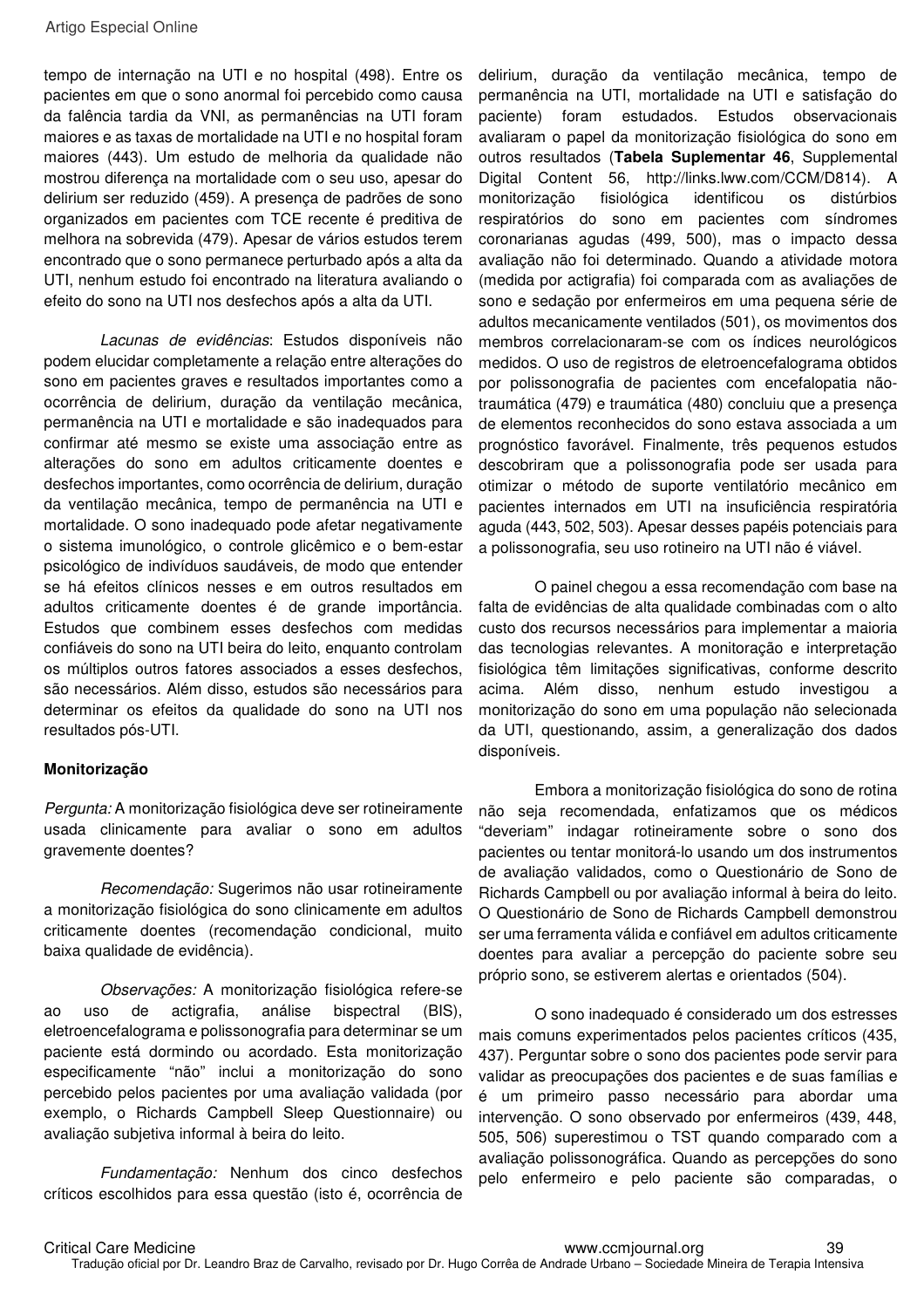enfermeiro pode às vezes superestimar a percepção da qualidade do sono dos pacientes (485, 492, 505, 507).

Lacunas de evidências: a melhor maneira de medir o sono em pacientes críticos continua a ser debatida (476, 508). A monitorização rotineira de qualquer atividade cerebral na UTI permanece desafiador. O problema de monitorar o sono é ainda mais complicado pelo fato de que a atividade elétrica do cérebro sozinha (isto é, o eletroencefalograma) é insuficiente para determinar os estágios do sono, a atividade circadiana e os distúrbios respiratórios do sono. Um sistema simplificado e generalizável para monitorizar o sono na UTI que seja resistente à mudança na fisiologia do paciente crítico e passível de uso regular no ambiente da UTI aumentaria nossa compreensão da relação entre os resultados do sono e da UTI. Em contraste com indivíduos saudáveis, os pacientes criticamente enfermos apresentam variações nos estados de vigilância e padrões de eletroencefalograma, não apenas devido a estados naturais de sono / vigília, mas também devido a medicamentos sedativos e delirium. Se o sono induzido por sedativos oferece os mesmos benefícios restauradores que o sono natural é desconhecido. Grandes estudos são necessários para determinar o melhor método de medição e classificação do sono e para medir como os fatores individuais (sono, sedação, encefalopatia induzida por doença) ou uma combinação destes fatores afetam os resultados dos pacientes, incluindo a satisfação do paciente. O custo e o dispêndio de tempo para realizar a polissonografia dificultaram a pesquisa da mensuração do sono e dos desfechos do sono. Outras técnicas de medição, como eletroencefalograma limitado e eletroencefalograma processado, podem fornecer dados valiosos, mas estudos comparando-os à polissonografia são necessários para validar esses métodos.

#### **Intervenções não farmacológicas para melhorar o sono**

Uma descrição dos modos de ventilação avaliados nesta seção de questões e os métodos usados para identificar estudos e resumir dados podem ser encontrados na **Tabela Suplementar 47** (Supplemental Digital Content 57, http://links.lww.com/CCM/D815).

#### **Modo Ventilatório**

Pergunta: Deve-se utilizar ventilação assistido-controlada durante a noite (vs ventilação de pressão de suporte) para melhorar o sono em adultos gravemente doentes?

Recomendação: Sugerimos usar ventilação assistido-controlada durante a noite (vs ventilação de pressão de suporte) para melhorar o sono em adultos criticamente doentes (recomendação condicional, baixa qualidade das evidências).

Fundamentação: Muitos dos resultados considerados críticos ou importantes pelo painel para esta questão não foram avaliados e reportados. Estimativas agrupadas de três estudos (n = 61)  $(469, 472, 473)$ descobriram que a ventilação assistida-controlada (vs ventilação de pressão de suporte) foi associada a um aumento na eficiência do sono (MD, 18,33%; IC 95%, 7,89- 28,76, qualidade moderada). Embora as estimativas combinadas de dois estudos (472, 473) (n = 41) descobriram que a ventilação assistida-controlada (vs ventilação de pressão de suporte) não estava associada a uma diferença na porcentagem de gasto de TST no estágio 1 (MD, 0,31%; IC%, –5,17 a 5,79; baixa qualidade) ou estágio 2 de sono (DM, 5,29%; IC95%, –4,38 a 14,97; muito baixa qualidade), ela foi associada com mais tempo gasto no sono REM (MD, 2,79% IC 95%, 0,53-5,05, baixa qualidade). Embora a qualidade tenha sido considerada baixa, dados os potenciais benefícios dessa intervenção, seu baixo risco e o fato de todos os ventiladores terem capacidade de modo assistido-controlado, foi feita uma recomendação condicional para usar ventilação no modo de assistido-controlado durante a noite para melhorar o sono. No entanto, para aqueles pacientes que permanecem dessincronizados, apesar de todos os esforços para melhorar os ajustes do ventilador na modalidade de assistido-controlado, os clínicos terão que tomar uma decisão caso a caso para devolver o paciente à ventilação de pressão de suporte ou considerar a sedação, considerando os efeitos deletérios de propofol e benzodiazepínicos na qualidade do sono e sincronia.

Pergunta: Deve-se usar um modo adaptativo de ventilação durante a noite (vs ventilação de pressão de suporte) para melhorar o sono em adultos criticamente doentes?

Recomendação: Não fazemos recomendações quanto ao uso de um modo adaptativo de ventilação durante a noite (vs ventilação de pressão de suporte) para melhorar o sono em adultos criticamente doentes (sem recomendação, com qualidade muito baixa de evidência).

Fundamentação: Cinco pequenos ensaios cruzados controlados, randomizados, compararam um modo adaptativo de ventilação versus um modo de suporte pressórico primariamente em adultos críticos doentes, avaliando os resultados considerados importantes pelo painel, mas nenhum foi considerado crítico. Os modos adaptativos estudados foram: suporte pressórico ajustado automaticamente (473), ventilação assistida proporcional (462), ventilação assistida proporcional com fatores de ganho ajustáveis pela carga (468, 471) e ventilação assistida ajustada de forma neutra (465). A viabilidade também pode ser preocupante porque algumas UTIs podem não ter ventiladores ou equipe treinada para fornecer um modo de ventilação adaptativo. Com base nessas questões e na relutância em emitir uma recomendação com base neste pequeno estudo unicêntrico devido a preocupações de viabilidade / disponibilidade em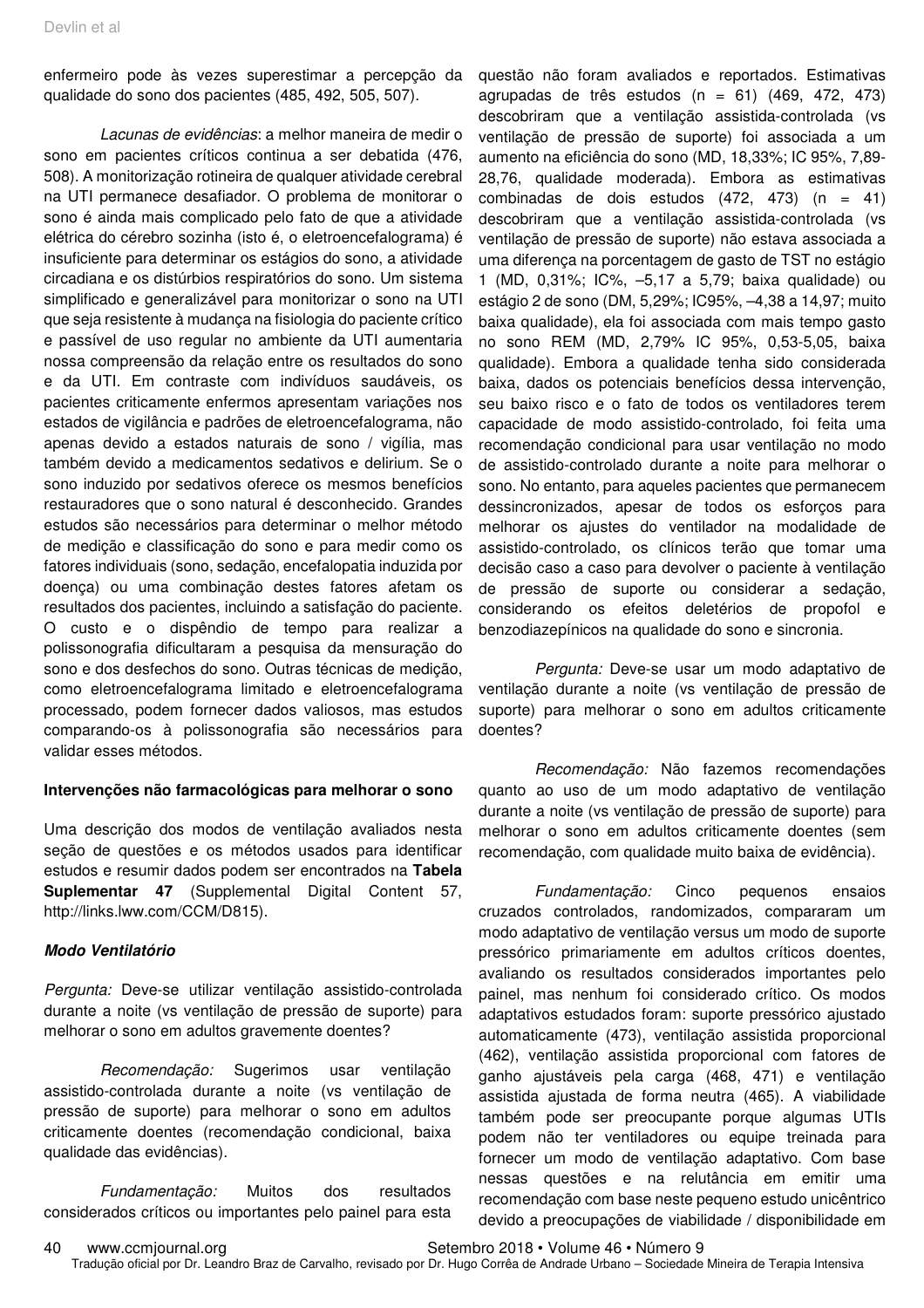outros centros, não pudemos fazer uma recomendação sobre o uso de ventilação adaptativa à noite.

#### **Ventilador Não-invasivo Dedicado**

Pergunta: Entre os adultos criticamente doentes que necessitam de VNI, deve-se usar um ventilador dedicado à VNI (em comparação a um ventilador de UTI padrão com capacidade de VNI) para melhorar o sono?

Recomendação: Sugerimos usar um ventilador dedicado de VNI ou um ventilador de UTI padrão para adultos criticamente doentes que requerem VNI para melhorar o sono (recomendação condicional, qualidade muito baixa de evidência).

Fundamentação: Apenas um pequeno ensaio randomizado estava disponível para responder a esta questão e não avaliou a maioria dos resultados definidos (454). Nenhuma diferença significativa foi demonstrada entre o uso de um ventilador dedicado à VNI e um ventilador de UTI padrão em relação à eficiência do sono; percentual do tempo gasto no estágio 1, estágio 2, estágio 3/4 ou sono REM; ou índice de fragmentação do sono. Em comparação com os períodos fora da VNI, o sono durante a VNI resultou em aumento do sono REM e estágio 3/4 com uma redução no índice de fragmentação do sono. Com base no exposto, os pacientes com insuficiência respiratória aguda hipercápnica melhoraram a qualidade do sono durante a VNI em comparação com a VNI, mas recomendamos que qualquer tipo de ventilador, dependendo da viabilidade e conveniência, seja aceitável para pacientes internados em UTI que requerem VNI.

Lacunas de evidências: Os estudos que compararam o sono entre a ventilação assistida e ventilação controlada nos modos assistido-controlado e adaptativo e nos modos de ventilação adaptativo e assistido-controlado não foram publicados. Os estudos usaram a polissonografia para medir o sono em vários modos, mas nenhum desses estudos avaliou a percepção do sono pelos pacientes.

#### **Aromaterapia / Acupressão / Música**

Pergunta: Deve-se usar aromaterapia, acupressão ou música à noite (vs não a usar) para melhorar o sono em adultos criticamente doentes?

Recomendação: Sugerimos não usar aromaterapia, acupressão ou música durante a noite para melhorar o sono em adultos criticamente doentes (recomendação condicional, baixa qualidade de evidência [aromaterapia e acupressão]; muito baixa qualidade de evidência [música]).

Fundamentação: Dois ECRs pequenos, não-cegos (509, 510) avaliaram o uso da aromaterapia para melhorar o sono em pacientes conscientes e comunicativos em UTI.

Nenhum efeito adverso foi relatado, mas uma análise agrupada demonstrou nenhum efeito com seu uso (vs não uso) na qualidade do sono relatada pelo paciente (MD, 0,02 pontos; 95% CI, -0,36 a 0,41; baixa qualidade) e a qualidade geral da evidência foi baixa. Embora uma intervenção de baixo custo e que geralmente é considerada segura, a falta de benefício comprovado para o sono, além de alguma preocupação com o uso de potenciais irritantes respiratórios em uma população de UTI, levou o painel a fazer uma recomendação condicional contra a aromaterapia na UTI.

Um pequeno ECR (n = 85) (511) avaliou o uso de acupressão em pacientes internados em UTI com baixa gravidade de doença. Pesquisadores que participaram de um curso de treinamento de acupuntura aplicaram pressão por 3 minutos para cada um dos seis acupontos entre 19:00 e 22:00 horas e descobriram que a acupressão (vs não uso de acupressão) estava associada a um aumento da duração do sono quando avaliada por actigrafia (MD, 0,5 h; IC 95%, 0,09- 0,91; baixa qualidade) ou pelo enfermeiro (MD, 1,1 h; IC 95%, 0,39-1,81; baixa qualidade) e menos sonolência diurna na Escala de Sonolência de Stanford (MD, 0,4 pontos, IC 95%, 0,66-0,14, baixa qualidade). Dado o alto risco de viés para o estudo único incluído, o pequeno número de pacientes incluídos, o custo de ter um médico treinado fornecendo acupressão, e a falta de disponibilidade desta modalidade em muitos centros, decidimos sugerir contra o uso de acupressão para melhorar o sono em adultos criticamente doentes. Para as instituições com pessoal treinado e especializado, no entanto, pode ser uma intervenção razoável, especialmente se solicitada pelos pacientes.

Um pequeno RCT (n = 28) (512) avaliou o efeito de tocar música ao piano (quatro peças sedativas com duração de 45 min) nos desfechos do sono (durante as primeiras 2 horas da noite) em adultos criticamente doentes. A música teve um pequeno efeito na melhoria da qualidade do sono (avaliada pela Escala de Sono de Verran e Snyder-Halpern) (MD, 48 pontos; 95% CI, 34,5–130,5; muito baixa qualidade) e eficiência do sono (avaliada por polissonografia) (MD, 2,3%; IC 95%, 27,3–32,0; qualidade muito baixa). Dada a baixa qualidade das evidências (não-cego, ruído ambiente não controlado) e os recursos necessários para instituir essa intervenção, o painel fez uma recomendação condicional contra o uso da música para melhorar o sono em adultos criticamente doentes. A música pode desempenhar um papel na redução da dor (ver seção de dor) e ansiedade na UTI (133). Se os pacientes (ou suas famílias) o solicitarem, isso deve ser considerado.

#### **Ruído e Redução de Luz**

Pergunta: As estratégias de redução de ruído e luz (vs não usar essas estratégias) devem ser usadas à noite para melhorar o sono em adultos criticamente doentes?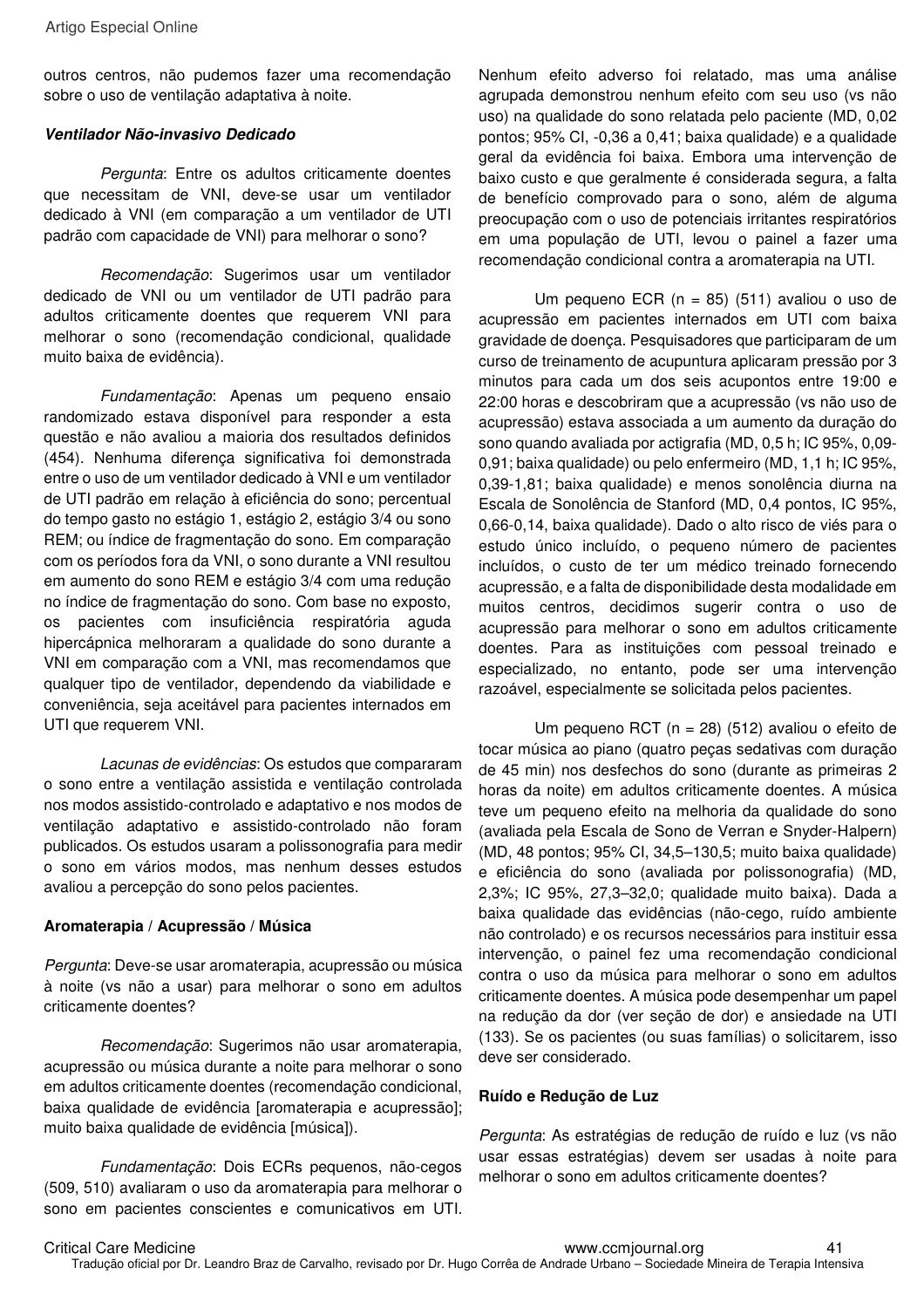Recomendação: Sugerimos usar estratégias de redução de ruído e luz para melhorar o sono em adultos criticamente doentes (recomendação condicional, baixa qualidade das evidências).

Fundamentação: Dois ECRs (458,513) e dois estudos observacionais (514, 515) avaliaram estratégias para reduzir o ruído e a luz da UTI à noite através do uso de tampões auditivos com ou sem o uso de viseiras. O uso de tampões e viseiras (vs controle) na primeira noite de internação na UTI pós-cirurgia cardíaca manteve a qualidade do sono no nível pré-operatório (513). A aplicação de protetores auriculares (vs sem tampões auditivos) em adultos criticamente doentes não medicados melhorou a qualidade do sono relatada pelo paciente e reduziu o delirium (458). Análise agrupada de dois estudos observacionais da UTI (n = 164) encontrou que a aplicação de protetores auriculares (vs sem tampões de ouvido) foi associada a uma maior proporção em atingir mais de 4 horas de sono (RR 1,2; IC95% 0,64– 2.24; baixa qualidade) (513, 515). A qualidade geral da evidência foi baixa devido à falta de cegamento, uma população de pacientes que não estavam criticamente doentes e a recusa de alguns pacientes em manter os tampões de ouvido inseridos. Os tampões auriculares, com ou sem viseiras, representam uma intervenção de baixo custo que pode ser aplicada em todas as UTIs para melhorar a qualidade do sono e reduzir o delirium. Em geral, os pacientes, particularmente aqueles que não conseguem iniciar o sono, devem ser questionados se querem essa intervenção e os tampões auriculares devem sempre ser removidos pela manhã.

Lacunas de evidências: Estratégias não farmacológicas focadas na melhoria do sono na UTI precisam ser avaliadas em grandes estudos randomizados, incluir pacientes de UTI com maior gravidade da doença e avaliar rigorosamente o efeito dessas intervenções na qualidade do sono. O grupo de pacientes na UTI que pode obter o maior benefício dessas intervenções precisa ser elucidado.

#### **Intervenções farmacológicas para melhorar o sono**

Diante dos desafios de promover a ocorrência natural do sono na UTI, os pacientes e seus familiares podem pedir medicação para melhorar o sono. Embora sua solicitação deva ser sempre considerada, essa pressão e nossos esforços para prestar cuidados compassivos às vezes levam à administração de medicamentos que são pouco testados quanto à segurança e eficácia em pacientes de UTI e que podem aumentar o risco de polifarmácia e delirium, em vez de promoverem realmente o sono. As intervenções farmacológicas foram consideradas por tipo de droga / classe e foram revisadas pelo painel apenas por seu efeito na promoção do sono.

Pergunta: Deve-se usar uma medicação para promover o sono (ou seja, melatonina, dexmedetomidina ou

propofol) (versus não usar um medicamento) para melhorar o sono em adultos criticamente doentes?

#### **Melatonina.**

Recomendação: Não fazemos recomendações sobre o uso de melatonina para melhorar o sono em adultos criticamente doentes (sem recomendação, com baixa qualidade de evidência).

Fundamentação: Três pequenos ensaios aleatorizados controlados com placebo (n= 60) que avaliaram a administração noturna da melatonina foram revistos. O primeiro descobriu que a administração de 10 mg de melatonina à noite (vs placebo) a 12 pacientes na UTI com insuficiência respiratória crônica estava associada a melhorias não significativas tanto na qualidade quanto na quantidade do sono (avaliada pelo BIS) (516). Um segundo ECR que avaliou 3 mg de melatonina durante a noite (ou placebo) em 16 pacientes em uma população semelhante e avaliou o sono usando actigrafia chegou a uma conclusão semelhante (517). Um terceiro ECR que comparou 3 mg de melatonina (ou placebo) a 32 pacientes que também foram internados em UTI com insuficiência respiratória crônica, como os dois primeiros estudos, não encontraram diferença discernível na duração do "sono noturno observado" pela avaliação da enfermeira à beira do leito (518). As limitações de avaliar o sono na UTI usando o BIS, actigrafia ou escalas subjetivas de enfermagem em vez de polissonografia foram destacadas anteriormente nas diretrizes.

A fabricação de melatonina nos Estados Unidos não é regulada pela Food and Drug Administration (FDA); preocupações quanto à qualidade e consistência do produto (519) impediram que muitos hospitais o acrescentassem ao seu formulário. A melatonina está, no entanto, associada a relativamente poucos efeitos adversos (por exemplo, sedação leve e dor de cabeça) e é de baixo custo. O painel decidiu não fazer nenhuma recomendação devido ao equilíbrio percebido entre resultados desejáveis e indesejáveis e a falta de evidências de alta qualidade.

Ramelteon, um agonista do receptor de melatonina aprovado pela FDA, foi avaliado em um único estudo (não incluído nesta análise) para prevenir o delirium em idosos (520). Um pequeno número de pacientes nesse estudo estava criticamente doente; no entanto, não houve melhora demonstrável na qualidade subjetiva do sono. Semelhante à melatonina, poucos eventos adversos são relatados com a medicação, mas a promoção do sono não foi comprovada e o custo é maior do que o da melatonina. Um ECR recente, de centro único, duplo-cego e controlado por placebo, também não incluído nesta análise, descobriu que a administração de 8 mg de ramelteon às 20:00 horas todos os dias a adultos gravemente doentes sem delirium foi associada a uma redução significativa na ocorrência de delirium (521).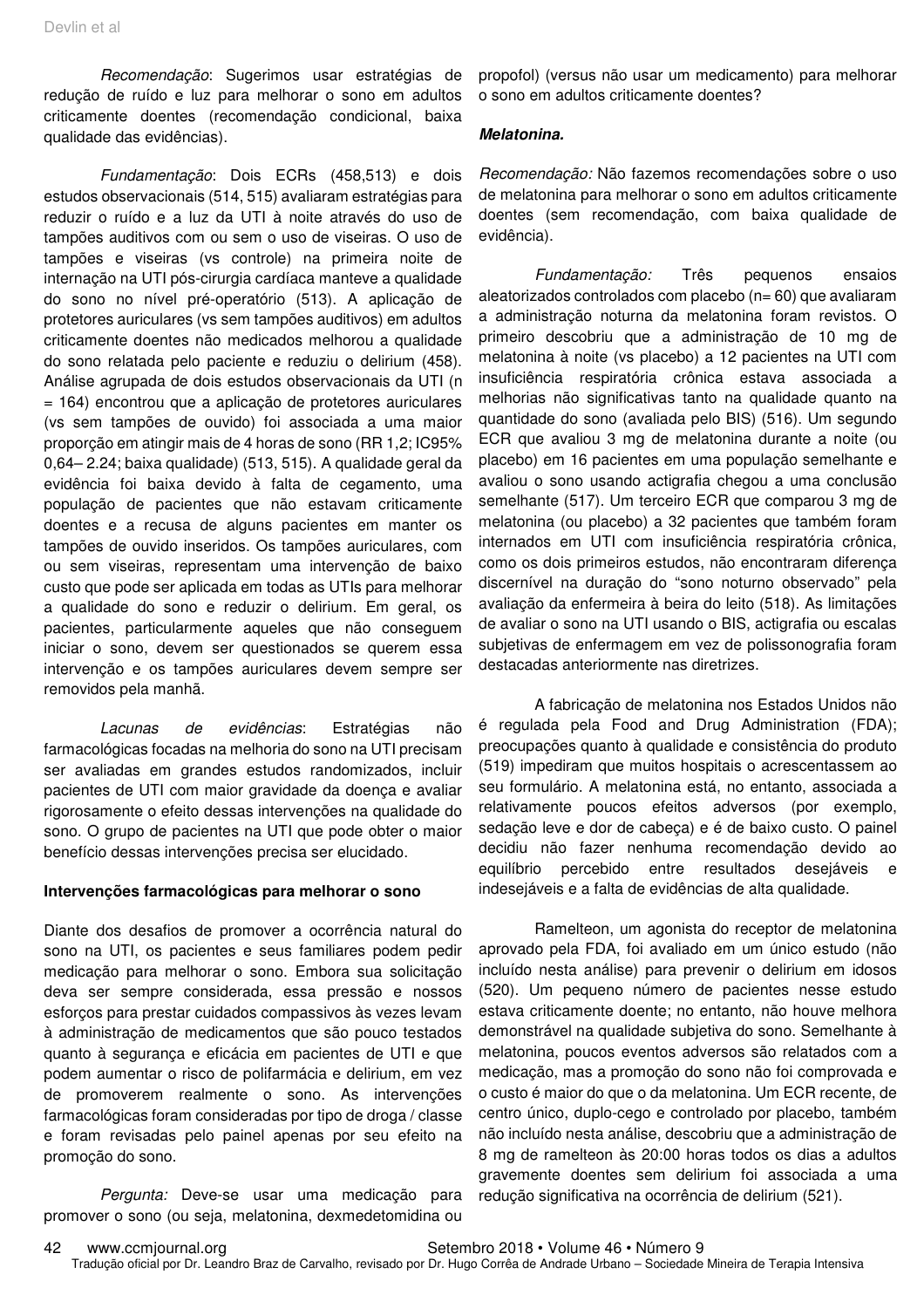#### **Dexmedetomidina.**

Recomendação: Não fazemos recomendações quanto ao uso de dexmedetomidina à noite para melhorar o sono (sem recomendação, baixa qualidade de evidência).

Justificativa: Dois estudos randomizados (n =  $74$ ) avaliaram os efeitos da dexmedetomidina em adultos criticamente doentes, ventilados mecanicamente, que necessitaram de sedação (470) e em pacientes gravemente doentes, não mecanicamente ventilados, não necessitando de infusão contínua de medicação sedativa (521). Ambos os estudos demonstraram que a dexmedetomidina aumentou o sono no estágio 2 (MD, 47,85% min; IC95%, 24,05-71,64; qualidade moderada) e diminuiu no estágio 1 do sono (MD, -30,37%; IC95%, -50,01 a -10,73; qualidade moderada), cada um dos quais o painel considerou como resultados favoráveis (470, 521). Nenhum destes estudos, no entanto, demonstrou uma diminuição na fragmentação do sono ou um aumento no sono profundo ou no sono REM, que são considerados os estágios mais restauradores do sono e, portanto, potencialmente mais importantes para a recuperação. Um terceiro ensaio observacional, não incluído nesta análise, corroborou esses achados em relação à arquitetura do sono e observou a preservação dos ciclos dia-noite quando a dexmedetomidina foi administrada durante a noite em pacientes em UTI sob ventilação mecânica (522). Um ECR duplo-cego, controlado por placebo, recentemente publicado, de 100 adultos criticamente doentes sem delirium que receberam sedativos, e não incluídos no perfil de evidência, descobriu que a administração de dexmedetomidina em baixas doses não alterou os escores do Questionário de Avaliação do Sono de Leeds entre a dexmedetomidina e grupo placebo (370).

Consideração foi dada a uma recomendação condicional em favor do uso de dexmedetomidina à noite com o único propósito de promoção do sono; no entanto, as preocupações clínicas incluem seu alto custo, efeitos colaterais hemodinâmicos e possibilidade de generalização dos estudos existentes. Se uma infusão de sedativo for indicada para um adulto criticamente doente hemodinamicamente estável durante a noite, a dexmedetomidina pode ser uma opção razoável devido ao seu potencial para melhorar a arquitetura do sono (523). Veja a seção de sedação para uma avaliação mais detalhada da escolha sedativa em adultos criticamente doentes.

#### **Propofol.**

Recomendação: Sugerimos não usar o propofol para melhorar o sono em adultos criticamente doentes (recomendação condicional, baixa qualidade das evidências).

Fundamentação: Dois ECRs compararam propofol com benzodiazepínicos (454,524) e um comparou propofol com placebo (525). Nenhuma melhora demonstrável no sono ocorreu com propofol em comparação com placebo. Além disso, propofol foi associado com a supressão do sono REM, efeitos colaterais hemodinâmicos e depressão respiratória, por vezes, necessitando de ventilação mecânica. Apesar de recomendarmos contra o uso de propofol com o único propósito de melhorar o sono em pacientes graves, esta recomendação não pretende abordar seu uso em pacientes que necessitam de sedação para procedimentos ou contínua.

Outros medicamentos administrados com a intenção de melhorar o sono em pacientes críticos incluem antidepressivos tricíclicos, antipsicóticos atípicos e hipnóticos, como benzodiazepínicos e agonistas dos receptores benzodiazepínicos. Atualmente, não há informações suficientes para considerar uma recomendação de qualquer medicamento para ajudar a promover o sono em pacientes graves. Embora seus efeitos adversos sejam bem descritos, seus benefícios em termos de promoção do sono são desconhecidos.

Lacunas de evidências: Faltam estudos grandes e bem controlados de medicamentos administrados à noite com o único propósito de promover a promoção do sono em pacientes criticamente doentes. Isto é especialmente verdadeiro para medicamentos como antidepressivos tricíclicos e antipsicóticos atípicos que são frequentemente usados para este fim, porque eles são menos propensos a precipitar um episódio de delirium, têm menos efeitos depressores hemodinâmicos e respiratórios, e porque seus efeitos colaterais sedativos sugerem a possibilidade de promoção do sono. Esses medicamentos, no entanto, devem ser rigorosamente estudados para avaliar sua eficácia nesta população para determinar se os benefícios justificam seus possíveis danos.

#### **Protocolo de Promoção do Sono**

Pergunta: Um protocolo de promoção do sono deve ser usado para melhorar o sono em adultos gravemente doentes?

Recomendação: Sugerimos usar um protocolo multicomponente promotor do sono em adultos criticamente doentes (recomendação condicional, evidência de qualidade muito baixa).

Fundamentação: Os protocolos são uma forma comum de incorporar múltiplas intervenções de uma só vez numa diretriz de prática clínica (526), incluindo as descritas abaixo para a melhoria da qualidade do sono em doentes em estado crítico. Os protocolos de promoção do sono elegíveis para inclusão variaram em seus componentes, conforme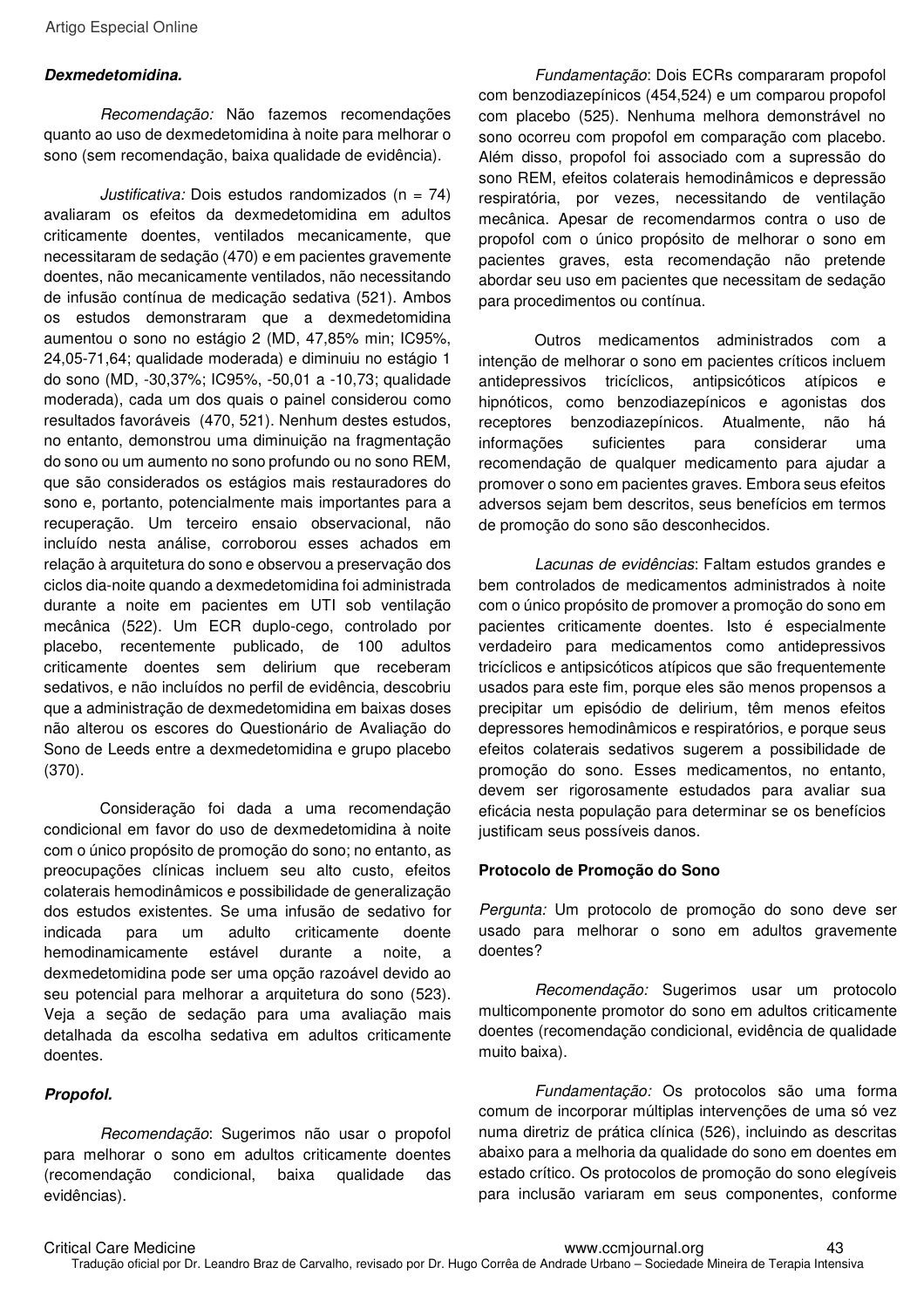descrito abaixo (459, 527-529). Todos incluíam a oferta de protetores auriculares e viseiras para pacientes que poderiam optar por usá-los ou interromper seu uso, se desejassem, e dois também incluíam o uso de música relaxante (459, 526). Entre os dois compostos de uma combinação mais complexa de intervenções, uma especificava uma diretriz farmacológica que desencorajava o uso de medicamentos sedativos conhecidos por alterar o sono e / ou precipitar o delirium e introduzia intervenções em estágios durante um período de 5 meses (459). Em todos os estudos, os protocolos foram aplicados a todos os pacientes da UTI e não foram direcionados a um subconjunto de pacientes sabidamente de má qualidade do sono.

Os desfechos críticos examinados foram os estágios do sono, duração do sono, fragmentação do sono, ritmo circadiano, delirium, duração da ventilação mecânica, mortalidade, tempo de internação (UTI e hospital) e experiência do paciente. Os dados publicados atualmente contêm quatro estudos relatando resultados relevantes para essa questão, um ECR (527) e três estudos observacionais (459, 528, 529) (**Tabela Suplementar 48** [Supplemental Digital Content 58, http://links.lww.com/CCM/D816]). Um pequeno RCT em pacientes de cirurgia de coração aberto demonstrou que tampões de ouvido, viseiras e música relaxante melhoraram a qualidade do sono autorrelatada (528). Entre os três estudos observacionais antes e depois, encontrou-se uma melhora no sono em uma população mista de UTI (529), enquanto os outros dois não (459, 528). Análise agrupada dos três estudos demonstrou uma redução global na prevalência de delirium com um protocolo de promoção do sono (RR, 0,62, 95% CI, 0,42-0,91; muito baixa qualidade). Um dos estudos observacionais usou uma intervenção semelhante a Hu et al (527), tampões para os ouvidos, viseiras e música, enquanto os outros dois testaram intervenções mais complexas incluindo alterações ambientais, nomeadamente agrupamento de cuidados para minimizar as interrupções noturnas e mobilização precoce. (459, 529). Um estudo também incluiu especificamente orientações farmacológicas, administração de zolpidem a pacientes sem delirium e haloperidol ou um antipsicótico atípico para pacientes com delirium (459). Em um esforço para minimizar a influência dos medicamentos nos resultados, Patel et al (529) excluíram pacientes que receberam sedativos nas 24 horas anteriores à inclusão. Quais das intervenções, ou quais combinações das intervenções, são eficazes para melhorar o sono e reduzir o delírio não podem ser discernidas dos estudos acima. A evidência geral foi baixa ou muito baixa qualidade devido ao risco de confusão, imprecisão e o potencial de risco de viés nos estudos incluídos. O painel fez uma recomendação condicional com base no potencial de benefício (por exemplo, redução de delirium) e dano antecipado mínimo. O painel reconheceu, no entanto, que implementar e sustentar protocolos multifacetados de prática clínica pode ser intensivo em recursos (530).

Lacunas de evidências: Pesquisas futuras devem investigar quais das intervenções, ou quais combinações das intervenções, são eficazes para melhorar o sono e reduzir o delirium. O efeito na redução do delirium nos estudos revisados é notável, mas menos demonstrável na qualidade do sono, reforçando que mais trabalhos sobre a avaliação do sono em adultos criticamente doentes são necessários, como recomendado acima. Embora existam milhares de publicações sobre a ciência da implementação de diretrizes de prática clínica baseadas em evidências, relativamente poucas abordam a melhoria do sono em pacientes adultos criticamente enfermos; este tópico específico se beneficiaria de uma investigação mais aprofundada. A mortalidade, o tempo de internação na UTI e a duração da ventilação mecânica foram relatados nos estudos revisados, mas os números eram muito pequenos para tirar quaisquer conclusões. Estas, bem como a experiência do paciente e os resultados de longo prazo, centrados no paciente, como a qualidade do sono, a saúde psicológica e os determinantes da qualidade de vida, como a vida autônoma, permanecem inexplorados.

Comentários conclusivos sobre o sono: Os estudos até o momento são consistentes em demonstrar que os pacientes em estado crítico dormem mal como resultado dos fatores do paciente e da UTI. A importância de melhorar o sono nesta população pode não ser comprovada por ECR, mas é intuitiva e, pelo menos, poderia ser considerada uma importante medida de conforto que melhoraria a qualidade de vida dos pacientes na UTI, senão outros resultados. Embora apenas alguns poucos estudos de intervenção tenham sido publicados, os dados disponíveis sugerem que uma abordagem protocolizada de multicomponentes para melhorar o sono que favoreça medidas não farmacológicas pode oferecer aos nossos pacientes a melhor chance de uma noite de sono melhor. Pesquisas futuras precisam se concentrar em métodos melhorados para medir o sono e na implementação de intervenções direcionadas aos resultados centrados no paciente. Hábitos de sono são altamente variáveis entre indivíduos saudáveis; portanto, uma abordagem mais individualizada deve ser considerada.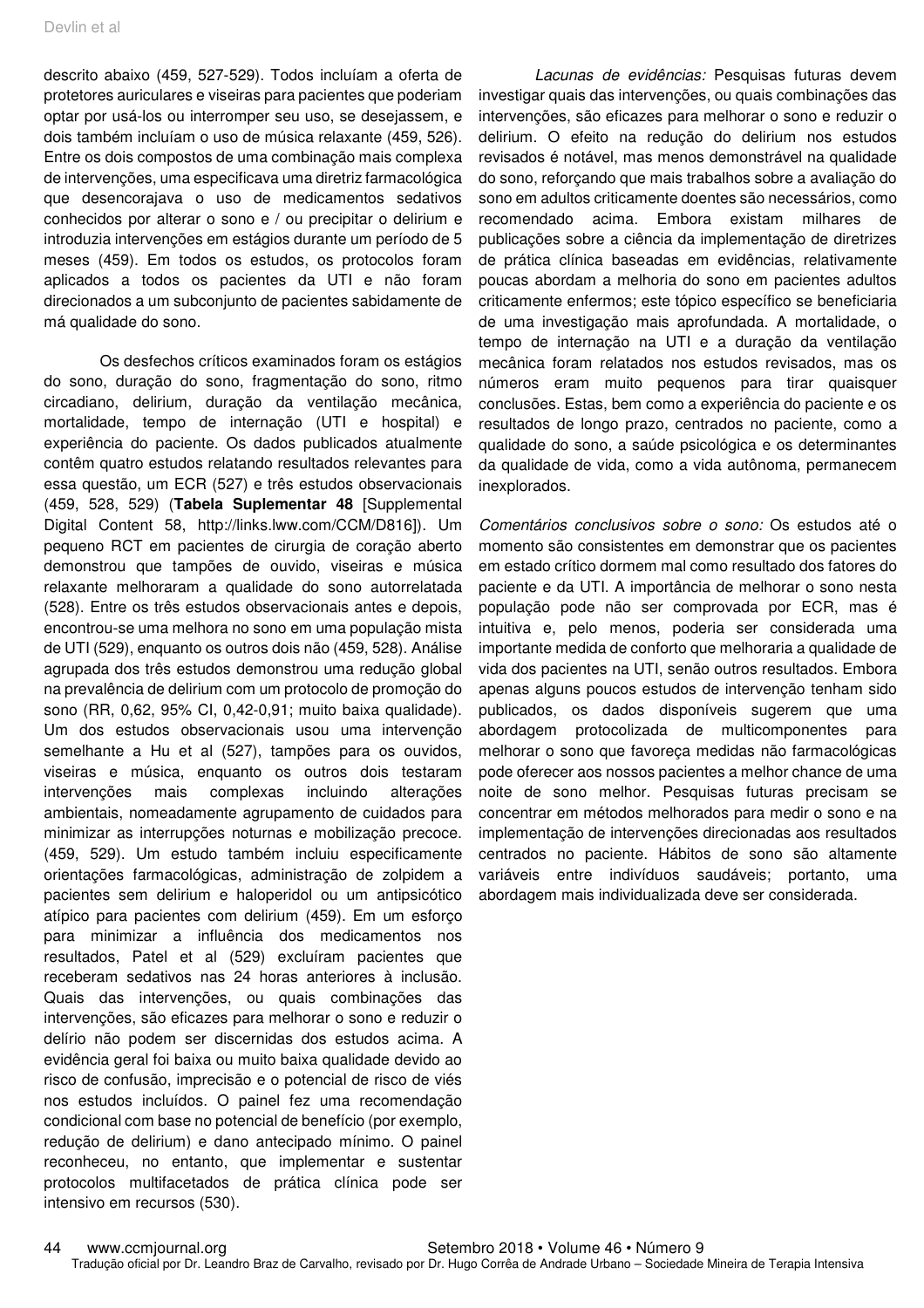# **RESUMO**

Milhares de horas foram investidas pelos autores dessas diretrizes, que por sua vez foram apoiados por colaboradores formais e informais, ao longo dos 3,5 anos necessários para produzir esse esforço. Como especialistas sob mandato da Society of Critical Care Medicine, procuramos fornecer as informações recentes que os médicos precisam para cuidar melhor de adultos criticamente enfermos (531, 532) usando os processos mais rigorosos e transparentes à nossa disposição. Como esse processo não garante necessariamente a aceitabilidade entre provedores de conhecimento e usuários (533), estabelecemos maneiras de tratar de questões relacionadas à prática relevantes e centradas no paciente à dor, quanto à sedação, ao delirium, à imobilidade e ao sono. A diversidade de nossos especialistas (534), representando muitas profissões em três continentes, gerou discussões vigorosas sobre abordagens clínicas e aspectos assistenciais que diferiam pela disponibilidade geográfica (de intervenções medicamentosas, por exemplo) e pela cultura institucional. Como não limitamos nossas revisões a publicações em inglês, as evidências reunidas para apoiar nossas recomendações representam literatura de todo o mundo.

Os fundamentos da recomendação, alimentados pelo debate e pela discussão, retornaram à experiência de beira do leito - e à perspectiva do que era melhor para os pacientes - mantida por todos participantes do painel e os especialistas em metodologia. Em seções adicionadas a essas diretrizes desde sua última versão de 2013 (1) (reabilitação / mobilidade e sono), procuramos esclarecer definições conceituais, dentro desses domínios de pesquisa de cuidados intensivos, relativamente novos. Queríamos torná-los acessíveis para facilitar a incorporação deles no raciocínio complexo de gerenciamento de pacientes que qualquer clínico em cuidados críticos pode considerar. Nós desafiamos práticas comuns como administrar antipsicóticos a pacientes delirantes. Convidamos os clínicos a expandir as intervenções propostas em comparação com as diretrizes de 2013 (1); um exemplo é a consideração de múltiplas abordagens coanalgésicas farmacológicas e não farmacológicas para o paciente na UTI. Quando as evidências publicadas eram insuficientes, limitadas a uma população restrita ou intervenção específica (por exemplo, para analgesia usada em procedimentos), ou completamente ausentes para responder às questões que formulamos, estruturamos descritores de lacunas de evidências para informar aos clínicos onde estava a incerteza, e pretendemos fornecer informações suficientes para informar e convidar pesquisadores para lidar com essas lacunas.

Estamos conscientes das limitações inerentes ao nosso trabalho. Os requisitos de "boa evidência" para estudos randomizados envolvendo muitos pacientes têm suas ressalvas; o desalinhamento na prática (535) e os

fatores de confusão diagnósticos (312) foram, na medida do possível, considerados, mas os fatores "desconhecidos", com o potencial de influenciar evidências, provavelmente existem. Um exemplo é a recente introdução da estratificação por fragilidade (536) em estudos envolvendo os criticamente doentes, o que não pôde ser considerado porque essa comorbidade não havia sido levada em consideração em grande parte da literatura que justifica nossas recomendações. Outra limitação é o fato de que, apesar de todos os pacientes terem sido admitidos em uma UTI, tanto as razões que levaram à admissão na UTI quanto a gravidade da doença variaram consideravelmente, garantindo a adaptação individualizada de nossas recomendações às considerações individuais do paciente. Um grau de incerteza é tão inerente à prática clínica quanto ao processo de pesquisa e suas conclusões resultantes (537). A busca por tornar a nossa tomada de decisão e inovações interativas transparentes e acessíveis motivou o artigo de métodos que foi preparado separadamente desta iniciativa de diretrizes  $(13)$ .

Por fim, o desenvolvimento de diretrizes como essas não garante seu uso (538). Alguns programas educacionais e o fornecimento de feedback em relação à obtenção de analgesia e metas de desempenho direcionadas à sedação têm sido desapontadores e ineficazes quando estudados prospectivamente (3, 4). Consideramos a eficácia e as limitações de diferentes métodos de disseminação e abordagens pertinentes aos tópicos desta diretriz em uma publicação separada como uma ferramenta para informar as iniciativas de programação educacional e melhoria de qualidade que irão evoluir a partir dessa diretriz (2). Além de preencher a lacuna entre o conhecimento que coletamos e sua aplicação, acreditamos que isso fornecerá apoio tangível aos clínicos, interessados e tomadores de decisão na implementação de qualidade em dor, agitação, delírio, mobilidade precoce e sono, além de promover a aplicação daquilo que entendemos ser útil na prestação de cuidados excelentes.

# **AGRADECIMENTOS**

Reconhecemos os muitos colaboradores diretos e indiretos desse esforço: Margaret McIvor, uma sobrevivente da UTI cuja contribuição foi limitada por doença subsequente; estudantes, estagiários e colegas (Julie C. Reid, PT, MSc; Anastasia Newman, PT, MSc; David J. Gagnon, PharmD; Lauren E. Payne, PharmD; Nicole Kovacic, PharmD; Kimia Honarmand, MD, MSc; Jamie Le, MD; Sindu Mohan, MD; Peter J. Hurh, MD; Justin D. Dumont, DO, MS; M. Farhan Nasser, MD; Venkat R. Venna, MD; Aparna Nallagangula, MBBS; Kimberly J. Terry, PharmD e Jeremy R. DeGrado, PharmD) ajudaram na triagem de resumos e textos completos, supervisionada por vários autores; membros do grupo Grading of Recommendations Assessment,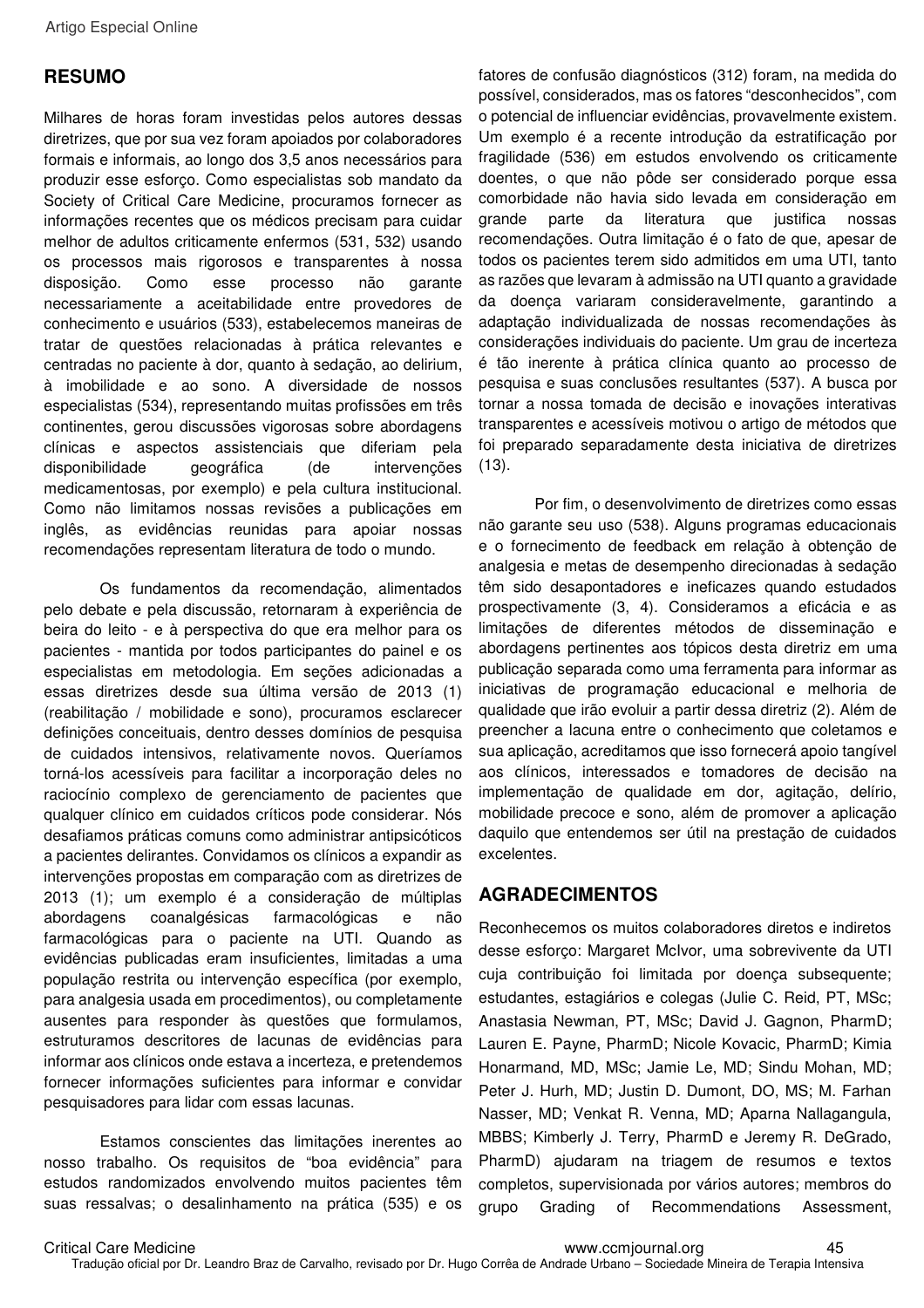Development and Evaluation – GRADE (Fayez Alshamsi, MD) que forneceram ajuda na análise de dados; Charlie Kishman, MSL, que iniciou a pesquisa bibliográfica como uma continuação de sua contribuição para as diretrizes do PAD de 2013; Matt Duprey, PharmD, por seu valioso apoio na reunião de 2017 no Havaí; Lori Harmon e Sylvia Quintanilla, que forneceram orientação e infraestrutura organizacional; e Deb McBride que escreveu e editou o artigo final. O esforço dos coautores do painel não teria sido possível sem o apoio explícito e implícito de colegas, familiares e amigos. O tempo comprometido com a iniciativa Dor, Agitação / Sedação, Delirium, Imobilidade (reabilitação / mobilização) e Sono (ruptura) teve que ser pesado contra a disponibilidade para enfrentar desafios pessoais e profissionais. Desejamos agradecer a todos aqueles que assumiram outras responsabilidades, facilitando indiretamente a criação e a redação dessas diretrizes. Finalmente, gostaríamos de agradecer aos pacientes, professores e colegas que inspiraram esse esforço e que nos desafiaram a honrar e enfrentar o desafio desse esforço acadêmico.

A iniciativa ICU Liberation da Society of Critical Care Medicine está dedicada a fornecer recursos e ferramentas de implementação relacionadas à prevenção e ao gerenciamento da dor, agitação, delírio e imobilidade. Visite o site da ICU Liberation Campaign (http://www.iculiberation.org/About/Pages/default.aspx) para obter informações adicionais.

### **REFERÊNCIAS**

1. Barr J, Fraser GL, Puntillo K, et al; American College of Critical Care Medicine: Clinical practice guidelines for the management of pain, agitation, and delirium in adult patients in the intensive care unit. Crit Care Med 2013; 41:263–306

2. Balas MC, Weinhouse GL, Denehy L, et al: Interpreting and implementing the 2018 Pain, Agitation/Sedation, Delirium, Immobility, and Sleep Disruption Clinical Practice Guideline. Crit Care Med 2018; 46:1464–1470

3. Walsh TS, Kydonaki K, Antonelli J, et al; Development and Evaluation of Strategies to Improve Sedation Practice in Intensive Care (DESIST) Study Investigators: Staff education, regular sedation and analgesia quality feedback, and a sedation monitoring technology for improving sedation and analgesia quality for critically ill, mechanically ventilated patients: A cluster randomised trial. Lancet Respir Med 2016; 4:807–817

4. Khan BA, Fadel WF, Tricker JL, et al: Effectiveness of implementing a wake up and breathe program on sedation and delirium in the ICU. Crit Care Med 2014; 42:e791–e795

5. Skrobik Y, Ahern S, Leblanc M, et al: Protocolized intensive care unit management of analgesia, sedation, and delirium improves analgesia and subsyndromal delirium rates. Anesth Analg 2010; 111:451–463

6. Kamdar BB, Yang J, King LM, et al: Developing, implementing, and evaluating a multifaceted quality improvement intervention to promote sleep in an ICU. Am J Med Qual 2014; 29:546–554

7. Balas MC, Burke WJ, Gannon D, et al: Implementing the awakening and breathing coordination, delirium monitoring/management, and early exercise/mobility bundle into everyday care: Opportunities, challenges, and lessons learned for implementing the ICU Pain, Agitation, and Delirium Guidelines. Crit Care Med 2013; 41:S116–S127

8. Hoyer EH, Friedman M, Lavezza A, et al: Promoting mobility and reducing length of stay in hospitalized general medicine patients: A quality-improvement project. J Hosp Med 2016; 11:341–347

9. Barnes-Daly MA, Phillips G, Ely EW: Improving hospital survival and reducing brain dysfunction at seven California community hospitals: Implementing PAD guidelines via the ABCDEF bundle in 6,064 patients. Crit Care Med 2017; 45:171–178

10. Selva A, Sanabria AJ, Pequeño S, et al: Incorporating patients' views in guideline development: A systematic review of guidance documents. J Clin Epidemiol 2017; 88:102–112

11. Guyatt GH, Oxman AD, Vist GE, et al; GRADE Working Group: GRADE: An emerging consensus on rating quality of evidence and strength of recommendations. BMJ 2008; 336:924–926

12. Alonso-Coello P, Oxman AD, Moberg J, et al; GRADE Working Group: GRADE Evidence to Decision (EtD) frameworks: A systematic and transparent approach to making well informed healthcare choices. 2: Clinical practice guidelines. BMJ 2016; 353:i2089

13. Devlin JW. Skrobik Y, Rochwerg B, et al: Methodological Innovation in Creating Clinical Practice Guidelines: Insights From the 2018 Society of Critical Care Medicine Pain, Agitation/Sedation, Delirium, Immobility, and Sleep Disruption Guideline Effort. Crit Care Med 2018; 46:1457– 1463

14. The Joint Commission: New and revised standards related to pain assessment and management. 2017. Available at: https://www. jointcommission.org/assets/1/18/Joint\_Commission\_Enhances

Pain Assessment and Management Requirements for Accredited Hos pitals1.PDF. Assessed January 5, 2018

15. Chanques G, Sebbane M, Barbotte E, et al: A prospective study of pain at rest: Incidence and characteristics of an unrecognized symptom in surgical and trauma versus medical intensive care unit patients. Anesthesiology 2007; 107:858–860

16. Puntillo KA, Max A, Timsit JF, et al: Determinants of procedural pain intensity in the intensive care unit. The Europain® study. Am J Respir Crit Care Med 2014; 189:39–47

17. Loeser JD, Treede RD: The Kyoto protocol of IASP basic pain terminology. Pain 2008; 137:473–477

18. McCaffery M, Alexander Beebe A: Pain: Clinical Manual for Nursing Practice. St. Louis, Mosby, 1994

19. Merskey H, Bogduk N; Task Force on Taxonomy of the International Association for the Study of Pain: Classification of Chronic Pain: Descriptions of Chronic Pain Syndromes and Definitions of Pain Terms. Seattle, WA, IASP Press, 1994

20. Vervest AC, Schimmel GH: Taxonomy of pain of the IASP. Pain 1988; 34:318–321

21. de Jong A, Molinari N, de Lattre S, et al: Decreasing severe pain and serious adverse events while moving intensive care unit patients: A prospective interventional study (the NURSE-DO project). Crit Care 2013; 17:R74

22. Georgiou E, Hadjibalassi M, Lambrinou E, et al: The impact of pain assessment on critically ill patients' outcomes: A systematic review. Biomed Res Int 2015; 2015:503830

23. Puntillo KA, Naidu R: Chronic pain disorders after critical illness and ICU-acquired opioid dependence: Two clinical conundra. Curr Opin Crit Care 2016; 22:506–512

24. Macintyre PE, Huxtable CA, Flint SL, et al: Costs and consequences: A review of discharge opioid prescribing for ongoing management of acute pain. Anaesth Intensive Care 2014; 42:558–574

25. Yi P, Pryzbylkowski P: Opioid induced hyperalgesia. Pain Med 2015; 16(Suppl 1):S32–S36

26. Carroll KC, Atkins PJ, Herold GR, et al: Pain assessment and management in critically ill postoperative and trauma patients: A multisite study. Am J Crit Care 1999; 8:105–117

27. Puntillo K, Weiss SJ: Pain: Its mediators and associated morbidity in critically ill cardiovascular surgical patients. Nurs Res 1994; 43:31– 36

28. Al Sutari MM, Abdalrahim MS, Hamdan-Mansour AM, et al: Pain among mechanically ventilated patients in critical care units. J Res Med Sci 2014; 19:726–732

29. Navarro-García MA, Marín-Fernández B, de Carlos-Alegre V, et al: Preoperative mood disorders in patients undergoing cardiac surgery: Risk factors and postoperative morbidity in the intensive care unit. Rev Esp Cardiol (English Edition) 2011; 64:1005–1010

#### 46 www.ccmjournal.org Setembro 2018 • Volume 46 • Número 9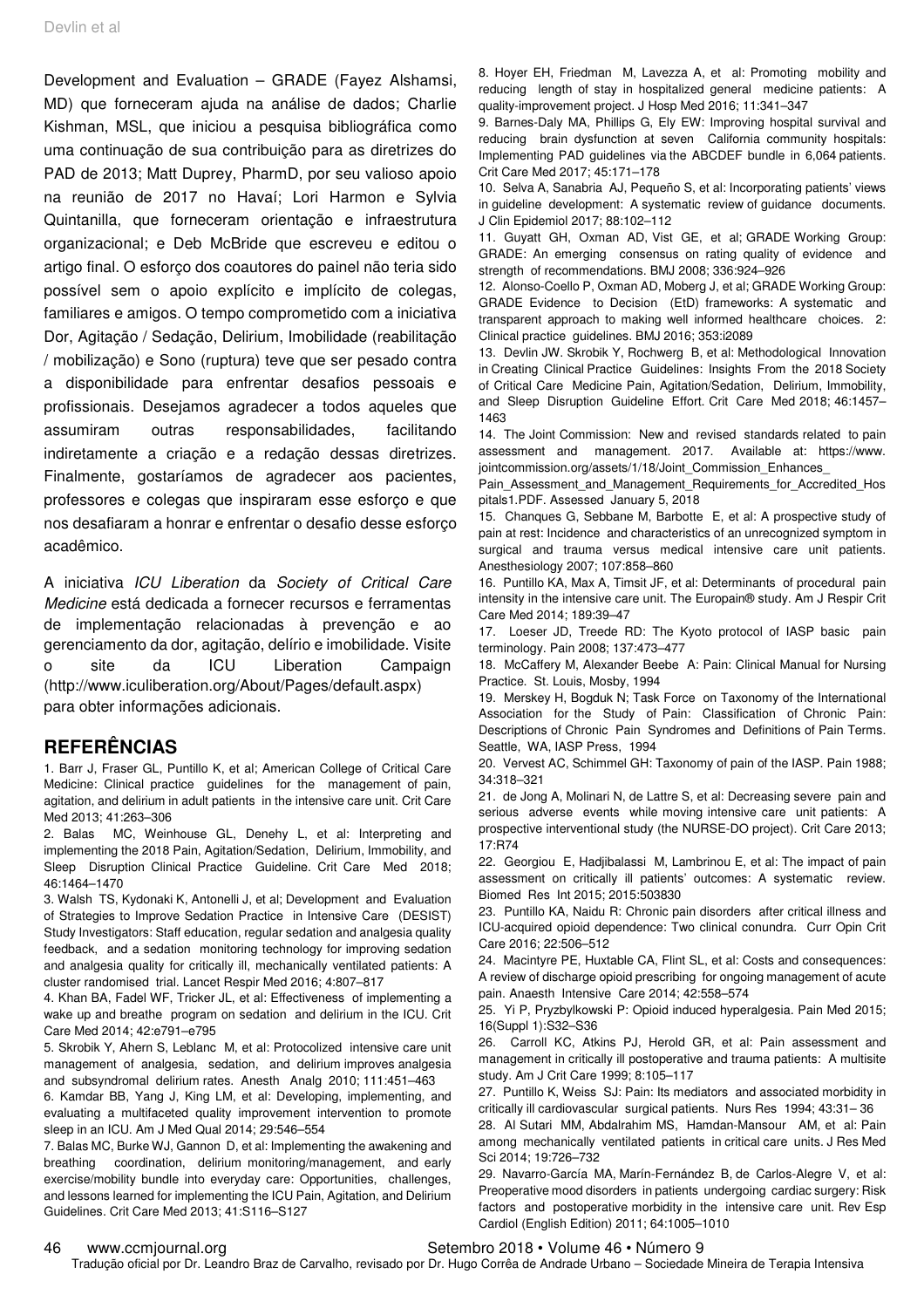30. Desbiens NA, Wu AW, Broste SK, et al: Pain and satisfaction with pain control in seriously ill hospitalized adults: Findings from the SUPPORT research investigations. For the SUPPORT investigators. Study to understand prognoses and preferences for outcomes and risks of treatment. Crit Care Med 1996; 24:1953–1961

31. Arbour C, Choinière M, Topolovec-Vranic J, et al: Detecting pain in traumatic brain injured patients exposed to common procedures in the ICU: Typical or atypical behaviors. Clin J Pain 2014; 30:960–969

32. Puntillo KA, Morris AB, Thompson CL, et al: Pain behaviors observed during six common procedures: Results from Thunder Project II. Crit Care Med 2004; 32:421–427

33. Faigeles B, Howie-Esquivel J, Miaskowski C, et al: Predictors and use of nonpharmacologic interventions for procedural pain associated with turning among hospitalized adults. Pain Manag Nurs 2013; 14:85–93 34. Stotts NA, Puntillo K, Bonham Morris A, et al: Wound care pain in hospitalized adult patients. Heart Lung 2004; 33:321–332

35. Stotts NA, Puntillo K, Stanik-Hutt J, et al: Does age make a difference in procedural pain perceptions and responses in hospitalized adults? Acute Pain 2007; 9:125–134

36. Stanik-Hutt JA, Soeken KL, Belcher AE, et al: Pain experiences of traumatically injured patients in a critical care setting. Am J Crit Care 2001; 10:252–259

37. Arroyo-Novoa CM, Figueroa-Ramos MI, Puntillo KA, et al: Pain related to tracheal suctioning in awake acutely and critically ill adults: A descriptive study. Intensive Crit Care Nurs 2008; 24:20–27 38. Puntillo K, Gélinas C, Chanques G: Next steps in ICU pain research.

Intensive Care Med 2017; 43:1386–1388

39. Chanques G, Viel E, Constantin JM, et al: The measurement of pain in intensive care unit: Comparison of 5 self-report intensity scales. Pain 2010; 151:711–721

40. Gélinas C: Management of pain in cardiac surgery ICU patients: Have we improved over time? Intensive Crit Care Nurs 2007; 23:298– 303

41. Rahu MA, Grap MJ, Ferguson P, et al: Validity and sensitivity of 6 pain scales in critically ill, intubated adults. Am J Crit Care 2015; 24:514– 523

42. Karahan A, Ersayın A, Yıldırım F, et al: Comparison of three rating scales for assessing pain intensity in an intensive care unit. Turk J Thorac Cardiovasc Surg 2012; 20:50–55

43. Gélinas C: The Faces Pain Thermometer: A new tool for critically ill adults. Perspect Infirm 2007; 4:12–20

44. Gélinas C, Klein K, Naidech AM, et al: Pain, sedation, and delirium management in the neurocritically ill: Lessons learned from recent research. Semin Respir Crit Care Med 2013; 34:236–243

45. Terai T, Yukioka H, Asada A: Pain evaluation in the intensive care unit: Observer-reported faces scale compared with self-reported Visual Analog Scale. Reg Anesth Pain Med 1998; 23:147–151

46. Rahu MA, Grap MJ, Cohn JF, et al: Facial expression as an indicator of pain in critically ill intubated adults during endotracheal suctioning. Am J Crit Care 2013; 22:412–422

47. Paulson-Conger M, Leske J, Maidl C, et al: Comparison of two pain assessment tools in nonverbal critical care patients. Pain Manag Nurs 2011; 12:218–224

48. Gélinas C, Puntillo KA, Levin P, et al: The Behavior Pain Assessment Tool for critically ill adults: A validation study in 28 countries. Pain 2017; 158:811–821

49. Gélinas C, Arbour C, Michaud C, et al: Patients and ICU nurses' perspectives of non-pharmacological interventions for pain management. Nurs Crit Care 2013; 18:307–318

50. Dehghani H, Tavangar H, Ghandehari A: Validity and reliability of Behavioral Pain Scale in patients with low level of consciousness due to head trauma hospitalized in intensive care unit. Arch Trauma Res 2014; 3:e18608

51. Yu A, Teitelbaum J, Scott J, et al: Evaluating pain, sedation, and delirium in the neurologically critically ill-feasibility and reliability of standardized tools: A multi-institutional study. Crit Care Med 2013; 41:2002–2007

52. Echegaray-Benites C, Kapoustina O, Gélinas C: Validation of the use of the Critical-Care Pain Observation Tool (CPOT) with brain surgery

patients in the neurosurgical intensive care unit. Intensive Crit Care Nurs 2014; 30:257–265

53. Joffe AM, McNulty B, Boitor M, et al: Validation of the Critical-Care Pain Observation Tool in brain-injured critically ill adults. J Crit Care 2016; 36:76–80

54. Lee J, Jung J, Noh JS, et al: Perioperative psycho-educational intervention can reduce postoperative delirium in patients after cardiac surgery: A pilot study. Int J Psychiatry Med 2013; 45:143–158

55. Li Q, Wan X, Gu C, et al: Pain assessment using the Critical-Care Pain Observation Tool in Chinese critically ill ventilated adults. J Pain Symptom Manage 2014; 48:975–982

56. Kwak EM, Oh H: Validation of a Korean translated version of the Critical Care Pain Observation Tool (CPOT) for ICU patients. J Korean Acad Nurs 2012; 42:76–84

57. Vázquez M, Pardavila MI, Lucia M, et al: Pain assessment in turning procedures for patients with invasive mechanical ventilation. Nurs Crit Care 2011; 16:178–185

58. Nürnberg Damström D, Saboonchi F, Sackey PV, et al: A preliminary validation of the Swedish version of the Critical-Care Pain Observation Tool in adults. Acta Anaesthesiol Scand 2011; 55:379–386

59. Liu Y, Li L, Herr K: Evaluation of two observational pain assessment tools in Chinese critically ill patients. Pain Med 2015; 16:1622–1628

60. Puntillo KA, Neuhaus J, Arai S, et al: Challenge of assessing symptoms in seriously ill intensive care unit patients: Can proxy reporters help? Crit Care Med 2012; 40:2760–2767

61. Bae KH, Jeong IS: Pain perception of nurses and pain expression of patients in critical care units. J Korean Acad Nurs 2014; 44:437–445

62. Desbiens NA, Mueller-Rizner N: How well do surrogates assess the pain of seriously ill patients? Crit Care Med 2000; 28:1347–1352

63. Aïssaoui Y, Zeggwagh AA, Zekraoui A, et al: Validation of a Behavioral Pain Scale in critically ill, sedated, and mechanically ventilated patients. Anesth Analg 2005; 101:1470–1476

64. Arbour C, Gélinas C: Are vital signs valid indicators for the assessment of pain in postoperative cardiac surgery ICU adults? Intensive Crit Care Nurs 2010; 26:83–90

65. Boitor M, Martorella G, Arbour C, et al: Evaluation of the preliminary effectiveness of hand massage therapy on postoperative pain of adults in the intensive care unit after cardiac surgery: A pilot randomized controlled trial. Pain Manag Nurs 2015; 16:354–366

66. Chanques G, Payen JF, Mercier G, et al: Assessing pain in nonintubated critically ill patients unable to self report: An adaptation of the Behavioral Pain Scale. Intensive Care Med 2009; 35:2060–2067

67. Chen HJ, Chen YM: Pain assessment: Validation of the physiologic indicators in the ventilated adult patient. Pain Manag Nurs 2015; 16:105–111

68. Gélinas C, Arbour C: Behavioral and physiologic indicators during a nociceptive procedure in conscious and unconscious mechanically ventilated adults: Similar or different? J Crit Care 2009; 24:628.e7–628.e17 69. Gélinas C, Johnston C: Pain assessment in the critically ill ventilated adult: Validation of the Critical-Care Pain Observation Tool and physiologic indicators. Clin J Pain 2007; 23:497–505

70. Kapoustina O, Echegaray-Benites C, Gélinas C: Fluctuations in vital signs and behavioural responses of brain surgery patients in the intensive care unit: Are they valid indicators of pain? J Adv Nurs 2014; 70:2562– 2576

71. Payen JF, Bru O, Bosson JL, et al: Assessing pain in critically ill sedated patients by using a Behavioral Pain Scale. Crit Care Med 2001; 29:2258–2263

72. Siffleet J, Young J, Nikoletti S, et al: Patients' self-report of procedural pain in the intensive care unit. J Clin Nurs 2007; 16:2142–2148

73. Young J, Siffleet J, Nikoletti S, et al: Use of a Behavioural Pain Scale to assess pain in ventilated, unconscious and/or sedated patients. Intensive Crit Care Nurs 2006; 22:32–39

74. Arbour C, Choinière M, Topolovec-Vranic J, et al: Can fluctuations in vital signs be used for pain assessment in critically ill patients with a traumatic brain injury? Pain Res Treat 2014; 2014:175794

75. Hadjistavropoulos T, Craig KD: A theoretical framework for understanding self-report and observational measures of pain: A communications model. Behav Res Ther 2002; 40:551–570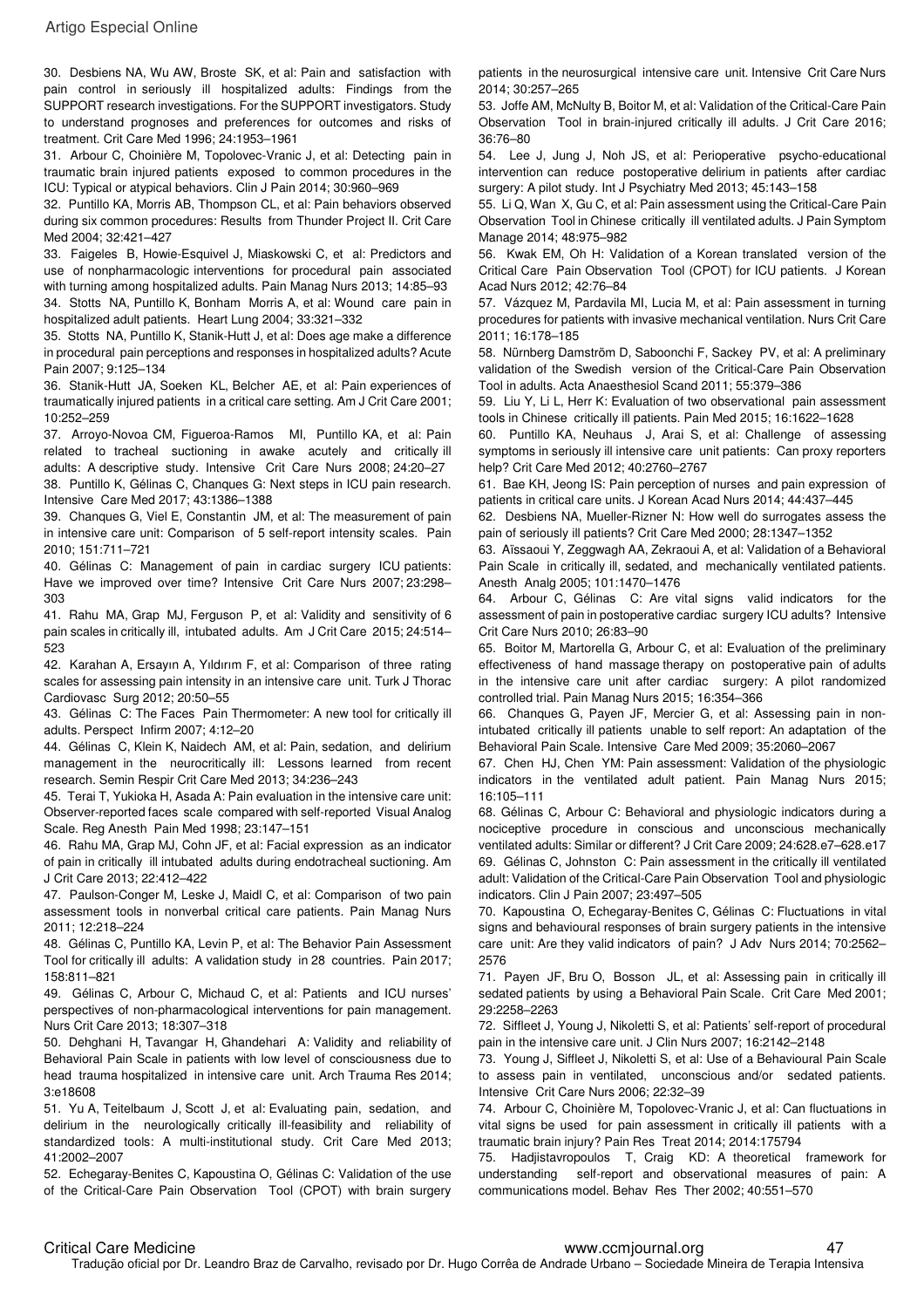76. Broucqsault-Dédrie C, De Jonckheere J, Jeanne M, et al: Measurement of heart rate variability to assess pain in sedated critically ill patients: A prospective observational study. PLoS One 2016; 11:e0147720 77. Chanques G, Tarri T, Ride A, et al: Analgesia nociception index for the assessment of pain in critically ill patients: A diagnostic accuracy study. Br J Anaesth 2017; 119:812–820

78. Ben-Israel N, Kliger M, Zuckerman G, et al: Monitoring the nociception level: A multi-parameter approach. J Clin Monit Comput 2013; 27:659–668 79. Li D, Miaskowski C, Burkhardt D, et al: Evaluations of physiologic reactivity and reflexive behaviors during noxious procedures in sedated critically ill patients. J Crit Care 2009; 24:472.e9–472.e13

80. Lukaszewicz AC, Dereu D, Gayat E, et al: The relevance of pupillometry for evaluation of analgesia before noxious procedures in the intensive care unit. Anesth Analg 2015; 120:1297–1300

81. Paulus J, Roquilly A, Beloeil H, et al: Pupillary reflex measurement predicts insufficient analgesia before endotracheal suctioning in critically ill patients. Crit Care 2013; 17:R161

82. White PF, Kehlet H, Neal JM, et al; Fast-Track Surgery Study Group: The role of the anesthesiologist in fast-track surgery: From multimodal analgesia to perioperative medical care. Anesth Analg 2007; 104:1380– 1396

83. Cattabriga I, Pacini D, Lamazza G, et al: Intravenous paracetamol as adjunctive treatment for postoperative pain after cardiac surgery: A double blind randomized controlled trial. Eur J Cardiothorac Surg 2007; 32:527–531

84. Memis D, Inal MT, Kavalci G, et al: Intravenous paracetamol reduced the use of opioids, extubation time, and opioid-related adverse effects after major surgery in intensive care unit. J Crit Care 2010; 25:458– 462

85. Cantais A, Schnell D, Vincent F, et al: Acetaminophen-induced changes in systemic blood pressure in critically ill patients: Results of a multicenter cohort study. Crit Care Med 2016; 44:2192–2198

86. Beloeil H, Delage N, Nègre I, et al: The median effective dose of nefopam and morphine administered intravenously for postoperative pain after minor surgery: A prospective randomized double-blinded isobolographic study of their analgesic action. Anesth Analg 2004; 98:395–400

87. Payen JF, Genty C, Mimoz O, et al: Prescribing nonopioids in mechanically ventilated critically ill patients. J Crit Care 2013; 28:534.e7– 534.12

88. Kim K, Kim WJ, Choi DK, et al: The analgesic efficacy and safety of nefopam in patient-controlled analgesia after cardiac surgery: A randomized, double-blind, prospective study. J Int Med Res 2014; 42:684–692

89. Chanques G, Sebbane M, Constantin JM, et al: Analgesic efficacy and haemodynamic effects of nefopam in critically ill patients. Br J Anaesth 2011; 106:336–343

90. Corbonnois G, Iohom G, Lazarescu C, et al: Unilateral permanent loss of vision after nefopam administration. Ann Fr Anesth Reanim 2013; 32:e113–e115

91. Durrieu G, Olivier P, Bagheri H, et al; French Network of Pharmacovigilance Centers: Overview of adverse reactions to nefopam: An analysis of the French Pharmacovigilance database. Fundam Clin Pharmacol 2007; 21:555–558

92. Godier A, Babinet A, el Metaoua S, et al: A new cause of postoperative confusion syndrome: Nefopam. Ann Fr Anesth Reanim 2002; 21:538–539

93. Assouline B, Tramèr MR, Kreienbühl L, et al: Benefit and harm of adding ketamine to an opioid in a patient-controlled analgesia device for the control of postoperative pain: Systematic review and meta-analyses of randomized controlled trials with trial sequential analyses. Pain 2016; 157:2854–2864

94. Wang L, Johnston B, Kaushal A, et al: Ketamine added to morphine or hydromorphone patient-controlled analgesia for acute postoperative pain in adults: A systematic review and meta-analysis of randomized trials. Can J Anaesth 2016; 63:311–325

95. Guillou N, Tanguy M, Seguin P, et al: The effects of small-dose ketamine on morphine consumption in surgical intensive care unit patients after major abdominal surgery. Anesth Analg 2003; 97:843–847

96. Pandey CK, Bose N, Garg G, et al: Gabapentin for the treatment of pain in Guillain-Barré syndrome: A double-blinded, placebo-controlled, crossover study. Anesth Analg 2002; 95:1719–1723

97. Pandey CK, Raza M, Tripathi M, et al: The comparative evaluation of gabapentin and carbamazepine for pain management in GuillainBarré syndrome patients in the intensive care unit. Anesth Analg 2005; 101:220–225

98. Pesonen A, Suojaranta-Ylinen R, Hammarén E, et al: Pregabalin has an opioid-sparing effect in elderly patients after cardiac surgery: A randomized placebo-controlled trial. Br J Anaesth 2011; 106:873–881

99. Joshi SS, Jagadeesh AM: Efficacy of perioperative pregabalin in acute and chronic post-operative pain after off-pump coronary artery bypass surgery: A randomized, double-blind placebo controlled trial. Ann Card Anaesth 2013; 16:180–185

100. Insler SR, O'Connor M, Samonte AF, et al: Lidocaine and the inhibition of postoperative pain in coronary artery bypass patients. J Cardiothorac Vasc Anesth 1995; 9:541–546

101. Kranke P, Jokinen J, Pace NL, et al: Continuous intravenous perioperative lidocaine infusion for postoperative pain and recovery. Cochrane Database Syst Rev 2015:CD009642

102. Hynninen MS, Cheng DC, Hossain I, et al: Non-steroidal antiinflammatory drugs in treatment of postoperative pain after cardiac surgery. Can J Anaesth 2000; 47:1182–1187

103. Oberhofer D, Skok J, Nesek-Adam V: Intravenous ketoprofen in postoperative pain treatment after major abdominal surgery. World J Surg 2005; 29:446–449

104. Wick EC, Grant MC, Wu CL: Postoperative multimodal analgesia pain management with nonopioid analgesics and techniques: A review. JAMA Surg 2017; 152:691–697

105. Soriano SG: Neurotoxicity of ketamine: Known unknowns. Crit Care Med 2012; 40:2518–2519

106. Payen JF, Bosson JL, Chanques G, et al; DOLOREA Investigators: Pain assessment is associated with decreased duration of mechanical ventilation in the intensive care unit: A post hoc analysis of the DOLOREA study. Anesthesiology 2009; 111:1308–1316

107. Brook AD, Ahrens TS, Schaiff R, et al: Effect of a nursingimplemented sedation protocol on the duration of mechanical ventilation. Crit Care Med 1999; 27:2609–2615

108. Quenot JP, Ladoire S, Devoucoux F, et al: Effect of a nurseimplemented sedation protocol on the incidence of ventilator-associated pneumonia. Crit Care Med 2007; 35:2031–2036

109. Robinson BR, Mueller EW, Henson K, et al: An analgesiadeliriumsedation protocol for critically ill trauma patients reduces ventilator days and hospital length of stay. J Trauma 2008; 65:517–526

110. Chanques G, Jaber S, Barbotte E, et al: Impact of systematic evaluation of pain and agitation in an intensive care unit. Crit Care Med 2006; 34:1691–1699

111. Marshall J, Finn CA, Theodore AC: Impact of a clinical pharmacistenforced intensive care unit sedation protocol on duration of mechanical ventilation and hospital stay. Crit Care Med 2008; 36:427– 433

112. Kress JP, Pohlman AS, O'Connor MF, et al: Daily interruption of sedative infusions in critically ill patients undergoing mechanical ventilation. N Engl J Med 2000; 342:1471–1477

113. Broscious SK: Music: An intervention for pain during chest tube removal after open heart surgery. Am J Crit Care 1999; 8:410–415

114. Chan MF: Effects of music on patients undergoing a C-clamp procedure after percutaneous coronary interventions: A randomized controlled trial. Heart Lung 2007; 36:431–439

115. Cooke M, Chaboyer W, Schluter P, et al: The effect of music on discomfort experienced by intensive care unit patients during turning: A randomized cross-over study. Int J Nurs Pract 2010; 16:125–131

116. Chiasson AM, Linda Baldwin A, McLaughlin C, et al: The effect of live spontaneous harp music on patients in the intensive care unit. Evid Based Complement Alternat Med 2013; 2013:428731

117. Kshettry VR, Carole LF, Henly SJ, et al: Complementary alternative medical therapies for heart surgery patients: Feasibility, safety, and impact. Ann Thorac Surg 2006; 81:201–205

118. Casey E, Lane A, Kuriakose D, et al: Bolus remifentanil for chest drain removal in ICU: A randomized double-blind comparison of three modes of analgesia in post-cardiac surgical patients. Intensive Care Med 2010; 36:1380–1385

119. Ahlers SJ, van Gulik L, van Dongen EP, et al: Efficacy of an intravenous bolus of morphine 2.5 versus morphine 7.5 mg for procedural

#### 48 www.ccmjournal.org Setembro 2018 • Volume 46 • Número 9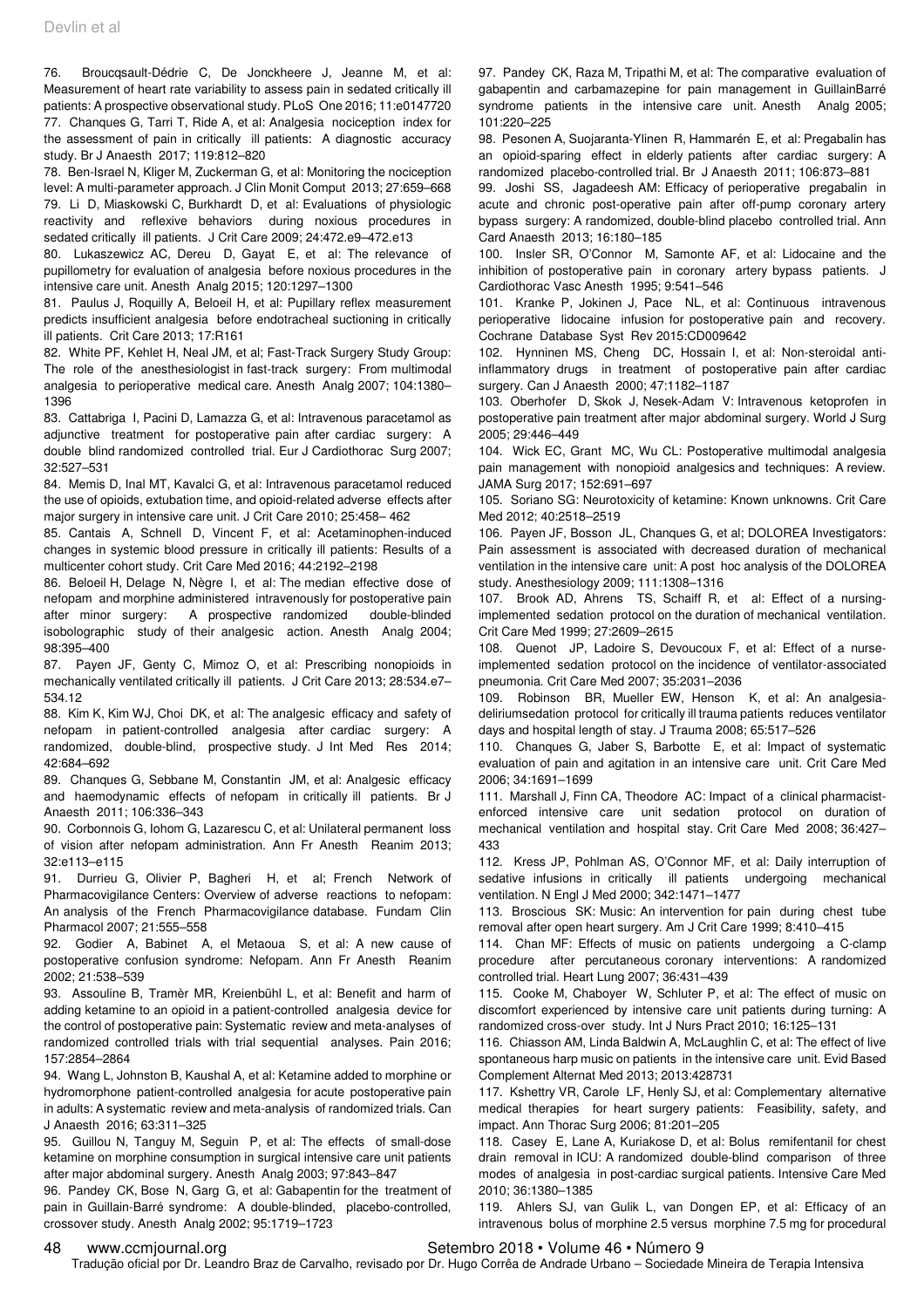pain relief in postoperative cardiothoracic patients in the intensive care unit: A randomised double-blind controlled trial. Anaesth Intensive Care 2012; 40:417–426

120. Robleda G, Roche-Campo F, Sendra MÀ, et al: Fentanyl as preemptive treatment of pain associated with turning mechanically ventilated patients: A randomized controlled feasibility study. Intensive Care Med 2016; 42:183–191

121. Akrofi M, Miller S, Colfar S, et al: A randomized comparison of three methods of analgesia for chest drain removal in postcardiac surgical patients. Anesth Analg 2005; 100:205–209

122. Van Allen NR, Krafft PR, Leitzke AS, et al: The role of volatile anesthetics in cardioprotection: A systematic review. Med Gas Res 2012; 2:22

123. Bryden FM, McFarlane H, Tunstall ME, et al: Isoflurane for removal of chest drains after cardiac surgery. Anaesthesia 1997; 52:173–175

124. Puntillo K, Ley SJ: Appropriately timed analgesics control pain due to chest tube removal. Am J Crit Care 2004; 13:292–301; discussion 302; quiz 303

125. Singh M, Gopinath R: Topical analgesia for chest tube removal in cardiac patients. J Cardiothorac Vasc Anesth 2005; 19:719–722

126. Mosso-Vázquez JL, Gao K, Wiederhold BK, et al: Virtual reality for pain management in cardiac surgery. Cyberpsychol Behav Soc Netw 2014; 17:371–378

127. Berger MM, Davadant M, Marin C, et al: Impact of a pain protocol including hypnosis in major burns. Burns 2010; 36:639–646

128. Asadizaker M, Fathizadeh A, Haidari A, et al: The effect of foot and hand massage on postoperative cardiac surgery pain. Indian J Nucl Med 2011; 3:165–169

129. Piotrowski MM, Paterson C, Mitchinson A, et al: Massage as adjuvant therapy in the management of acute postoperative pain: A preliminary study in men. J Am Coll Surg 2003; 197:1037–1046

130. Mitchinson AR, Kim HM, Rosenberg JM, et al: Acute postoperative pain management using massage as an adjuvant therapy: A randomized trial. Arch Surg 2007; 142:1158–1167

131. Jaber S, Bahloul H, Guétin S, et al: Effects of music therapy in intensive care unit without sedation in weaning patients versus nonventilated patients. Ann Fr Anesth Reanim 2007; 26:30–38

132. Özer N, Karaman Özlü Z, Arslan S, et al: Effect of music on postoperative pain and physiologic parameters of patients after open heart surgery. Pain Manag Nurs 2013; 14:20–28

133. Chlan LL, Weinert CR, Heiderscheit A, et al: Effects of patientdirected music intervention on anxiety and sedative exposure in critically ill patients receiving mechanical ventilatory support: A randomized clinical trial. JAMA 2013; 309:2335–2344

134. Gorji HM, Nesami BM, Ayyasi M, et al: Comparison of ice packs application and relaxation therapy in pain reduction during chest tube removal following cardiac surgery. N Am J Med Sci 2014; 6:19–24

135. Sauls J: The use of ice for pain associated with chest tube removal. Pain Manag Nurs 2002; 3:44–52

136. Cepeda MS, Africano JM, Polo R, et al: What decline in pain intensity is meaningful to patients with acute pain? Pain 2003; 105:151–157

137. Houston S, Jesurum J: The quick relaxation technique: Effect on pain associated with chest tube removal. Appl Nurs Res 1999; 12:196– 205

138. Friesner SA, Curry DM, Moddeman GR: Comparison of two painmanagement strategies during chest tube removal: Relaxation exercise with opioids and opioids alone. Heart Lung 2006; 35:269–276

139. Aday AW, Dell'orfano H, Hirning BA, et al: Evaluation of a clinical pathway for sedation and analgesia of mechanically ventilated patients in a cardiac intensive care unit (CICU): The Brigham and Women's Hospital Levine CICU sedation pathways. Eur Heart J Acute Cardiovasc Care 2013; 2:299–305

140. Awissi DK, Bégin C, Moisan J, et al: I-SAVE study: Impact of sedation, analgesia, and delirium protocols evaluated in the intensive care unit: An economic evaluation. Ann Pharmacother 2012; 46:21–28

141. Dale CR, Bryson CL, Fan VS, et al: A greater analgesia, sedation, delirium order set quality score is associated with a decreased duration of mechanical ventilation in cardiovascular surgery patients. Crit Care Med 2013; 41:2610–2617

142. Degrado JR, Anger KE, Szumita PM, et al: Evaluation of a local ICU sedation guideline on goal-directed administration of sedatives and analgesics. J Pain Res 2011; 4:127–134

143. Diby M, Romand JA, Frick S, et al: Reducing pain in patients undergoing cardiac surgery after implementation of a quality improvement postoperative pain treatment program. J Crit Care 2008; 23:359–371

144. Egerod I, Jensen MB, Herling SF, et al: Effect of an analgo-sedation protocol for neurointensive patients: A two-phase interventional nonrandomized pilot study. Crit Care 2010; 14:R71

145. Erdek MA, Pronovost PJ: Improving assessment and treatment of pain in the critically ill. Int J Qual Health Care 2004; 16:59–64

146. Faust AC, Rajan P, Sheperd LA, et al: Impact of an analgesia-based sedation protocol on mechanically ventilated patients in a medical intensive care unit. Anesth Analg 2016; 123:903–909

147. MacLaren R, Plamondon JM, Ramsay KB, et al: A prospective evaluation of empiric versus protocol-based sedation and analgesia. Pharmacotherapy 2000; 20:662–672

148. Park G, Lane M, Rogers S, et al: A comparison of hypnotic and analgesic based sedation in a general intensive care unit. Br J Anaesth 2007; 98:76–82

149. Sneyers B, Laterre PF, Perreault MM, et al: Current practices and barriers impairing physicians' and nurses' adherence to analgosedation recommendations in the intensive care unit–a national survey. Crit Care 2014; 18:655

150. Tedders KM, McNorton KN, Edwin SB: Efficacy and safety of analgosedation with fentanyl compared with traditional sedation with propofol. Pharmacotherapy 2014; 34:643–647

151. van Gulik L, Ahlers SJ, Brkić Z, et al: Improved analgesia after the realisation of a pain management programme in ICU patients after cardiac surgery. Eur J Anaesthesiol 2010; 27:900–905

152. van Valen R, van Vuuren H, van Domburg RT, et al: Pain management after cardiac surgery: Experience with a nurse-driven pain protocol. Eur J Cardiovasc Nurs 2012; 11:62–69

153. Breen D, Karabinis A, Malbrain M, et al: Decreased duration of mechanical ventilation when comparing analgesia-based sedation using remifentanil with standard hypnotic-based sedation for up to 10 days in intensive care unit patients: A randomised trial [ISRCTN47583497]. Crit Care 2005; 9:R200–R210

154. Karabinis A, Mandragos K, Stergiopoulos S, et al: Safety and efficacy of analgesia-based sedation with remifentanil versus standard hypnoticbased regimens in intensive care unit patients with brain injuries: A randomised, controlled trial [ISRCTN50308308]. Crit Care 2004; 8:R268– R280

155. Rozendaal FW, Spronk PE, Snellen FF, et al; UltiSAFE Investigators: Remifentanil-propofol analgo-sedation shortens duration of ventilation and length of ICU stay compared to a conventional regimen: A centre randomised, cross-over, open-label study in the Netherlands. Intensive Care Med 2009; 35:291–298

156. Strøm T, Martinussen T, Toft P: A protocol of no sedation for critically ill patients receiving mechanical ventilation: A randomised trial. Lancet 2010; 375:475–480

157. Kollef MH, Levy NT, Ahrens TS, et al: The use of continuous i.v. sedation is associated with prolongation of mechanical ventilation. Chest 1998; 114:541–548

158. Pandharipande P, Shintani A, Peterson J, et al: Lorazepam is an independent risk factor for transitioning to delirium in intensive care unit patients. Anesthesiology 2006; 104:21–26

159. Brattebø G, Hofoss D, Flaatten H, et al: Effect of a scoring system and protocol for sedation on duration of patients' need for ventilator support in a surgical intensive care unit. BMJ 2002; 324:1386–1389 160. Sessler CN, Gosnell MS, Grap MJ, et al: The Richmond AgitationSedation Scale: Validity and reliability in adult intensive care unit patients. Am J Respir Crit Care Med 2002; 166:1338–1344

161. Riker RR, Fraser GL, Simmons LE, et al: Validating the SedationAgitation Scale with the Bispectral Index and Visual Analog Scale in adult ICU patients after cardiac surgery. Intensive Care Med 2001; 27:853–858

162. Roberts DJ, Haroon B, Hall RI: Sedation for critically ill or injured adults in the intensive care unit: A shifting paradigm. Drugs 2012; 72:1881–1916

#### Critical Care Medicine www.ccmjournal.org 49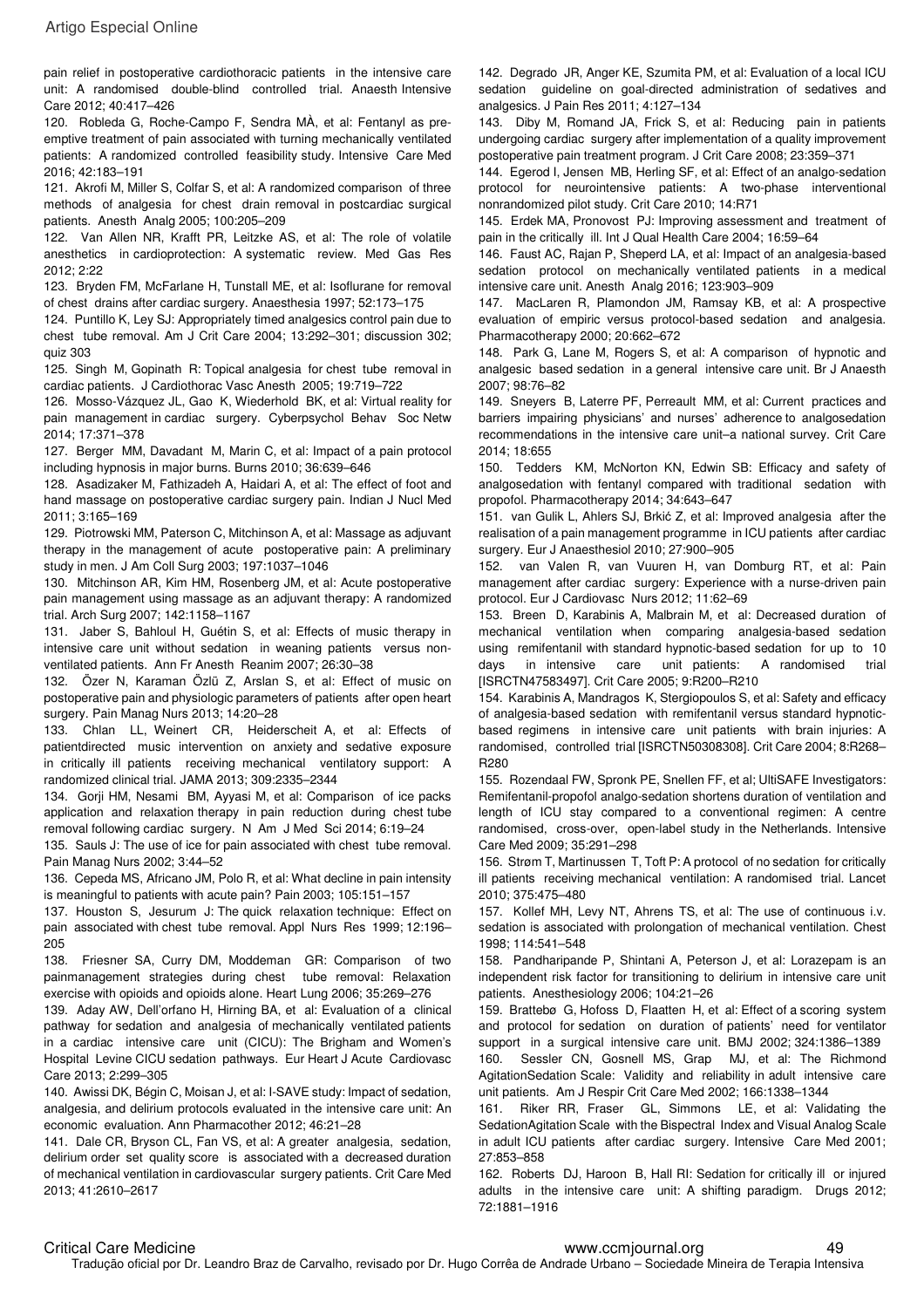163. MacKenzie M, Hall R: Pharmacogenomics and pharmacogenetics for the intensive care unit: A narrative review. Can J Anaesth 2017; 64:45– 64

164. Treggiari MM, Romand JA, Yanez ND, et al: Randomized trial of light versus deep sedation on mental health after critical illness. Crit Care Med 2009; 37:2527–2534

165. Girard TD, Kress JP, Fuchs BD, et al: Efficacy and safety of a paired sedation and ventilator weaning protocol for mechanically ventilated patients in intensive care (Awakening and Breathing Controlled trial): A randomised controlled trial. Lancet 2008; 371:126–134

166. Shehabi Y, Bellomo R, Reade MC, et al; Sedation Practice in Intensive Care Evaluation (SPICE) Study Investigators; ANZICS Clinical Trials Group: Early intensive care sedation predicts longterm mortality in ventilated critically ill patients. Am J Respir Crit Care Med 2012; 186:724–731

167. Riker RR, Shehabi Y, Bokesch PM, et al; SEDCOM (Safety and Efficacy of Dexmedetomidine Compared With Midazolam) Study Group: Dexmedetomidine vs midazolam for sedation of critically ill patients: A randomized trial. JAMA 2009; 301:489–499

168. Shehabi Y, Bellomo R, Reade MC, et al; Sedation Practice in Intensive Care Evaluation Study Investigators; Australian and New Zealand Intensive Care Society Clinical Trials Group: Early goal-directed sedation versus standard sedation in mechanically ventilated critically ill patients: A pilot study. Crit Care Med 2013; 41:1983–1991

169. Bugedo G, Tobar E, Aguirre M, et al: The implementation of an analgesia-based sedation protocol reduced deep sedation and proved to be safe and feasible in patients on mechanical ventilation. Rev Bras Ter Intensiva 2013; 25:188–196

170. Treggiari M: Randomized trial of light versus deep sedation on mental health after critical illness. Crit Care Med 2010; 38:349–350

171. Tanaka LM, Azevedo LC, Park M, et al; ERICC Study Investigators: Early sedation and clinical outcomes of mechanically ventilated patients: A prospective multicenter cohort study. Crit Care 2014; 18:R156 172. Pandharipande PP, Pun BT, Herr DL, et al: Effect of sedation with dexmedetomidine vs lorazepam on acute brain dysfunction in mechanically ventilated patients: The MENDS randomized controlled trial. JAMA 2007; 298:2644–2653

173. Muller L, Chanques G, Bourgaux C, et al: Impact of the use of propofol remifentanil goal-directed sedation adapted by nurses on the time to extubation in mechanically ventilated ICU patients: The experience of a French ICU. Ann Fr Anesth Reanim 2008; 27:481.e1–481.e8

174. Samuelson KA, Lundberg D, Fridlund B: Light vs. heavy sedation during mechanical ventilation after oesophagectomy–a pilot experimental study focusing on memory. Acta Anaesthesiol Scand 2008; 52:1116–1123 175. Shehabi Y, Chan L, Kadiman S, et al; Sedation Practice in Intensive Care Evaluation (SPICE) Study Group Investigators: Sedation depth and long-term mortality in mechanically ventilated critically ill adults: A prospective longitudinal multicentre cohort study. Intensive Care Med 2013; 39:910–918

176. Balzer F, Weiß B, Kumpf O, et al: Early deep sedation is associated with decreased in-hospital and two-year follow-up survival. Crit Care 2015; 19:197

177. Shehabi Y, Bellomo R, Kadiman S, et al; Sedation Practice in Intensive Care Evaluation (SPICE) Study Investigators and the Australian and New Zealand Intensive Care Society Clinical Trials Group: Sedation intensity in the first 48 hours of mechanical ventilation and 180-day mortality: A multinational prospective longitudinal cohort study. Crit Care Med 2018; 46:850–859

178. Carson SS, Kress JP, Rodgers JE, et al: A randomized trial of intermittent lorazepam versus propofol with daily interruption in mechanically ventilated patients. Crit Care Med 2006; 34:1326–1332

179. Mehta S, Burry L, Cook D, et al; SLEAP Investigators; Canadian Critical Care Trials Group: Daily sedation interruption in mechanically ventilated critically ill patients cared for with a sedation protocol: A randomized controlled trial. JAMA 2012; 308:1985–1992

180. de Wit M, Gennings C, Jenvey WI, et al: Randomized trial comparing daily interruption of sedation and nursing-implemented sedation algorithm in medical intensive care unit patients. Crit Care 2008; 12:R70

181. Nassar Junior AP, Park M: Daily sedative interruption versus intermittent sedation in mechanically ventilated critically ill patients: A randomized trial. Ann Intensive Care 2014; 4:14

182. Yiliaz C, Kelebek Girgin N, Ozdemir N, et al: The effect of nursingimplemented sedation on the duration of mechanical ventilation in the ICU. Ulus Travma Acil Cerrahi Derg 2010; 16:521–526

183. Grounds RM, Lalor JM, Lumley J, et al: Propofol infusion for sedation in the intensive care unit: Preliminary report. Br Med J (Clin Res Ed) 1987; 294:397–400

184. McMurray TJ, Collier PS, Carson IW, et al: Propofol sedation after open heart surgery. A clinical and pharmacokinetic study. Anaesthesia 1990; 45:322–326

185. Snellen F, Lauwers P, Demeyere R, et al: The use of midazolam versus propofol for short-term sedation following coronary artery bypass grafting. Intensive Care Med 1990; 16:312–316

186. Roekaerts PM, Huygen FJ, de Lange S: Infusion of propofol versus midazolam for sedation in the intensive care unit following coronary artery surgery. J Cardiothorac Vasc Anesth 1993; 7:142–147

187. Searle NR, Côté S, Taillefer J, et al: Propofol or midazolam for sedation and early extubation following cardiac surgery. Can J Anaesth 1997; 44:629–635

188. Dowd NP, Karski JM, Cheng DC, et al: Fast-track cardiac anaesthesia in the elderly: Effect of two different anaesthetic techniques on mental recovery. Br J Anaesth 2001; 86:68–76

189. Huey-Ling L, Chun-Che S, Jen-Jen T, et al: Comparison of the effect of protocol-directed sedation with propofol vs. midazolam by nurses in intensive care: Efficacy, haemodynamic stability and patient satisfaction. J Clin Nurs 2008; 17:1510–1517

190. Oliver WC Jr, Nuttall GA, Murari T, et al: A prospective, randomized, double-blind trial of 3 regimens for sedation and analgesia after cardiac surgery. J Cardiothorac Vasc Anesth 2011; 25:110–119

191. Carrasco G, Molina R, Costa J, et al: Propofol vs midazolam in short- , medium-, and long-term sedation of critically ill patients. A cost-benefit analysis. Chest 1993; 103:557–564

192. Chamorro C, de Latorre FJ, Montero A, et al: Comparative study of propofol versus midazolam in the sedation of critically ill patients: Results of a prospective, randomized, multicenter trial. Crit Care Med 1996; 24:932–939

193. Weinbroum AA, Halpern P, Rudick V, et al: Midazolam versus propofol for long-term sedation in the ICU: A randomized prospective comparison. Intensive Care Med 1997; 23:1258–1263

194. Sanchez-Izquierdo-Riera JA, Caballero-Cubedo RE, Perez-Vela JL, et al: Propofol versus midazolam: Safety and efficacy for sedating the severe trauma patient. Anesth Analg 1998; 86:1219–1224

195. Sandiumenge Camps A, Sanchez-Izquierdo Riera JA, Toral Vazquez D, et al: Midazolam and 2% propofol in long-term sedation of traumatized critically ill patients: Efficacy and safety comparison. Crit Care Med 2000; 28:3612–3619

196. Mesnil M, Capdevila X, Bringuier S, et al: Long-term sedation in intensive care unit: A randomized comparison between inhaled sevoflurane and intravenous propofol or midazolam. Intensive Care Med 2011; 37:933– 941

197. Zhou Y, Jin X, Kang Y, et al: Midazolam and propofol used alone or sequentially for long-term sedation in critically ill, mechanically ventilated patients: A prospective, randomized study. Crit Care 2014; 18:R122

198. Boeke A, Lauwers J, Schurink G: A pilot study to compare the use of propofol and midazolam for long-term sedation. J Drug Dev 1989; 2:71– 72

199. Barrientos-Vega R, Mar Sánchez-Soria M, Morales-García C, et al: Prolonged sedation of critically ill patients with midazolam or propofol: Impact on weaning and costs. Crit Care Med 1997; 25:33–40

200. Costa J, Cabré L, Molina R, et al: Cost of ICU sedation: Comparison of empirical and controlled sedation methods. Clin Intensive Care 1994; 5:17–21

201. Hall RI, Sandham D, Cardinal P, et al; Study Investigators: Propofol vs midazolam for ICU sedation: A Canadian multicenter randomized trial. Chest 2001; 119:1151–1159

202. Srivastava VK, Agrawal S, Kumar S, et al: Comparison of dexmedetomidine, propofol and midazolam for short-term sedation in postoperatively mechanically ventilated neurosurgical patients. J Clin Diagn Res 2014; 8:GC04–GC07

203. Jakob SM, Ruokonen E, Grounds RM, et al; Dexmedetomidine for Long-Term Sedation Investigators: Dexmedetomidine vs midazolam or

#### 50 www.ccmjournal.org Setembro 2018 • Volume 46 • Número 9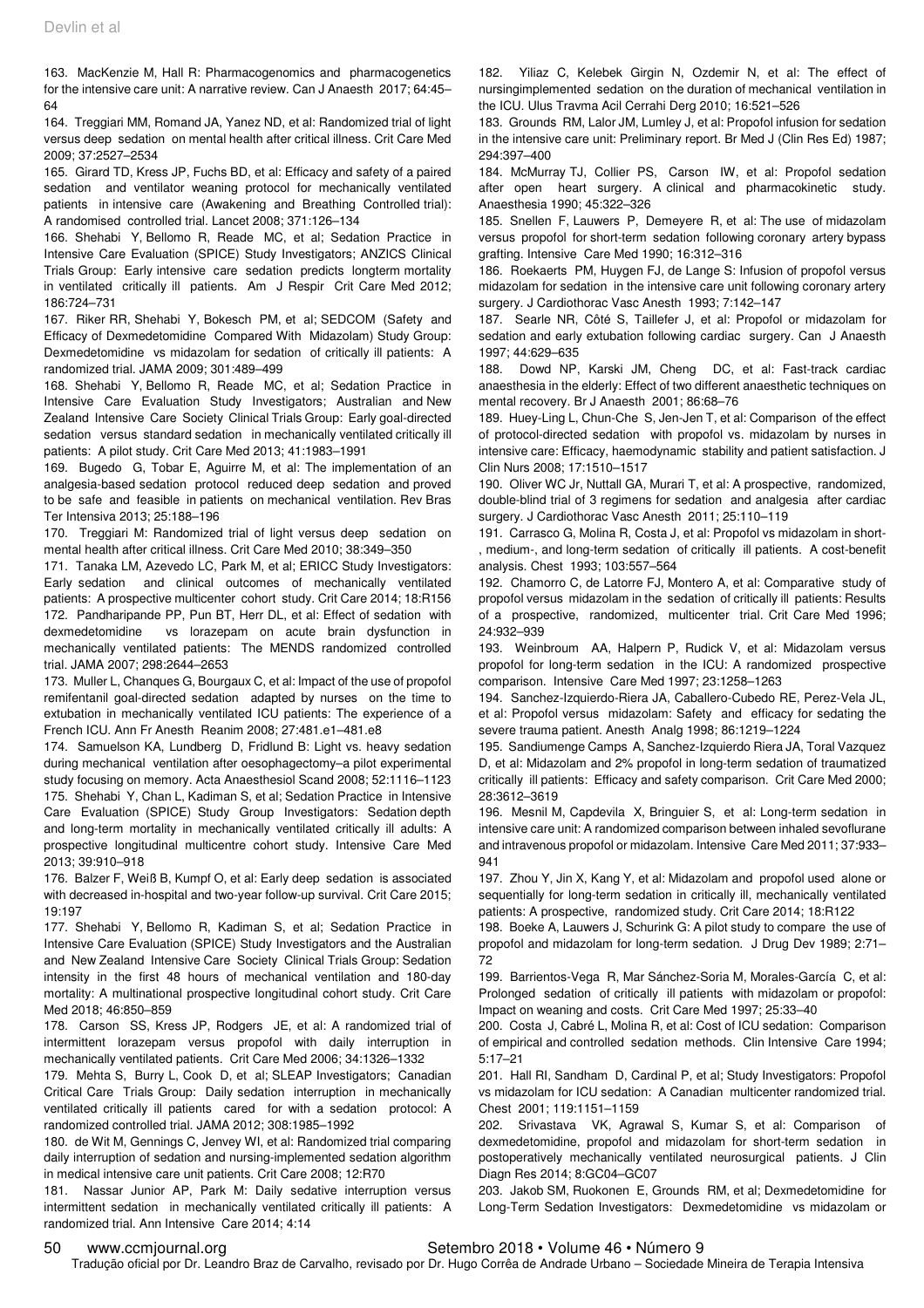propofol for sedation during prolonged mechanical ventilation: Two randomized controlled trials. JAMA 2012; 307:1151–1160

204. MacLaren R, Preslaski CR, Mueller SW, et al: A randomized, doubleblind pilot study of dexmedetomidine versus midazolam for intensive care unit sedation: Patient recall of their experiences and shortterm psychological outcomes. J Intensive Care Med 2015; 30:167–175

205. Xu JB, Wang YZ, Shi QS: A combined protocol for dexmedetomidine used in prolonged sedation in intensive care unit. Mod Med J Chin 2012; 14:20–22

206. Herr DL, Sum-Ping ST, England M: ICU sedation after coronary artery bypass graft surgery: Dexmedetomidine-based versus propofolbased sedation regimens. J Cardiothorac Vasc Anesth 2003; 17:576–584 207. Turnbull AE, Sepulveda KA, Dinglas VD, et al: Core domains for clinical research in acute respiratory failure survivors: An international modified Delphi consensus study. Crit Care Med 2017; 45:1001–1010

208. Olson DM, Thoyre SM, Peterson ED, et al: A randomized evaluation of bispectral index-augmented sedation assessment in neurological patients. Neurocrit Care 2009; 11:20–27

209. Yang KS, Habib AS, Lu M, et al: A prospective evaluation of the incidence of adverse events in nurse-administered moderate sedation guided by sedation scores or bispectral index. Anesth Analg 2014; 119:43–48

210. Mahmood S, Parchani A, El-Menyar A, et al: Utility of bispectral index in the management of multiple trauma patients. Surg Neurol Int 2014; 5:141

211. Fraser GL, Riker RR: Bispectral index monitoring in the intensive care unit provides more signal than noise. Pharmacotherapy 2005; 25:19S–27S

212. De Deyne C, Struys M, Decruyenaere J, et al: Use of continuous bispectral EEG monitoring to assess depth of sedation in ICU patients. Intensive Care Med 1998; 24:1294–1298

213. Simmons LE, Riker RR, Prato BS, et al: Assessing sedation during intensive care unit mechanical ventilation with the Bispectral Index and the Sedation-Agitation Scale. Crit Care Med 1999; 27:1499–1504

214. Walder B, Suter PM, Romand JA: Evaluation of two processed EEG analyzers for assessment of sedation after coronary artery bypass grafting. Intensive Care Med 2001; 27:107–114

215. Frenzel D, Greim CA, Sommer C, et al: Is the bispectral index appropriate for monitoring the sedation level of mechanically ventilated surgical ICU patients? Intensive Care Med 2002; 28:178–183

216. Mondello E, Siliotti R, Noto G, et al: Bispectral index in ICU: Correlation with Ramsay Score on assessment of sedation level. J Clin Monit Comput 2002; 17:271–277

217. Nasraway SA SA Jr, Wu EC, Kelleher RM, et al: How reliable is the bispectral index in critically ill patients? A prospective, comparative, single-blinded observer study. Crit Care Med 2002; 30:1483–1487

218. Riess ML, Graefe UA, Goeters C, et al: Sedation assessment in critically ill patients with bispectral index. Eur J Anaesthesiol 2002; 19:18– 22

219. de Wit M, Epstein SK: Administration of sedatives and level of sedation: Comparative evaluation via the Sedation-Agitation Scale and the Bispectral Index. Am J Crit Care 2003; 12:343–348

220. Ely EW, Truman B, Shintani A, et al: Monitoring sedation status over time in ICU patients: Reliability and validity of the Richmond Agitation-Sedation Scale (RASS). JAMA 2003; 289:2983–2991

221. Doi M, Morita K, Mantzaridis H, et al: Prediction of responses to various stimuli during sedation: A comparison of three EEG variables. Intensive Care Med 2005; 31:41–47

222. Tonner PH, Wei C, Bein B, et al: Comparison of two bispectral index algorithms in monitoring sedation in postoperative intensive care patients. Crit Care Med 2005; 33:580–584

223. Chisholm CJ, Zurica J, Mironov D, et al: Comparison of electrophysiologic monitors with clinical assessment of level of sedation. Mayo Clin Proc 2006; 81:46–52

224. Consales G, Chelazzi C, Rinaldi S, et al: Bispectral Index compared to Ramsay score for sedation monitoring in intensive care units. Minerva Anestesiol 2006; 72:329–336

225. Turkmen A, Altan A, Turgut N, et al: The correlation between the Richmond Agitation-Sedation Scale and bispectral index during dexmedetomidine sedation. Eur J Anaesthesiol 2006; 23:300–304

226. Hernández-Gancedo C, Pestaña D, Pérez-Chrzanowska H, et al: Comparing entropy and the bispectral index with the Ramsay score in sedated ICU patients. J Clin Monit Comput 2007; 21:295–302

227. Sackey PV, Radell PJ, Granath F, et al: Bispectral index as a predictor of sedation depth during isoflurane or midazolam sedation in ICU patients. Anaesth Intensive Care 2007; 35:348–356

228. Haenggi M, Ypparila-Wolters H, Bieri C, et al: Entropy and bispectral index for assessment of sedation, analgesia and the effects of unpleasant stimuli in critically ill patients: An observational study. Crit Care 2008; 12:R119

229. Lu CH, Ou-Yang HY, Man KM, et al: Relative reliability of the auditory evoked potential and bispectral index for monitoring sedation level in surgical intensive care patients. Anaesth Intensive Care 2008; 36:553– 559

230. Arbour R, Waterhouse J, Seckel MA, et al: Correlation between the Sedation-Agitation Scale and the Bispectral Index in ventilated patients in the intensive care unit. Heart Lung 2009; 38:336–345

231. Trouiller P, Fangio P, Paugam-Burtz C, et al: Frequency and clinical impact of preserved bispectral index activity during deep sedation in mechanically ventilated ICU patients. Intensive Care Med 2009; 35:2096– 2104

232. Karamchandani K, Rewari V, Trikha A, et al: Bispectral index correlates well with Richmond Agitation Sedation Scale in mechanically ventilated critically ill patients. J Anesth 2010; 24:394–398

233. Plaschke K, Fichtenkamm P, Schramm C, et al: Early postoperative delirium after open-heart cardiac surgery is associated with decreased bispectral EEG and increased cortisol and interleukin-6. Intensive Care Med 2010; 36:2081–2089

234. Ogilvie MP, Pereira BM, Ryan ML, et al: Bispectral index to monitor propofol sedation in trauma patients. J Trauma 2011; 71:1415–1421

235. LeBlanc JM, Dasta JF, Pruchnicki MC, et al: Bispectral index values, sedation-agitation scores, and plasma lorazepam concentrations in critically ill surgical patients. Am J Crit Care 2012; 21:99–105

236. Yaman F, Ozcan N, Ozcan A, et al: Assesment of correlation between bispectral index and four common sedation scales used in mechanically ventilated patients in ICU. Eur Rev Med Pharmacol Sci 2012; 16:660–666 237. Paliwal B, Rai P, Kamal M, et al: Comparison between dexmedetomidine and propofol with validation of bispectral index for sedation in mechanically ventilated intensive care patients. J Clin Diagn Res 2015; 9:UC01–UC05

238. Prottengeier J, Moritz A, Heinrich S, et al: Sedation assessment in a mobile intensive care unit: A prospective pilot-study on the relation of clinical sedation scales and the bispectral index. Crit Care 2014; 18:615

239. Wang ZH, Chen H, Yang YL, et al: Bispectral index can reliably detect deep sedation in mechanically ventilated patients: A prospective multicenter validation study. Anesth Analg 2017; 125:176–183

240. Department of Health and Human Services, Centers for Medicare & Medicaid Services: 42 CFR Part 482 Medicare and Medicaid Programs; Hospital Conditions of Participation: Patients' Rights; Final Rule. Available at:

https://www.cms.gov/RegulationsandGuidance/Legislation/CFCsAndCoP s/Hospitals.html. Accessed August 17, 2017

241. Elliott D, Aitken LM, Bucknall TK, et al; Australian and New Zealand Intensive Care Society Clinical Trials Group; George Institute for Global Health: Patient comfort in the intensive care unit: A multicentre, binational point prevalence study of analgesia, sedation and delirium management. Crit Care Resusc 2013; 15:213–219

242. Benbenbishty J, Adam S, Endacott R: Physical restraint use in intensive care units across Europe: The PRICE study. Intensive Crit Care Nurs 2010; 26:241–245

243. Burk RS, Grap MJ, Munro CL, et al: Predictors of agitation in critically ill adults. Am J Crit Care 2014; 23:414–423

244. Burry LD, Williamson DR, Perreault MM, et al: Analgesic, sedative, antipsychotic, and neuromuscular blocker use in Canadian intensive care units: A prospective, multicentre, observational study. Can J Anaesth 2014; 61:619–630

245. Chang LY, Wang KW, Chao YF: Influence of physical restraint on unplanned extubation of adult intensive care patients: A case-control study. Am J Crit Care 2008; 17:408–415; quiz 416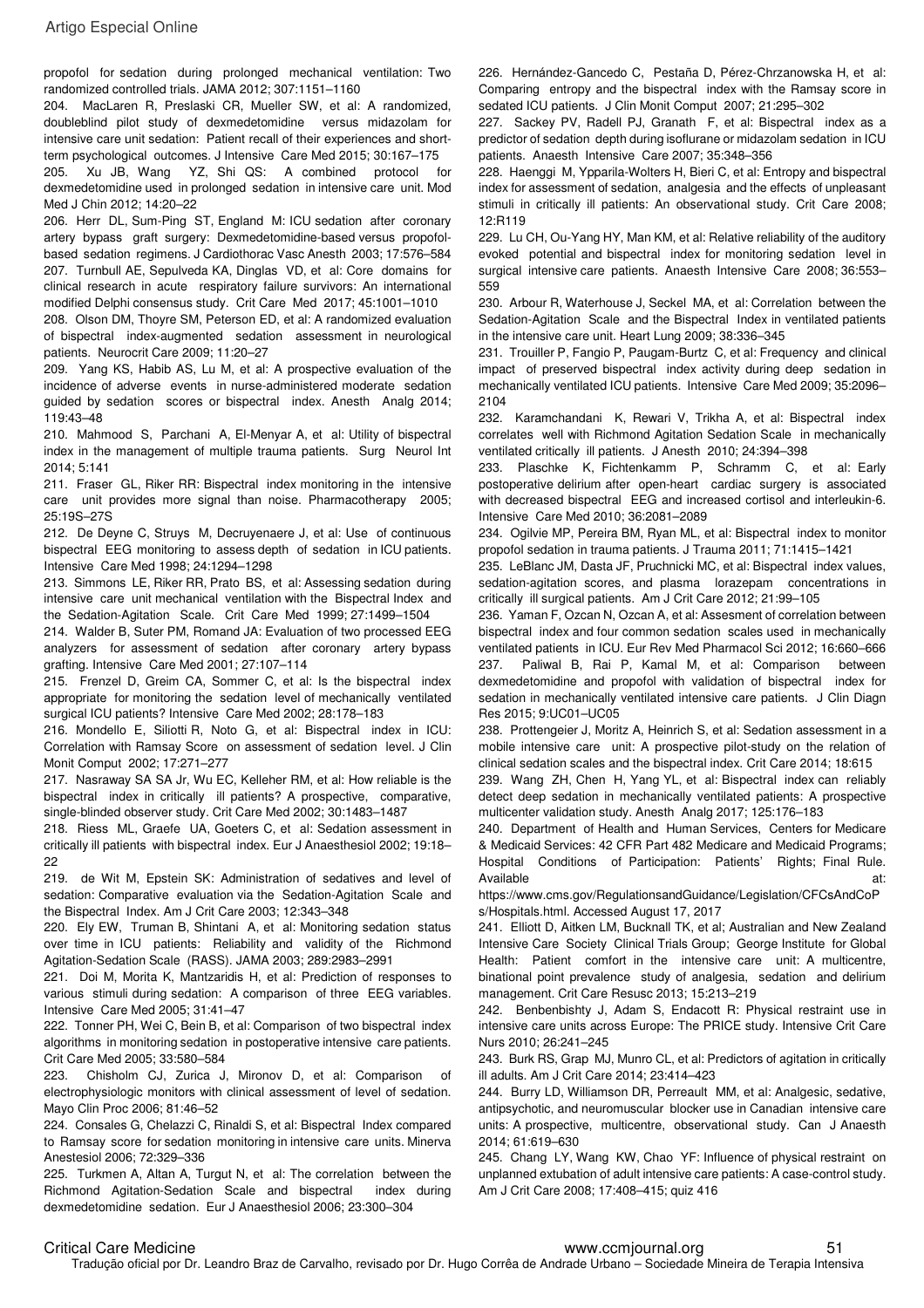246. Choi E, Song M: Physical restraint use in a Korean ICU. J Clin Nurs 2003; 12:651–659

247. Curry K, Cobb S, Kutash M, et al: Characteristics associated with unplanned extubations in a surgical intensive care unit. Am J Crit Care 2008; 17:45–51; quiz 52

248. Happ MB, Roesch T, Kagan SH: Communication needs, methods, and perceived voice quality following head and neck surgery: A literature review. Cancer Nurs 2004; 27:1–9

249. Kandeel NA, Attia AK: Physical restraints practice in adult intensive care units in Egypt. Nurs Health Sci 2013; 15:79–85

250. Krüger C, Mayer H, Haastert B, et al: Use of physical restraints in acute hospitals in Germany: A multi-centre cross-sectional study. Int J Nurs Stud 2013; 50:1599–1606

251. Kwizera A, Nakibuuka J, Ssemogerere L, et al: Incidence and risk factors for delirium among mechanically ventilated patients in an African intensive care setting: An observational multicenter study. Crit Care Res Pract 2015; 2015:491780

252. Langley G, Schmollgruber S, Egan A: Restraints in intensive care units–a mixed method study. Intensive Crit Care Nurs 2011; 27:67– 75

253. Liu JJ, Chou FH, Yeh SH: Basic needs and their predictors for intubated patients in surgical intensive care units. Heart Lung 2009; 38:208–216

254. Lucidarme O, Seguin A, Daubin C, et al: Nicotine withdrawal and agitation in ventilated critically ill patients. Crit Care 2010; 14:R58

255. Martin B, Mathisen L: Use of physical restraints in adult critical care: A bicultural study. Am J Crit Care 2005; 14:133–142

256. Martín Iglesias V, Pontón Soriano C, Quintián Guerra MT, et al: Mechanical restraint: Its use in intensive cares. Enferm Intensiva 2012; 23:164–170

257. Mehta S, Cook D, Devlin JW, et al; SLEAP Investigators; Canadian Critical Care Trials Group: Prevalence, risk factors, and outcomes of delirium in mechanically ventilated adults. Crit Care Med 2015; 43:557–566 258. Micek ST, Anand NJ, Laible BR, et al: Delirium as detected by the CAM-ICU predicts restraint use among mechanically ventilated medical patients. Crit Care Med 2005; 33:1260–1265

259. Van Rompaey B, Elseviers MM, Schuurmans MJ, et al: Risk factors for delirium in intensive care patients: A prospective cohort study. Crit Care 2009; 13:R77

260. Vance DL: Effect of a treatment interference protocol on clinical decision making for restraint use in the intensive care unit: A pilot study. AACN Clin Issues 2003; 14:82–91

261. van der Kooi AW, Peelen LM, Raijmakers RJ, et al: Use of physical restraints in Dutch intensive care units: A prospective multicenter study. Am J Crit Care 2015; 24:488–495

262. Akansel N: Physical restraint practices among ICU nurses in one university hospital in weastern [sic] turkey. Health Science Journal 2017; 1:7

263. Leith BA: Canadian critical care nurses and physical restraints. Off J Can Assoc Crit Care Nurs 1999; 10:10–14

264. Minnick AF, Fogg L, Mion LC, et al: Resource clusters and variation in physical restraint use. J Nurs Scholarsh 2007; 39:363–370

265. Turgay AS, Sari D, Genc RE: Physical restraint use in Turkish intensive care units. Clin Nurse Spec 2009; 23:68–72

266. Yönt GH, Korhan EA, Dizer B, et al: Examination of ethical dilemmas experienced by adult intensive care unit nurses in physical restraint practices. Holist Nurs Pract 2014; 28:85–90

267. Ismaeil MF, El-Shahat HM, El-Gammal MS, et al: Unplanned versus planned extubation in respiratory intensive care unit, predictors of outcome. Egypt J Chest Dis Tuberc 2014; 63:219–231

268. Rose L, Burry L, Mallick R, et al: Prevalence, risk factors, and outcomes associated with physical restraint use in mechanically ventilated adults. J Crit Care 2016; 31:31–35

269. Minnick A, Leipzig RM, Johnson ME: Elderly patients' reports of physical restraint experiences in intensive care units. Am J Crit Care 2001; 10:168–171

270. McPherson JA, Wagner CE, Boehm LM, et al: Delirium in the cardiovascular ICU: Exploring modifiable risk factors. Crit Care Med 2013; 41:405–413

271. Yeh SH, Hsiao CY, Ho TH, et al: The effects of continuing education in restraint reduction on novice nurses in intensive care units. J Nurs Res 2004; 12:246–256

272. Michaud CJ, Thomas WL, McAllen KJ: Early pharmacological treatment of delirium may reduce physical restraint use: A retrospective study. Ann Pharmacother 2014; 48:328–334

273. Titsworth WL, Hester J, Correia T, et al: The effect of increased mobility on morbidity in the neurointensive care unit. J Neurosurg 2012; 116:1379–1388

274. Ely EW, Margolin R, Francis J, et al: Evaluation of delirium in critically ill patients: Validation of the Confusion Assessment Method for the Intensive Care Unit (CAM-ICU). Crit Care Med 2001; 29:1370–1379

275. Bergeron N, Dubois MJ, Dumont M, et al: Intensive Care Delirium Screening Checklist: Evaluation of a new screening tool. Intensive Care Med 2001; 27:859–864

276. Slooter AJ, Van De Leur RR, Zaal IJ: Delirium in critically ill patients. Handb Clin Neurol 2017; 141:449–466

277. Pandharipande PP, Ely EW, Arora RC, et al: The intensive care delirium research agenda: A multinational, interprofessional perspective. Intensive Care Med 2017; 43:1329–1339

278. Zaal IJ, Devlin JW, Peelen LM, et al: A systematic review of risk factors for delirium in the ICU. Crit Care Med 2015; 43:40–47

279. Guenther U, Theuerkauf N, Frommann I, et al: Predisposing and precipitating factors of delirium after cardiac surgery: A prospective observational cohort study. Ann Surg 2013; 257:1160–1167

280. van den Boogaard M, Pickkers P, Slooter AJ, et al: Development and validation of PRE-DELIRIC (PREdiction of DELIRium in ICu patients) delirium prediction model for intensive care patients: Observational multicentre study. BMJ 2012; 344:e420

281. van den Boogaard M, Schoonhoven L, Maseda E, et al: Recalibration of the delirium prediction model for ICU patients (PRE-DELIRIC): A multinational observational study. Intensive Care Med 2014; 40:361– 369

282. Wassenaar A, van den Boogaard M, van Achterberg T, et al: Multinational development and validation of an early prediction model for delirium in ICU patients. Intensive Care Med 2015; 41:1048–1056

283. Balas MC, Vasilevskis EE, Olsen KM, et al: Effectiveness and safety of the awakening and breathing coordination, delirium monitoring/ management, and early exercise/mobility bundle. Crit Care Med 2014; 42:1024–1036

284. Andrews L, Silva SG, Kaplan S, et al: Delirium monitoring and patient outcomes in a general intensive care unit. Am J Crit Care 2015; 24:48–56

285. Bigatello LM, Amirfarzan H, Haghighi AK, et al: Effects of routine monitoring of delirium in a surgical/trauma intensive care unit. J Trauma Acute Care Surg 2013; 74:876–883

286. van den Boogaard M, Pickkers P, van der Hoeven H, et al: Implementation of a delirium assessment tool in the ICU can influence haloperidol use. Crit Care 2009; 13:R131

287. Reade MC, Eastwood GM, Peck L, et al: Routine use of the Confusion Assessment Method for the Intensive Care Unit (CAMICU) by bedside nurses may underdiagnose delirium. Crit Care Resusc 2011; 13:217–224

288. Devlin JW, Fong JJ, Schumaker G, et al: Use of a validated delirium assessment tool improves the ability of physicians to identify delirium in medical intensive care unit patients. Crit Care Med 2007; 35:2721–2724; quiz 2725

289. Han JH, Eden S, Shintani A, et al: Delirium in older emergency department patients is an independent predictor of hospital length of stay. Acad Emerg Med 2011; 18:451–457

290. van Eijk MM, van Marum RJ, Klijn IA, et al: Comparison of delirium assessment tools in a mixed intensive care unit. Crit Care Med 2009; 37:1881–1885

291. Pun BT, Gordon SM, Peterson JF, et al: Large-scale implementation of sedation and delirium monitoring in the intensive care unit: A report from two medical centers. Crit Care Med 2005; 33:1199–1205

292. Spronk PE, Riekerk B, Hofhuis J, et al: Occurrence of delirium is severely underestimated in the ICU during daily care. Intensive Care Med 2009; 35:1276–1280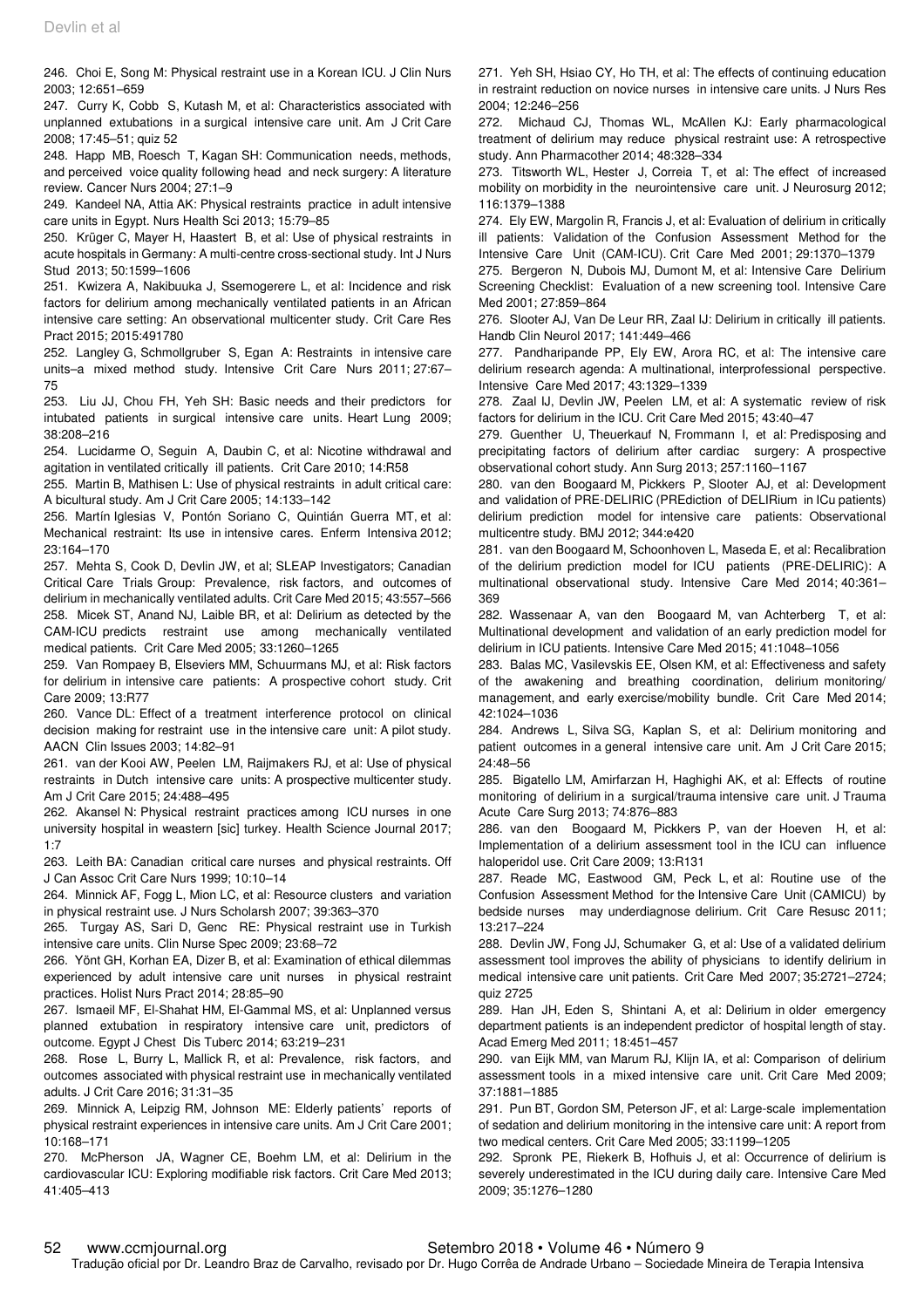293. Inouye SK, Foreman MD, Mion LC, et al: Nurses' recognition of delirium and its symptoms: Comparison of nurse and researcher ratings. Arch Intern Med 2001; 161:2467–2473

294. Grossmann FF, Hasemann W, Graber A, et al: Screening, detection and management of delirium in the emergency department a pilot study on the feasibility of a new algorithm for use in older emergency department patients: The modified Confusion Assessment Method for the Emergency Department (mCAM-ED). Scand J Trauma Resusc Emerg Med 2014; 22:19

295. Svenningsen H, Egerod I, Dreyer P: Strange and scary memories of the intensive care unit: A qualitative, longitudinal study inspired by Ricoeur's interpretation theory. J Clin Nurs 2016; 25:2807–2815

296. Bélanger L, Ducharme F: Patients' and nurses' experiences of delirium: A review of qualitative studies. Nurs Crit Care 2011; 16:303–315 297. Granberg A, Engberg IB, Lundberg D: Acute confusion and unreal experiences in intensive care patients in relation to the ICU syndrome. Part II. Intensive Crit Care Nurs 1999; 15:19–33

298. Granberg A, Bergbom Engberg I, Lundberg D: Patients' experience of being critically ill or severely injured and cared for in an intensive care unit in relation to the ICU syndrome. Part I. Intensive Crit Care Nurs 1998; 14:294–307

299. Breitbart W, Gibson C, Tremblay A: The delirium experience: Delirium recall and delirium-related distress in hospitalized patients with cancer, their spouses/caregivers, and their nurses. Psychosomatics 2002; 43:183–194

300. Storli SL, Lindseth A, Asplund K: A journey in quest of meaning: A hermeneutic-phenomenological study on living with memories from intensive care. Nurs Crit Care 2008; 13:86–96

301. Gelinas C, Berube M, Chevrier A, et al: Delirium assessment tools in adult critically ill: A psychometric analysis and systematic review. Crit Care Nurse 2018; 38:38–49

302. Riker RR, Fugate JE; Participants in the International Multidisciplinary Consensus Conference on Multimodality Monitoring: Clinical monitoring scales in acute brain injury: Assessment of coma, pain, agitation, and delirium. Neurocrit Care 2014; 21(Suppl 2):S27–S37

303. Nishimura K, Yokoyama K, Yamauchi N, et al; TMAD Investigators: Sensitivity and specificity of the Confusion Assessment Method for the Intensive Care Unit (CAM-ICU) and the Intensive Care Delirium Screening Checklist (ICDSC) for detecting post-cardiac surgery delirium: A singlecenter study in Japan. Heart Lung 2016; 45:15–20

304. Khan BA, Perkins AJ, Gao S, et al: The Confusion Assessment Method for the ICU-7 Delirium Severity Scale: A novel delirium severity instrument for use in the ICU. Crit Care Med 2017; 45:851–857

305. Tomichek JE, Stollings JL, Pandharipande PP, et al: Antipsychotic prescribing patterns during and after critical illness: A prospective cohort study. Crit Care 2016; 20:378

306. Marshall J, Herzig SJ, Howell MD, et al: Antipsychotic utilization in the intensive care unit and in transitions of care. J Crit Care 2016; 33:119– 124

307. Herzig SJ, Rothberg MB, Guess JR, et al: Antipsychotic medication utilization in nonpsychiatric hospitalizations. J Hosp Med 2016; 11:543–549 308. Botha JA, Mudholkar P: The effect of a sedation scale on ventilation hours, sedative, analgesic and inotropic use in an intensive care unit. Crit Care Resusc 2004; 6:253–257

309. Gélinas C, Arbour C, Michaud C, et al: Implementation of the CriticalCare Pain Observation Tool on pain assessment/management nursing practices in an intensive care unit with nonverbal critically ill adults: A before and after study. Int J Nurs Stud 2011; 48:1495–1504

310. Radtke FM, Heymann A, Franck M, et al: How to implement monitoring tools for sedation, pain and delirium in the intensive care unit: An experimental cohort study. Intensive Care Med 2012; 38:1974–1981

311. Luetz A, Weiss B, Boettcher S, et al: Routine delirium monitoring is independently associated with a reduction of hospital mortality in critically ill surgical patients: A prospective, observational cohort study. J Crit Care 2016; 35:168–173

312. Patel SB, Poston JT, Pohlman A, et al: Rapidly reversible, sedationrelated delirium versus persistent delirium in the intensive care unit. Am J Respir Crit Care Med 2014; 189:658–665

313. Haenggi M, Blum S, Brechbuehl R, et al: Effect of sedation level on the prevalence of delirium when assessed with CAM-ICU and ICDSC. Intensive Care Med 2013; 39:2171–2179

314. Gusmao-Flores D, Martins JC, Amorin D, et al: Tools for diagnosing delirium in the critically ill: Is calibration needed for the less sedated patient? Intensive Care Med 2014; 40:137–138

315. Svenningsen H, Egerod I, Videbech P, et al: Fluctuations in sedation levels may contribute to delirium in ICU patients. Acta Anaesthesiol Scand 2013; 57:288–293

316. Ely EW, Shintani A, Truman B, et al: Delirium as a predictor of mortality in mechanically ventilated patients in the intensive care unit. JAMA 2004; 291:1753–1762

317. Pandharipande PP, Girard TD, Jackson JC, et al; BRAIN-ICU Study Investigators: Long-term cognitive impairment after critical illness. N Engl J Med 2013; 369:1306–1316

318. Wolters AE, van Dijk D, Pasma W, et al: Long-term outcome of delirium during intensive care unit stay in survivors of critical illness: A prospective cohort study. Crit Care 2014; 18:R125

319. Girard TD, Jackson JC, Pandharipande PP, et al: Delirium as a predictor of long-term cognitive impairment in survivors of critical illness. Crit Care Med 2010; 38:1513–1520

320. Ely EW, Gautam S, Margolin R, et al: The impact of delirium in the intensive care unit on hospital length of stay. Intensive Care Med 2001; 27:1892–1900

321. Lat I, McMillian W, Taylor S, et al: The impact of delirium on clinical outcomes in mechanically ventilated surgical and trauma patients. Crit Care Med 2009; 37:1898–1905

322. Naidech AM, Beaumont JL, Rosenberg NF, et al: Intracerebral hemorrhage and delirium symptoms. Length of stay, function, and quality of life in a 114-patient cohort. Am J Respir Crit Care Med 2013; 188:1331– 1337

323. Thomason JW, Shintani A, Peterson JF, et al: Intensive care unit delirium is an independent predictor of longer hospital stay: A prospective analysis of 261 non-ventilated patients. Crit Care 2005; 9:R375–R381

324. Alexander SA, Ren D, Gunn SR, et al: Interleukin 6 and apolipoprotein E as predictors of acute brain dysfunction and survival in critical care patients. Am J Crit Care 2014; 23:49–57

325. Milbrandt EB, Deppen S, Harrison PL, et al: Costs associated with delirium in mechanically ventilated patients. Crit Care Med 2004; 32:955–962

326. Mu DL, Wang DX, Li LH, et al: High serum cortisol level is associated with increased risk of delirium after coronary artery bypass graft surgery: A prospective cohort study. Crit Care 2010; 14:R238

327. Ouimet S, Kavanagh BP, Gottfried SB, et al: Incidence, risk factors and consequences of ICU delirium. Intensive Care Med 2007; 33:66–73

328. Bienvenu OJ, Gellar J, Althouse BM, et al: Post-traumatic stress disorder symptoms after acute lung injury: A 2-year prospective longitudinal study. Psychol Med 2013; 43:2657–2671

329. Wolters AE, Peelen LM, Welling MC, et al: Long-term mental health problems after delirium in the ICU. Crit Care Med 2016; 44:1808– 1813

330. Jackson JC, Pandharipande PP, Girard TD, et al; Bringing to Light the Risk Factors and Incidence of Neuropsychological Dysfunction in ICU Survivors (BRAIN-ICU) Study Investigators: Depression, post-traumatic stress disorder, and functional disability in survivors of critical illness in the BRAIN-ICU study: A longitudinal cohort study. Lancet Respir Med 2014; 2:369–379

331. Girard TD, Shintani AK, Jackson JC, et al: Risk factors for posttraumatic stress disorder symptoms following critical illness requiring mechanical ventilation: A prospective cohort study. Crit Care 2007; 11:R28 332. Patel MB, Jackson JC, Morandi A, et al: Incidence and risk factors for intensive care unit-related post-traumatic stress disorder in Veterans and civilians. Am J Respir Crit Care Med 2016; 193:1373–1381

333. Roberts BL, Rickard CM, Rajbhandari D, et al: Factual memories of ICU: Recall at two years post-discharge and comparison with delirium status during ICU admission–a multicentre cohort study. J Clin Nurs 2007; 16:1669–1677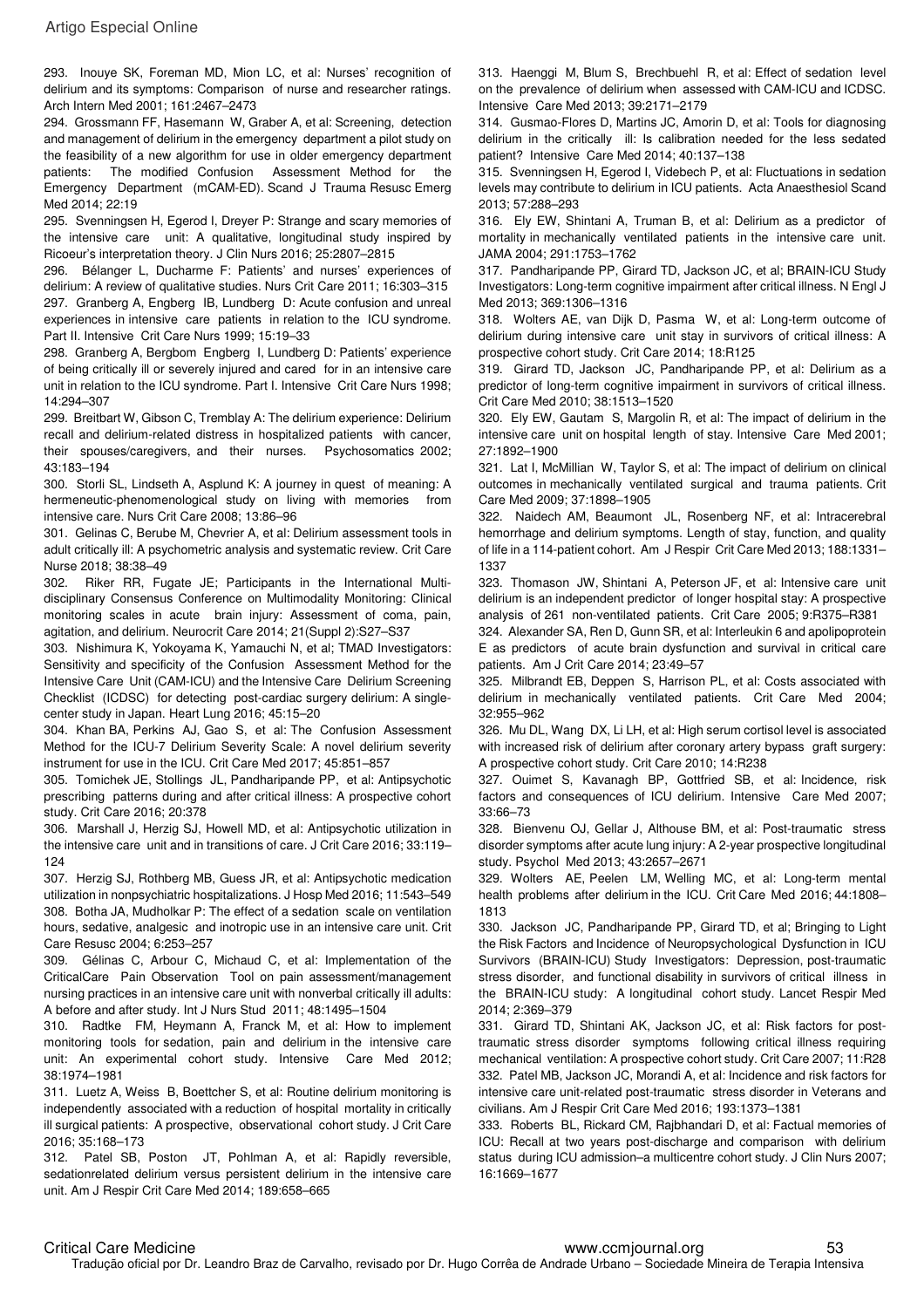334. van den Boogaard M, Schoonhoven L, Evers AW, et al: Delirium in critically ill patients: Impact on long-term health-related quality of life and cognitive functioning. Crit Care Med 2012; 40:112–118

335. Roberts BL, Rickard CM, Rajbhandari D, et al: Patients' dreams in ICU: Recall at two years post discharge and comparison to delirium status during ICU admission. A multicentre cohort study. Intensive Crit Care Nurs 2006; 22:264–273

336. Van Rompaey B, Schuurmans MJ, Shortridge-Baggett LM, et al: Long term outcome after delirium in the intensive care unit. J Clin Nurs 2009; 18:3349–3357

337. Shehabi Y, Riker RR, Bokesch PM, et al; SEDCOM (Safety and Efficacy of Dexmedetomidine Compared With Midazolam) Study Group: Delirium duration and mortality in lightly sedated, mechanically ventilated intensive care patients. Crit Care Med 2010; 38:2311–2318

338. Tsuruta R, Oda Y, Shintani A, et al; Japanese Epidemiology of Delirium in ICUs (JEDI) Study Investigators: Delirium and coma evaluated in mechanically ventilated patients in the intensive care unit in Japan: A multi-institutional prospective observational study. J Crit Care 2014; 29:472.e1–472.e5

339. Caruso P, Guardian L, Tiengo T, et al: ICU architectural design affects the delirium prevalence: A comparison between single-bed and multibed rooms. Crit Care Med 2014; 42:2204–2210

340. Guillamondegui OD, Richards JE, Ely EW, et al: Does hypoxia affect intensive care unit delirium or long-term cognitive impairment after multiple trauma without intracranial hemorrhage? J Trauma 2011; 70:910–915

341. Mardani D, Bigdelian H: Predictors and clinical outcomes of postoperative delirium after administration of dexamethasone in patients undergoing coronary artery bypass surgery. Int J Prev Med 2012; 3:420– 427

342. Ouimet S, Riker R, Bergeron N, et al: Subsyndromal delirium in the ICU: Evidence for a disease spectrum. Intensive Care Med 2007; 33:1007–1013

343. Roberts B, Rickard CM, Rajbhandari D, et al: Multicentre study of delirium in ICU patients using a simple screening tool. Aust Crit Care 2005; 18:6, 8–9, 11

344. Robinson TN, Raeburn CD, Tran ZV, et al: Motor subtypes of postoperative delirium in older adults. Arch Surg 2011; 146:295–300

345. Salluh JI, Soares M, Teles JM, et al; Delirium Epidemiology in Critical Care Study Group: Delirium Epidemiology in Critical Care (DECCA): An international study. Crit Care 2010; 14:R210

346. Serafim RB, Dutra MF, Saddy F, et al: Delirium in postoperative nonventilated intensive care patients: Risk factors and outcomes. Ann Intensive Care 2012; 2:51

347. Sharma A, Malhotra S, Grover S, et al: Incidence, prevalence, risk factor and outcome of delirium in intensive care unit: A study from India. Gen Hosp Psychiatry 2012; 34:639–646

348. Simons KS, Workum JD, Slooter AJ, et al: Effect of preadmission sunlight exposure on intensive care unit-acquired delirium: A multicenter study. J Crit Care 2014; 29:283–286

349. van den Boogaard M, Peters SA, van der Hoeven JG, et al: The impact of delirium on the prediction of in-hospital mortality in intensive care patients. Crit Care 2010; 14:R146

350. Yamaguchi T, Tsukioka E, Kishi Y: Outcomes after delirium in a Japanese intensive care unit. Gen Hosp Psychiatry 2014; 36:634–636

351. Dubois MJ, Bergeron N, Dumont M, et al: Delirium in an intensive care unit: A study of risk factors. Intensive Care Med 2001; 27:1297– 1304

352. Lin SM, Huang CD, Liu CY, et al: Risk factors for the development of early-onset delirium and the subsequent clinical outcome in mechanically ventilated patients. J Crit Care 2008; 23:372–379

353. Balas MC, Happ MB, Yang W, et al: Outcomes associated with delirium in older patients in surgical ICUs. Chest 2009; 135:18–25

354. Balas MC, Chaperon C, Sisson JH, et al: Transitions experienced by older survivors of critical care. J Gerontol Nurs 2011; 37:14–25; quiz 26 355. Marquis F, Ouimet S, Riker R, et al: Individual delirium symptoms: Do they matter? Crit Care Med 2007; 35:2533–2537

356. Abraham CM, Obremskey WT, Song Y, et al: Hospital delirium and psychological distress at 1 year and health-related quality of life after moderate-to-severe traumatic injury without intracranial hemorrhage. Arch Phys Med Rehabil 2014; 95:2382–2389

357. Abelha FJ, Luís C, Veiga D, et al: Outcome and quality of life in patients with postoperative delirium during an ICU stay following major surgery. Crit Care 2013; 17:R257

358. Brummel NE, Jackson JC, Pandharipande PP, et al: Delirium in the ICU and subsequent long-term disability among survivors of mechanical ventilation. Crit Care Med 2014; 42:369–377

359. Norman BC, Jackson JC, Graves JA, et al: Employment outcomes after critical illness: An analysis of the bringing to light the risk factors and incidence of neuropsychological dysfunction in ICU survivors cohort. Crit Care Med 2016; 44:2003–2009

360. Svenningsen H, Tønnesen EK, Videbech P, et al: Intensive care delirium effect on memories and health-related quality of life a followup study. J Clin Nurs 2014; 23:634–644

361. Tomasi CD, Grandi C, Salluh J, et al: Comparison of CAM-ICU and ICDSC for the detection of delirium in critically ill patients focusing on relevant clinical outcomes. J Crit Care 2012; 27:212–217

362. Veiga D, Luis C, Parente D, et al: Postoperative delirium in intensive care patients: Risk factors and outcome. Rev Bras Anestesiol 2012; 62:469–483

363. Lin SM, Liu CY, Wang CH, et al: The impact of delirium on the survival of mechanically ventilated patients. Crit Care Med 2004; 32:2254–2259

364. Pisani MA, Kong SY, Kasl SV, et al: Days of delirium are associated with 1-year mortality in an older intensive care unit population. Am J Respir Crit Care Med 2009; 180:1092–1097

365. Klein Klouwenberg PM, Zaal IJ, Spitoni C, et al: The attributable mortality of delirium in critically ill patients: Prospective cohort study. BMJ 2014; 349:g6652

366. Wang W, Li HL, Wang DX, et al: Haloperidol prophylaxis decreases delirium incidence in elderly patients after noncardiac surgery: A randomized controlled trial. Crit Care Med 2012; 40:731–739

367. Prakanrattana U, Prapaitrakool S: Efficacy of risperidone for prevention of postoperative delirium in cardiac surgery. Anaesth Intensive Care 2007; 35:714–719

368. Su X, Meng ZT, Wu XH, et al: Dexmedetomidine for prevention of delirium in elderly patients after non-cardiac surgery: A randomised, double-blind, placebo-controlled trial. Lancet 2016; 388:1893–1902

369. van den Boorgard M, Slooter AJC, Bruggemann RJM, et al: Effect of prophylactic haloperidol on survival among critically ill adults at high risk for delirium: The REDUCE randomized clinical trial. JAMA 2018; 319:680– 690

370. Skrobik Y, Duprey MS, Hill NS, et al: Low-dose nocturnal dexmedetomidine prevents ICU delirium. A randomized, placebocontrolled trial. Am J Respir Crit Care Med 2018; 197:1147–1156

371. Page VJ, Davis D, Zhao XB, et al: Statin use and risk of delirium in the critically ill. Am J Respir Crit Care Med 2014; 189:666–673

372. Morandi A, Hughes CG, Girard TD, et al: Statins and brain dysfunction: A hypothesis to reduce the burden of cognitive impairment in patients who are critically ill. Chest 2011; 140:580–585

373. Mather JF, Corradi JP, Waszynski C, et al: Statin and its association with delirium in the medical ICU. Crit Care Med 2017; 45:1515–1522

374. Billings FT 4th, Hendricks PA, Schildcrout JS, et al: High-dose perioperative atorvastatin and acute kidney injury following cardiac surgery: A randomized clinical trial. JAMA 2016; 315:877–888

375. Avidan MS, Maybrier HR, Abdallah AB, et al; PODCAST Research Group: Intraoperative ketamine for prevention of postoperative delirium or pain after major surgery in older adults: An international, multicentre, double-blind, randomised clinical trial. Lancet 2017; 390:267–275

376. Brummel NE, Boehm LM, Girard TD, et al: Subsyndromal delirium and institutionalization among patients with critical illness. Am J Crit Care 2017; 26:447–455

377. Al-Qadheeb NS, Skrobik Y, Schumaker G, et al: Preventing ICU subsyndromal delirium conversion to delirium with low-dose IV haloperidol: A double-blind, placebo-controlled pilot study. Crit Care Med 2016; 44:583–591

378. Hakim SM, Othman AI, Naoum DO: Early treatment with risperidone for subsyndromal delirium after on-pump cardiac surgery in the elderly: A randomized trial. Anesthesiology 2012; 116:987–997

#### 54 www.ccmjournal.org Setembro 2018 • Volume 46 • Número 9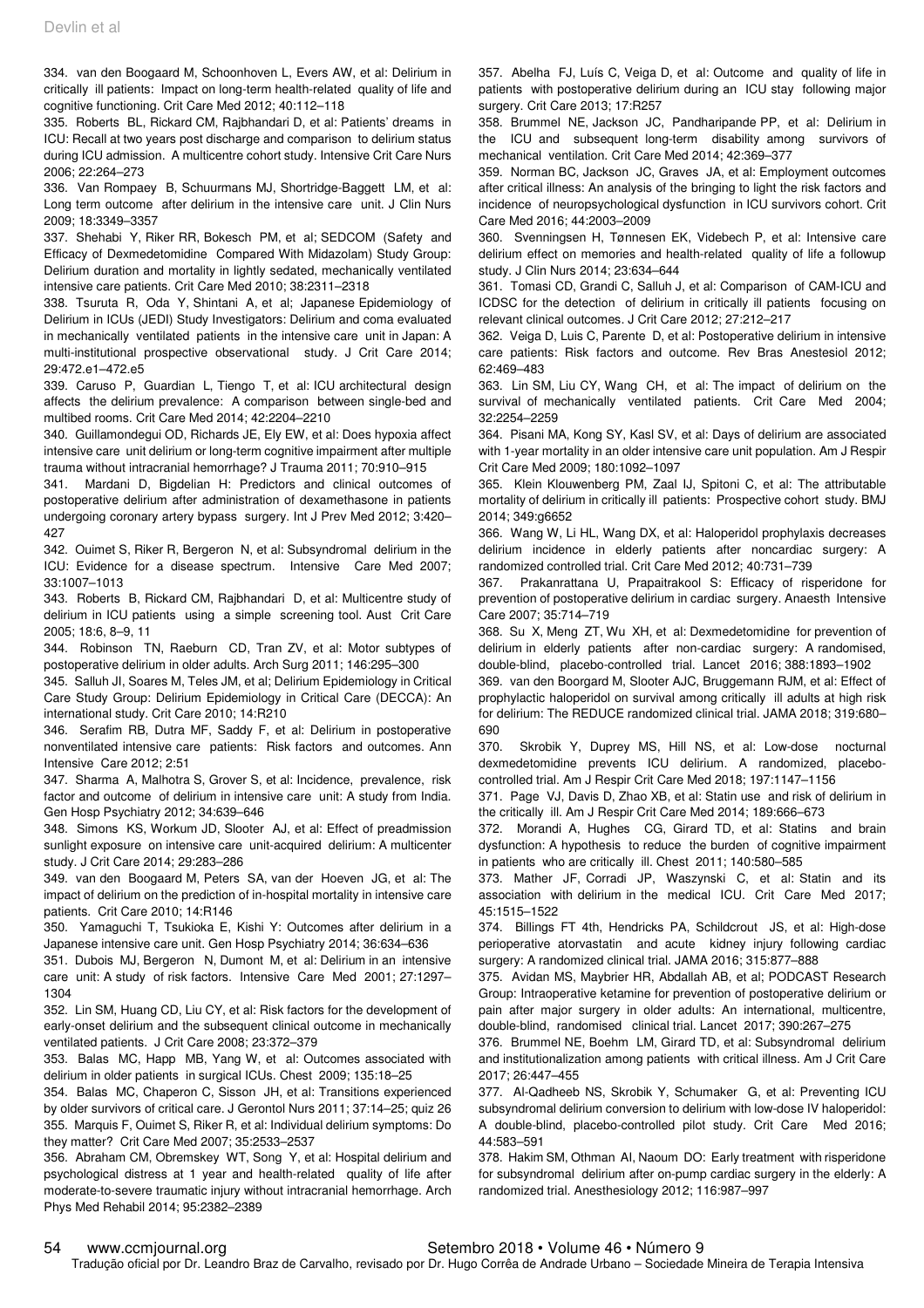379. Devlin JW, Smithburger P, Kane JM, et al: Intended and unintended consequences of constraining clinician prescribing: The case of antipsychotics. Crit Care Med 2016; 44:1805–1807

380. Girard TD, Pandharipande PP, Carson SS, et al; MIND Trial Investigators: Feasibility, efficacy, and safety of antipsychotics for intensive care unit delirium: The MIND randomized, placebo-controlled trial. Crit Care Med 2010; 38:428–437

381. Page VJ, Ely EW, Gates S, et al: Effect of intravenous haloperidol on the duration of delirium and coma in critically ill patients (Hope-ICU): A randomised, double-blind, placebo-controlled trial. Lancet Respir Med 2013; 1:515–523

382. Devlin JW, Roberts RJ, Fong JJ, et al: Efficacy and safety of quetiapine in critically ill patients with delirium: A prospective, multicenter, randomized, double-blind, placebo-controlled pilot study. Crit Care Med 2010; 38:419–427

383. Skrobik YK, Bergeron N, Dumont M, et al: Olanzapine vs haloperidol: Treating delirium in a critical care setting. Intensive Care Med 2004; 30:444–449

384. Needham DM, Colantuoni E, Dinglas VD, et al: Rosuvastatin versus placebo for delirium in intensive care and subsequent cognitive impairment in patients with sepsis-associated acute respiratory distress syndrome: An ancillary study to a randomised controlled trial. Lancet Respir Med 2016; 4:203–212

385. Page VJ, Casarin A, Ely EW, et al: Evaluation of early administration of simvastatin in the prevention and treatment of delirium in critically ill patients undergoing mechanical ventilation (MoDUS): A randomised, doubleblind, placebo-controlled trial. Lancet Respir Med 2017; 1:515–523 386. Reade MC, Eastwood GM, Bellomo R, et al; DahLIA Investigators; Australian and New Zealand Intensive Care Society Clinical Trials Group: Effect of dexmedetomidine added to standard care on ventilator-free time in patients with agitated delirium: A randomized clinical trial. JAMA 2016; 315:1460–1468

387. Ono H, Taguchi T, Kido Y, et al: The usefulness of bright light therapy for patients after oesophagectomy. Intensive Crit Care Nurs 2011; 27:158–166

388. Taguchi T, Yano M, Kido Y: Influence of bright light therapy on postoperative patients: A pilot study. Intensive Crit Care Nurs 2007; 23:289–297

389. Simons KS, Laheij RJ, van den Boogaard M, et al: Dynamic light application therapy to reduce the incidence and duration of delirium in intensive-care patients: A randomised controlled trial. Lancet Respir Med 2016; 4:194–202

390. Black P, Boore JR, Parahoo K: The effect of nurse-facilitated family participation in the psychological care of the critically ill patient. J Adv Nurs 2011; 67:1091–1101

391. Brummel NE, Girard TD, Ely EW, et al: Feasibility and safety of early combined cognitive and physical therapy for critically ill medical and surgical patients: The Activity and Cognitive Therapy in ICU (ACTICU) trial. Intensive Care Med 2014; 40:370–379

392. Foster J, Kelly M: A pilot study to test the feasibility of a nonpharmacologic intervention for the prevention of delirium in the medical intensive care unit. Clin Nurse Spec 2013; 27:231–238

393. Moon KJ, Lee SM: The effects of a tailored intensive care unit delirium prevention protocol: A randomized controlled trial. Int J Nurs Stud 2015; 52:1423–1432

394. Colombo R, Corona A, Praga F, et al: A reorientation strategy for reducing delirium in the critically ill. Results of an interventional study. Minerva Anestesiol 2012; 78:1026–1033

395. Hanison J, Conway D: A multifaceted approach to prevention of delirium on intensive care. BMJ Qual Improv Rep 2015; 12:4–12

396. Rivosecchi RM, Kane-Gill SL, Svec S, et al: The implementation of a nonpharmacologic protocol to prevent intensive care delirium. J Crit Care 2016; 31:206–211

397. Denehy L, Lanphere J, Needham DM: Ten reasons why ICU patients should be mobilized early. Intensive Care Med 2017; 43:86–90

398. Fan E, Dowdy DW, Colantuoni E, et al: Physical complications in acute lung injury survivors: A two-year longitudinal prospective study. Crit Care Med 2014; 42:849–859

399. Hermans G, Van Mechelen H, Clerckx B, et al: Acute outcomes and 1-year mortality of intensive care unit-acquired weakness. A cohort study

and propensity-matched analysis. Am J Respir Crit Care Med 2014; 190:410–420

400. Dinglas VD, Aronson Friedman L, Colantuoni E, et al: Muscle weakness and 5-year survival in acute respiratory distress syndrome survivors. Crit Care Med 2017; 45:446–453

401. Needham DM, Wozniak AW, Hough CL, et al; National Institutes of Health NHLBI ARDS Network: Risk factors for physical impairment after acute lung injury in a national, multicenter study. Am J Respir Crit Care Med 2014; 189:1214–1224

402. Kamdar BB, Combs MP, Colantuoni E, et al: The association of sleep quality, delirium, and sedation status with daily participation in physical therapy in the ICU. Crit Care 2016; 19:261

403. Latronico N, Herridge M, Hopkins RO, et al: The ICM research agenda on intensive care unit-acquired weakness. Intensive Care Med 2017; 43:1270–1281

404. World Health Organization: Rehabilitation: Key for health in the 21st century. Geneva, Switzerland, World Health Organization, 2017

405. Amidei C: Mobilisation in critical care: A concept analysis. Intensive Crit Care Nurs 2012; 28:73–81

406. Patman S, Sanderson D, Blackmore M: Physiotherapy following cardiac surgery: Is it necessary during the intubation period? Aust J Physiother 2001; 47:7–16

407. Morris PE, Goad A, Thompson C, et al: Early intensive care unit mobility therapy in the treatment of acute respiratory failure. Crit Care Med 2008; 36:2238–2243

408. Schweickert WD, Pohlman MC, Pohlman AS, et al: Early physical and occupational therapy in mechanically ventilated, critically ill patients: A randomised controlled trial. Lancet 2009; 373:1874–1882

409. Routsi C, Gerovasili V, Vasileiadis I, et al: Electrical muscle stimulation prevents critical illness polyneuromyopathy: A randomized parallel intervention trial. Crit Care 2010; 14:R74

410. Dantas CM, Silva PF, Siqueira FH, et al: Influence of early mobilization on respiratory and peripheral muscle strength in critically ill patients. Rev Bras Ter Intensiva 2012; 24:173–178

411. Denehy L, Skinner EH, Edbrooke L, et al: Exercise rehabilitation for patients with critical illness: A randomized controlled trial with 12 months of follow-up. Crit Care 2013; 17:R156

412. Ali MS, Talwar D, Jain SK: The effect of a short-term pulmonary rehabilitation on exercise capacity and quality of life in patients hospitalised with acute exacerbation of chronic obstructive pulmonary disease. Indian J Chest Dis Allied Sci 2014; 56:13–19

413. Dong ZH, Yu BX, Sun YB, et al: Effects of early rehabilitation therapy on patients with mechanical ventilation. World J Emerg Med 2014; 5:48– 52

414. Kayambu G, Boots R, Paratz J: Early physical rehabilitation in intensive care patients with sepsis syndromes: A pilot randomised controlled trial. Intensive Care Med 2015; 41:865–874

415. Kho ME, Truong AD, Zanni JM, et al: Neuromuscular electrical stimulation in mechanically ventilated patients: A randomized, shamcontrolled pilot trial with blinded outcome assessment. J Crit Care 2015; 30:32–39

416. Moss M, Nordon-Craft A, Malone D, et al: A randomized trial of an intensive physical therapy program for patients with acute respiratory failure. Am J Respir Crit Care Med 2016; 193:1101–1110

417. Morris PE, Berry MJ, Files DC, et al: Standardized rehabilitation and hospital length of stay among patients with acute respiratory failure: A randomized clinical trial. JAMA 2016; 315:2694–2702

418. Burtin C, Clerckx B, Robbeets C, et al: Early exercise in critically ill patients enhances short-term functional recovery. Crit Care Med 2009; 37:2499–2505

419. Yosef-Brauner O, Adi N, Ben Shahar T, et al: Effect of physical therapy on muscle strength, respiratory muscles and functional parameters in patients with intensive care unit-acquired weakness. Clin Respir J 2015; 9:1–6

420. Hodgson CL, Bailey M, Bellomo R, et al; Trial of Early Activity and Mobilization Study Investigators: A binational multicenter pilot feasibility randomized controlled trial of early goal-directed mobilization in the ICU. Crit Care Med 2016; 44:1145–1152

421. Burns KE, Jacob SK, Aguirre V, et al: Stakeholder engagement in trial design: Survey of visitors to critically ill patients regarding preferences

#### Critical Care Medicine www.ccmjournal.org 55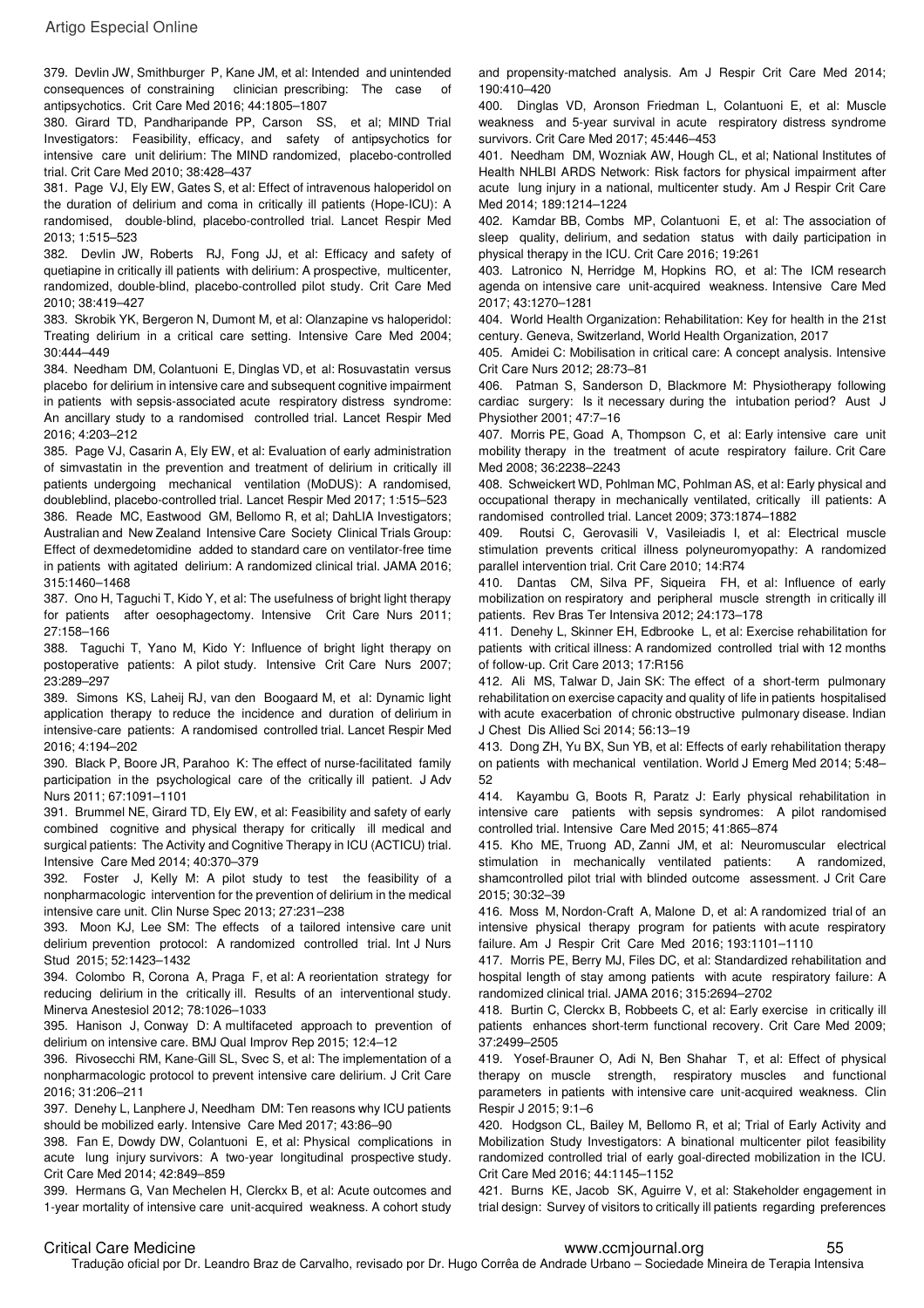for outcomes and treatment options during weaning from mechanical ventilation. Ann Am Thorac Soc 2016; 13:1962–1968

422. Stiller K, Phillips A, Lambert P: The safety of mobilisation and its effect on haemodynamic and respiratory status of intensive care patients. Physiother Theory Pract 2004; 20:175–185

423. Zanni JM, Korupolu R, Fan E, et al: Rehabilitation therapy and outcomes in acute respiratory failure: An observational pilot project. J Crit Care 2010; 25:254–262

424. Kho ME, Damluji A, Zanni JM, et al: Feasibility and observed safety of interactive video games for physical rehabilitation in the intensive care unit: A case series. J Crit Care 2012; 27:219.e1–219.e6

425. Berney S, Haines K, Skinner EH, et al: Safety and feasibility of an exercise prescription approach to rehabilitation across the continuum of care for survivors of critical illness. Phys Ther 2012; 92:1524–1535

426. Damluji A, Zanni JM, Mantheiy E, et al: Safety and feasibility of femoral catheters during physical rehabilitation in the intensive care unit. J Crit Care 2013; 28:535.e9–535.15

427. Sricharoenchai T, Parker AM, Zanni JM, et al: Safety of physical therapy interventions in critically ill patients: A single-center prospective evaluation of 1110 intensive care unit admissions. J Crit Care 2014; 29:395–400

428. Berney S, Skinner EH, Denehy L, et al: Development of a physical function outcome measure (PFIT) and a pilot exercise training protocol for use in intensive care. Crit Care Resusc 2009; 11:110

429. Pohlman MC, Schweickert WD, Pohlman AS, et al: Feasibility of physical and occupational therapy beginning from initiation of mechanical ventilation. Crit Care Med 2010; 38:2089–2094

430. Nydahl P, Sricharoenchai T, Chandra S, et al: Safety of patient mobilization and rehabilitation in the intensive care unit. Systematic review with meta-analysis. Ann Am Thorac Soc 2017; 14:766–777

431. Fowlow B, Price P, Fung T: Ambulation after sheath removal: A comparison of 6 and 8 hours of bedrest after sheath removal in patients following a PTCA procedure. Heart Lung 1995; 24:28–37

432. Hildreth AN, Enniss T, Martin RS, et al: Surgical intensive care unit mobility is increased after institution of a computerized mobility order set and intensive care unit mobility protocol: A prospective cohort analysis. Am Surg 2010; 76:818–822

433. Hanekom S, Louw QA, Coetzee AR: Implementation of a protocol facilitates evidence-based physiotherapy practice in intensive care units. Physiotherapy 2013; 99:139–145

434. Pires-Neto RC, Pereira AL, Parente C, et al: Characterization of the use of a cycle ergometer to assist in the physical therapy treatment of critically ill patients. Rev Bras Ter Intensiva 2013; 25:39–43

435. Dickinson S, Tschannen D, Shever LL: Can the use of an early mobility program reduce the incidence of pressure ulcers in a surgical critical care unit? Crit Care Nurs Q 2013; 36:127–140

436. Simini B: Patients' perceptions of intensive care. Lancet 1999; 354:571–572

437. Rotondi AJ, Chelluri L, Sirio C, et al: Patients' recollections of stressful experiences while receiving prolonged mechanical ventilation in an intensive care unit. Crit Care Med 2002; 30:746–752

438. Cooper AB, Thornley KS, Young GB, et al: Sleep in critically ill patients requiring mechanical ventilation. Chest 2000; 117:809–818

439. Aurell J, Elmqvist D: Sleep in the surgical intensive care unit: Continuous polygraphic recording of sleep in nine patients receiving postoperative care. Br Med J (Clin Res Ed) 1985; 290:1029–1032

440. Freedman NS, Gazendam J, Levan L, et al: Abnormal sleep/wake cycles and the effect of environmental noise on sleep disruption in the intensive care unit. Am J Respir Crit Care Med 2001; 163:451–457

441. Helton MC, Gordon SH, Nunnery SL: The correlation between sleep deprivation and the intensive care unit syndrome. Heart Lung 1980; 9:464– 468

442. Trompeo AC, Vidi Y, Locane MD, et al: Sleep disturbances in the critically ill patients: Role of delirium and sedative agents. Minerva Anestesiol 2011; 77:604–612

443. Roche Campo F, Drouot X, Thille AW, et al: Poor sleep quality is associated with late noninvasive ventilation failure in patients with acute hypercapnic respiratory failure. Crit Care Med 2010; 38:477–485

444. White DP, Douglas NJ, Pickett CK, et al: Sleep deprivation and the control of ventilation. Am Rev Respir Dis 1983; 128:984–986

445. Benca RM, Quintas J: Sleep and host defenses: A review. Sleep 1997; 20:1027–1037

446. Bryant PA, Trinder J, Curtis N: Sick and tired: Does sleep have a vital role in the immune system? Nat Rev Immunol 2004; 4:457–467

447. Boesen HC, Andersen JH, Bendtsen AO, et al: Sleep and delirium in unsedated patients in the intensive care unit. Acta Anaesthesiol Scand 2016; 60:59–68

448. Beecroft JM, Ward M, Younes M, et al: Sleep monitoring in the intensive care unit: Comparison of nurse assessment, actigraphy and polysomnography. Intensive Care Med 2008; 34:2076–2083

449. Elliott R, McKinley S, Cistulli P, et al: Characterisation of sleep in intensive care using 24-hour polysomnography: An observational study. Crit Care 2013; 17:R46

450. Knauert MP, Yaggi HK, Redeker NS, et al: Feasibility study of unattended polysomnography in medical intensive care unit patients. Heart Lung 2014; 43:445–452

451. Roche-Campo F, Thille AW, Drouot X, et al: Comparison of sleep quality with mechanical versus spontaneous ventilation during weaning of critically III tracheostomized patients. Crit Care Med 2013; 41:1637–1644 452. Drouot X, Bridoux A, Thille AW, et al: Sleep continuity: A new metric to quantify disrupted hypnograms in non-sedated intensive care unit patients. Crit Care 2014; 18:628

453. Gabor JY, Cooper AB, Crombach SA, et al: Contribution of the intensive care unit environment to sleep disruption in mechanically ventilated patients and healthy subjects. Am J Respir Crit Care Med 2003; 167:708–715

454. Córdoba-Izquierdo A, Drouot X, Thille AW, et al: Sleep in hypercapnic critical care patients under noninvasive ventilation: Conventional versus dedicated ventilators. Crit Care Med 2013; 41:60–68

455. Freedman NS, Kotzer N, Schwab RJ: Patient perception of sleep quality and etiology of sleep disruption in the intensive care unit. Am J Respir Crit Care Med 1999; 159:1155–1162

456. Little A, Ethier C, Ayas N, et al: A patient survey of sleep quality in the intensive care unit. Minerva Anestesiol 2012; 78:406–414

457. Drouot X, Roche-Campo F, Thille AW, et al: A new classification for sleep analysis in critically ill patients. Sleep Med 2012; 13:7–14

458. Van Rompaey B, Elseviers MM, Van Drom W, et al: The effect of earplugs during the night on the onset of delirium and sleep perception: A randomized controlled trial in intensive care patients. Crit Care 2012; 16:R73

459. Kamdar BB, King LM, Collop NA, et al: The effect of a quality improvement intervention on perceived sleep quality and cognition in a medical ICU. Crit Care Med 2013; 41:800–809

460. Elliott R, Rai T, McKinley S: Factors affecting sleep in the critically ill: An observational study. J Crit Care 2014; 29:859–863

461. Friese RS, Diaz-Arrastia R, McBride D, et al: Quantity and quality of sleep in the surgical intensive care unit: Are our patients sleeping? J Trauma 2007; 63:1210–1214

462. Bosma K, Ferreyra G, Ambrogio C, et al: Patient-ventilator interaction and sleep in mechanically ventilated patients: Pressure support versus proportional assist ventilation. Crit Care Med 2007; 35:1048–1054

463. Knauert MP, Malik V, Kamdar BB: Sleep and sleep disordered breathing in hospitalized patients. Semin Respir Crit Care Med 2014; 35:582–592

464. Kondili E, Alexopoulou C, Xirouchaki N, et al: Effects of propofol on sleep quality in mechanically ventilated critically ill patients: A physiological study. Intensive Care Med 2012; 38:1640–1646

465. Delisle S, Ouellet P, Bellemare P, et al: Sleep quality in mechanically ventilated patients: Comparison between NAVA and PSV modes. Ann Intensive Care 2011; 1:42

466. Hardin KA, Seyal M, Stewart T, et al: Sleep in critically ill chemically paralyzed patients requiring mechanical ventilation. Chest 2006; 129:1468–1477

467. Oto J, Yamamoto K, Koike S, et al: Effect of daily sedative interruption on sleep stages of mechanically ventilated patients receiving midazolam by infusion. Anaesth Intensive Care 2011; 39:392–400

468. Alexopoulou C, Kondili E, Vakouti E, et al: Sleep during proportionalassist ventilation with load-adjustable gain factors in critically ill patients. Intensive Care Med 2007; 33:1139–1147

#### 56 www.ccmjournal.org Setembro 2018 • Volume 46 • Número 9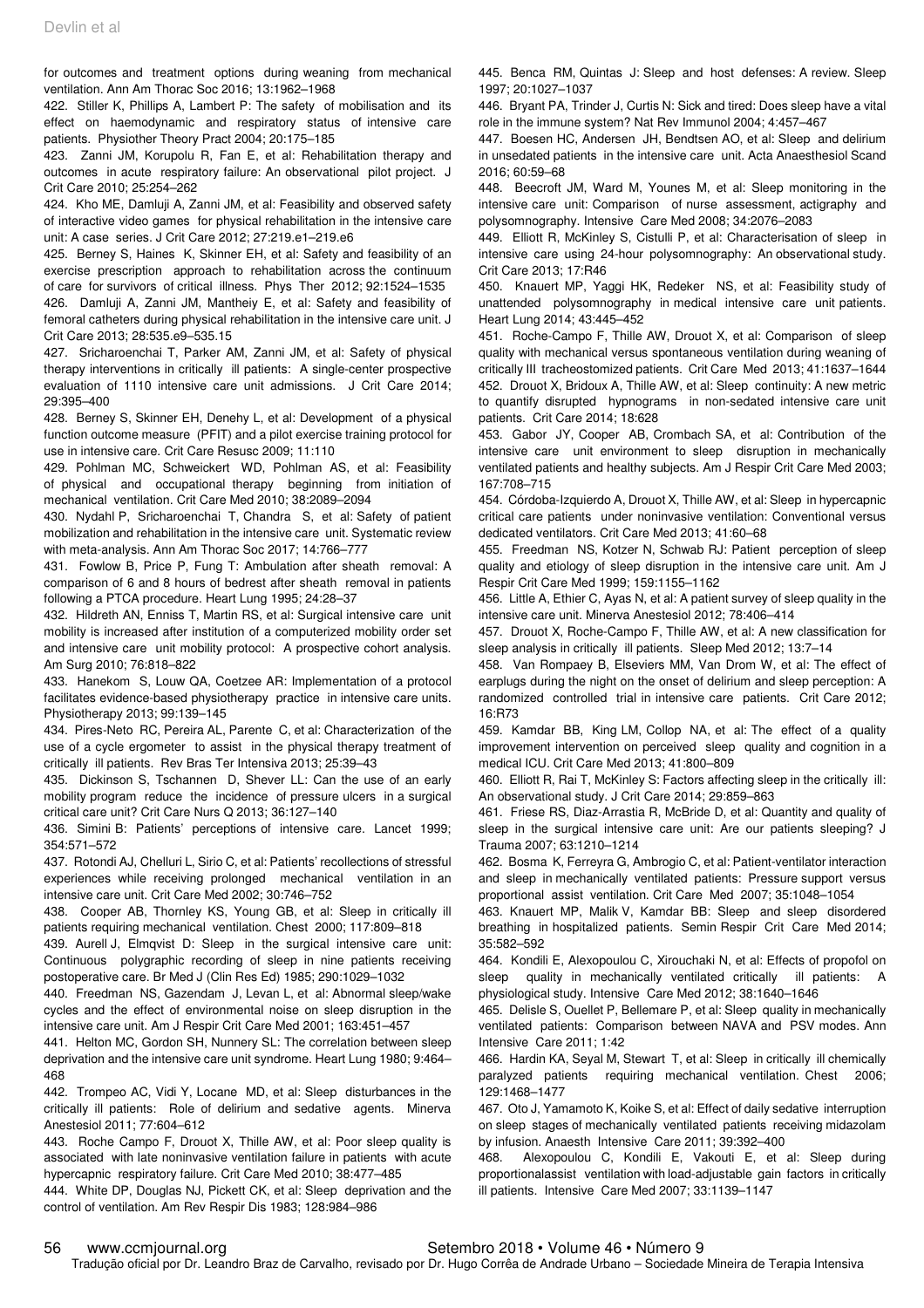469. Toublanc B, Rose D, Glérant JC, et al: Assist-control ventilation vs. low levels of pressure support ventilation on sleep quality in intubated ICU patients. Intensive Care Med 2007; 33:1148–1154

470. Alexopoulou C, Kondili E, Diamantaki E, et al: Effects of dexmedetomidine on sleep quality in critically ill patients: A pilot study. Anesthesiology 2014; 121:801–807

471. Alexopoulou C, Kondili E, Plataki M, et al: Patient-ventilator synchrony and sleep quality with proportional assist and pressure support ventilation. Intensive Care Med 2013; 39:1040–1047

472. Andréjak C, Monconduit J, Rose D, et al: Does using pressurecontrolled ventilation to rest respiratory muscles improve sleep in ICU patients? Respir Med 2013; 107:534–541

473. Cabello B, Thille AW, Drouot X, et al: Sleep quality in mechanically ventilated patients: Comparison of three ventilatory modes. Crit Care Med 2008; 36:1749–1755

474. Parthasarathy S, Friese RS, Ayas NT: Biological validity to sleep measurements during critical illness. Crit Care Med 2010; 38:705–706

475. Rechtschaffen A, Kales A: A Manual of Standardized Terminology, Techniques and Scoring System for Sleep Stages of Human Subjects. Washington, DC, Public Health Service, 1968. Cited August 30, 2017. Available at: http://ci.nii.ac.jp/naid/10023901533/. Accessed June 14, 2017 476. Watson PL, Pandharipande P, Gehlbach BK, et al: Atypical sleep in ventilated patients: Empirical electroencephalography findings and the path toward revised ICU sleep scoring criteria. Crit Care Med 2013; 41:1958–1967

477. Cochen V, Arnulf I, Demeret S, et al: Vivid dreams, hallucinations, psychosis and REM sleep in Guillain-Barré syndrome. Brain 2005; 128:2535–2545

478. Freedman RR, Kruger ML, Wasson SL: Heart rate variability in menopausal hot flashes during sleep. Menopause 2011; 18:897–900

479. Sutter R, Barnes B, Leyva A, et al: Electroencephalographic sleep elements and outcome in acute encephalopathic patients: A 4-year cohort study. Eur J Neurol 2014; 21:1268–1275

480. Valente M, Placidi F, Oliveira AJ, et al: Sleep organization pattern as a prognostic marker at the subacute stage of post-traumatic coma. Clin Neurophysiol 2002; 113:1798–1805

481. Foreman B, Westwood AJ, Claassen J, et al: Sleep in the neurological intensive care unit: Feasibility of quantifying sleep after melatonin supplementation with environmental light and noise reduction. J Clin Neurophysiol 2015; 32:66–74

482. Bihari S, Doug McEvoy R, Matheson E, et al: Factors affecting sleep quality of patients in intensive care unit. J Clin Sleep Med 2012; 8:301–307 483. McKinley S, Fien M, Elliott R, et al: Sleep and psychological health during early recovery from critical illness: An observational study. J Psychosom Res 2013; 75:539–545

484. Armutcu B, Celik T: Sleep quality of patients hospitalized in the coronary intensive care unit and the affecting factors. Int J Caring Sci 2014; 7:324

485. Simpson T, Lee ER, Cameron C: Patients' perceptions of environmental factors that disturb sleep after cardiac surgery. Am J Crit Care 1996; 5:173–181

486. Nicolás A, Aizpitarte E, Iruarrizaga A, et al: Perception of night-time sleep by surgical patients in an intensive care unit. Nurs Crit Care 2008; 13:25–33

487. Hofhuis JG, Spronk PE, van Stel HF, et al: Experiences of critically ill patients in the ICU. Intensive Crit Care Nurs 2008; 24:300–313

488. Ehlers VJ, Watson H, Moleki MM: Factors contributing to sleep deprivation in a multidisciplinary intensive care unit in South Africa. Curationis 2013; 36:E1–E8

489. Yinnon AM, Ilan Y, Tadmor B, et al: Quality of sleep in the medical department. Br J Clin Pract 1992; 46:88–91

490. Uğraş GA, Oztekin SD: Patient perception of environmental and nursing factors contributing to sleep disturbances in a neurosurgical intensive care unit. Tohoku J Exp Med 2007; 212:299–308

491. Richards KC, Anderson WM, Chesson AL Jr, et al: Sleep-related breathing disorders in patients who are critically ill. J Cardiovasc Nurs 2002; 17:42–55

492. Frisk U, Nordström G: Patients' sleep in an intensive care unit patients' and nurses' perception. Intensive Crit Care Nurs 2003; 19:342– 349

493. Zhang L, Sha YS, Kong QQ, et al: Factors that affect sleep quality: Perceptions made by patients in the intensive care unit after thoracic surgery. Support Care Cancer 2013; 21:2091–2096

494. Fanfulla F, Ceriana P, D'Artavilla Lupo N, et al: Sleep disturbances in patients admitted to a step-down unit after ICU discharge: The role of mechanical ventilation. Sleep 2011; 34:355–362

495. Parthasarathy S, Tobin MJ: Effect of ventilator mode on sleep quality in critically ill patients. Am J Respir Crit Care Med 2002: 166:1423–1429

496. Zhang WY, Wu WL, Gu JJ, et al: Risk factors for postoperative delirium in patients after coronary artery bypass grafting: A prospective cohort study. J Crit Care 2015; 30:606–612

497. Bryczkowski SB, Lopreiato MC, Yonclas PP, et al: Delirium prevention program in the surgical intensive care unit improved the outcomes of older adults. J Surg Res 2014; 190:280–288

498. Duclos C, Dumont M, Blais H, et al: Rest-activity cycle disturbances in the acute phase of moderate to severe traumatic brain injury. Neurorehabil Neural Repair 2014; 28:472–482

499. Van den Broecke S, Jobard O, Montalescot G, et al: Very early screening for sleep-disordered breathing in acute coronary syndrome in patients without acute heart failure. Sleep Med 2014; 15:1539–1546

500. Saito T, Yoshikawa T, Sakamoto Y, et al: Sleep apnea in patients with acute myocardial infarction. Crit Care Med 1991; 19:938–941

501. Mistraletti G, Taverna M, Sabbatini G, et al: Actigraphic monitoring in critically ill patients: Preliminary results toward an "observationguided sedation." J Crit Care 2009; 24:563–567

502. BaHammam A, Syed S, Al-Mughairy A: Sleep-related breathing disorders in obese patients presenting with acute respiratory failure. Respir Med 2005; 99:718–725

503. Buckle P, Pouliot Z, Millar T, et al: Polysomnography in acutely ill intensive care unit patients. Chest 1992; 102:288–291

504. Richards KC, O'Sullivan PS, Phillips RL: Measurement of sleep in critically ill patients. J Nurs Meas 2000; 8:131–144

505. Fontaine DK: Measurement of nocturnal sleep patterns in trauma patients. Heart Lung 1989; 18:402–410

506. Edwards GB, Schuring LM: Pilot study: Validating staff nurses' observations of sleep and wake states among critically ill patients, using polysomnography. Am J Crit Care 1993; 2:125–131

507. Kamdar BB, Shah PA, King LM, et al: Patient-nurse interrater reliability and agreement of the Richards-Campbell sleep questionnaire. Am J Crit Care 2012; 21:261–269

508. Bridoux A, Thille AW, Quentin S, et al: Sleep in ICU: Atypical sleep or atypical electroencephalography? Crit Care Med 2014; 42:e312– e313

509. Cho MY, Min ES, Hur MH, et al: Effects of aromatherapy on the anxiety, vital signs, and sleep quality of percutaneous coronary intervention patients in intensive care units. Evid Based Complement Alternat Med 2013; 2013:381381

510. Lytle J, Mwatha C, Davis KK: Effect of lavender aromatherapy on vital signs and perceived quality of sleep in the intermediate care unit: A pilot study. Am J Crit Care 2014; 23:24–29

511. Chen JH, Chao YH, Lu SF, et al: The effectiveness of valerian acupressure on the sleep of ICU patients: A randomized clinical trial. Int J Nurs Stud 2012; 49:913–920

512. Su CP, Lai HL, Chang ET, et al: A randomized controlled trial of the effects of listening to non-commercial music on quality of nocturnal sleep and relaxation indices in patients in medical intensive care unit. J Adv Nurs 2013; 69:1377–1389

513. Le Guen M, Nicolas-Robin A, Lebard C, et al: Earplugs and eye masks vs routine care prevent sleep impairment in postanaesthesia care unit: A randomized study. Br J Anaesth 2014; 112:89–95

514. Jones C, Dawson D: Eye masks and earplugs improve patient's perception of sleep. Nurs Crit Care 2012; 17:247–254

515. Richardson A, Allsop M, Coghill E, et al: Earplugs and eye masks: Do they improve critical care patients' sleep? Nurs Crit Care 2007; 12:278– 286

516. Bourne RS, Mills GH, Minelli C: Melatonin therapy to improve nocturnal sleep in critically ill patients: Encouraging results from a small randomised controlled trial. Crit Care 2008; 12:R52

#### Critical Care Medicine www.ccmjournal.org 57